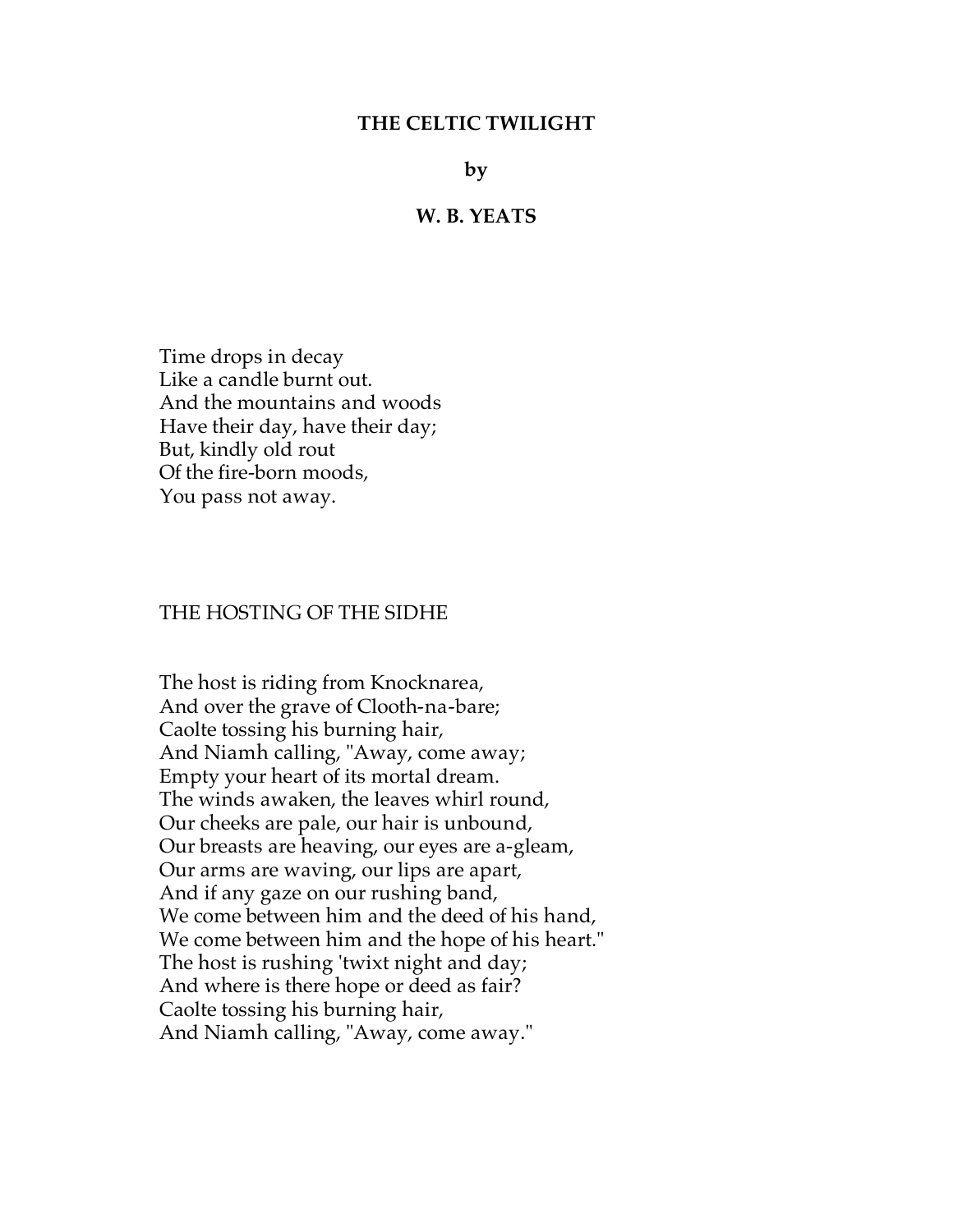### THIS BOOK

# I

I have desired, like every artist, to create a little world out of the beautiful, pleasant, and significant things of this marred and clumsy world, and to show in a vision something of the face of Ireland to any of my own people who would look where I bid them. I have therefore written down accurately and candidly much that I have heard and seen, and, except by way of commentary, nothing that I have merely imagined. I have, however, been at no pains to separate my own beliefs from those of the peasantry, but have rather let my men and women, dhouls and faeries, go their way unoffended or defended by any argument of mine. The things a man has heard and seen are threads of life, and if he pull them carefully from the confused distaff of memory, any who will can weave them into whatever garments of belief please them best. I too have woven my garment like another, but I shall try to keep warm in it, and shall be well content if it do not unbecome me.

Hope and Memory have one daughter and her name is Art, and she has built her dwelling far from the desperate field where men hang out their garments upon forked boughs to be banners of battle. O beloved daughter of Hope and Memory, be with me for a little.

1893.

### II

I have added a few more chapters in the manner of the old ones, and would have added others, but one loses, as one grows older, something of the lightness of one's dreams; one begins to take life up in both hands, and to care more for the fruit than the flower, and that is no great loss per haps. In these new chapters, as in the old ones, I have invented nothing but my comments and one or two deceitful sentences that may keep some poor story-teller's commerce with the devil and his angels, or the like, from being known among his neighbours. I shall publish in a little while a big book about the commonwealth of faery, and shall try to make it systematical and learned enough to buy pardon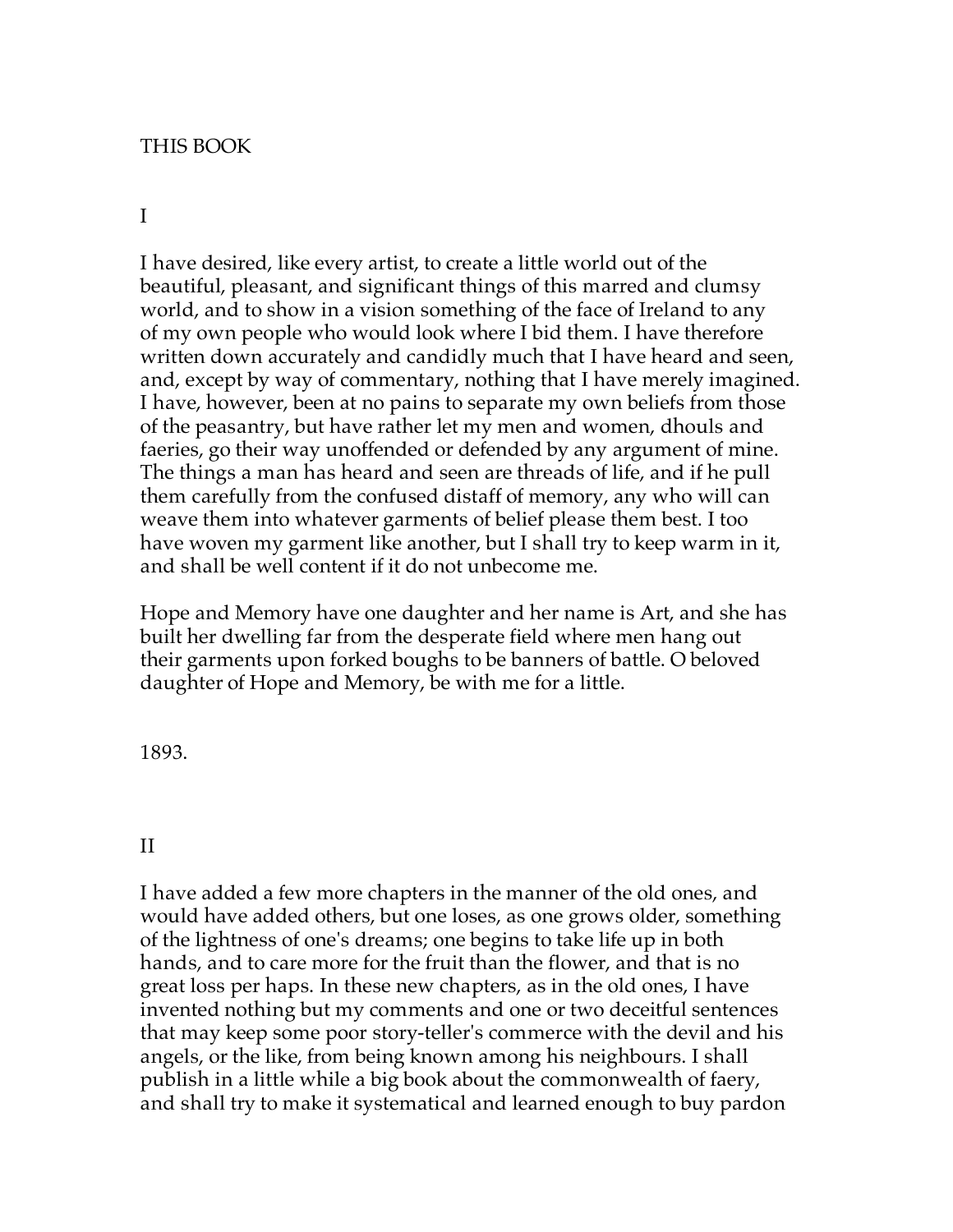for this handful of dreams.

1902.

W. B. YEATS.

### A TELLER OF TALES

Many of the tales in this book were told me by one Paddy Flynn, a little bright-eyed old man, who lived in a leaky and one-roomed cabin in the village of Ballisodare, which is, he was wont to say, "the most gentle"--whereby he meant faery--"place in the whole of County Sligo." Others hold it, however, but second to Drumcliff and Drumahair. The first time I saw him he was cooking mushrooms for himself; the next time he was asleep under a hedge, smiling in his sleep. He was indeed always cheerful, though I thought I could see in his eyes (swift as the eyes of a rabbit, when they peered out of their wrinkled holes) a melancholy which was well-nigh a portion of their joy; the visionary melancholy of purely instinctive natures and of all animals.

And yet there was much in his life to depress him, for in the triple solitude of age, eccentricity, and deafness, he went about much pestered by children. It was for this very reason perhaps that he ever recommended mirth and hopefulness. He was fond, for instance, of telling how Collumcille cheered up his mother. "How are you to-day, mother?" said the saint. "Worse," replied the mother. "May you be worse to-morrow," said the saint. The next day Collumcille came again, and exactly the same conversation took place, but the third day the mother said, "Better, thank God." And the saint replied, "May you be better to-morrow." He was fond too of telling how the Judge smiles at the last day alike when he rewards the good and condemns the lost to unceasing flames. He had many strange sights to keep him cheerful or to make him sad. I asked him had he ever seen the faeries, and got the reply, "Am I not annoyed with them?" I asked too if he had ever seen the banshee. "I have seen it," he said, "down there by the water, batting the river with its hands."

I have copied this account of Paddy Flynn, with a few verbal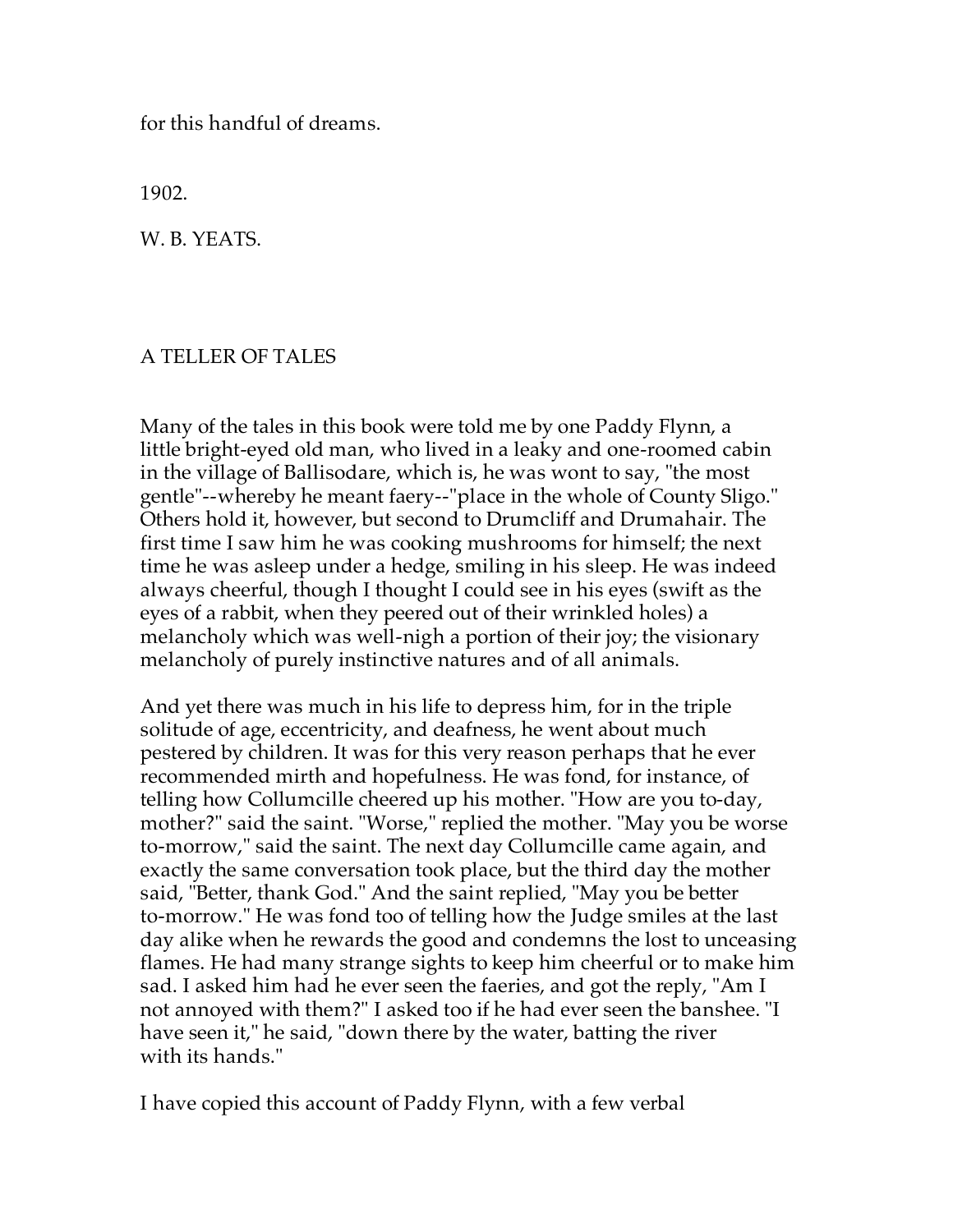alterations, from a note-book which I almost filled with his tales and sayings, shortly after seeing him. I look now at the note-book regretfully, for the blank pages at the end will never be filled up. Paddy Flynn is dead; a friend of mine gave him a large bottle of whiskey, and though a sober man at most times, the sight of so much liquor filled him with a great enthusiasm, and he lived upon it for some days and then died. His body, worn out with old age and hard times, could not bear the drink as in his young days. He was a great teller of tales, and unlike our common romancers, knew how to empty heaven, hell, and purgatory, faeryland and earth, to people his stories. He did not live in a shrunken world, but knew of no less ample circumstance than did Homer himself. Perhaps the Gaelic people shall by his like bring back again the ancient simplicity and amplitude of imagination. What is literature but the expression of moods by the vehicle of symbol and incident? And are there not moods which need heaven, hell, purgatory, and faeryland for their expression, no less than this dilapidated earth? Nay, are there not moods which shall find no expression unless there be men who dare to mix heaven, hell, purgatory, and faeryland together, or even to set the heads of beasts to the bodies of men, or to thrust the souls of men into the heart of rocks? Let us go forth, the tellers of tales, and seize whatever prey the heart long for, and have no fear. Everything exists, everything is true, and the earth is only a little dust under our feet.

### BELIEF AND UNBELIEF

There are some doubters even in the western villages. One woman told me last Christmas that she did not believe either in hell or in ghosts. Hell she thought was merely an invention got up by the priest to keep people good; and ghosts would not be permitted, she held, to go "trapsin about the earth" at their own free will; "but there are faeries," she added, "and little leprechauns, and water-horses, and fallen angels." I have met also a man with a mohawk Indian tattooed upon his arm, who held exactly similar beliefs and unbeliefs. No matter what one doubts one never doubts the faeries, for, as the man with the mohawk Indian on his arm said to me, "they stand to reason." Even the official mind does not escape this faith.

A little girl who was at service in the village of Grange, close under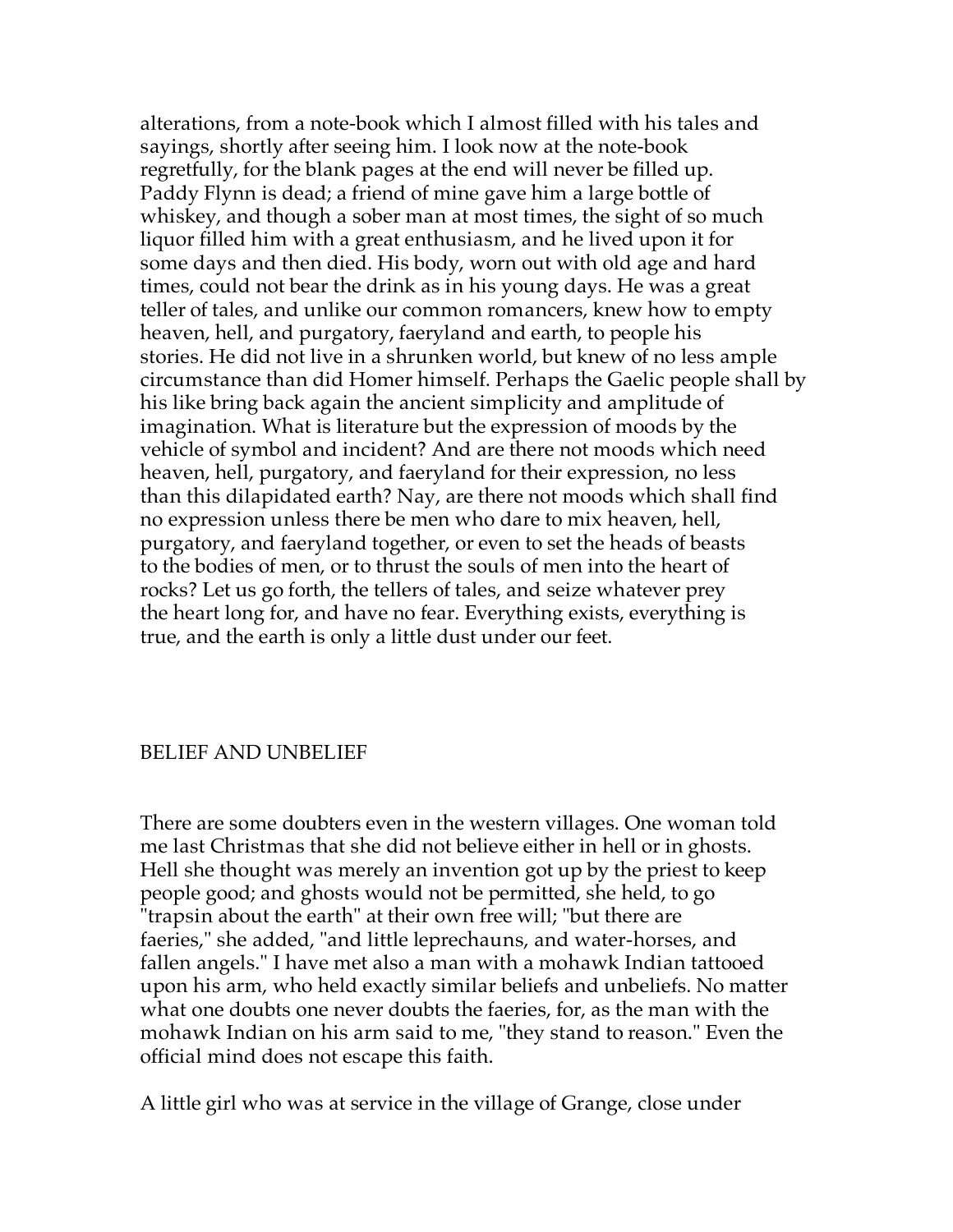the seaward slopes of Ben Bulben, suddenly disappeared one night about three years ago. There was at once great excitement in the neighbourhood, because it was rumoured that the faeries had taken her. A villager was said to have long struggled to hold her from them, but at last they prevailed, and he found nothing in his hands but a broomstick. The local constable was applied to, and he at once instituted a house-to-house search, and at the same time advised the people to burn all the bucalauns (ragweed) on the field she vanished from, because bucalauns are sacred to the faeries. They spent the whole night burning them, the constable repeating spells the while. In the morning the little girl was found, the story goes, wandering in the field. She said the faeries had taken her away a great distance, riding on a faery horse. At last she saw a big river, and the man who had tried to keep her from being carried off was drifting down it--such are the topsy-turvydoms of faery glamour--in a cockleshell. On the way her companions had mentioned the names of several people who were about to

die shortly in the village.

Perhaps the constable was right. It is better doubtless to believe much unreason and a little truth than to deny for denial's sake truth and unreason alike, for when we do this we have not even a rush candle to guide our steps, not even a poor sowlth to dance before us on the marsh, and must needs fumble our way into the great emptiness where dwell the mis-shapen dhouls. And after all, can we come to so great evil if we keep a little fire on our hearths and in our souls, and welcome with open hand whatever of excellent come to warm itself, whether it be man or phantom, and do not say too fiercely, even to the dhouls themselves, "Be ye gone"? When all is said and done, how do we not know but that our own unreason may be better than another's truth? for it has been warmed on our hearths and in our souls, and is ready for the wild bees of truth to hive in it, and make their sweet honey. Come into the world again, wild bees, wild bees!

### MORTAL HELP

One hears in the old poems of men taken away to help the gods in a battle, and Cuchullan won the goddess Fand for a while, by helping her married sister and her sister's husband to overthrow another nation of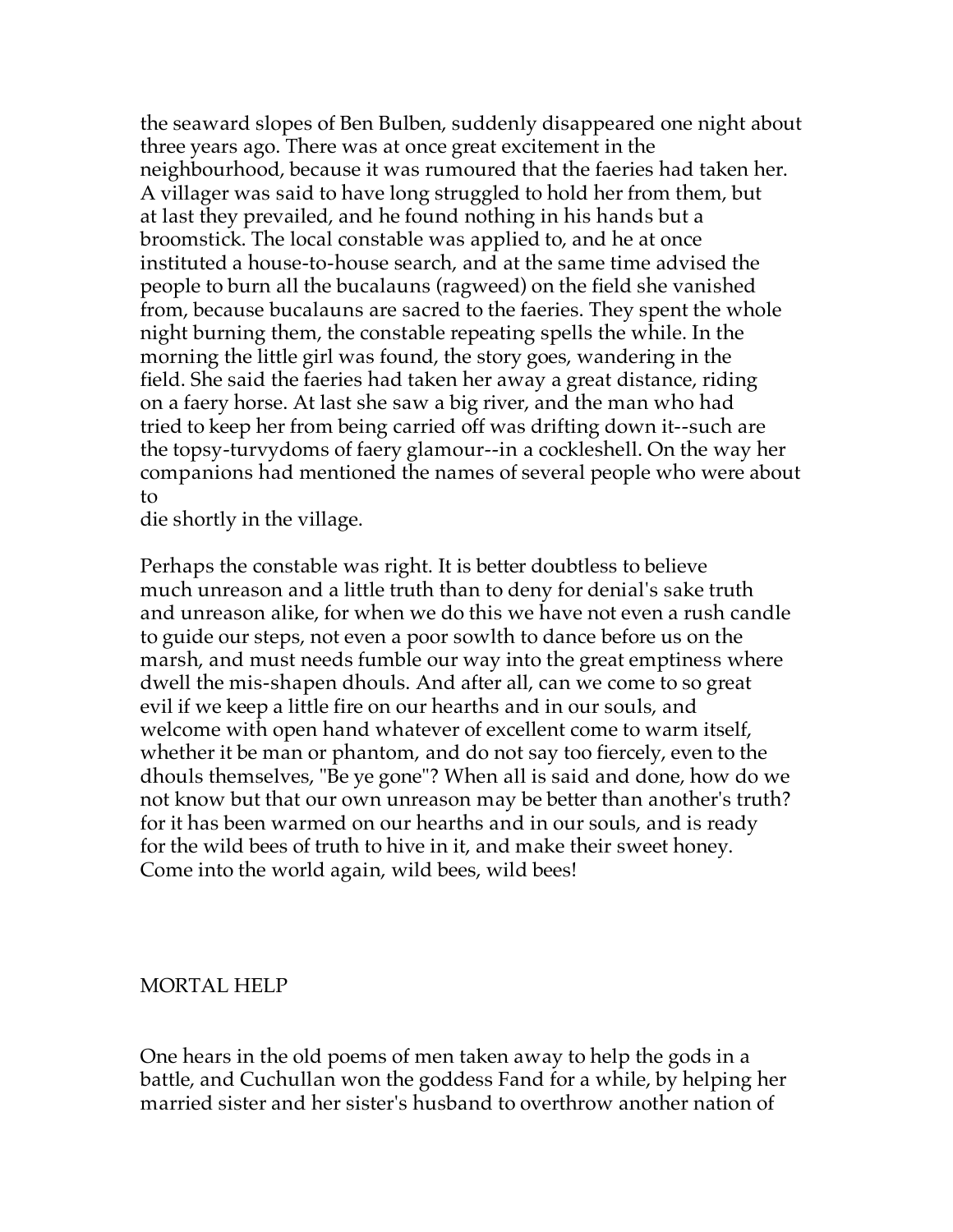the Land of Promise. I have been told, too, that the people of faery cannot even play at hurley unless they have on either side some mortal, whose body, or whatever has been put in its place, as the story-teller would say, is asleep at home. Without mortal help they are shadowy and cannot even strike the balls. One day I was walking over some marshy land in Galway with a friend when we found an old, hard-featured man digging a ditch. My friend had heard that this man had seen a wonderful sight of some kind, and at last we got the story out of him. When he was a boy he was working one day with about thirty men and women and boys. They were beyond Tuam and not far from Knock-na-gur. Presently they saw, all thirty of them, and at a distance of about half-a-mile, some hundred and fifty of the people of faery. There were two of them, he said, in dark clothes like people of our own time, who stood about a hundred yards from one another, but the others wore clothes of all colours, "bracket" or chequered, and some with red waistcoats.

He could not see what they were doing, but all might have been playing hurley, for "they looked as if it was that." Sometimes they would vanish, and then he would almost swear they came back out of the bodies of the two men in dark clothes. These two men were of the size of living men, but the others were small. He saw them for about half-anhour, and then the old man he and those about him were working for took up a whip and said, "Get on, get on, or we will have no work done!" I asked if he saw the faeries too, "Oh, yes, but he did not want work he was paying wages for to be neglected." He made every body work so hard that nobody saw what happened to the faeries.

1902.

# A VISIONARY

A young man came to see me at my lodgings the other night, and began to talk of the making of the earth and the heavens and much else. I questioned him about his life and his doings. He had written many poems and painted many mystical designs since we met last, but latterly had neither written nor painted, for his whole heart was set upon making his mind strong, vigorous, and calm, and the emotional life of the artist was bad for him, he feared. He recited his poems readily,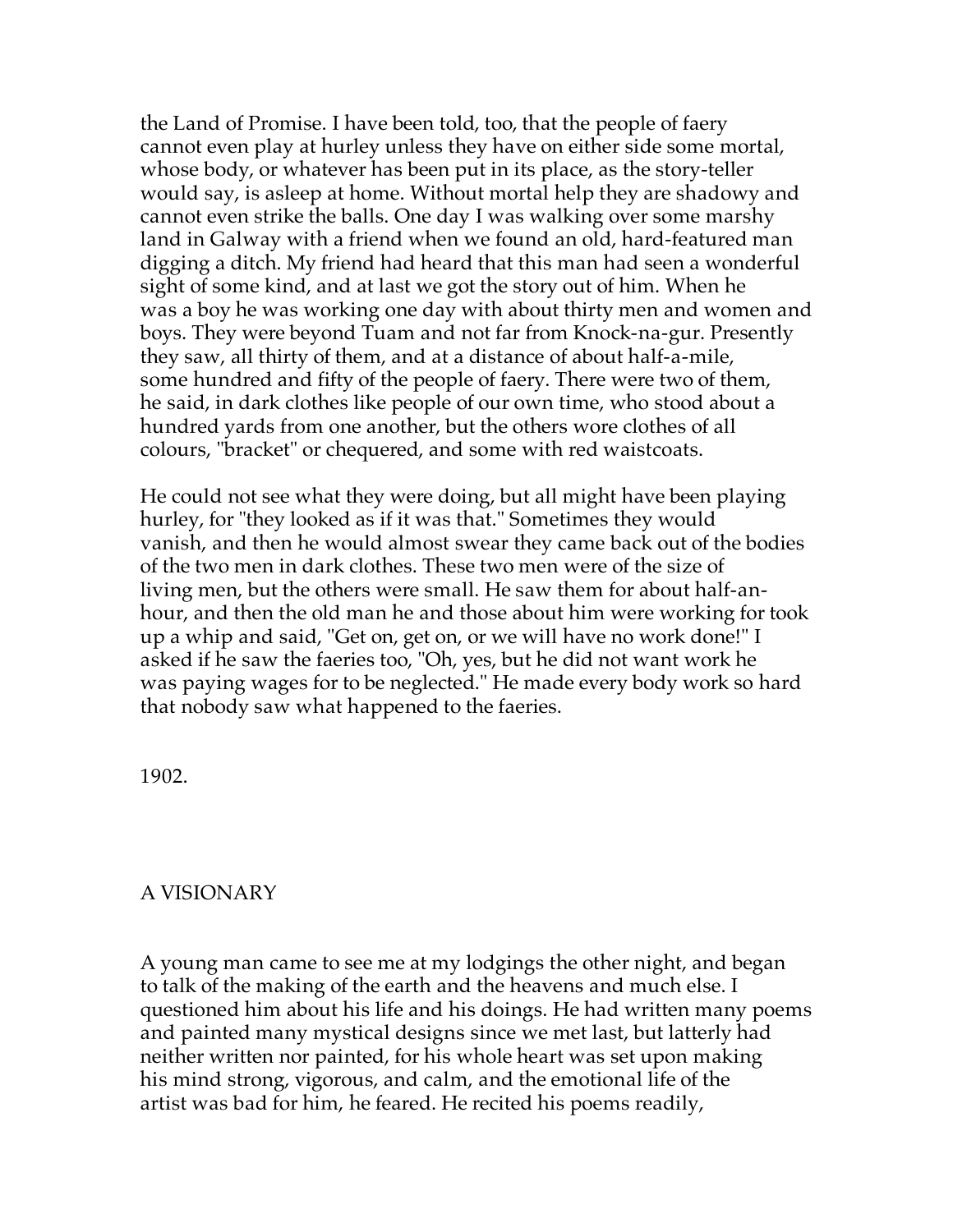however. He had them all in his memory. Some indeed had never been written down. They, with their wild music as of winds blowing in the reeds,[FN#1] seemed to me the very inmost voice of Celtic sadness, and of Celtic longing for infinite things the world has never seen. Suddenly it seemed to me that he was peering about him a little eagerly. "Do you see anything, X-----?" I said. "A shining, winged woman, covered by her long hair, is standing near the doorway," he answered, or some such words. "Is it the influence of some living person who thinks of us, and whose thoughts appear to us in that symbolic form?" I said; for I am well instructed in the ways of the visionaries and in the fashion of their speech. "No," he replied; "for if it were the thoughts of a person who is alive I should feel the living influence in my living body, and my heart would beat and my breath would fail. It is a spirit. It is some one who is dead or who has never lived."

[FN#1] I wrote this sentence long ago. This sadness now seems to me a part of all peoples who preserve the moods of the ancient peoples of the world. I am not so pre-occupied with the mystery of Race as I used to be, but leave this sentence and other sentences like it unchanged. We once believed them, and have, it may be, not grown wiser.

I asked what he was doing, and found he was clerk in a large shop. His pleasure, however, was to wander about upon the hills, talking to halfmad and visionary peasants, or to persuade queer and consciencestricken persons to deliver up the keeping of their troubles into his care. Another night, when I was with him in his own lodging, more than one turned up to talk over their beliefs and disbeliefs, and sun them as it were in the subtle light of his mind. Sometimes visions come to him as he talks with them, and he is rumoured to have told divers people true matters of their past days and distant friends, and left them hushed with dread of their strange teacher, who seems scarce more than a boy, and is so much more subtle than the oldest among them.

The poetry he recited me was full of his nature and his visions. Sometimes it told of other lives he believes himself to have lived in other centuries, sometimes of people he had talked to, revealing them to their own minds. I told him I would write an article upon him and it, and was told in turn that I might do so if I did not mention his name, for he wished to be always "unknown, obscure, impersonal." Next day a bundle of his poems arrived, and with them a note in these words: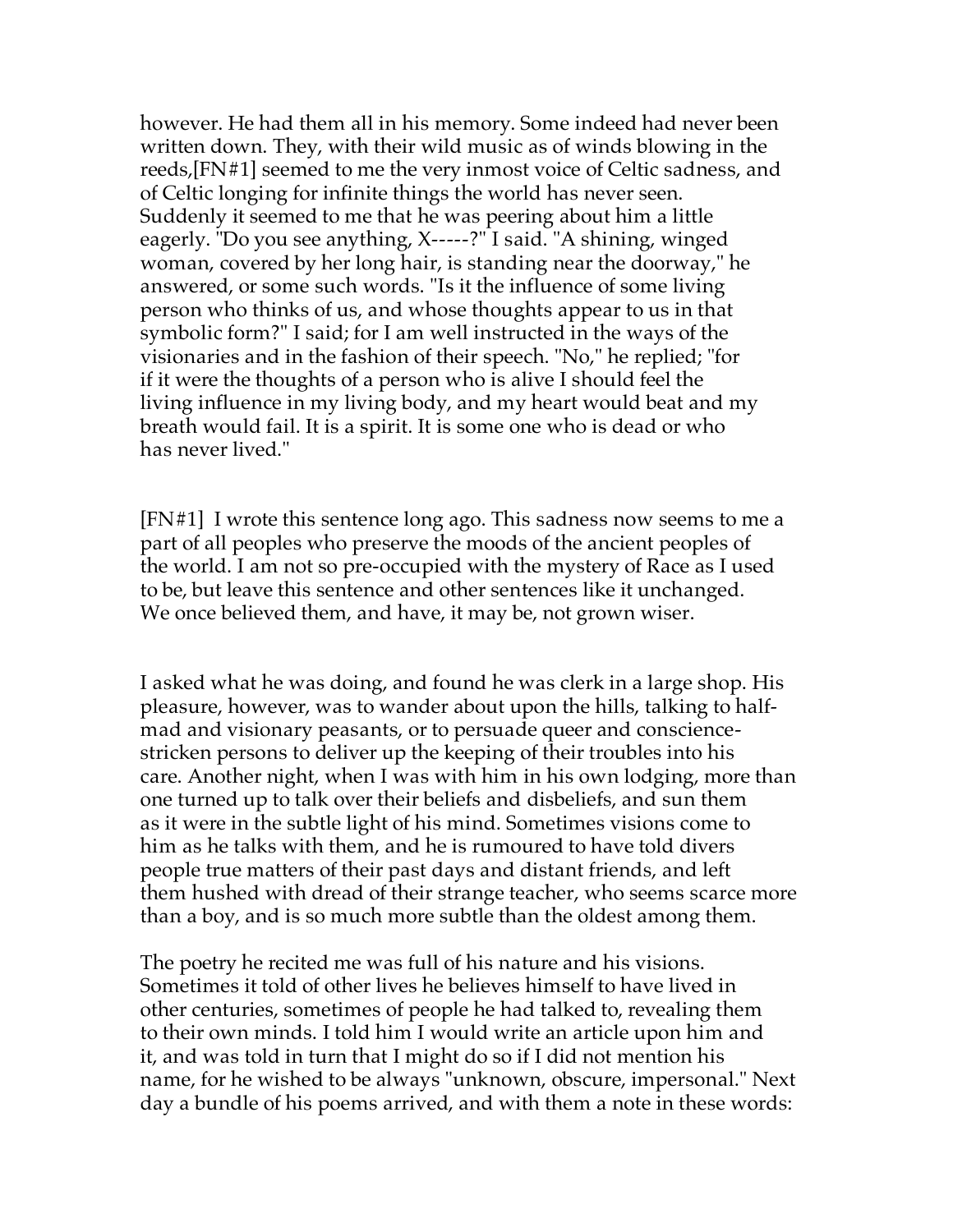"Here are copies of verses you said you liked. I do not think I could ever write or paint any more. I prepare myself for a cycle of other activities in some other life. I will make rigid my roots and branches. It is not now my turn to burst into leaves and flowers."

The poems were all endeavours to capture some high, impalpable mood in

a net of obscure images. There were fine passages in all, but these were often embedded in thoughts which have evidently a special value to his mind, but are to other men the counters of an unknown coinage. To them they seem merely so much brass or copper or tarnished silver at the best. At other times the beauty of the thought was obscured by careless writing as though he had suddenly doubted if writing was not a foolish labour. He had frequently illustrated his verses with drawings, in which an unperfect anatomy did not altogether hide extreme beauty of feeling. The faeries in whom he believes have given him many subjects, notably Thomas of Ercildoune sitting motionless in the twilight while a young and beautiful creature leans softly out of the shadow and whispers in his ear. He had delighted above all in strong effects of colour: spirits who have upon their heads instead of hair the feathers of peacocks; a phantom reaching from a swirl of flame towards a star; a spirit passing with a globe of iridescent crystal-symbol of the soulhalf shut within his hand. But always under this largess of colour lay some tender homily addressed to man's fragile hopes. This spiritual eagerness draws to him all those who, like himself, seek for illumination or else mourn for a joy that has gone. One of these especially comes to mind. A winter or two ago he spent much of the night walking up and down upon the mountain talking to an old peasant who, dumb to most men, poured out his cares for him. Both were unhappy:

X----- because he had then first decided that art and poetry were not for him, and the old peasant because his life was ebbing out with no achievement remaining and no hope left him. Both how Celtic! how full of striving after a something never to be completely expressed in word or deed. The peasant was wandering in his mind with prolonged sorrow. Once he burst out with "God possesses the heavens--God possesses the heavens--but He covets the world"; and once he lamented that his old neighbours were gone, and that all had forgotten him: they used to draw a chair to the fire for him in every cabin, and now they said, "Who is that old fellow there?" "The fret [Irish for doom] is over me," he repeated, and then went on to talk once more of God and heaven. More than once also he said, waving his arm towards the mountain, "Only myself knows what happened under the thorn-tree forty years ago"; and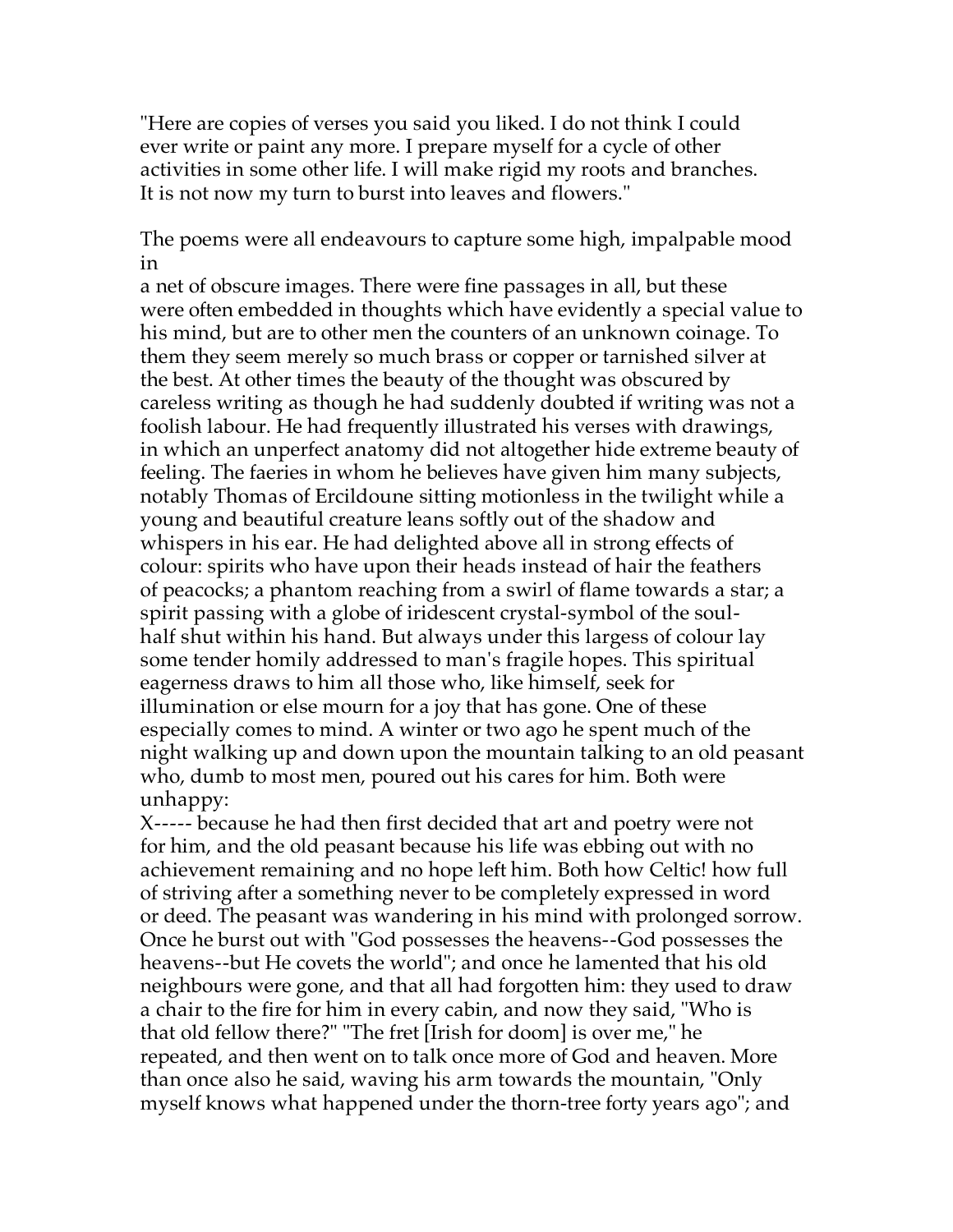as he said it the tears upon his face glistened in the moonlight.

This old man always rises before me when I think of X-----. Both seek --one in wandering sentences, the other in symbolic pictures and subtle allegoric poetry-to express a something that lies beyond the range of expression; and both, if X----- will forgive me, have within them the vast and vague extravagance that lies at the bottom of the Celtic heart. The peasant visionaries that are, the landlord duelists that were, and the whole hurly-burly of legends--Cuchulain fighting the sea for two days until the waves pass over him and he dies, Caolte storming the palace of the gods, Oisin seeking in vain for three hundred years to appease his insatiable heart with all the pleasures of faeryland, these two mystics walking up and down upon the mountains uttering the central dreams of their souls in no less dream-laden sentences, and this mind that finds them so interesting--all are a portion of that great Celtic phantasmagoria whose meaning no man has discovered, nor any angel revealed.

### VILLAGE GHOSTS

In the great cities we see so little of the world, we drift into our minority. In the little towns and villages there are no minorities; people are not numerous enough. You must see the world there, perforce. Every man is himself a class; every hour carries its new challenge. When you pass the inn at the end of the village you leave your favourite whimsy behind you; for you will meet no one who can share it. We listen to eloquent speaking, read books and write them, settle all the affairs of the universe. The dumb village multitudes pass on unchanging; the feel of the spade in the hand is no different for all our talk: good seasons and bad follow each other as of old. The dumb multitudes are no more concerned with us than is the old horse peering through the rusty gate of the village pound. The ancient map-makers wrote across unexplored regions, "Here are lions." Across the villages of fishermen and turners of the earth, so different are these from us, we can write but one line that is certain, "Here are ghosts."

My ghosts inhabit the village of H-----, in Leinster. History has in no manner been burdened by this ancient village, with its crooked lanes, its old abbey churchyard full of long grass, its green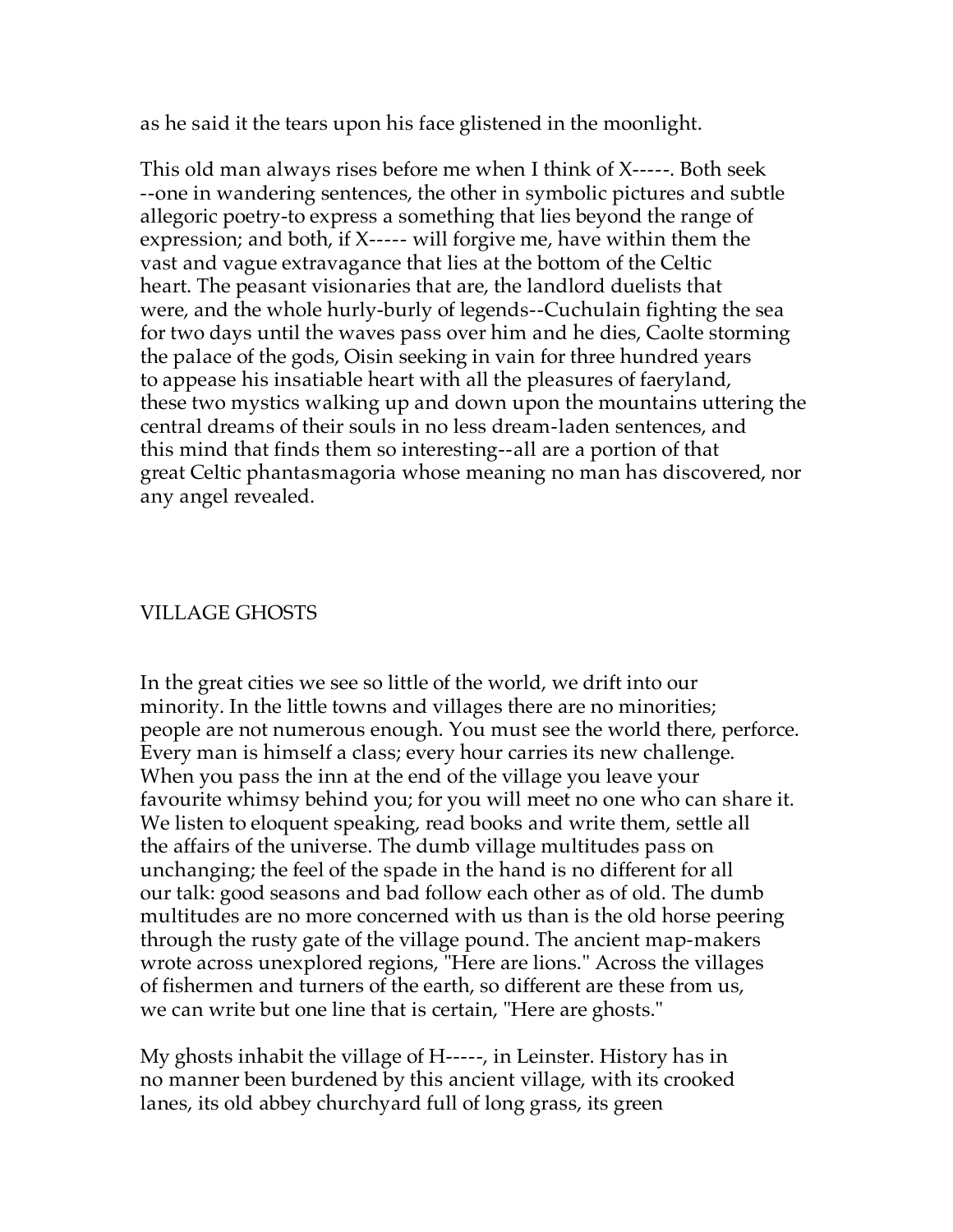background of small fir-trees, and its quay, where lie a few tarry fishing-luggers. In the annals of entomology it is well known. For a small bay lies westward a little, where he who watches night after night may see a certain rare moth fluttering along the edge of the tide, just at the end of evening or the beginning of dawn. A hundred years ago it was carried here from Italy by smugglers in a cargo of silks and laces. If the moth-hunter would throw down his net, and go hunting for ghost tales or tales of the faeries and such-like children of Lillith, he would have need for far less patience.

To approach the village at night a timid man requires great strategy. A man was once heard complaining, "By the cross of Jesus! how shall I go? If I pass by the hill of Dunboy old Captain Burney may look out on me. If I go round by the water, and up by the steps, there is the headless one and another on the quays, and a new one under the old churchyard wall. If I go right round the other way, Mrs. Stewart is appearing at Hillside Gate, and the devil himself is in the Hospital Lane."

I never heard which spirit he braved, but feel sure it was not the one in the Hospital Lane. In cholera times a shed had been there set up to receive patients. When the need had gone by, it was pulled down, but ever since the ground where it stood has broken out in ghosts and demons and faeries. There is a farmer at H-----, Paddy B----- by name-a man of great strength, and a teetotaller. His wife and sister-in-law, musing on his great strength, often wonder what he would do if he drank. One night when passing through the Hospital Lane, he saw what he

supposed at first to be a tame rabbit; after a little he found that it was a white cat. When he came near, the creature slowly began to swell larger and larger, and as it grew he felt his own strength ebbing away, as though it were sucked out of him. He turned and ran.

By the Hospital Lane goes the "Faeries Path." Every evening they travel from the hill to the sea, from the sea to the hill. At the sea end of their path stands a cottage. One night Mrs. Arbunathy, who lived there, left her door open, as she was expecting her son. Her husband was asleep by the fire; a tall man came in and sat beside him. After he had been sitting there for a while, the woman said, "In the name of God, who are you?" He got up and went out, saying, "Never leave the door open at this hour, or evil may come to you." She woke her husband and told him. "One of the good people has been with us," said he.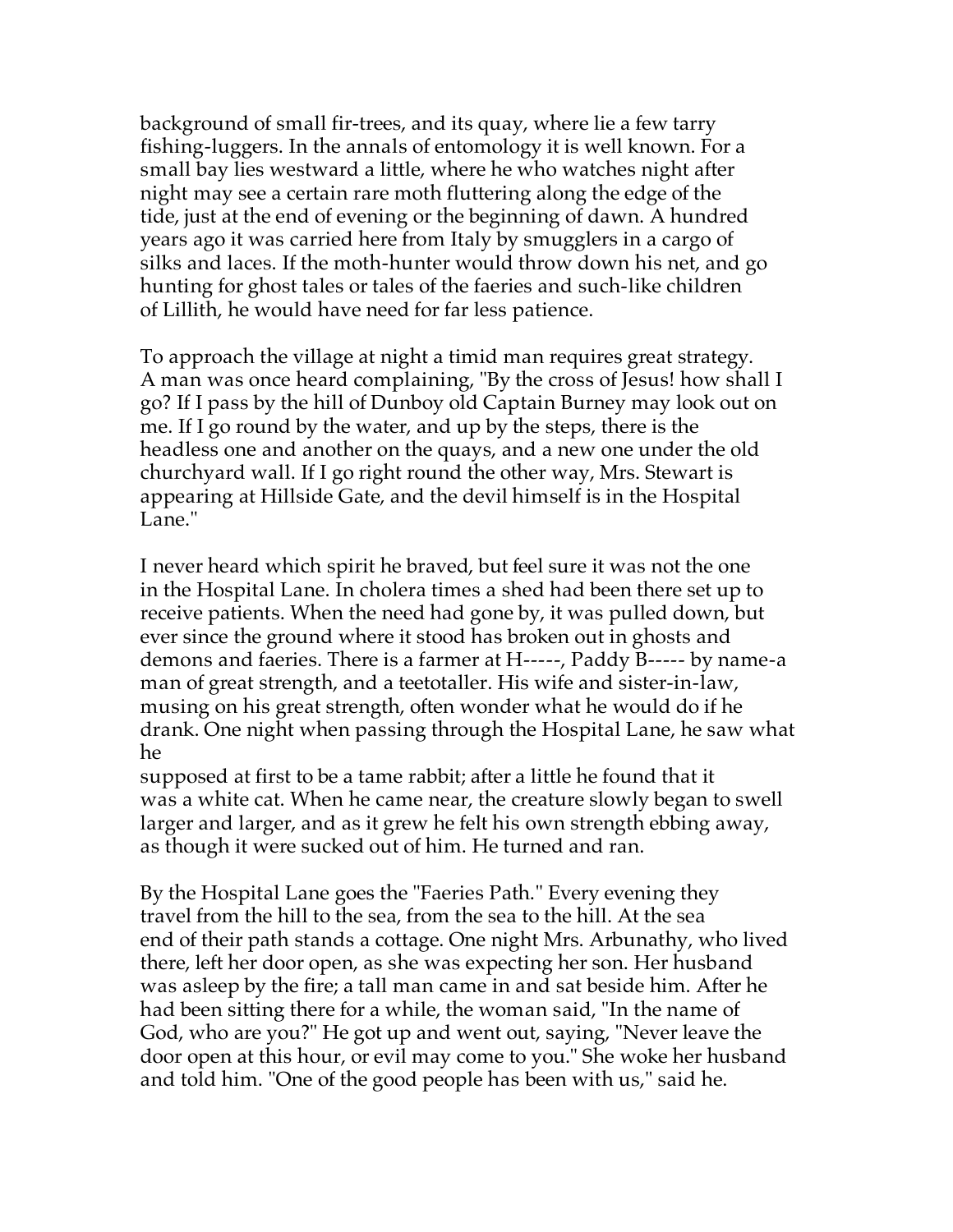Probably the man braved Mrs. Stewart at Hillside Gate. When she lived she was the wife of the Protestant clergyman. "Her ghost was never known to harm any one," say the village people; "it is only doing a penance upon the earth." Not far from Hillside Gate, where she haunted, appeared for a short time a much more remarkable spirit. Its haunt was the bogeen, a green lane leading from the western end of the village. I quote its history at length: a typical village tragedy. In a cottage at the village end of the bogeen lived a house-painter, Jim Montgomery, and his wife. They had several children. He was a little dandy, and came of a higher class than his neighbours. His wife was a very big woman. Her husband, who had been expelled from the village choir for drink, gave her a beating one day. Her sister heard of it, and came and took down one of the window shutters--Montgomery was neat about everything, and had shutters on the outside of every window--and beat him with it, being big and strong like her sister. He threatened to prosecute her; she answered that she would break every bone in his body if he did. She never spoke to her sister again, because she had allowed herself to be beaten by so small a man. Jim Montgomery grew worse and worse: his wife soon began to have not enough to eat. She told no one, for she was very proud. Often, too, she would have no fire on a cold night. If any neighbours came in she would say she had let the fire out because she was just going to bed. The people about often heard her husband beating her, but she never told any one. She got very thin. At last one Saturday there was no food in the house for herself and the children. She could bear it no longer, and went to the priest and asked him for some money. He gave her thirty shillings. Her husband met her, and took the money, and beat her. On the following Monday she got very W, and sent for a Mrs. Kelly. Mrs. Kelly, as soon as she saw her, said, "My woman, you are dying," and sent for the priest and the doctor. She died in an hour. After her death, as Montgomery neglected the children, the landlord had them taken to the workhouse. A few nights after they had gone, Mrs. Kelly was going home through the bogeen when the ghost of Mrs. Montgomery appeared and followed her. It did not leave her until she reached her own house. She told the priest, Father R, a noted antiquarian, and could not get him to believe her. A few nights afterwards Mrs. Kelly again met the spirit in the same place. She was in too great terror to go the whole way, but stopped at a neighbour's cottage midway, and asked them to let her in. They answered they were going to bed. She cried out, "In the name of God let me in, or I will break open the door." They opened, and so she escaped from the ghost. Next day she told the priest again. This time he believed, and said it would follow her until she spoke to it.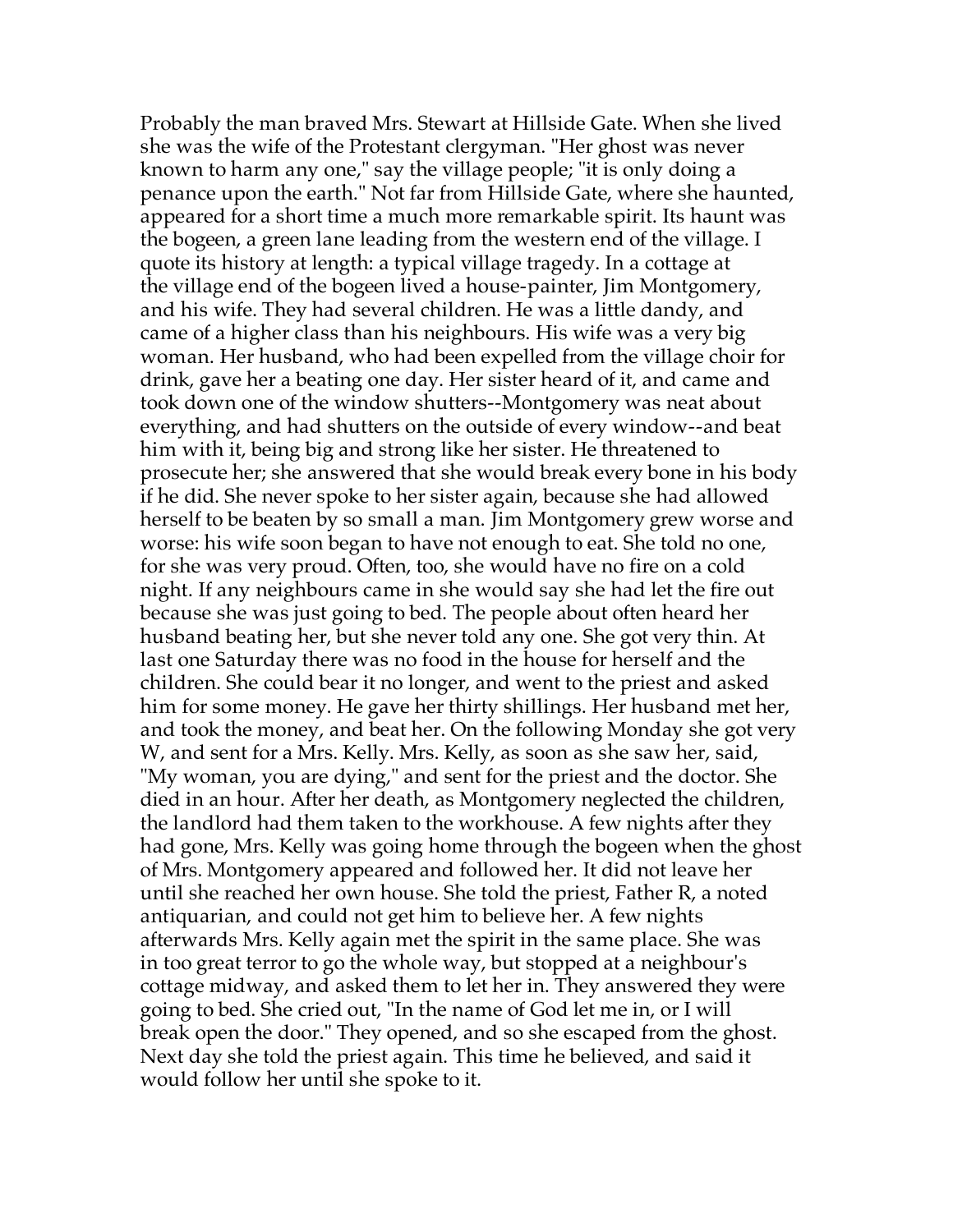She met the spirit a third time in the bogeen. She asked what kept it from its rest. The spirit said that its children must be taken from the workhouse, for none of its relations were ever there before, and that three masses were to be said for the repose of its soul. "If my husband does not believe you," she said, "show him that," and touched Mrs. Kelly's wrist with three fingers. The places where they touched swelled up and blackened. She then vanished. For a time Montgomery would not believe that his wife had appeared: "she would not show herself to Mrs. Kelly," he said--"she with respectable people to appear to." He was convinced by the three marks, and the children were taken from the workhouse. The priest said the masses, and the shade must have been at rest, for it has not since appeared. Some time afterwards Jim Montgomery died in the workhouse, having come to great poverty through drink.

I know some who believe they have seen the headless ghost upon the quay, and one who, when he passes the old cemetery wall at night, sees a woman with white borders to her cap[FN#2] creep out and follow him. The apparition only leaves him at his own door. The villagers imagine that she follows him to avenge some wrong. "I will haunt you when I die" is a favourite threat. His wife was once half-scared to death by what she considers a demon in the shape of a dog.

[FN#2] I wonder why she had white borders to her cap. The old Mayo woman, who has told me so many tales, has told me that her brother-inlaw saw "a woman with white borders to her cap going around the stacks in a field, and soon after he got a hurt, and he died in six months."

These are a few of the open-air spirits; the more domestic of their tribe gather within-doors, plentiful as swallows under southern eaves.

One night a Mrs. Nolan was watching by her dying child in Fluddy's Lane. Suddenly there was a sound of knocking heard at the door. She did not open, fearing it was some unhuman thing that knocked. The knocking ceased. After a little the front-door and then the back-door were burst open, and closed again. Her husband went to see what was wrong. He found both doors bolted. The child died. The doors were again opened and closed as before. Then Mrs. Nolan remembered that she had forgotten to leave window or door open, as the custom is, for the departure of the soul. These strange openings and closings and knockings were warnings and reminders from the spirits who attend the dying.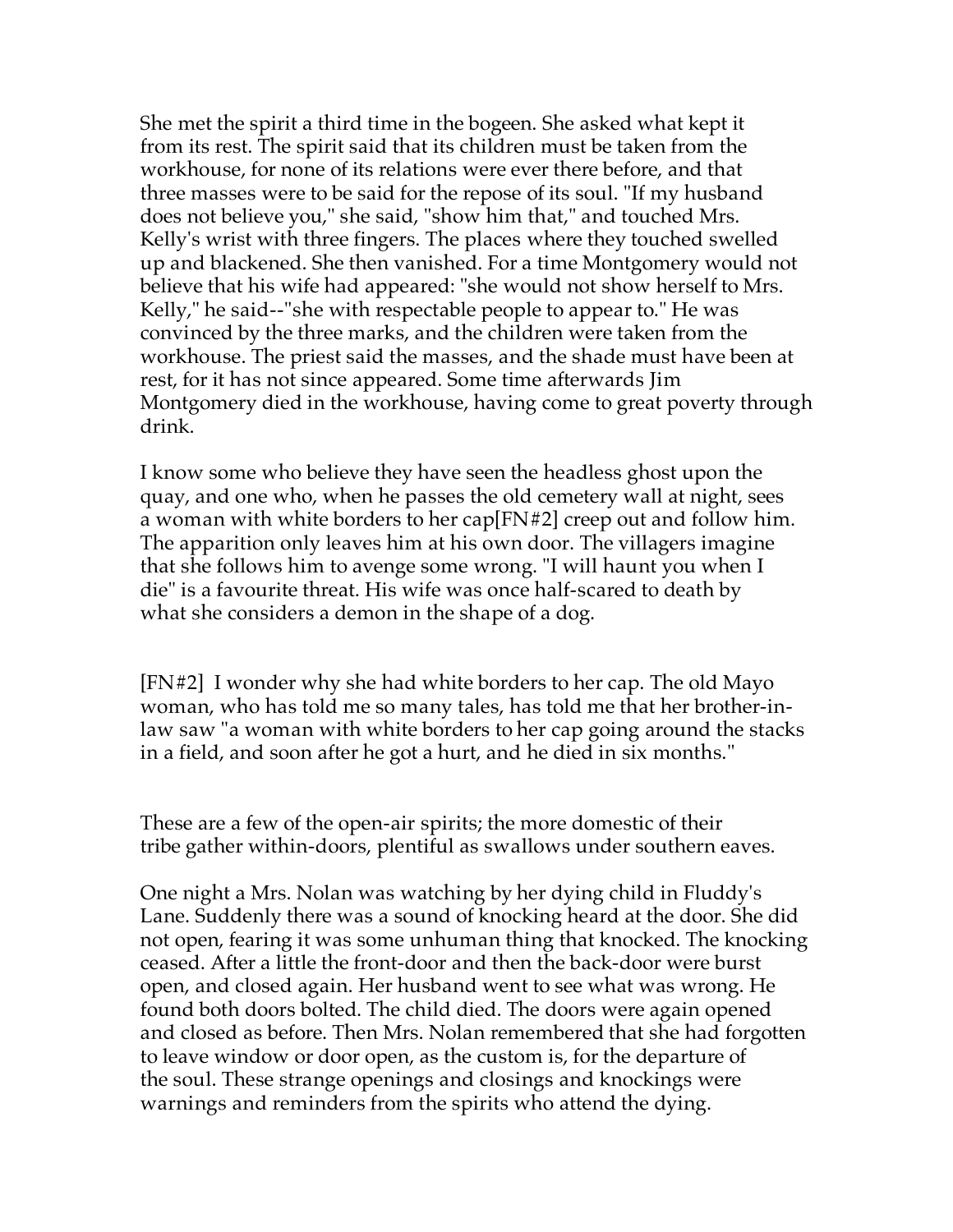The house ghost is usually a harmless and well-meaning creature. It is put up with as long as possible. It brings good luck to those who live with it. I remember two children who slept with their mother and sisters and brothers in one small room. In the room was also a ghost. They sold herrings in the Dublin streets, and did not mind the ghost much, because they knew they would always sell their fish easily while they slept in the "ha'nted" room.

I have some acquaintance among the ghost-seers of western villages. The Connaught tales are very different from those of Leinster. These H----- spirits have a gloomy, matter-of-fact way with them. They come to announce a death, to fulfil some obligation, to revenge a wrong, to pay their bills even--as did a fisherman's daughter the other day--and then hasten to their rest. All things they do decently and in order. It is demons, and not ghosts, that transform themselves into white cats or black dogs. The people who tell the tales are poor, serious-minded fishing people, who find in the doings of the ghosts the fascination of fear. In the western tales is a whimsical grace, a curious extravagance. The people who recount them live in the most wild and beautiful scenery, under a sky ever loaded and fantastic with flying clouds. They are farmers and labourers, who do a little fishing now and then. They do not fear the spirits too much to feel an artistic and humorous pleasure in their doings. The ghosts themselves share in their quaint hilarity. In one western town, on whose deserted wharf the grass grows, these spirits have so much vigour that, when a misbeliever ventured to sleep in a haunted house, I have been told they flung him through the window, and his bed after him. In the surrounding villages the creatures use the most strange disguises. A dead old gentleman robs the cabbages of his own garden in the shape of a large rabbit. A wicked sea-captain stayed for years inside the plaster of a cottage wall, in the shape of a snipe, making the most horrible noises. He was only dislodged when the wall was

broken down; then out of the solid plaster the snipe rushed away whistling.

"DUST HATH CLOSED HELEN'S EYE"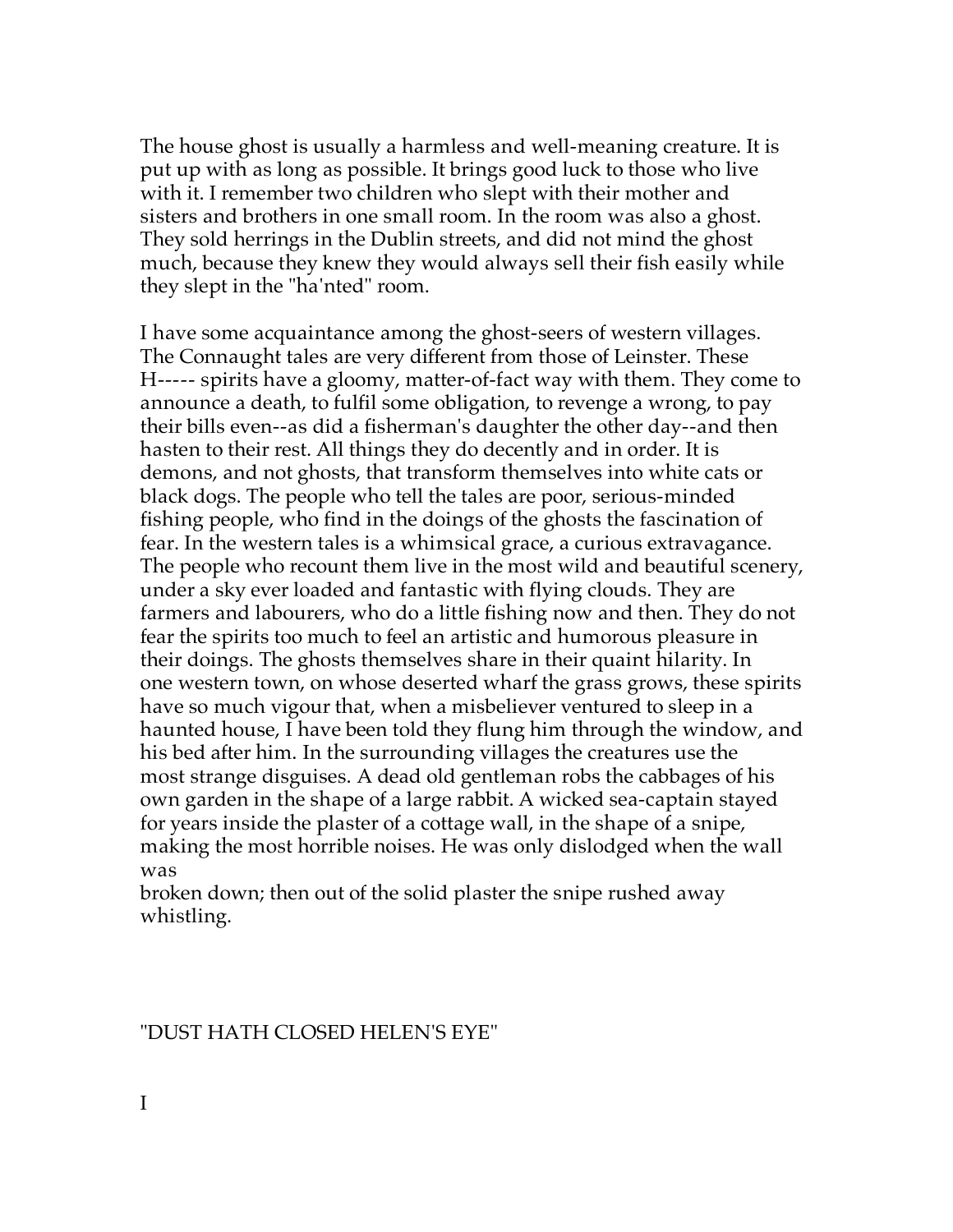I have been lately to a little group of houses, not many enough to be called a village, in the barony of Kiltartan in County Galway, whose name, Ballylee, is known through all the west of Ireland. There is the old square castle, Ballylee, inhabited by a farmer and his wife, and a cottage where their daughter and their son-in-law live, and a little mill with an old miller, and old ash-trees throwing green shadows upon a little river and great stepping-stones. I went there two or three times last year to talk to the miller about Biddy Early, a wise woman that lived in Clare some years ago, and about her saying, "There is a cure for all evil between the two mill-wheels of Ballylee," and to find out from him or another whether she meant the moss between the running waters or some other herb. I have been there this summer, and I shall be there again before it is autumn, because Mary Hynes, a beautiful woman whose name is still a wonder by turf fires, died there sixty years ago; for our feet would linger where beauty has lived its life of sorrow to make us understand that it is not of the world. An old man brought me a little way from the mill and the castle, and down a long, narrow boreen that was nearly lost in brambles and sloe bushes, and he said, "That is the little old foundation of the house, but the most of it is taken for building walls, and the goats have ate those bushes that are growing over it till they've got cranky, and they won't grow any more. They say she was the handsomest girl in Ireland, her skin was like dribbled snow"--he meant driven snow, perhaps,--"and she had blushes in her cheeks. She had five handsome brothers, but all are gone now!" I talked to him about a poem in Irish, Raftery, a famous poet, made about her, and how it said, "there is a strong cellar in Ballylee." He said the strong cellar was the great hole where the river sank underground, and he brought me to a deep pool, where an otter hurried away under a grey boulder, and told me that many fish came up out of the dark water at early morning "to taste the fresh water coming down from the hills."

I first heard of the poem from an old woman who fives about two miles further up the river, and who remembers Raftery and Mary Hynes. She says, "I never saw anybody so handsome as she was, and I never will till I die," and that he was nearly blind, and had "no way of living but to go round and to mark some house to go to, and then all the neighbours would gather to hear. If you treated him well he'd praise you, but if you did not, he'd fault you in Irish. He was the greatest poet in Ireland, and he'd make a song about that bush if he chanced to stand under it. There was a bush he stood under from the rain, and he made verses praising it, and then when the water came through he made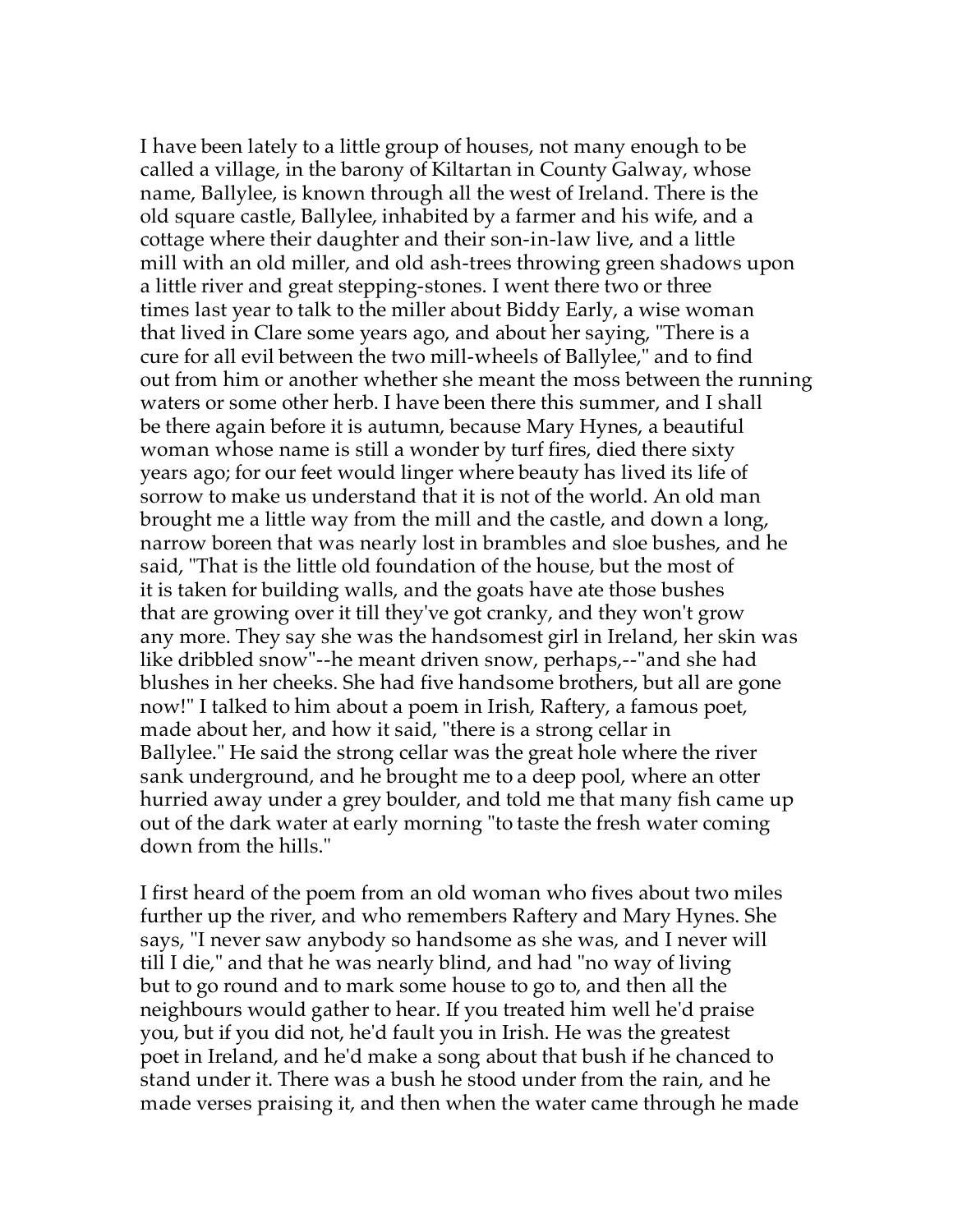verses dispraising it." She sang the poem to a friend and to myself in Irish, and every word was audible and expressive, as the words in a song were always, as I think, before music grew too proud to be the garment of words, flowing and changing with the flowing and changing of

their energies. The poem is not as natural as the best Irish poetry of the last century, for the thoughts are arranged in a too obviously traditional form, so the old poor half-blind man who made it has to speak as if he were a rich farmer offering the best of everything to the woman he loves, but it has naive and tender phrases. The friend that was with me has made some of the translation, but some of it has been made by the country people themselves. I think it has more of the simplicity of the Irish verses than one finds in most translations.

 Going to Mass by the will of God, The day came wet and the wind rose; I met Mary Hynes at the cross of Kiltartan, And I fell in love with her then and there.

 I spoke to her kind and mannerly, As by report was her own way; And she said, "Raftery, my mind is easy, You may come to-day to Ballylee."

 When I heard her offer I did not linger, When her talk went to my heart my heart rose. We had only to go across the three fields, We had daylight with us to Ballylee.

 The table was laid with glasses and a quart measure, She had fair hair, and she sitting beside me; And she said, "Drink, Raftery, and a hundred welcomes, There is a strong cellar in Ballylee."

 O star of light and O sun in harvest, O amber hair, O my share of the world, Will you come with me upon Sunday Till we agree together before all the people?

 I would not grudge you a song every Sunday evening, Punch on the table, or wine if you would drink it, But, O King of Glory, dry the roads before me,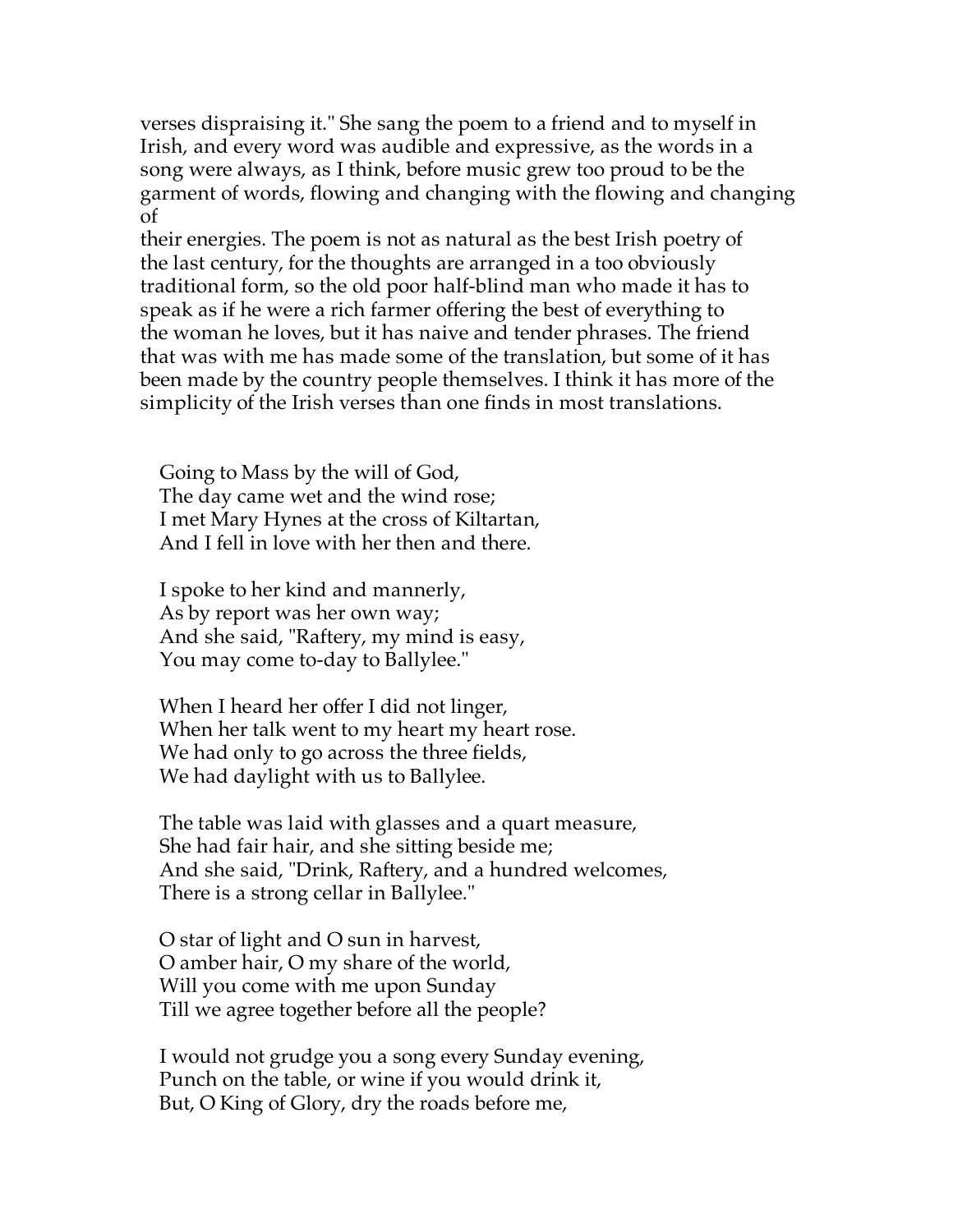Till I find the way to Ballylee.

 There is sweet air on the side of the hill When you are looking down upon Ballylee; When you are walking in the valley picking nuts and blackberries, There is music of the birds in it and music of the Sidhe.

 What is the worth of greatness till you have the light Of the flower of the branch that is by your side? There is no god to deny it or to try and hide it, She is the sun in the heavens who wounded my heart.

 There was no part of Ireland I did not travel, From the rivers to the tops of the mountains, To the edge of Lough Greine whose mouth is hidden, And I saw no beauty but was behind hers.

 Her hair was shining, and her brows were shining too; Her face was like herself, her mouth pleasant and sweet. She is the pride, and I give her the branch, She is the shining flower of Ballylee.

 It is Mary Hynes, this calm and easy woman, Has beauty in her mind and in her face. If a hundred clerks were gathered together, They could not write down a half of her ways.

An old weaver, whose son is supposed to go away among the Sidhe (the faeries) at night, says, "Mary Hynes was the most beautiful thing ever made. My mother used to tell me about her, for she'd be at every hurling, and wherever she was she was dressed in white. As many as eleven men asked her in marriage in one day, but she wouldn't have any of them. There was a lot of men up beyond Kilbecanty one night, sitting together drinking, and talking of her, and one of them got up and set out to go to Ballylee and see her; but Cloon Bog was open then, and when he came to it he fell into the water, and they found him dead there in the morning. She died of the fever that was before the famine." Another old man says he was only a child when he saw her, but he remembered that "the strongest man that was among us, one John Madden, got his death of the head of her, cold he got crossing rivers in the night-time to get to Ballylee." This is perhaps the man the other remembered, for tradition gives the one thing many shapes. There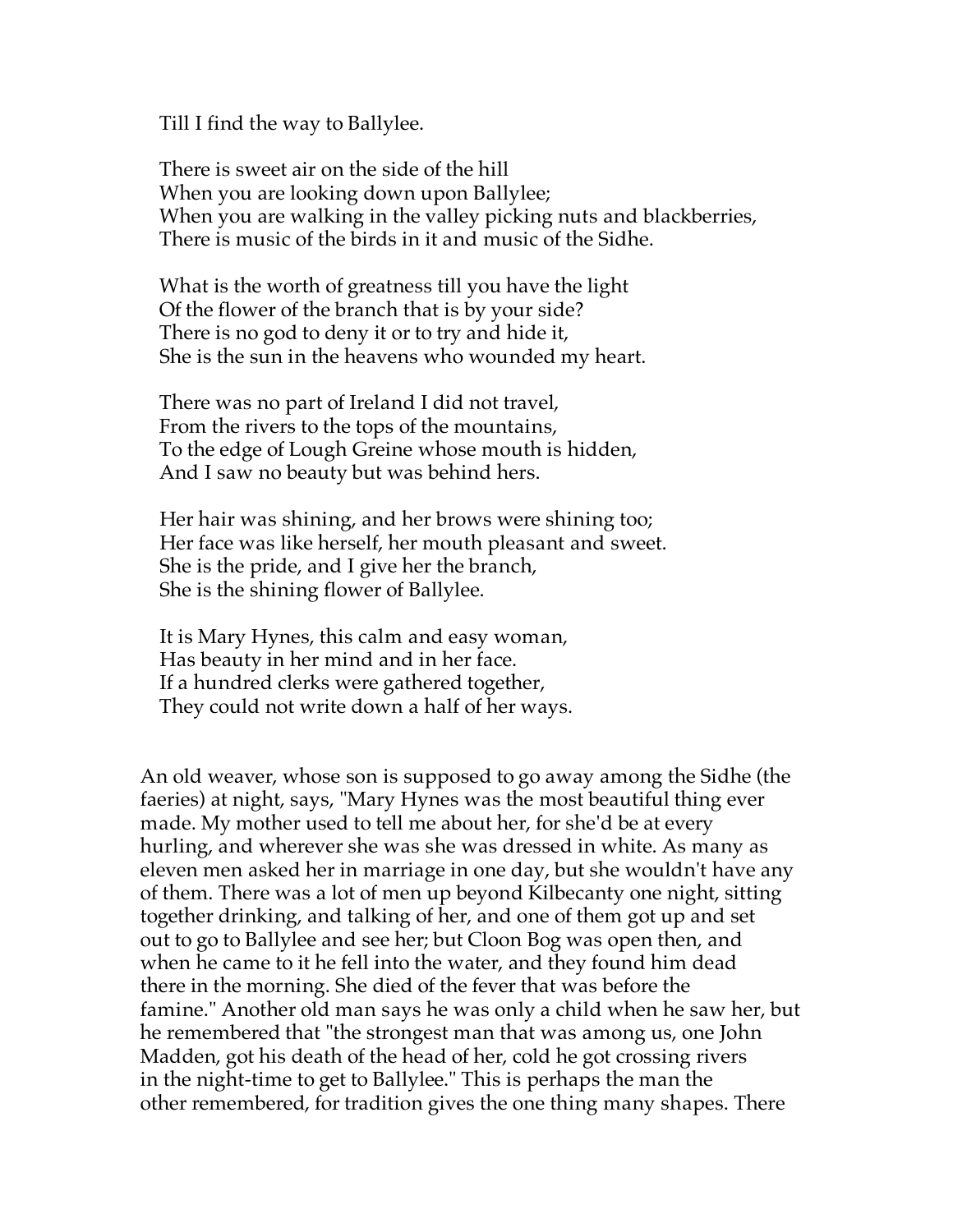is an old woman who remembers her, at Derrybrien among the Echtge hills, a vast desolate place, which has changed little since the old poem said, "the stag upon the cold summit of Echtge hears the cry of the wolves," but still mindful of many poems and of the dignity of ancient speech. She says, "The sun and the moon never shone on anybody so handsome, and her skin was so white that it looked blue, and she had two little blushes on her cheeks." And an old wrinkled woman who lives close by Ballylee, and has told me many tales of the Sidhe, says, "I often saw Mary Hynes, she was handsome indeed. She had two bunches of

curls beside her cheeks, and they were the colour of silver. I saw Mary Molloy that was drowned in the river beyond, and Mary Guthrie that was in Ardrahan, but she took the sway of them both, a very comely creature. I was at her wake too--she had seen too much of the world. She was a kind creature. One day I was coming home through that field beyond, and I was tired, and who should come out but the Poisin Glegeal (the shining flower), and she gave me a glass of new milk." This old woman meant no more than some beautiful bright colour by the colour of silver, for though I knew an old man--he is dead now--who thought she might know "the cure for all the evils in the world," that the Sidhe knew, she has seen too little gold to know its colour. But a man by the shore at Kinvara, who is too young to remember Mary Hynes, says, "Everybody says there is no one at all to be seen now so handsome; it is said she had beautiful hair, the colour of gold. She was poor, but her clothes every day were the same as Sunday, she had such neatness. And if she went to any kind of a meeting, they would all be killing one another for a sight of her, and there was a great many in love with her, but she died young. It is said that no one that has a song made about them will ever live long."

Those who are much admired are, it is held, taken by the Sidhe, who can use ungoverned feeling for their own ends, so that a father, as an old herb doctor told me once, may give his child into their hands, or a husband his wife. The admired and desired are only safe if one says "God bless them" when one's eyes are upon them. The old woman that sang

the song thinks, too, that Mary Hynes was "taken," as the phrase is, "for they have taken many that are not handsome, and why would they not

take her? And people came from all parts to look at her, and maybe there were some that did not say 'God bless her.'" An old man who lives by the sea at Duras has as little doubt that she was taken, "for there are some living yet can remember her coming to the pattern[FN#3] there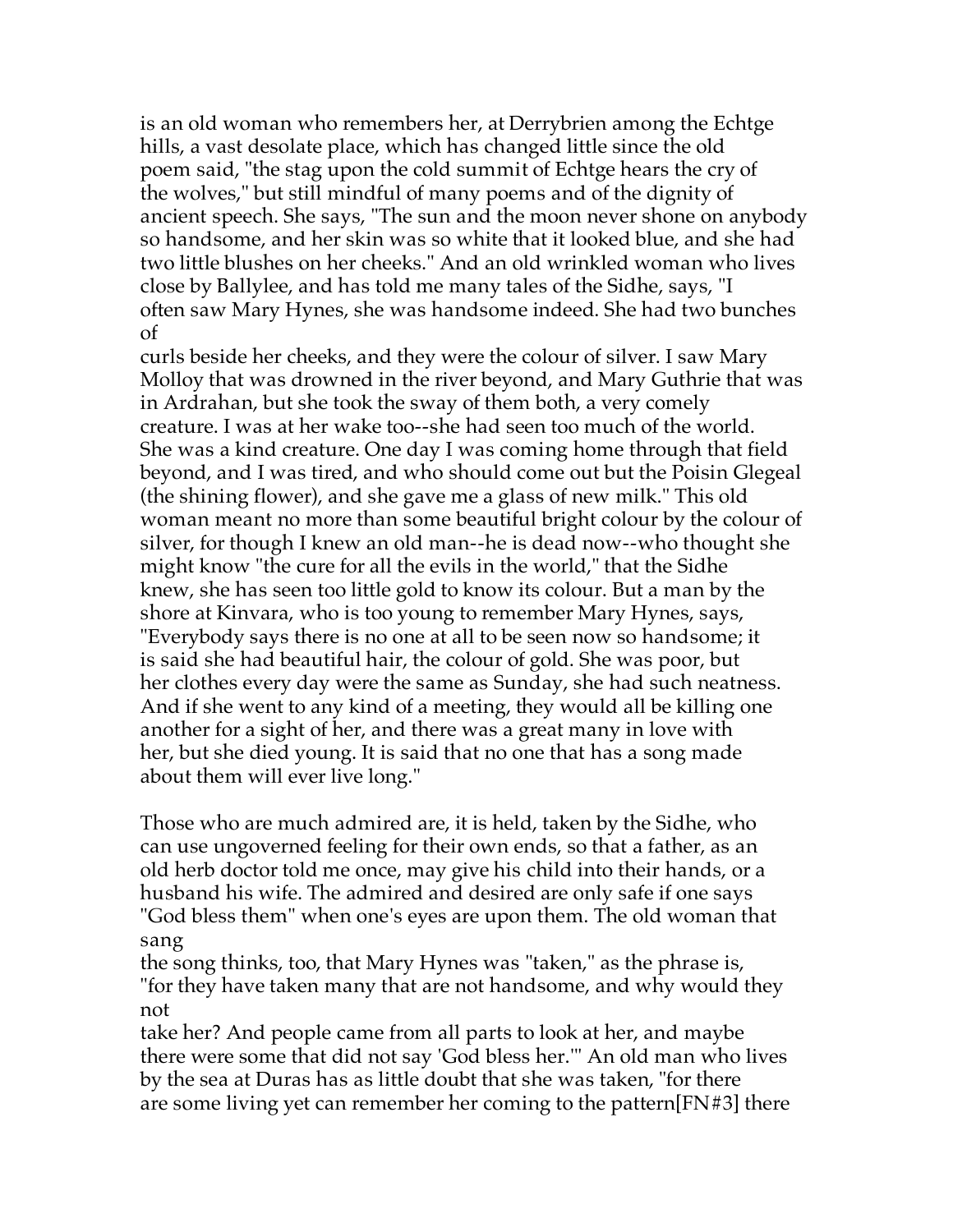beyond, and she was said to be the handsomest girl in Ireland." She died young because the gods loved her, for the Sidhe are the gods, and it may be that the old saying, which we forget to understand literally, meant her manner of death in old times. These poor countrymen and countrywomen in their beliefs, and in their emotions, are many years nearer to that old Greek world, that set beauty beside the fountain of things, than are our men of learning. She "had seen too much of the world"; but these old men and women, when they tell of her, blame another and not her, and though they can be hard, they grow gentle as the old men of Troy grew gentle when Helen passed by on the walls.

[FN#3] A "pattern," or "patron," is a festival in honour of a saint.

The poet who helped her to so much fame has himself a great fame throughout the west of Ireland. Some think that Raftery was half blind, and say, "I saw Raftery, a dark man, but he had sight enough to see her," or the like, but some think he was wholly blind, as he may have been at the end of his life. Fable makes all things perfect in their kind, and her blind people must never look on the world and the sun. I asked a man I met one day, when I was looking for a pool na mna Sidhe where women of faery have been seen, bow Raftery could have admired Mary Hynes so much f he had been altogether blind? He said, "I think Raftery was altogether blind, but those that are blind have a way of seeing things, and have the power to know more, and to feel more, and to do more, and to guess more than those that have their sight, and a certain wit and a certain wisdom is given to them." Everybody, indeed, will tell you that he was very wise, for was he not only blind but a poet? The weaver whose words about Mary Hynes I have already given, says, "His poetry was the gift of the Almighty, for there are three things that are the gift of the Almighty--poetry and dancing and principles. That is why in the old times an ignorant man coming down from the hillside would be better behaved and have better learning than a man with education you'd meet now, for they got it from God"; and a man at Coole says, "When he put his finger to one part of his head, everything would come to him as if it was written in a book"; and an old pensioner at Kiltartan says, "He was standing under a bush one time, and he talked to it, and it answered him back in Irish. Some say it was the bush that spoke, but it must have been an enchanted voice in it, and it gave him the knowledge of all the things of the world. The bush withered up afterwards, and it is to be seen on the roadside now between this and Rahasine." There is a poem of his about a bush, which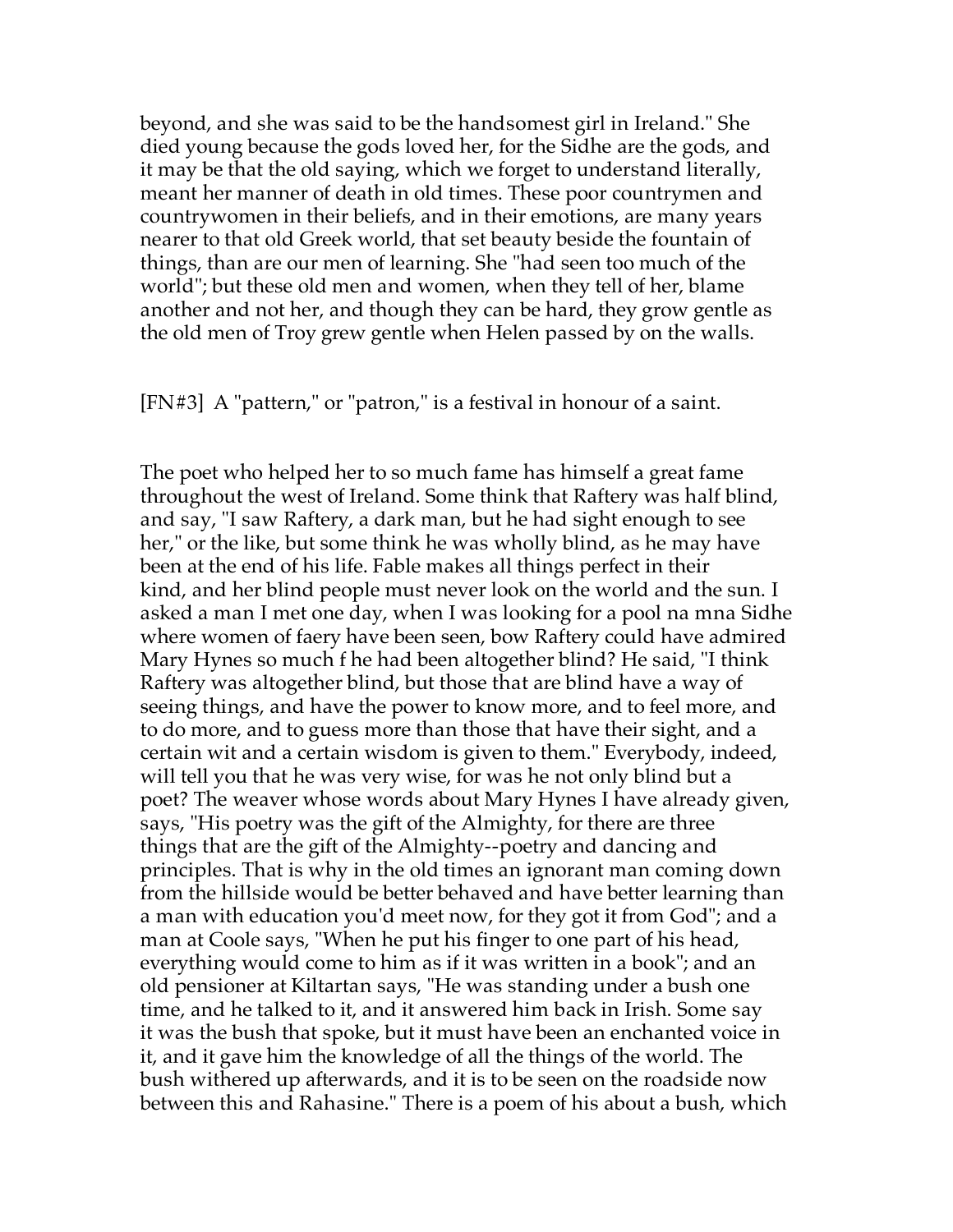I have never seen, and it may have come out of the cauldron of fable in this shape.

A friend of mine met a man once who had been with him when he died, but the people say that he died alone, and one Maurteen Gillane told Dr. Hyde that all night long a light was seen streaming up to heaven from the roof of the house where he lay, and "that was the angels who were with him"; and all night long there was a great light in the hovel, "and that was the angels who were waking him. They gave that honour to him because he was so good a poet, and sang such religious songs." It may be that in a few years Fable, who changes mortalities to immortalities in her cauldron, will have changed Mary Hynes and Raftery to perfect symbols of the sorrow of beauty and of the magnificence and penury of dreams.

1900.

# II

When I was in a northern town awhile ago, I had a long talk with a man who had lived in a neighbouring country district when he was a boy. He told me that when a very beautiful girl was born in a family that had not been noted for good looks, her beauty was thought to have come from the Sidhe, and to bring misfortune with it. He went over the names of several beautiful girls that he had known, and said that beauty had never brought happiness to anybody. It was a thing, he said, to be proud of and afraid of. I wish I had written out his words at the time, for they were more picturesque than my memory of them.

1902.

# A KNIGHT OF THE SHEEP

Away to the north of Ben Bulben and Cope's mountain lives "a strong farmer," a knight of the sheep they would have called him in the Gaelic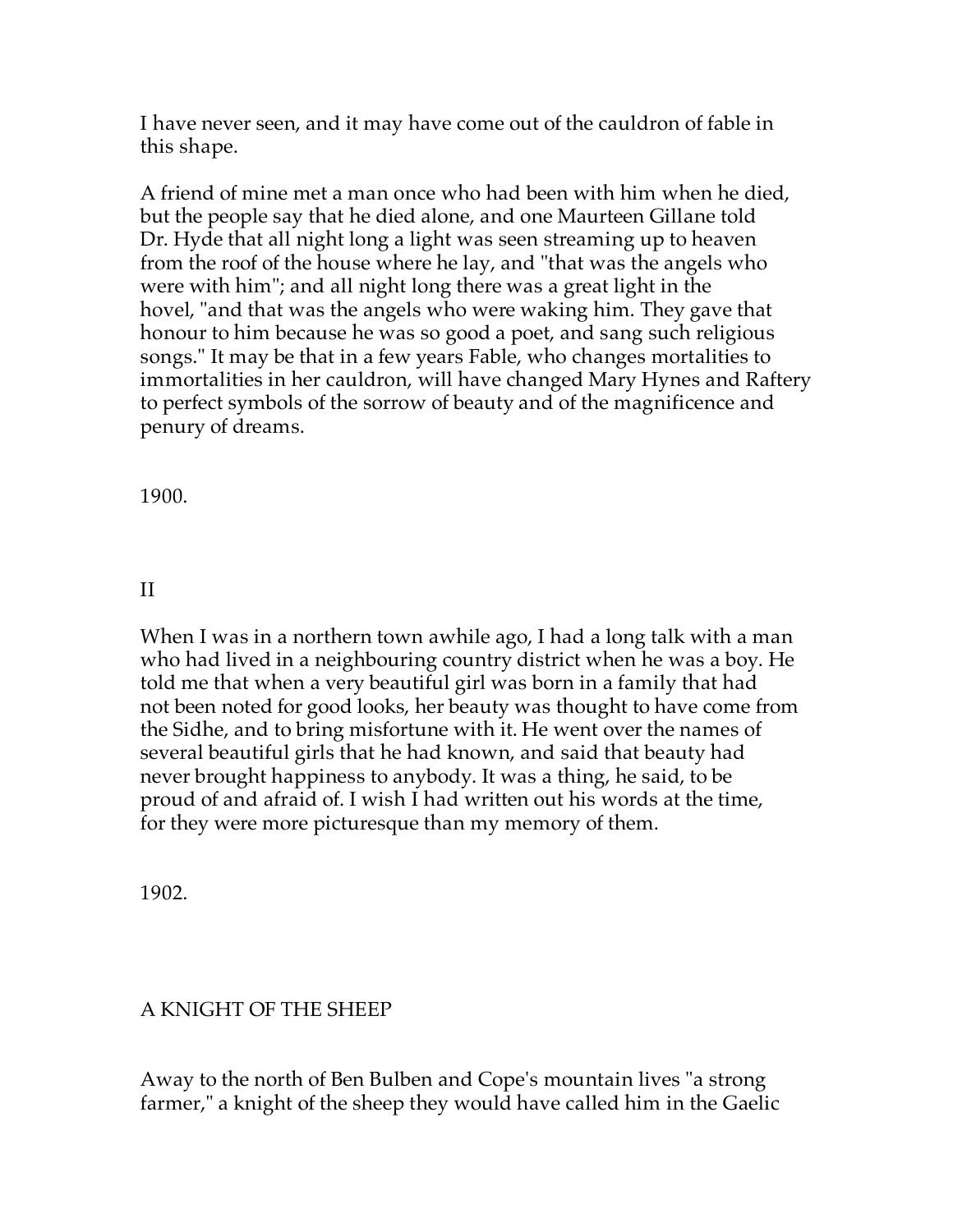days. Proud of his descent from one of the most fighting clans of the Middle Ages, he is a man of force alike in his words and in his deeds. There is but one man that swears like him, and this man lives far away upon the mountain. "Father in Heaven, what have I done to deserve this?" he says when he has lost his pipe; and no man but he who lives on the mountain can rival his language on a fair day over a bargain. He is passionate and abrupt in his movements, and when angry tosses his white beard about with his left hand.

One day I was dining with him when the servant-maid announced a certain Mr. O'Donnell. A sudden silence fell upon the old man and upon his two daughters. At last the eldest daughter said somewhat severely to her father, "Go and ask him to come in and dine." The old man went out, and then came in looking greatly relieved, and said, "He says he will not dine with us." "Go out," said the daughter, "and ask him into the back parlour, and give him some whiskey." Her father, who had just finished his dinner, obeyed sullenly, and I heard the door of the back parlour--a little room where the daughters sat and sewed during the evening--shut to behind the men. The daughter then turned to me and said, "Mr. O'Donnell is the tax-gatherer, and last year he raised our taxes, and my father was very angry, and when he came, brought him into the dairy, and sent the dairy-woman away on a message, and then swore at him a great deal. 'I will teach you, sir,' O'Donnell replied, 'that the law can protect its officers'; but my father reminded him that he had no witness. At last my father got tired, and sorry too, and said he would show him a short way home. When they were half-way to the main road they came on a man of my father's who was ploughing, and this somehow brought back remembrance of the wrong. He sent the man away on

a message, and began to swear at the tax-gatherer again. When I heard of it I was disgusted that he should have made such a fuss over a miserable creature like O'Donnell; and when I heard a few weeks ago that O'Donnell's only son had died and left him heart-broken, I resolved to make my father be kind to him next time he came."

She then went out to see a neighbour, and I sauntered towards the back parlour. When I came to the door I heard angry voices inside. The two men were evidently getting on to the tax again, for I could hear them bandying figures to and fro. I opened the door; at sight of my face the farmer was reminded of his peaceful intentions, and asked me if I knew where the whiskey was. I had seen him put it into the cupboard, and was able therefore to find it and get it out, looking at the thin, griefstruck face of the tax-gatherer. He was rather older than my friend,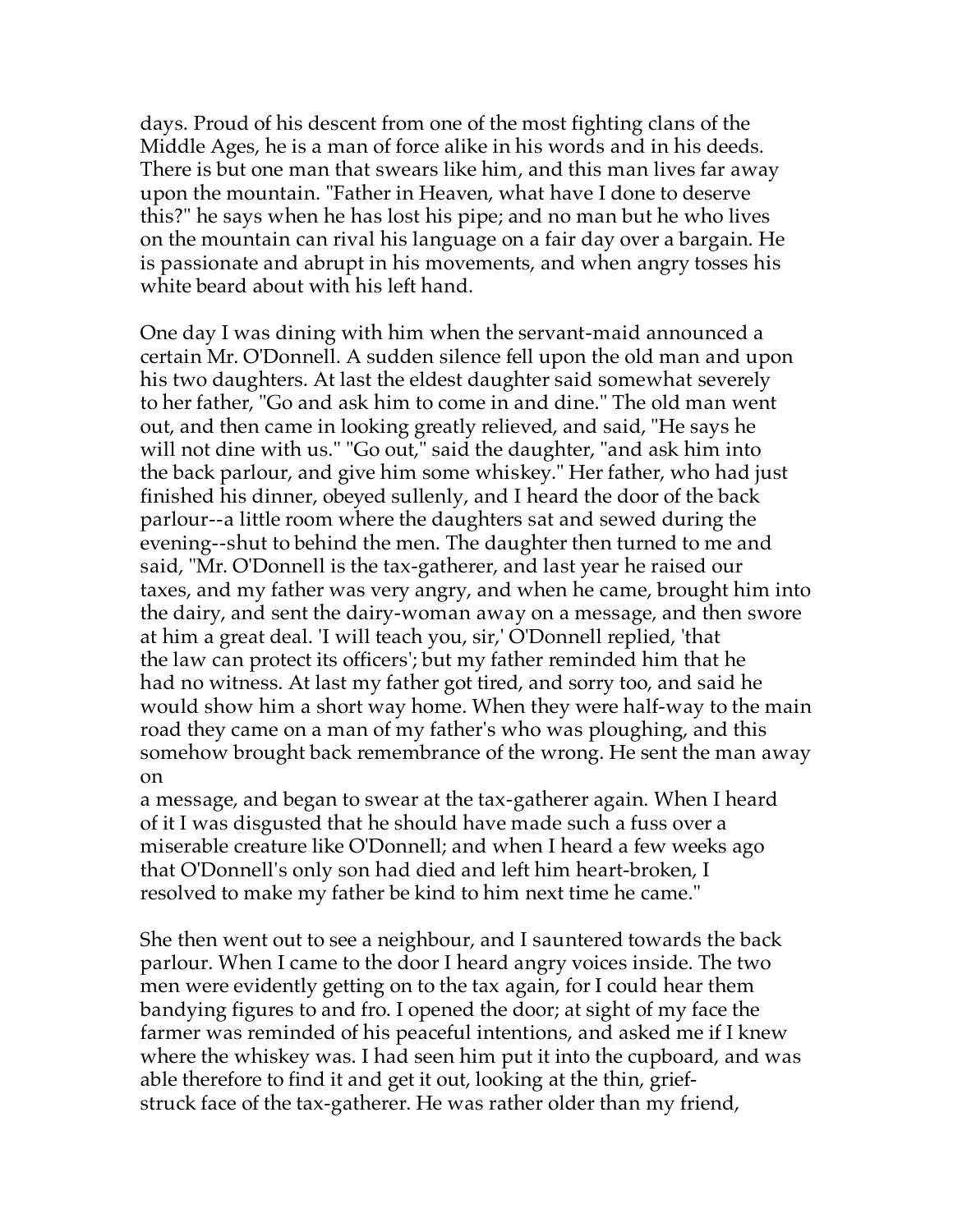and very much more feeble and worn, and of a very different type. He was not like him, a robust, successful man, but rather one of those whose feet find no resting-place upon the earth. I recognized one of the children of reverie, and said, "You are doubtless of the stock of the old O'Donnells. I know well the hole in the river where their treasure lies buried under the guard of a serpent with many heads." "Yes, sur," he replied, "I am the last of a line of princes."

We then fell to talking of many commonplace things, and my friend did not once toss up his beard, but was very friendly. At last the gaunt old tax-gatherer got up to go, and my friend said, "I hope we will have a glass together next year." "No, no," was the answer, "I shall be dead next year." "I too have lost sons," said the other in quite a gentle voice. "But your sons were not like my son." And then the two men parted, with an angry flush and bitter hearts, and had I not cast between them some common words or other, might not have parted, but have fallen rather into an angry discussion of the value of their dead sons. If I had not pity for all the children of reverie I should have let them fight it out, and would now have many a wonderful oath to record.

The knight of the sheep would have had the victory, for no soul that wears this garment of blood and clay can surpass him. He was but once beaten; and this is his tale of how it was. He and some farm hands were playing at cards in a small cabin that stood against the end of a big barn. A wicked woman had once lived in this cabin. Suddenly one of the players threw down an ace and began to swear without any cause. His swearing was so dreadful that the others stood up, and my friend said, "All is not right here; there is a spirit in him." They ran to the door that led into the barn to get away as quickly as possible. The wooden bolt would not move, so the knight of the sheep took a saw which stood against the wall near at hand, and sawed through the bolt, and at once the door flew open with a bang, as though some one had been holding it, and they fled through.

### AN ENDURING HEART

One day a friend of mine was making a sketch of my Knight of the Sheep. The old man's daughter was sitting by, and, when the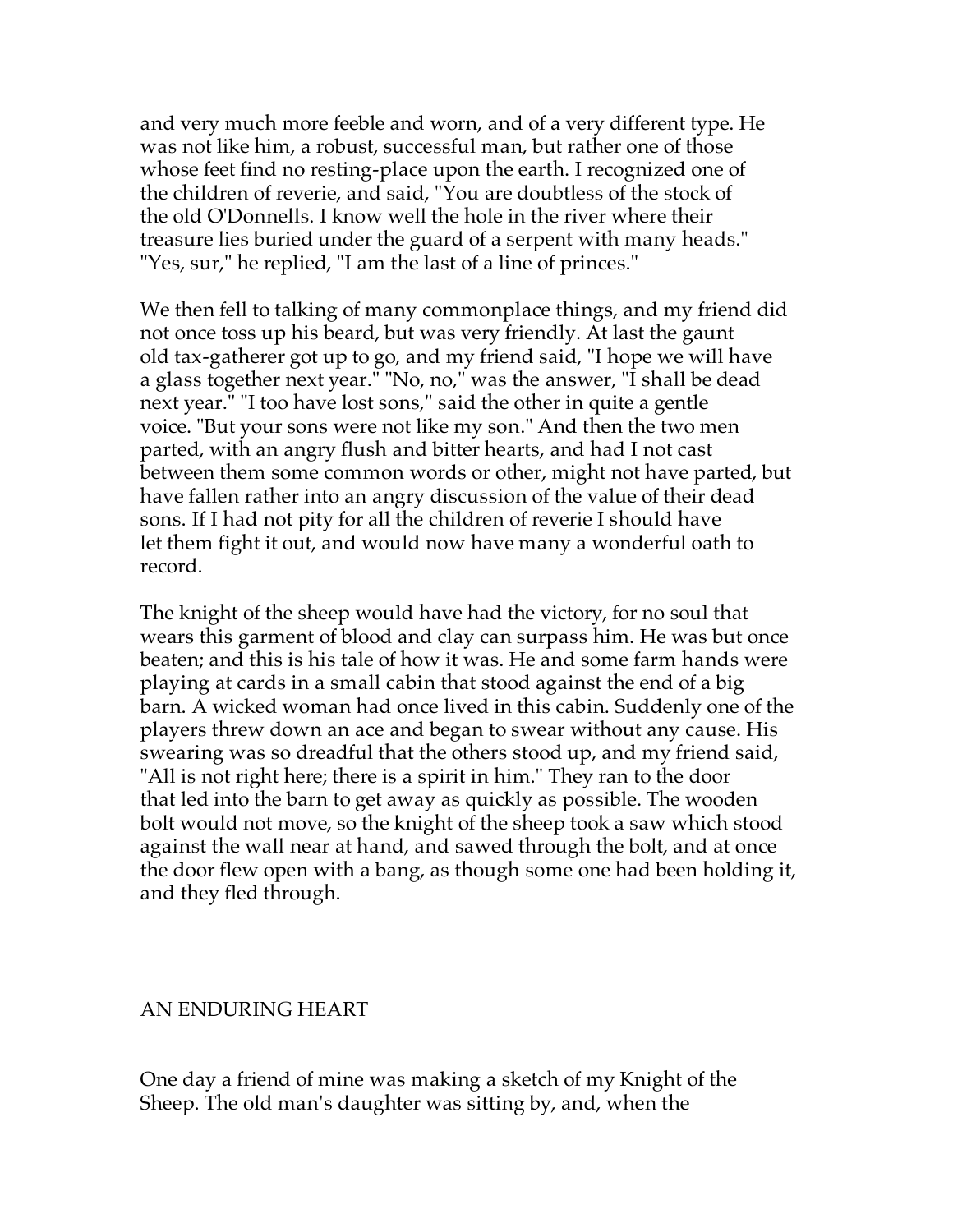conversation drifted to love and lovemaking, she said, "Oh, father, tell him about your love affair." The old man took his pipe out of his mouth, and said, "Nobody ever marries the woman he loves," and then, with a chuckle, "There were fifteen of them I liked better than the woman I married," and he repeated many women's names. He went on to tell how when he was a lad he had worked for his grandfather, his mother's father, and was called (my friend has forgotten why) by his grandfather's name, which we will say was Doran. He had a great friend, whom I shall call John Byrne; and one day he and his friend went to Queenstown to await an emigrant ship, that was to take John Byrne to America. When they were walking along the quay, they saw a girl sitting on a seat, crying miserably, and two men standing up in front of her quarrelling with one another. Doran said, "I think I know what is wrong. That man will be her brother, and that man will be her lover, and the brother is sending her to America to get her away from the lover. How she is crying! but I think I could console her myself." Presently the lover and brother went away, and Doran began to walk up and down before her, saying, "Mild weather, Miss," or the like. She answered him in a little while, and the three began to talk together. The emigrant ship did not arrive for some days; and the three drove about on outside cars very innocently and happily, seeing everything that was to be seen. When at last the ship came, and Doran had to break it to her that he was not going to America, she cried more after him than after the first lover. Doran whispered to Byrne as he went aboard ship, "Now, Byrne, I don't grudge her to you, but don't marry young."

When the story got to this, the farmer's daughter joined In mockingly with, "I suppose you said that for Byrne's good, father." But the old man insisted that he had said it for Byrne's good; and went on to tell how, when he got a letter telling of Byrne's engagement to the girl, he wrote him the same advice. Years passed by, and he heard nothing; and though he was now married, he could not keep from wondering what she was doing. At last he went to America to find out, and though he asked many people for tidings, he could get none. More years went by, and his wife was dead, and he well on in years, and a rich farmer with not a few great matters on his hands. He found an excuse in some vague business to go out to America again, and to begin his search again. One day he fell into talk with an Irishman in a railway carriage, and asked him, as his way was, about emigrants from this place and that, and at last, "Did you ever hear of the miller's daughter from Innis Rath?" and he named the woman he was looking for. "Oh yes," said the other, "she is married to a friend of mine, John MacEwing. She lives at such-andsuch a street in Chicago." Doran went to Chicago and knocked at her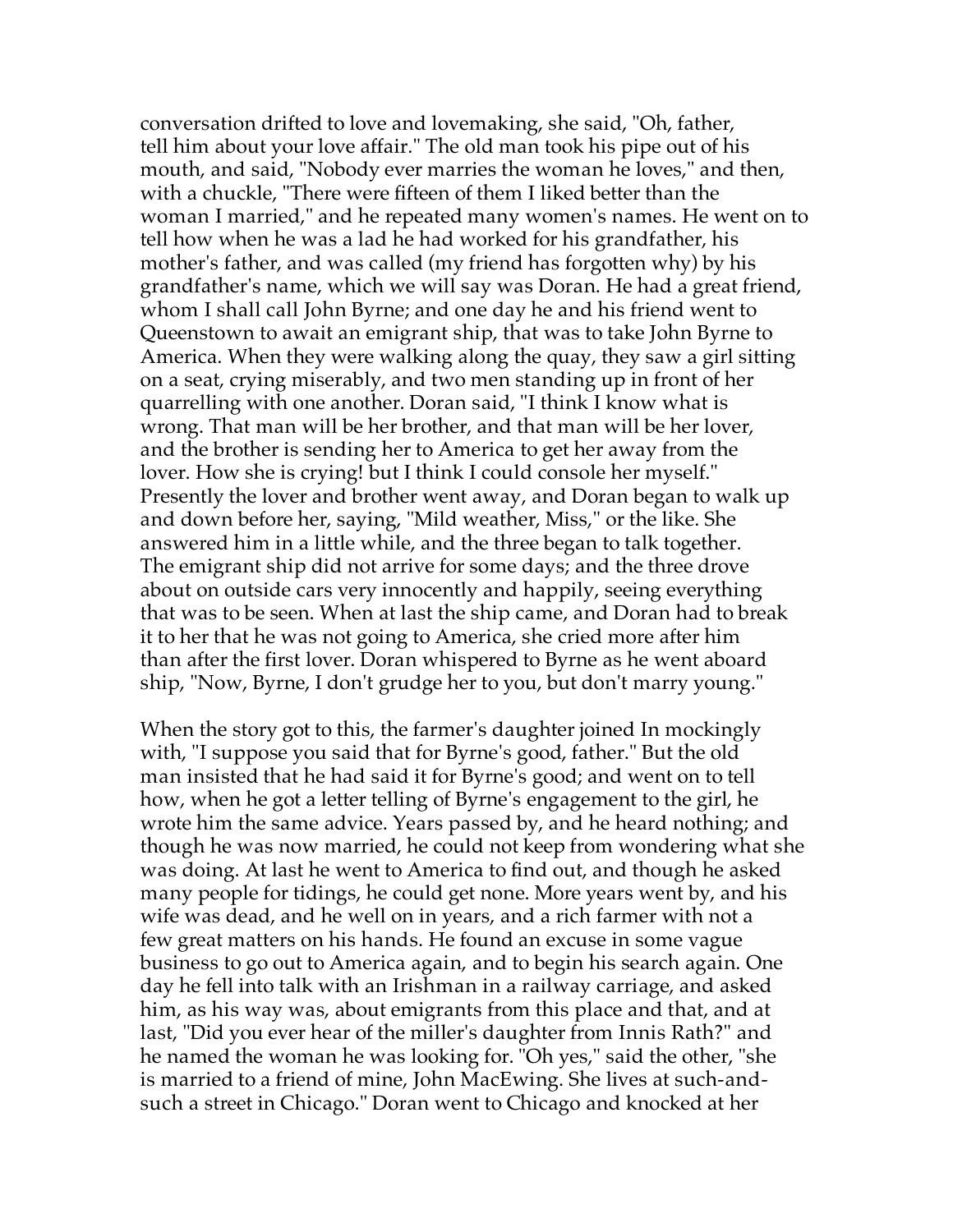door. She opened the door herself, and was "not a bit changed." He gave her his real name, which he had taken again after his grandfather's death, and the name of the man he had met in the train. She did not recognize him, but asked him to stay to dinner, saying that her husband would be glad to meet anybody who knew that old friend of his. They talked of many things, but for all their talk, I do not know why, and perhaps he did not know why, he never told her who he was. At dinner he asked her about Byrne, and she put her head down on the table and began to cry, and she cried so he was afraid her husband might be angry. He was afraid to ask what had happened to Byrne, and left soon after, never to see her again.

When the old man had finished the story, he said, "Tell that to Mr. Yeats, he will make a poem about it, perhaps." But the daughter said, "Oh no, father. Nobody could make a poem about a woman like that." Alas! I have never made the poem, perhaps because my own heart, which has loved Helen and all the lovely and fickle women of the world, would be too sore. There are things it is well not to ponder over too much, things that bare words are the best suited for.

1902.

### THE SORCERERS

In Ireland we hear but little of the darker powers,[FN#4] and come across any who have seen them even more rarely, for the imagination of the people dwells rather upon the fantastic and capricious, and fantasy and caprice would lose the freedom which is their breath of life, were they to unite them either with evil or with good. And yet the wise are of opinion that wherever man is, the dark powers who would feed his rapacities are there too, no less than the bright beings who store their honey in the cells of his heart, and the twilight beings who flit hither and thither, and that they encompass him with a passionate and melancholy multitude. They hold, too, that he who by long desire or through accident of birth possesses the power of piercing into their hidden abode can see them there, those who were once men or women full of a terrible vehemence, and those who have never lived upon the earth, moving slowly and with a subtler malice. The dark powers cling about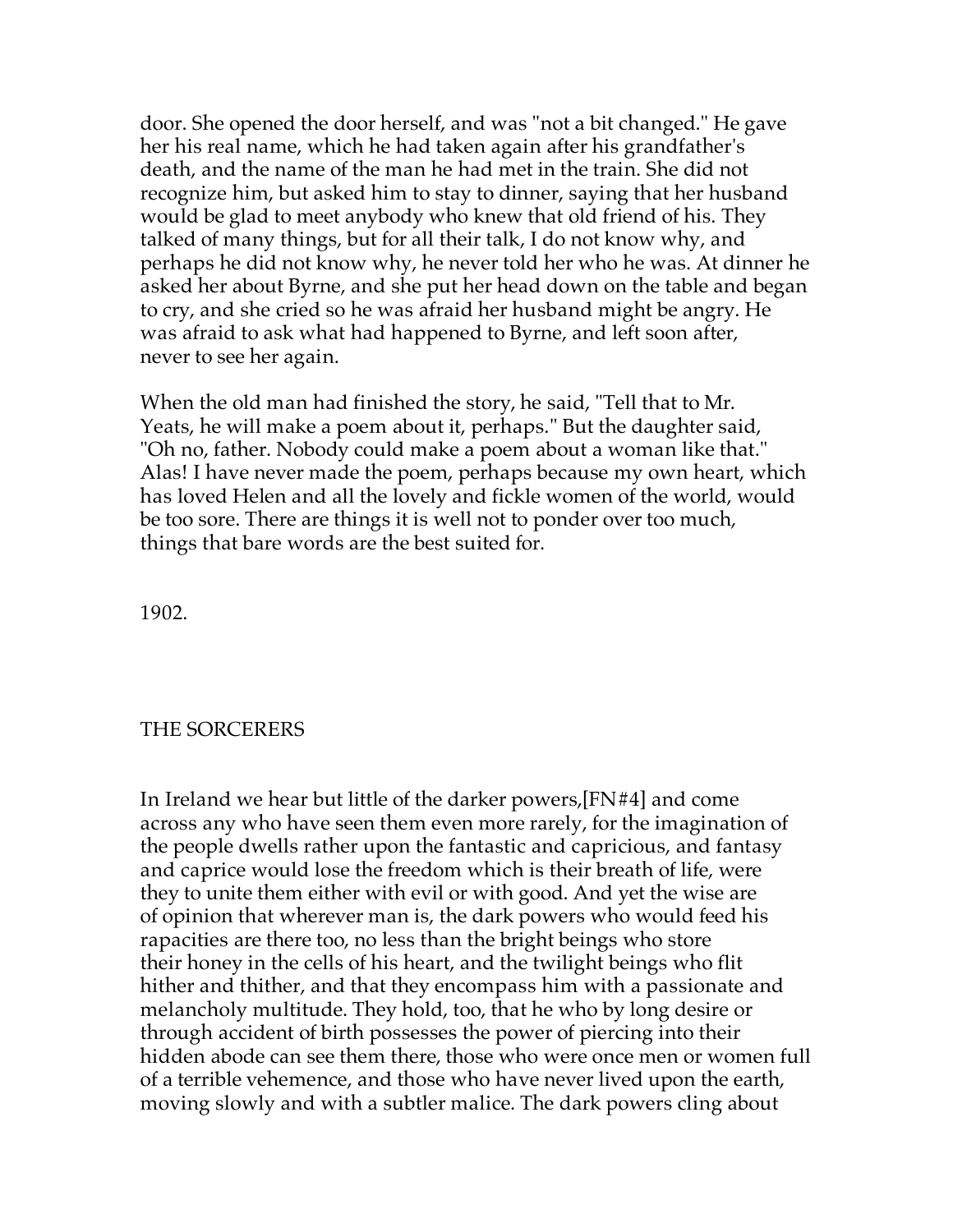us, it is said, day and night, like bats upon an old tree; and that we do not hear more of them is merely because the darker kinds of magic have been but little practised. I have indeed come across very few persons in Ireland who try to communicate with evil powers, and the few I have met keep their purpose and practice wholly hidden from those among whom they live. They are mainly small clerks and the like, and meet for the purpose of their art in a room hung with black hangings. They would not admit me into this room, but finding me not altogether ignorant of the arcane science, showed gladly elsewhere what they would do. "Come to us," said their leader, a clerk in a large flour-mill, "and we will show you spirits who will talk to you face to face, and in shapes as solid and heavy as our own."

[FN#4] I know better now. We have the dark powers much more than I thought, but not as much as the Scottish, and yet I think the imagination of the people does dwell chiefly upon the fantastic and capricious.

I had been talking of the power of communicating in states of trance with the angelical and faery beings,--the children of the day and of the twilight--and he had been contending that we should only believe in what we can see and feel when in our ordinary everyday state of mind. "Yes," I said, "I will come to you," or some such words; "but I will not permit myself to become entranced, and will therefore know whether these shapes you talk of are any the more to be touched and felt by the ordinary senses than are those I talk of." I was not denying the power of other beings to take upon themselves a clothing of mortal substance, but only that simple invocations, such as he spoke of, seemed unlikely to do more than cast the mind into trance, and thereby bring it into the presence of the powers of day, twilight, and darkness.

"But," he said, "we have seen them move the furniture hither and thither, and they go at our bidding, and help or harm people who know nothing of them." I am not giving the exact words, but as accurately as I can the substance of our talk.

On the night arranged I turned up about eight, and found the leader sitting alone in almost total darkness in a small back room. He was dressed in a black gown, like an inquisitor's dress in an old drawing, that left nothing of him visible: except his eyes, which peered out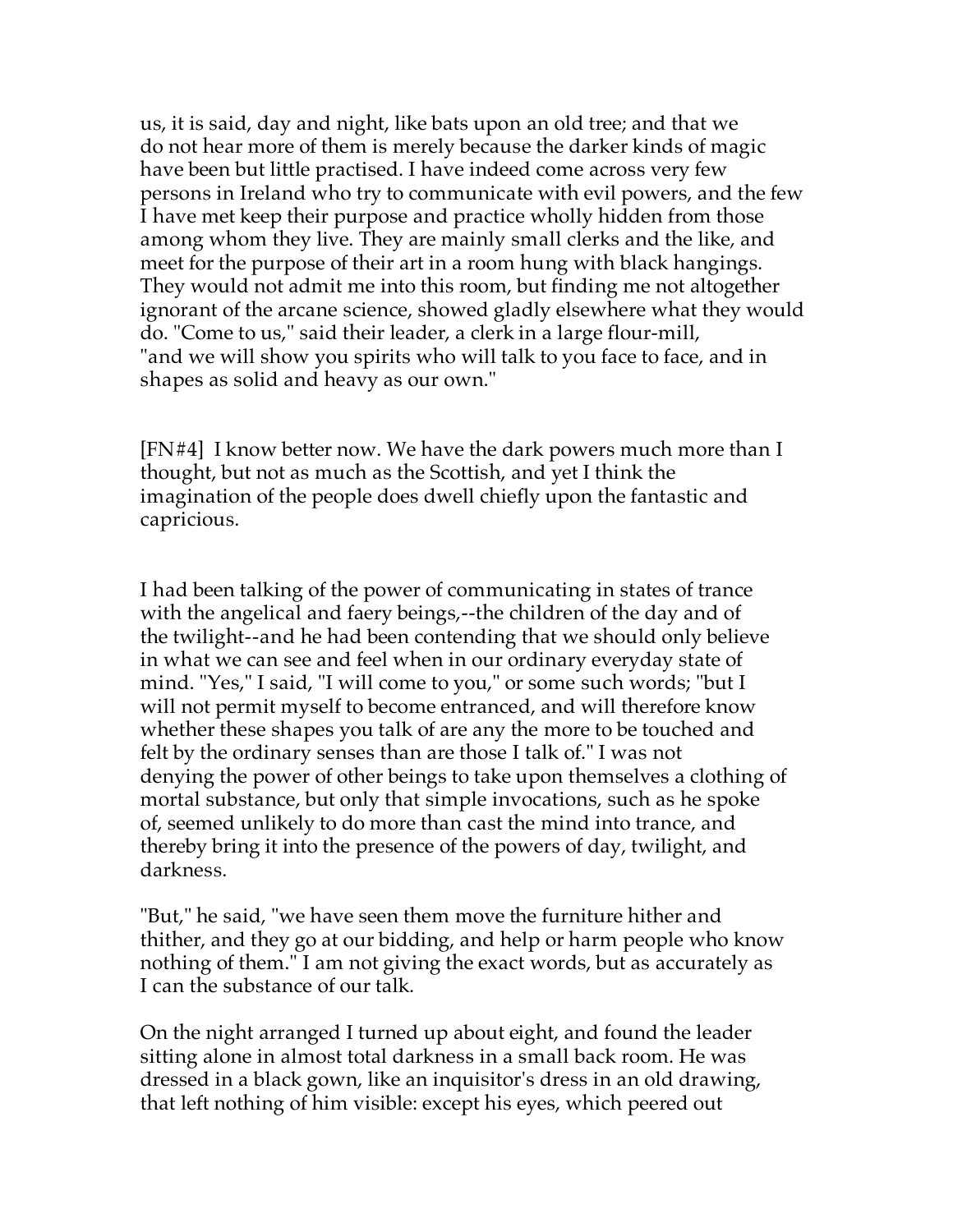through two small round holes. Upon the table in front of him was a brass dish of burning herbs, a large bowl, a skull covered with painted symbols, two crossed daggers, and certain implements shaped like quern stones, which were used to control the elemental powers in some fashion I did not discover. I also put on a black gown, and remember that it did not fit perfectly, and that it interfered with my movements considerably. The sorcerer then took a black cock out of a basket, and cut its throat with one of the daggers, letting the blood fall into the large bowl. He opened a book and began an invocation, which was certainly not English, and had a deep guttural sound. Before he had finished, another of the sorcerers, a man of about twenty-five, came in, and having put on a black gown also, seated himself at my left band. I had the invoker directly in front of me, and soon began to find his eyes, which glittered through the small holes in his hood, affecting me in a curious way. I struggled hard against their influence, and my head began to ache. The invocation continued, and nothing happened for the first few minutes. Then the invoker got up and extinguished the light in the hall, so that no glimmer might come through the slit under the door. There was now no light except from the herbs on the brass dish, and no sound except from the deep guttural murmur of the invocation.

Presently the man at my left swayed himself about, and cried out, "O god! O god!" I asked him what ailed him, but he did not know he had spoken. A moment after he said he could see a great serpent moving about the room, and became considerably excited. I saw nothing with any definite shape, but thought that black clouds were forming about me. I felt I must fall into a trance if I did not struggle against it, and that the influence which was causing this trance was out of harmony with itself, in other words, evil. After a struggle I got rid of the black clouds, and was able to observe with my ordinary senses again. The two sorcerers now began to see black and white columns moving about

the room, and finally a man in a monk's habit, and they became greatly puzzled because I did not see these things also, for to them they were as solid as the table before them. The invoker appeared to be gradually increasing in power, and I began to feel as if a tide of darkness was pouring from him and concentrating itself about me; and now too I noticed that the man on my left hand had passed into a death-like trance. With a last great effort I drove off the black clouds; but feeling them to be the only shapes I should see without passing into a trance, and having no great love for them, I asked for lights, and after the needful exorcism returned to the ordinary world.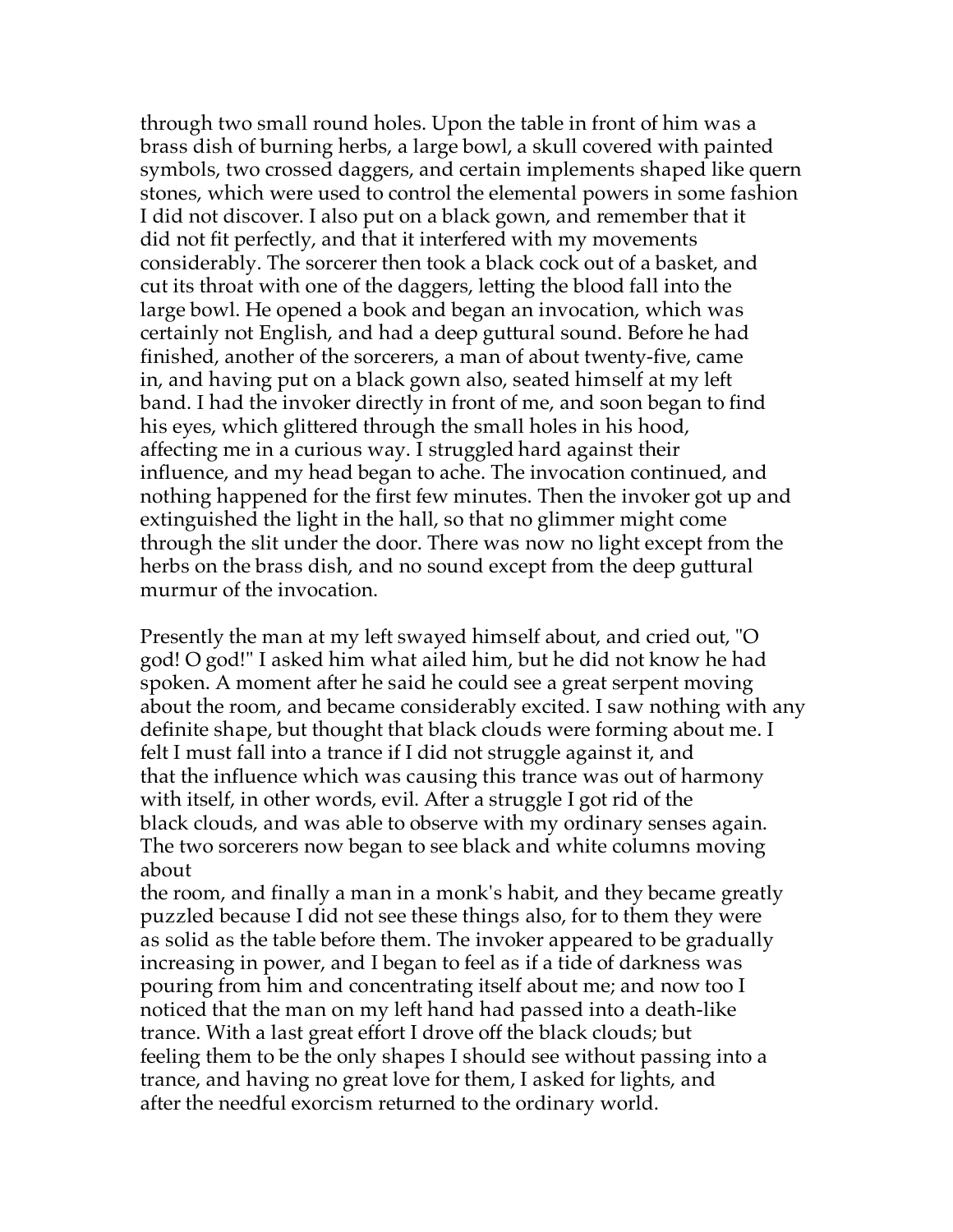I said to the more powerful of the two sorcerers--"What would happen if one of your spirits had overpowered me?" "You would go out of this room," he answered, "with his character added to your own." I asked about the origin of his sorcery, but got little of importance, except that he had learned it from his father. He would not tell me more, for he had, it appeared, taken a vow of secrecy.

For some days I could not get over the feeling of having a number of deformed and grotesque figures lingering about me. The Bright Powers are always beautiful and desirable, and the Dim Powers are now beautiful, now quaintly grotesque, but the Dark Powers express their unbalanced natures in shapes of ugliness and horror.

# THE DEVIL

My old Mayo woman told me one day that something very bad had come down the road and gone into the house opposite, and though she would not say what it was, I knew quite well. Another day she told me of two friends of hers who had been made love to by one whom they believed to be the devil. One of them was standing by the road-side when he came by on horseback, and asked her to mount up behind him, and go riding. When

she would not he vanished. The other was out on the road late at night waiting for her young man, when something came flapping and rolling along the road up to her feet. It had the likeness of a newspaper, and presently it flapped up into her face, and she knew by the size of it that it was the Irish Times. All of a sudden it changed into a young man, who asked her to go walking with him. She would not, and he vanished.

I know of an old man too, on the slopes of Ben Bulben, who found the devil ringing a bell under his bed, and he went off and stole the chapel bell and rang him out. It may be that this, like the others, was not the devil at all, but some poor wood spirit whose cloven feet had got him into trouble.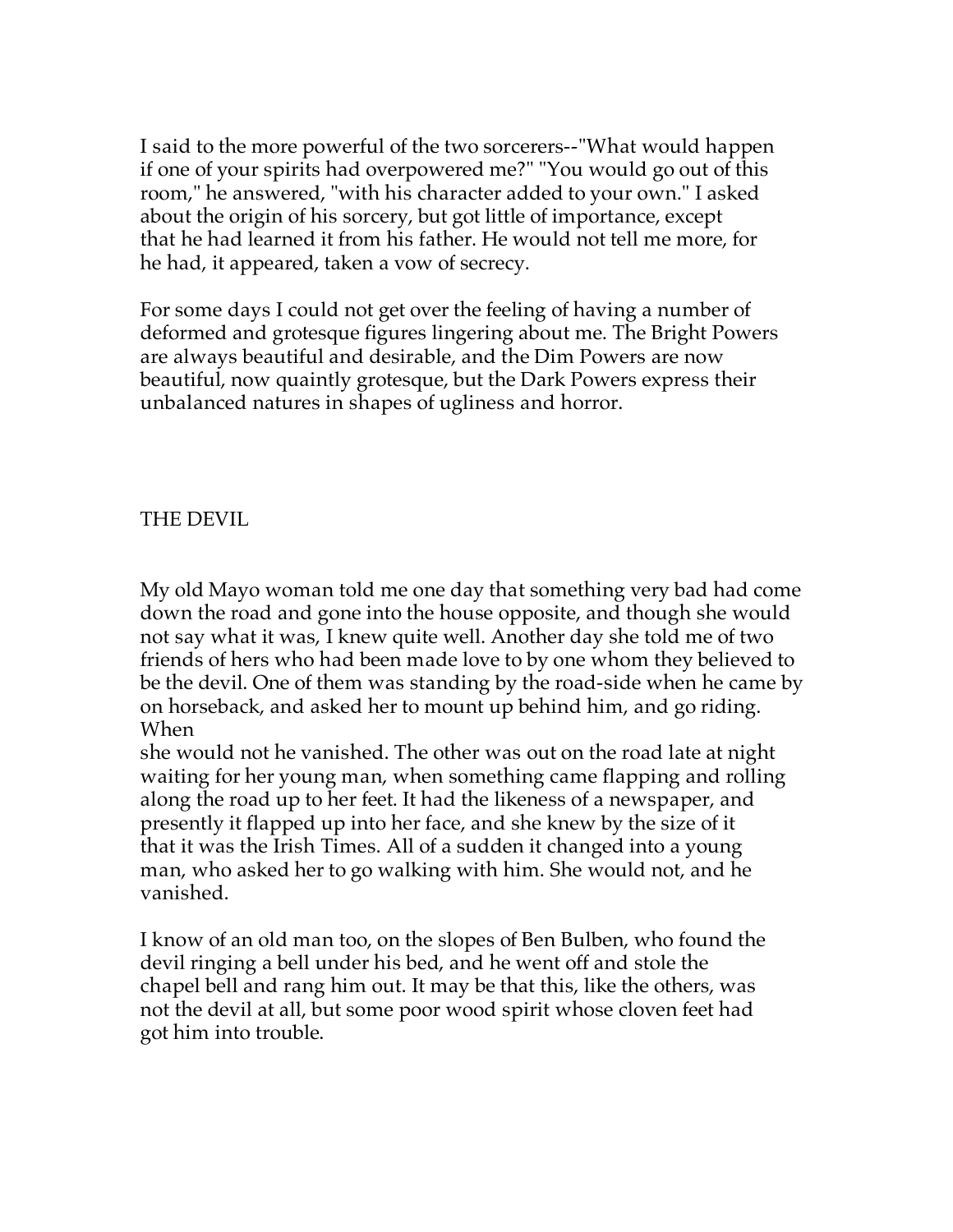### HAPPY AND UNHAPPY THEOLOGIANS

#### I

A mayo woman once said to me, "I knew a servant girl who hung herself for the love of God. She was lonely for the priest and her society,[FN#5] and hung herself to the banisters with a scarf. She was no sooner dead than she became white as a lily, and if it had been murder or suicide she would have become black as black. They gave her Christian burial, and the priest said she was no sooner dead than she was with the Lord. So nothing matters that you do for the love of God." I do not wonder at the pleasure she has in telling this story, for she herself loves all holy things with an ardour that brings them quickly to her lips. She told me once that she never hears anything described in a sermon that she does not afterwards see with her eyes. She has described to me the gates of Purgatory as they showed themselves to her eyes, but I remember nothing of the description except that she could not see the souls in trouble but only the gates. Her mind continually dwells on what is pleasant and beautiful. One day she asked me what month and what flower were the most beautiful. When I answered that I did not know, she said, "the month of May, because of the Virgin, and the lily of the valley, because it never sinned, but came pure out of the rocks," and then she asked, "what is the cause of the three cold months of winter?" I did not know even that, and so she said, "the sin of man and the vengeance of God." Christ Himself was not only blessed, but perfect in all manly proportions in her eyes, so much do beauty and holiness go together in her thoughts. He alone of all men was exactly six feet high, all others are a little more or a little less.

[FN#5] The religious society she had belonged to.

Her thoughts and her sights of the people of faery are pleasant and beautiful too, and I have never heard her call them the Fallen Angels. They are people like ourselves, only better-looking, and many and many a time she has gone to the window to watch them drive their waggons through the sky, waggon behind waggon in long line, or to the door to hear them singing and dancing in the Forth. They sing chiefly, it seems, a song called "The Distant Waterfall," and though they once knocked her down she never thinks badly of them. She saw them most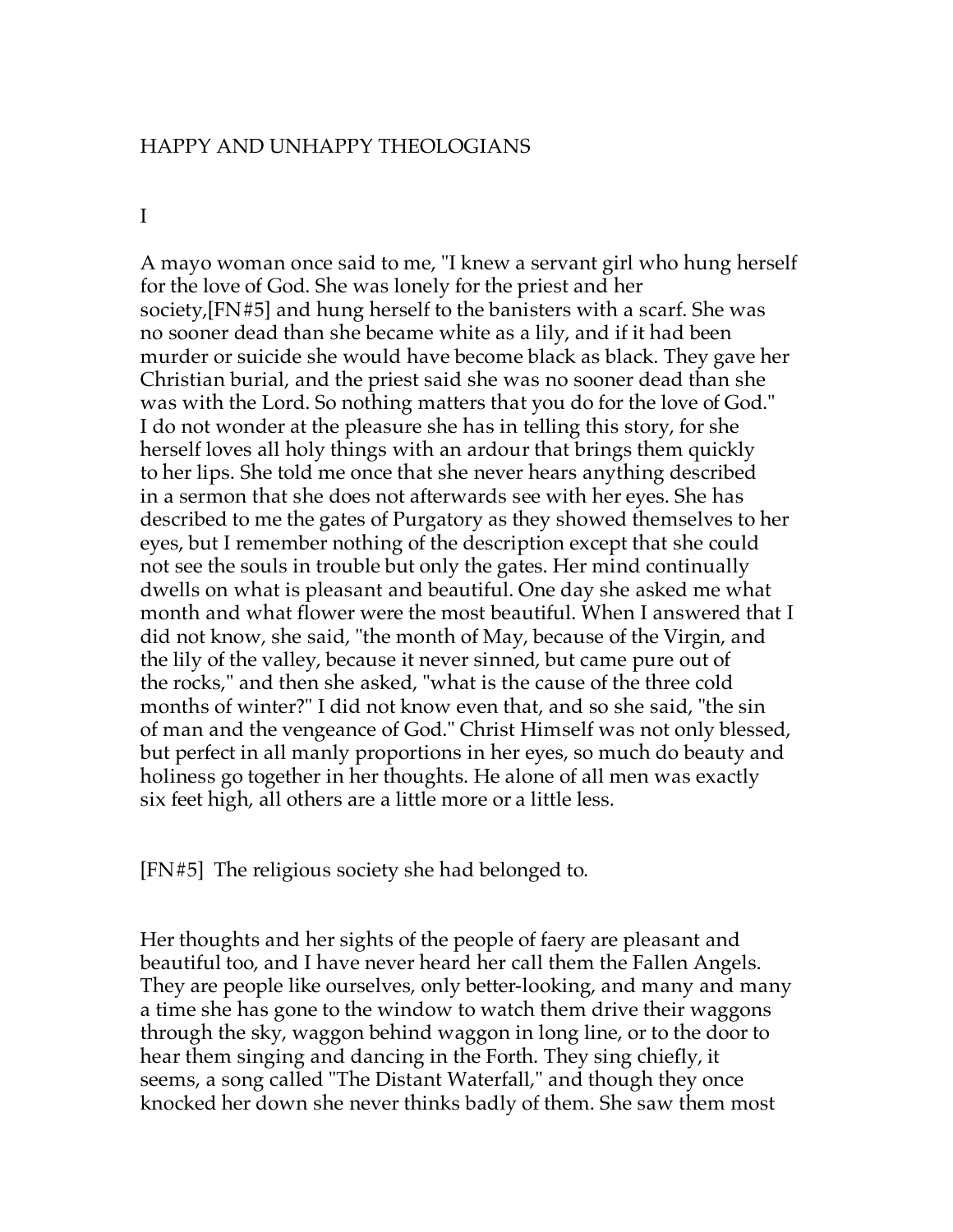easily when she was in service in King's County, and one morning a little while ago she said to me, "Last night I was waiting up for the master and it was a quarter-past eleven. I heard a bang right down on the table. 'King's County all over,' says I, and I laughed till I was near dead. It was a warning I was staying too long. They wanted the place to themselves." I told her once of somebody who saw a faery and fainted, and she said, "It could not have been a faery, but some bad thing, nobody could faint at a faery. It was a demon. I was not afraid when they near put me, and the bed under me, out through the roof. I wasn't afraid either when you were at some work and I heard a thing coming flop-flop up the stairs like an eel, and squealing. It went to all the doors. It could not get in where I was. I would have sent it through the universe like a flash of fire. There was a man in my place, a tearing fellow, and he put one of them down. He went out to meet it on the road, but he must have been told the words. But the faeries are the best neighbours. If you do good to them they will do good to you, but they don't like you to be on their path." Another time she said to me, "They are always good to the poor."

#### II

There is, however, a man in a Galway village who can see nothing but wickedness. Some think him very holy, and others think him a little crazed, but some of his talk reminds one of those old Irish visions of the Three Worlds, which are supposed to have given Dante the plan of the Divine Comedy. But I could not imagine this man seeing Paradise. He is especially angry with the people of faery, and describes the faunlike feet that are so common among them, who are indeed children of Pan, to prove them children of Satan. He will not grant that "they carry away women, though there are many that say so," but he is certain that they are "as thick as the sands of the sea about us, and they tempt poor mortals."

He says, "There is a priest I know of was looking along the ground like as if he was hunting for something, and a voice said to him, 'If you want to see them you'll see enough of them,' and his eyes were opened and he saw the ground thick with them. Singing they do be sometimes, and dancing, but all the time they have cloven feet." Yet he was so scornful of unchristian things for all their dancing and singing that he thinks that "you have only to bid them begone and they will go. It was one night," he says, "after walking back from Kinvara and down by the wood beyond I felt one coming beside me, and I could feel the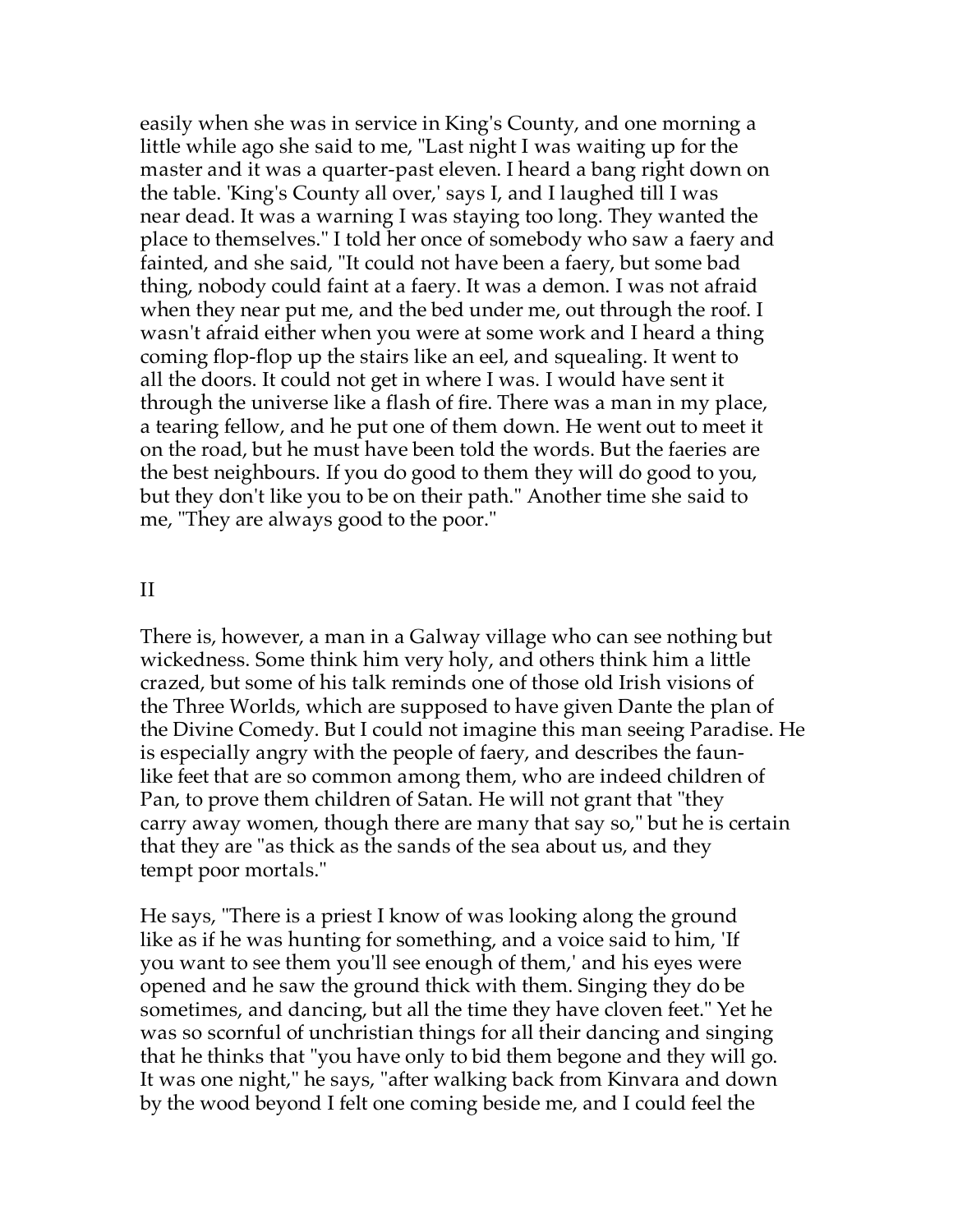horse he was riding on and the way he lifted his legs, but they do not make a sound like the hoofs of a horse. So I stopped and turned around and said, very loud, 'Be off!' and he went and never troubled me after. And I knew a man who was dying, and one came on his bed, and he cried out to it, 'Get out of that, you unnatural animal!' and it left him. Fallen angels they are, and after the fall God said, 'Let there be Hell,' and there it was in a moment." An old woman who was sitting by the fire joined in as he said this with "God save us, it's a pity He said the word, and there might have been no Hell the day," but the seer did not notice her words. He went on, "And then he asked the devil what would he take for the souls of all the people. And the devil said nothing would satisfy him but the blood of a virgin's son, so he got that, and then the gates of Hell were opened." He understood the story, it seems, as if it were some riddling old folk tale.

"I have seen Hell myself. I had a sight of it one time in a vision. It had a very high wall around it, all of metal, and an archway, and a straight walk into it, just like what 'ud be leading into a gentleman's orchard, but the edges were not trimmed with box, but with red-hot metal. And inside the wall there were cross-walks, and I'm not sure what there was to the right, but to the left there were five great furnaces, and they full of souls kept there with great chains. So I turned short and went away, and in turning I looked again at the wall, and I could see no end to it.

"And another time I saw Purgatory. It seemed to be in a level place, and no walls around it, but it all one bright blaze, and the souls standing in it. And they suffer near as much as in Hell, only there are no devils with them there, and they have the hope of Heaven.

"And I heard a call to me from there, 'Help me to come out o' this!' And when I looked it was a man I used to know in the army, an Irishman, and from this county, and I believe him to be a descendant of King O'Connor of Athenry.

"So I stretched out my hand first, but then I called out, 'I'd be burned in the flames before I could get within three yards of you.' So then he said, 'Well, help me with your prayers,' and so I do.

"And Father Connellan says the same thing, to help the dead with your prayers, and he's a very clever man to make a sermon, and has a great deal of cures made with the Holy Water he brought back from Lourdes."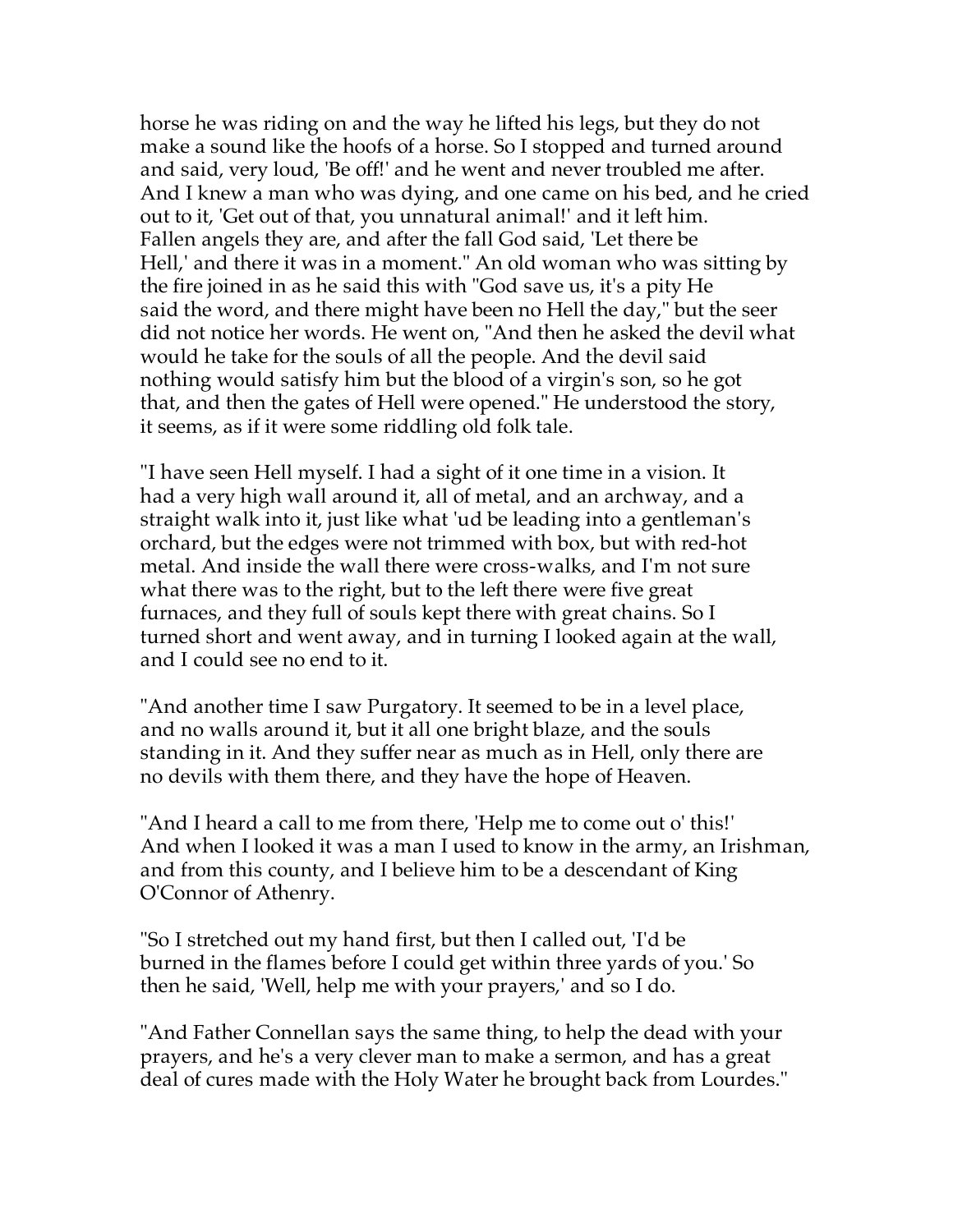1902.

#### THE LAST GLEEMAN

Michael Moran was born about 1794 off Black Pitts, in the Liberties of Dublin, in Faddle Alley. A fortnight after birth he went stone blind from illness, and became thereby a blessing to his parents, who were soon able to send him to rhyme and beg at street corners and at the bridges over the Liffey. They may well have wished that their quiver were full of such as he, for, free from the interruption of sight, his mind became a perfect echoing chamber, where every movement of the day

and every change of public passion whispered itself into rhyme or quaint saying. By the time he had grown to manhood he was the admitted rector of all the ballad-mongers of the Liberties. Madden, the weaver, Kearney, the blind fiddler from Wicklow, Martin from Meath, M'Bride from heaven knows where, and that M'Grane, who in after days, when the true Moran was no more, strutted in borrowed plumes, or rather in borrowed rags, and gave out that there had never been any Moran but himself, and many another, did homage before him, and held him chief of all their tribe. Nor despite his blindness did he find any difficulty in getting a wife, but rather was able to pick and choose, for he was just that mixture of ragamuffin and of genius which is dear to the heart of woman, who, perhaps because she is wholly conventional herself, loves the unexpected, the crooked, the bewildering. Nor did he lack, despite his rags, many excellent things, for it is remembered that he ever loved caper sauce, going so far indeed in his honest indignation at its absence upon one occasion as to fling a leg of mutton at his wife. He was not, however, much to look at, with his coarse frieze coat with its cape and scalloped edge, his old corduroy trousers and great brogues, and his stout stick made fast to his wrist by a thong of leather: and he would have been a woeful shock to the gleeman MacConglinne, could that friend of kings have beheld him in prophetic vision from the pillar stone at Cork. And yet though the short cloak and the leather wallet were no more, he was a true gleeman, being alike poet, jester, and newsman of the people. In the morning when he had finished his breakfast, his wife or some neighbour would read the newspaper to him, and read on and on until he interrupted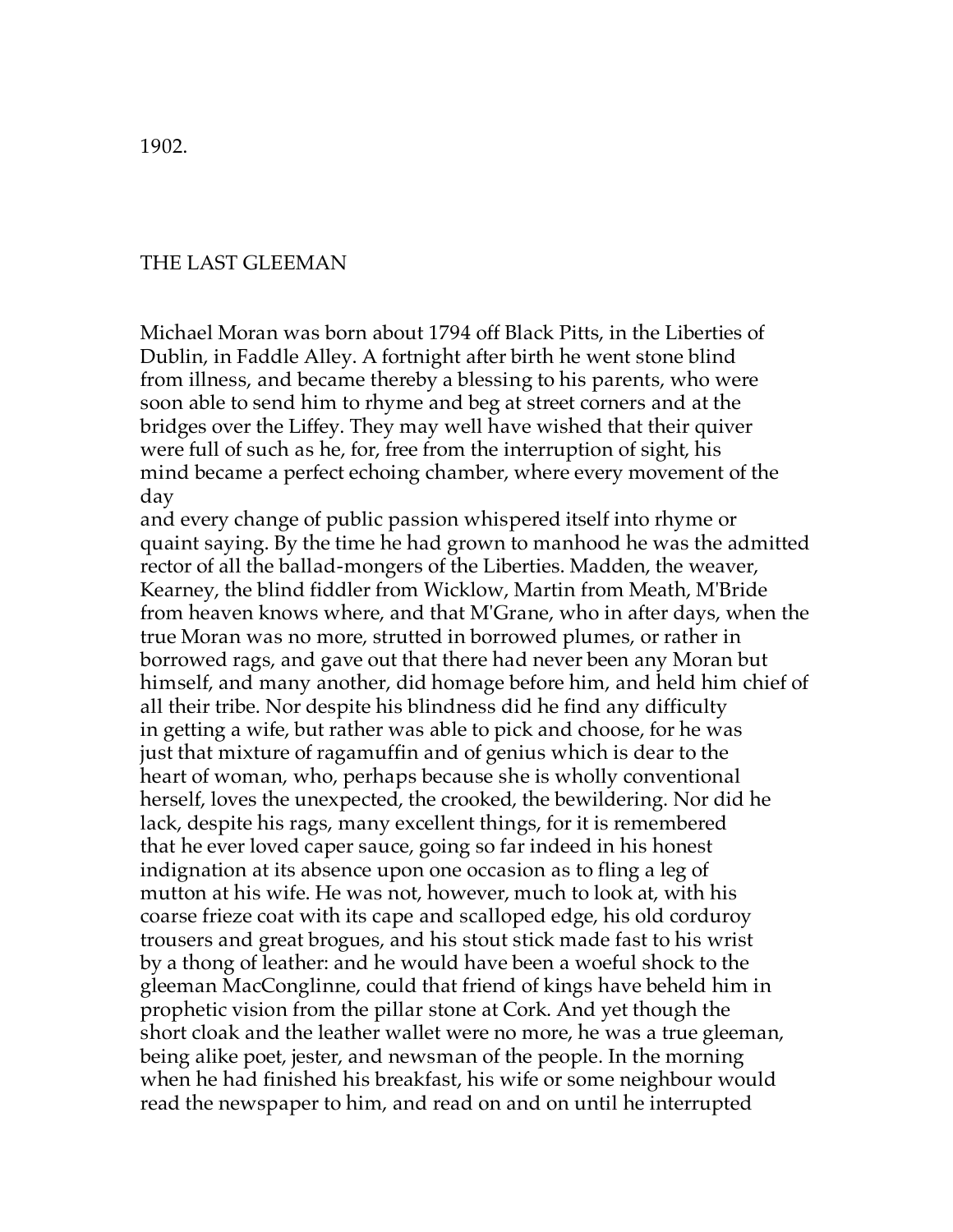with, "That'll do--I have me meditations"; and from these meditations would come the day's store of jest and rhyme. He had the whole Middle Ages under his frieze coat.

He had not, however, MacConglinne's hatred of the Church and clergy, for when the fruit of his meditations did not ripen well, or when the crowd called for something more solid, he would recite or sing a metrical tale or ballad of saint or martyr or of Biblical adventure. He would stand at a street comer, and when a crowd had gathered would begin in some such fashion as follows (I copy the record of one who knew him)--"Gather round me, boys, gather round me. Boys, am I standin' in puddle? am I standin' in wet?" Thereon several boys would cry, "Ali, no! yez not! yer in a nice dry place. Go on with St. Mary; go on with Moses"--each calling for his favourite tale. Then Moran, with a suspicious wriggle of his body and a clutch at his rags, would burst out with "All me buzzim friends are turned backbiters"; and after a final "If yez don't drop your coddin' and diversion I'll lave some of yez a case," by way of warning to the boys, begin his recitation, or perhaps still delay, to ask, "Is there a crowd round me now? Any blackguard heretic around me?" The best-known of his religious tales was St. Mary of Egypt, a long poem of exceeding solemnity, condensed from the much longer work of a certain Bishop Coyle. It told how a fast woman of Egypt, Mary by name, followed pilgrims to Jerusalem for no good purpose, and then, turning penitent on finding herself withheld from entering the Temple by supernatural interference, fled to the desert and spent the remainder of her life in solitary penance. When at last she was at the point of death, God sent Bishop Zozimus to hear her confession, give her the last sacrament, and with the help of a lion, whom He sent also, dig her grave. The poem has the intolerable cadence of the eighteenth century, but was so popular and so often called for that Moran was soon nicknamed Zozimus, and by that name is he remembered. He had also a poem of his own called Moses, which went a little nearer poetry without going very near. But he could ill brook solemnity, and before long parodied his own verses in the following ragamuffin fashion:

 In Egypt's land, contagious to the Nile, King Pharaoh's daughter went to bathe in style. She tuk her dip, then walked unto the land, To dry her royal pelt she ran along the strand. A bulrush tripped her, whereupon she saw A smiling babby in a wad o' straw.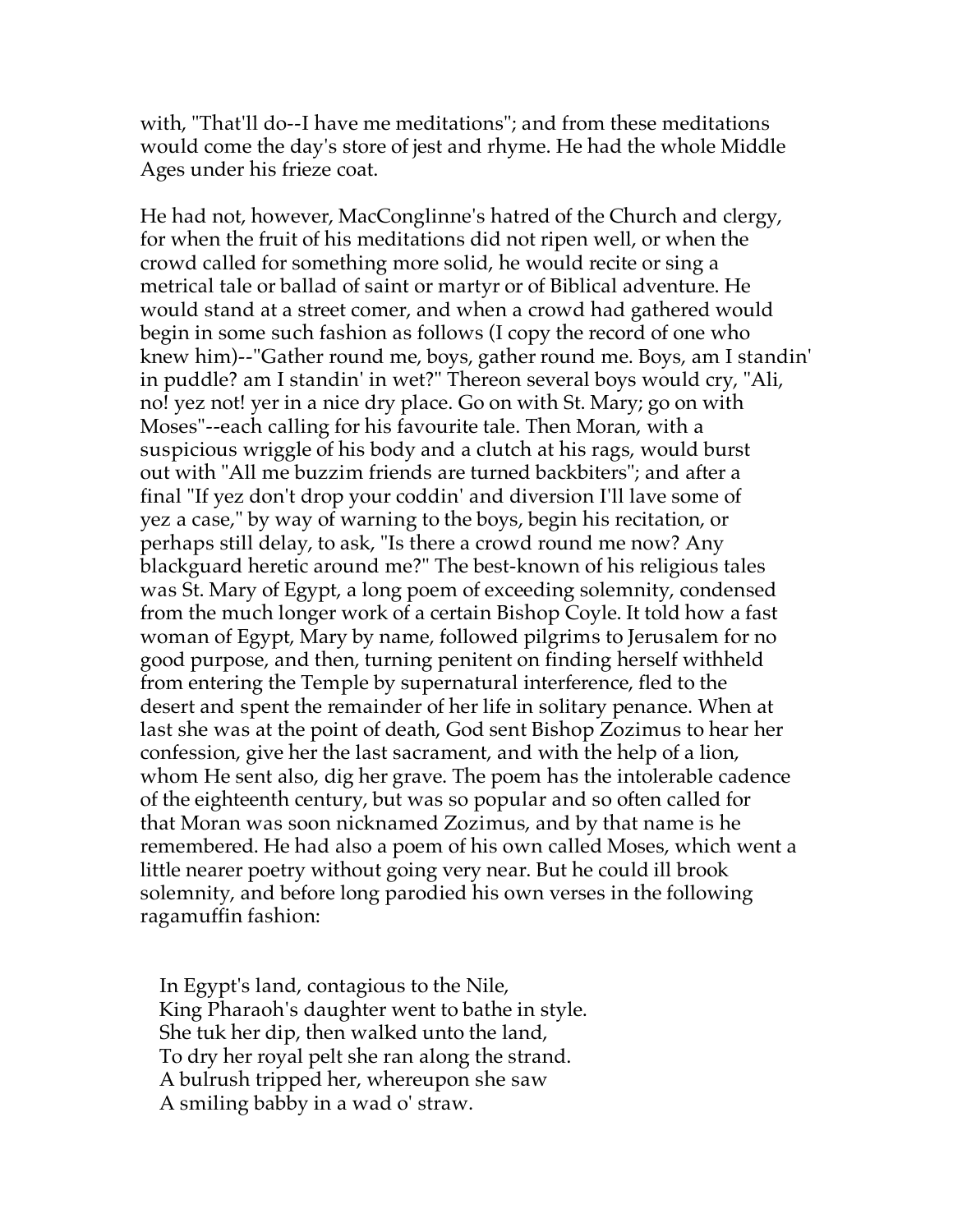She tuk it up, and said with accents mild, "'Tare-and-agers, girls, which av yez owns the child?"

His humorous rhymes were, however, more often quips and cranks at the expense of his contemporaries. It was his delight, for instance, to remind a certain shoemaker, noted alike for display of wealth and for personal uncleanness, of his inconsiderable origin in a song of which but the first stanza has come down to us:

 At the dirty end of Dirty Lane, Liv'd a dirty cobbler, Dick Maclane; His wife was in the old king's reign A stout brave orange-woman. On Essex Bridge she strained her throat, And six-a-penny was her note. But Dickey wore a bran-new coat, He got among the yeomen. He was a bigot, like his clan, And in the streets he wildly sang, O Roly, toly, toly raid, with his old jade.

He had troubles of divers kinds, and numerous interlopers to face and put down. Once an officious peeler arrested him as a vagabond, but was triumphantly routed amid the laughter of the court, when Moran reminded

his worship of the precedent set by Homer, who was also, he declared, a poet, and a blind man, and a beggarman. He had to face a more serious difficulty as his fame grew. Various imitators started up upon all sides. A certain actor, for instance, made as many guineas as Moran did shillings by mimicking his sayings and his songs and his getup upon the stage. One night this actor was at supper with some friends, when dispute arose as to whether his mimicry was overdone or not. It was agreed to settle it by an appeal to the mob. A forty-shilling supper at a famous coffeehouse was to be the wager. The actor took up his station at Essex Bridge, a great haunt of Moran's, and soon gathered a small crowd. He had scarce got through "In Egypt's land, contagious to the Nile," when Moran himself came up, followed by another crowd. The crowds met in great excitement and laughter. "Good Christians," cried the pretender, "is it possible that any man would mock the poor dark man like that?"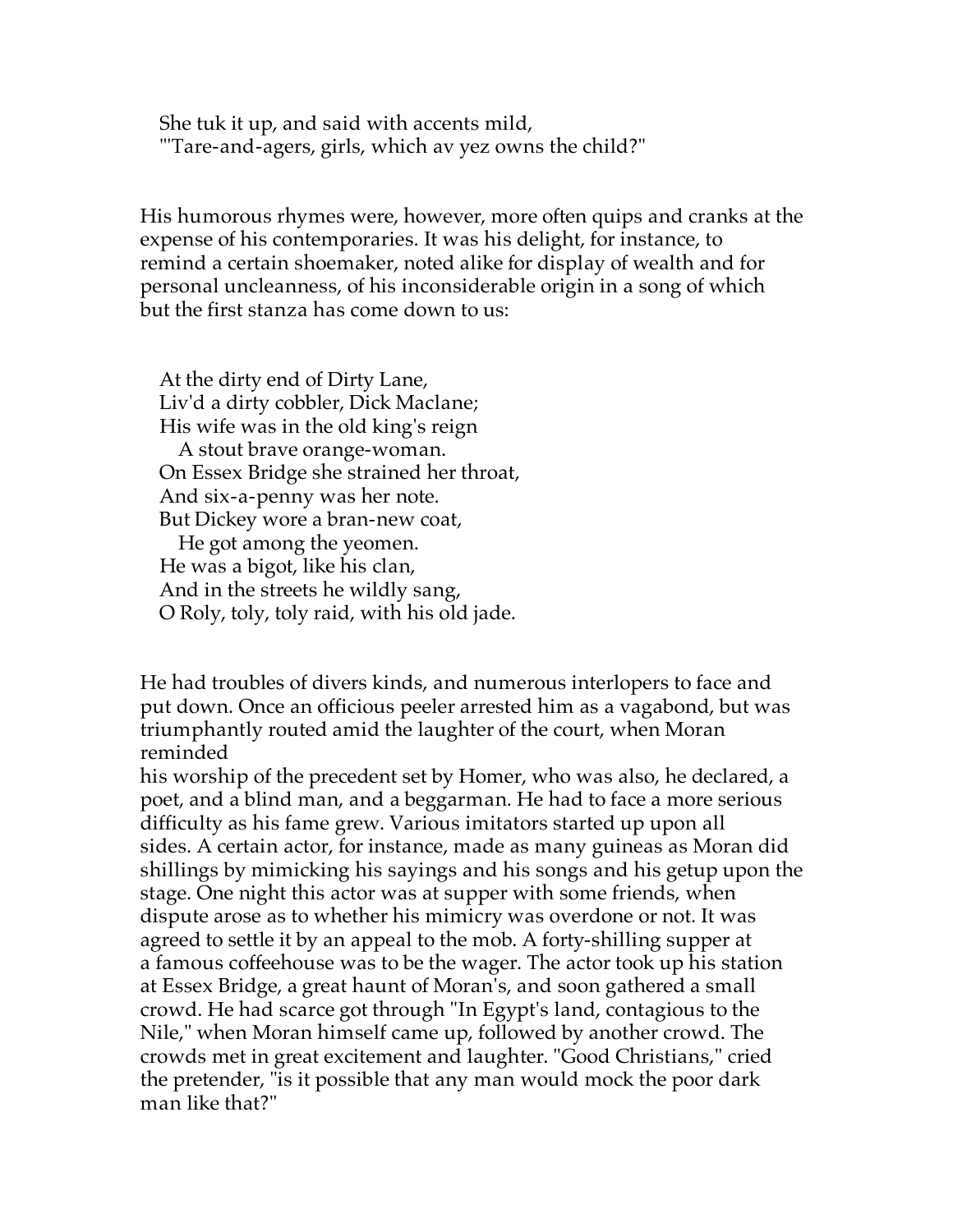"Who's that? It's some imposhterer," replied Moran.

"Begone, you wretch! it's you'ze the imposhterer. Don't you fear the light of heaven being struck from your eyes for mocking the poor dark man?"

"Saints and angels, is there no protection against this? You're a most inhuman-blaguard to try to deprive me of my honest bread this way," replied poor Moran.

"And you, you wretch, won't let me go on with the beautiful poem. Christian people, in your charity won't you beat this man away? he's taking advantage of my darkness."

The pretender, seeing that he was having the best of it, thanked the people for their sympathy and protection, and went on with the poem, Moran listening for a time in bewildered silence. After a while Moran protested again with:

"Is it possible that none of yez can know me? Don't yez see it's myself; and that's some one else?"

"Before I can proceed any further in this lovely story," interrupted the pretender, "I call on yez to contribute your charitable donations to help me to go on."

"Have you no sowl to be saved, you mocker of heaven?" cried Moran, Put completely beside himself by this last injury--"Would you rob the poor as well as desave the world? O, was ever such wickedness known?"

"I leave it to yourselves, my friends," said the pretender, "to give to the real dark man, that you all know so well, and save me from that schemer," and with that he collected some pennies and half-pence. While he was doing so, Moran started his Mary of Egypt, but the indignant crowd seizing his stick were about to belabour him, when they fell back bewildered anew by his close resemblance to himself. The pretender now called to them to "just give him a grip of that villain, and he'd soon let him know who the imposhterer was!" They led him over to Moran, but instead of closing with him he thrust a few shillings into his hand, and turning to the crowd explained to them he was indeed but an actor, and that he had just gained a wager, and so departed amid much enthusiasm, to eat the supper he had won.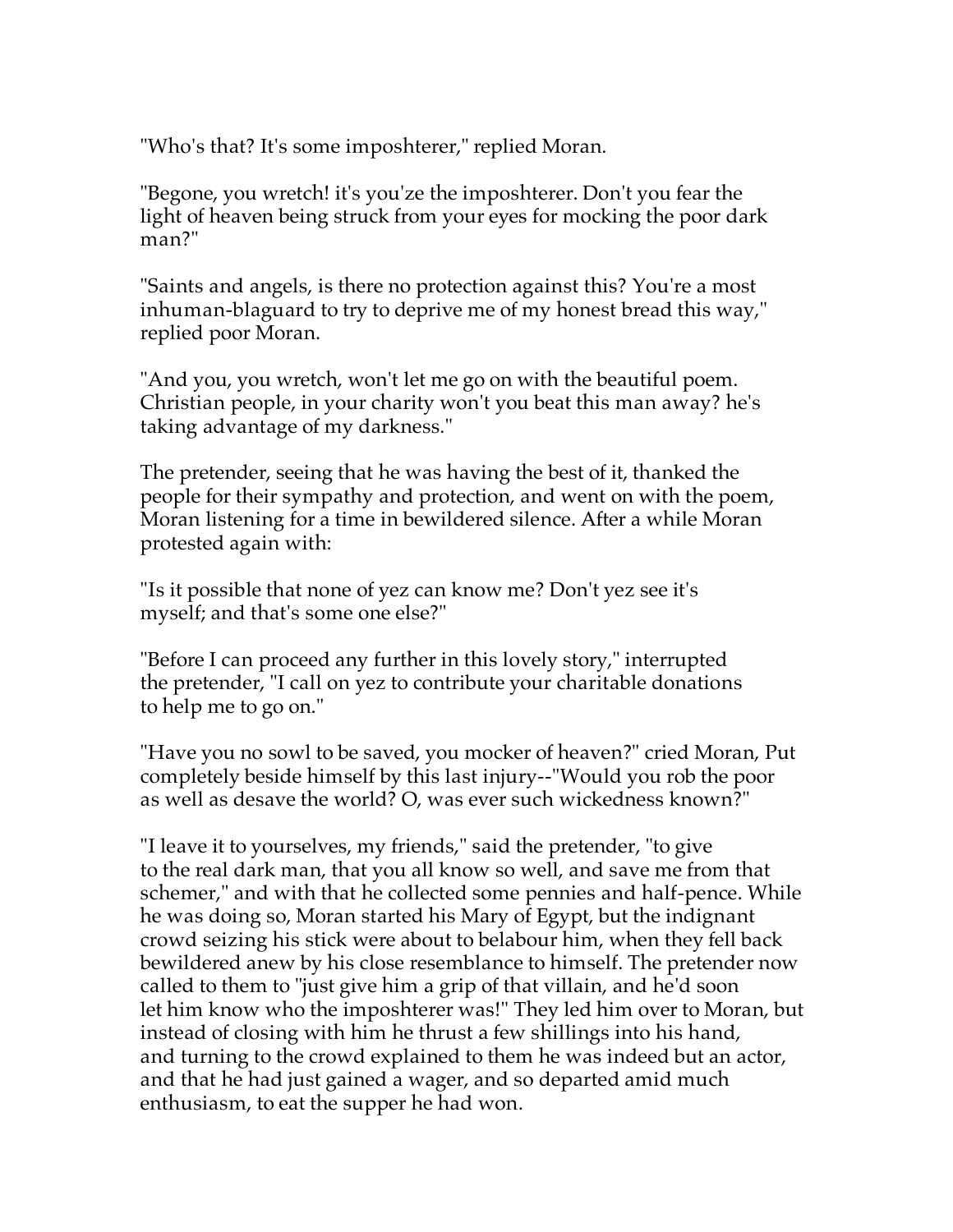In April 1846 word was sent to the priest that Michael Moran was dying. He found him at 15 (now 14 1/2) Patrick Street, on a straw bed, in

a room full of ragged ballad-singers come to cheer his last moments. After his death the ballad-singers, with many fiddles and the like, came again and gave him a fine wake, each adding to the merriment whatever he knew in the way of rann, tale, old saw, or quaint rhyme. He had had his day, had said his prayers and made his confession, and why should they not give him a hearty send-off? The funeral took place the next day. A good party of his admirers and friends got into the hearse with the coffin, for the day was wet and nasty. They had not gone far when one of them burst out with "It's cruel cowld, isn't it?" "Garra'," replied another, "we'll all be as stiff as the corpse when we get to the berrin-ground." "Bad cess to him," said a third; "I wish he'd held out another month until the weather got dacent." A man called Carroll thereupon produced a half-pint of whiskey, and they all drank to the soul of the departed. Unhappily, however, the hearse was over-weighted, and they had not reached the cemetery before the spring broke, and the bottle with it.

Moran must have felt strange and out of place in that other kingdom he was entering, perhaps while his friends were drinking in his honour. Let us hope that some kindly middle region was found for him, where he can call dishevelled angels about him with some new and more rhythmical form of his old

 Gather round me, boys, will yez Gather round me? And hear what I have to say Before ould Salley brings me My bread and jug of tay;

and fling outrageous quips and cranks at cherubim and seraphim. Perhaps he may have found and gathered, ragamuffin though he be, the Lily of High Truth, the Rose of Far-sought Beauty, for whose lack so many of the writers of Ireland, whether famous or forgotten, have been futile as the blown froth upon the shore.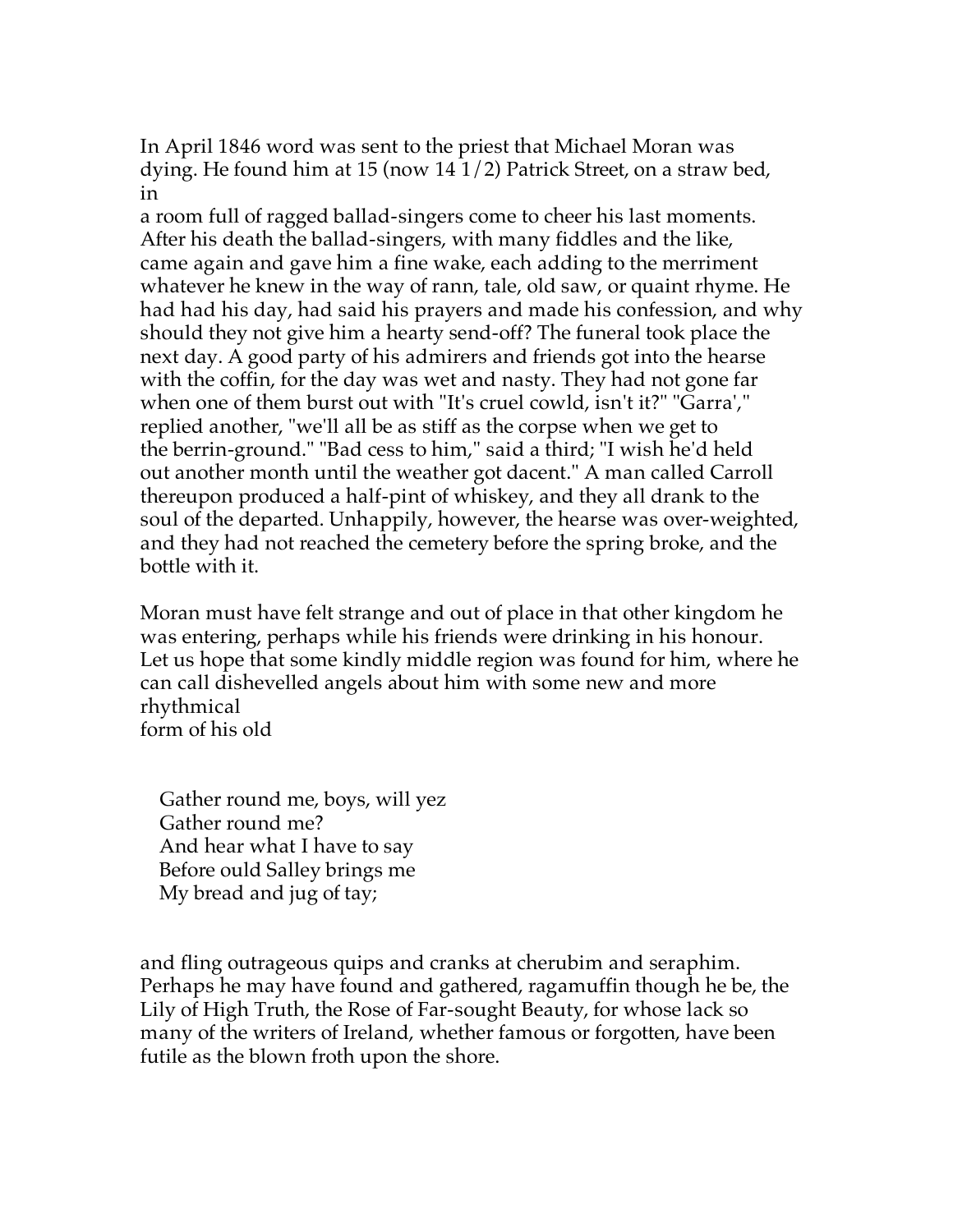### REGINA, REGINA PIGMEORUM, VENI

One night a middle-aged man, who had lived all his life far from the noise of cab-wheels, a young girl, a relation of his, who was reported to be enough of a seer to catch a glimpse of unaccountable lights moving over the fields among the cattle, and myself, were walking along a far western sandy shore. We talked of the Forgetful People as the faery people are sometimes called, and came in the midst of our talk to a notable haunt of theirs, a shallow cave amidst black rocks, with its reflection under it in the wet sea sand. I asked the young girl if she could see anything, for I had quite a number of things to ask the Forgetful People. She stood still for a few minutes, and I saw that she was passing into a kind of waking trance, in which the cold sea breeze no longer troubled her, nor the dull boom of the sea distracted her attention. I then called aloud the names of the great faeries, and in a moment or two she said that she could hear music far inside the rocks, and then a sound of confused talking, and of people stamping their feet as if to applaud some unseen performer. Up to this my other friend had been walking to and fro some yards off, but now he passed close to us, and as he did so said suddenly that we were going to be interrupted, for he heard the laughter of children somewhere beyond the rocks. We were, however, quite alone. The spirits of the place had begun to cast their influence over him also. In a moment he was corroborated by the girl, who said that bursts of laughter had begun to mingle with the music, the confused talking, and the noise of feet. She next saw a bright light streaming out of the cave, which seemed to have grown much deeper, and a quantity of little people,[FN#6] in various coloured dresses, red predominating, dancing to a tune which she did not recognize.

[FN#6] The people and faeries in Ireland are sometimes as big as we are, sometimes bigger, and sometimes, as I have been told, about three feet high. The Old Mayo woman I so often quote, thinks that it is something in our eyes that makes them seem big or little.

I then bade her call out to the queen of the little people to come and talk with us. There was, however, no answer to her command. I therefore repeated the words aloud myself, and in a moment a very beautiful tall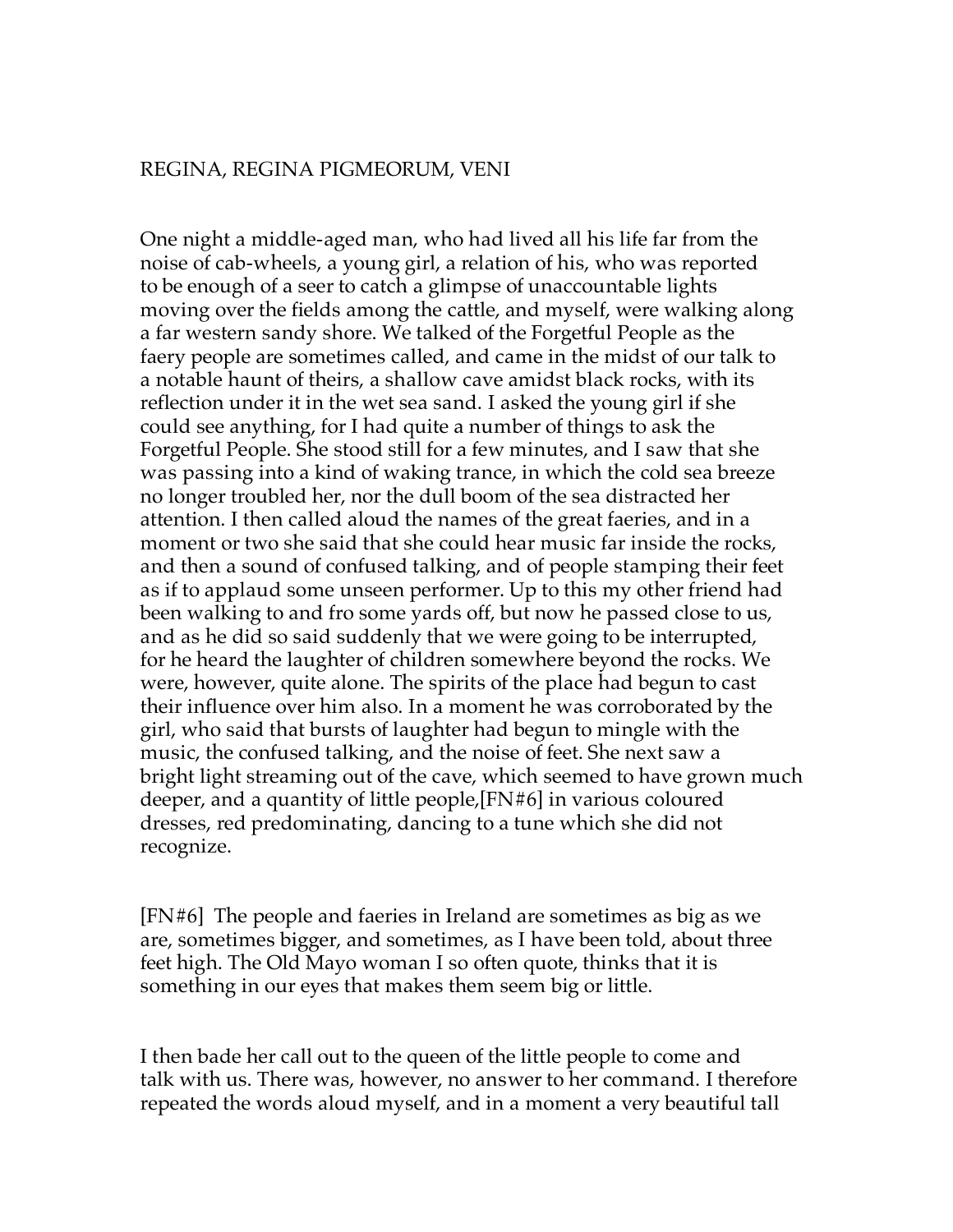woman came out of the cave. I too had by this time fallen into a kind of trance, in which what we call the unreal had begun to take upon itself a masterful reality, and was able to see the faint gleam of golden ornaments, the shadowy blossom of dim hair. I then bade the girl tell this tall queen to marshal her followers according to their natural divisions, that we might see them. I found as before that I had to repeat the command myself. The creatures then came out of the cave, and drew themselves up, if I remember rightly, in four bands. One of these bands carried quicken boughs in their hands, and another had necklaces made apparently of serpents' scales, but their dress I cannot remember, for I was quite absorbed in that gleaming woman. I asked her to tell the seer whether these caves were the greatest faery haunts in the neighbourhood. Her lips moved, but the answer was inaudible. I bade the seer lay her hand upon the breast of the queen, and after that she heard every word quite distinctly. No, this was not the greatest faery haunt, for there was a greater one a little further ahead. I then asked her whether it was true that she and her people carried away mortals, and if so, whether they put another soul in the place of the one they had taken? "We change the bodies," was her answer. "Are any of you ever born into mortal life?" "Yes." "Do I know any who were among your people before birth?" "You do." "Who are they?" "It would not be lawful for you to know." I then asked whether she and her people were not "dramatizations of our moods"? "She does not understand," said my friend, "but says that her people are much like human beings, and do most of the things human beings do." I asked her other questions, as to her nature, and her purpose in the universe, but only seemed to puzzle her. At last she appeared to lose patience, for she wrote this message for me upon the sands--the sands of vision, not the grating sands under our feet--"Be careful, and do not seek to know too much about us." Seeing that I had offended her, I thanked her for what she had shown and told, and let her depart again into her cave. In a little while the young girl awoke out of her trance, and felt again the cold wind of the world, and began to shiver.

I tell these things as accurately as I can, and with no theories to blur the history. Theories are poor things at the best, and the bulk of mine have perished long ago. I love better than any theory the sound of the Gate of Ivory, turning upon its hinges, and hold that he alone who has passed the rose-strewn threshold can catch the far glimmer of the Gate of Horn. It were perhaps well for us all if we would but raise the cry Lilly the astrologer raised in Windsor Forest, "Regina, Regina Pigmeorum, Veni," and remember with him, that God visiteth His children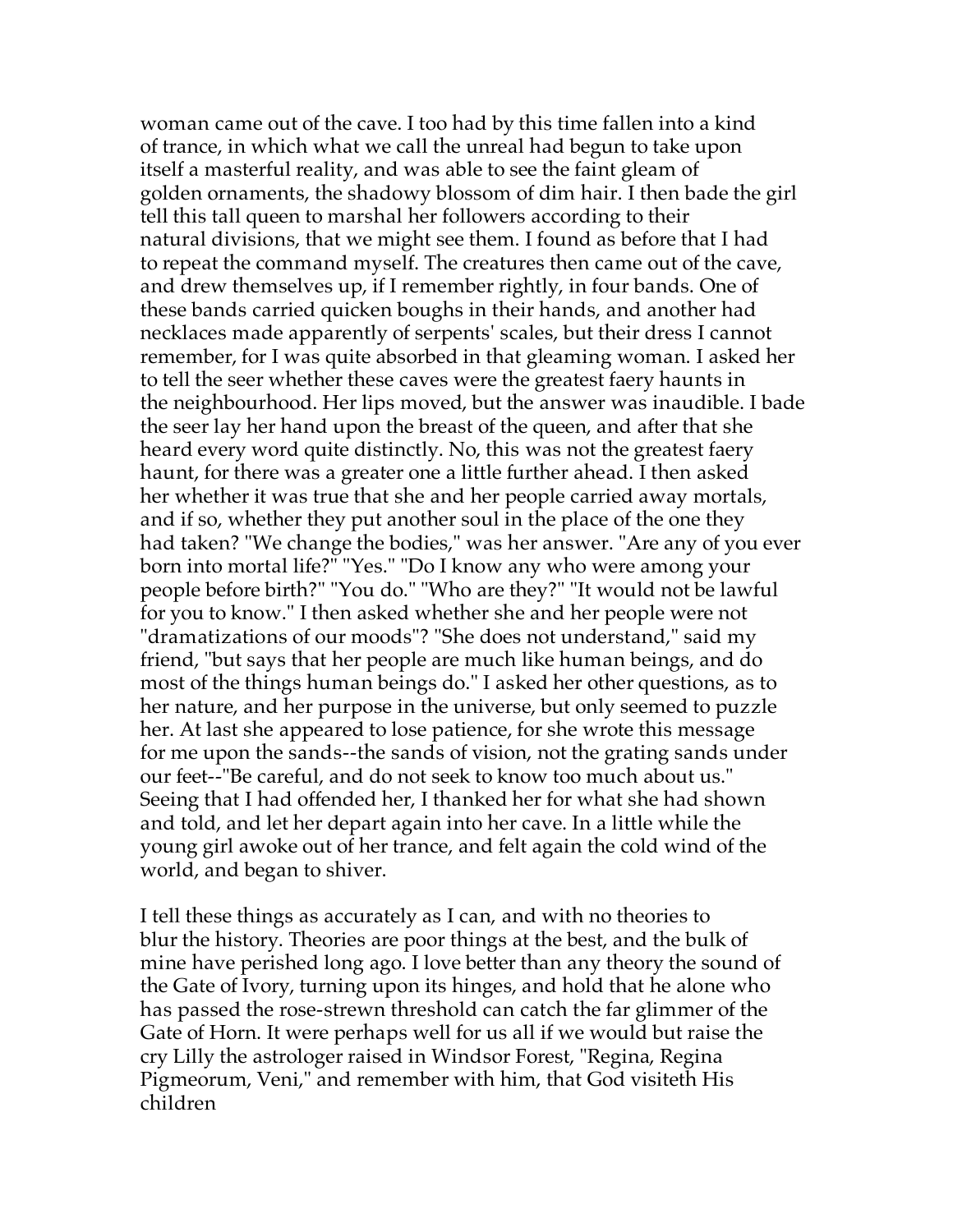in dreams. Tall, glimmering queen, come near, and let me see again the shadowy blossom of thy dim hair.

#### "AND FAIR, FIERCE WOMEN"

One day a woman that I know came face to face with heroic beauty, that highest beauty which Blake says changes least from youth to age, a beauty which has been fading out of the arts, since that decadence we call progress, set voluptuous beauty in its place. She was standing at the window, looking over to Knocknarea where Queen Maive is thought to be buried, when she saw, as she has told me, "the finest woman you ever saw travelling right across from the mountain and straight to her." The woman had a sword by her side and a dagger lifted up in her hand, and was dressed in white, with bare arms and feet. She looked "very strong, but not wicked," that is, not cruel. The old woman had seen the Irish giant, and "though he was a fine man," he was nothing to this woman, "for he was round, and could not have stepped out so soldierly"; "she was like Mrs.-----" a stately lady of the neighbourhood, "but she had no stomach on her, and was slight and broad in the shoulders, and was handsomer than any one you ever saw; she looked about thirty." The old woman covered her eyes with her hands, and when she uncovered them the

apparition had vanished. The neighbours were "wild with her," she told me, because she did not wait to find out if there was a message, for they were sure it was Queen Maive, who often shows herself to the pilots. I asked the old woman if she had seen others like Queen Maive, and she said, "Some of them have their hair down, but they look quite different, like the sleepy-looking ladies one sees in the papers. Those with their hair up are like this one. The others have long white dresses, but those with their hair up have short dresses, so that you can see their legs right up to the calf." After some careful questioning I found that they wore what might very well be a kind of buskin; she went on, "They are fine and dashing looking, like the men one sees riding their horses in twos and threes on the slopes of the mountains with their swords swinging." She repeated over and over, "There is no such race living now, none so finely proportioned," or the like, and then said, "The present Queen[FN#7] is a nice, pleasantlooking woman, but she is not like her. What makes me think so little of the ladies is that I see none as they be," meaning as the spirits.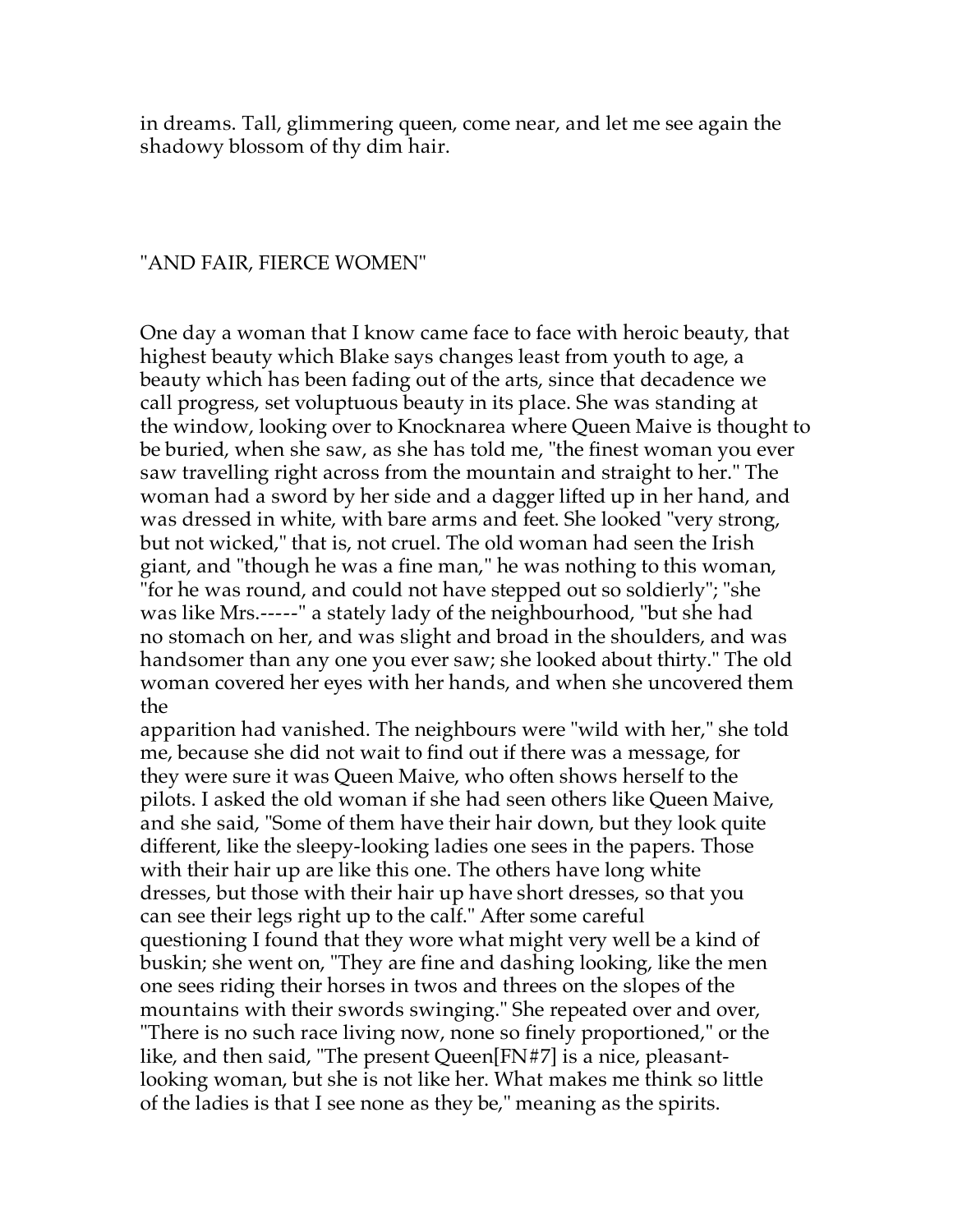"When I think of her and of the ladies now, they are like little children running about without knowing how to put their clothes on right. Is it the ladies? Why, I would not call them women at all." The other day a friend of mine questioned an old woman in a Galway workhouse about Queen Maive, and was told that "Queen Maive was handsome, and overcame all her enemies with a bawl stick, for the hazel is blessed, and the best weapon that can be got. You might walk the world with it," but she grew "very disagreeable in the end--oh very disagreeable. Best not to be talking about it. Best leave it between the book and the hearer." My friend thought the old woman had got some scandal about Fergus son of Roy and Maive in her head.

[FN#7] Queen Victoria.

And I myself met once with a young man in the Burren Hills who remembered an old poet who made his poems in Irish and had met when he

was young, the young man said, one who called herself Maive, and said she was a queen "among them," and asked him if he would have money or

pleasure. He said he would have pleasure, and she gave him her love for a time, and then went from him, and ever after he was very mournful. The young man had often heard him sing the poem of lamentation that he made, but could only remember that it was "very mournful," and that he called her "beauty of all beauties."

1902.

# ENCHANTED WOODS

I

Last summer, whenever I had finished my day's work, I used to go wandering in certain roomy woods, and there I would often meet an old countryman, and talk to him about his work and about the woods, and once or twice a friend came with me to whom he would open his heart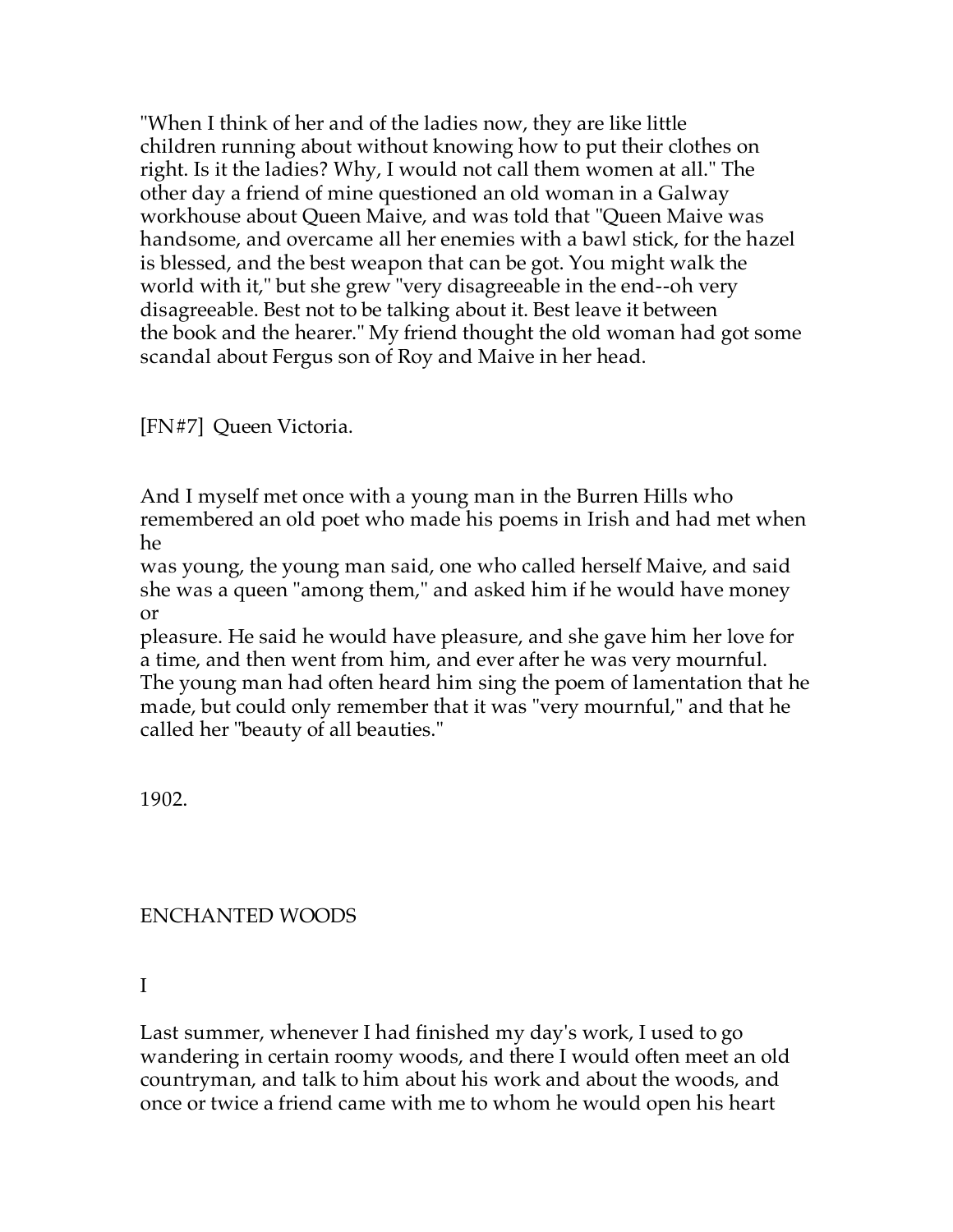more readily than to me, He had spent all his life lopping away the witch elm and the hazel and the privet and the hornbeam from the paths, and had thought much about the natural and supernatural creatures of the wood. He has heard the hedgehog--"grainne oge," he calls him-- "grunting like a Christian," and is certain that he steals apples by rolling about under an apple tree until there is an apple sticking to every quill. He is certain too that the cats, of whom there are many in the woods, have a language of their own--some kind of old Irish. He says, "Cats were serpents, and they were made into cats at the time of some great change in the world. That is why they are hard to kill, and why it is dangerous to meddle with them. If you annoy a cat it might claw or bite you in a way that would put poison in you, and that would be the serpent's tooth." Sometimes he thinks they change into wild cats, and then a nail grows on the end of their tails; but these wild cats are not the same as the marten cats, who have been always in the woods. The foxes were once tame, as the cats are now, but they ran away and became wild. He talks of all wild creatures except squirrels--whom he hates--with what seems an affectionate interest, though at times his eyes will twinkle with pleasure as he remembers how he made hedgehogs unroll themselves when he was a boy, by putting a wisp of burning straw under them.

I am not certain that he distinguishes between the natural and supernatural very clearly. He told me the other day that foxes and cats like, above all, to be in the "forths" and lisses after nightfall; and he will certainly pass from some story about a fox to a story about a spirit with less change of voice than when he is going to speak about a marten cat--a rare beast now-a-days. Many years ago he used to work in the garden, and once they put him to sleep in a garden-house where there was a loft full of apples, and all night he could hear people rattling plates and knives and forks over his head in the loft. Once, at any rate, be has seen an unearthly sight in the woods. He says, "One time I was out cutting timber over in Inchy, and about eight o'clock one morning when I got there I saw a girl picking nuts, with her hair hanging down over her shoulders, brown hair, and she had a good, clean face, and she was tall and nothing on her head, and her dress no way gaudy but simple, and when she felt me coming she gathered herself up and was gone as if the earth had swallowed her up. And I followed her and looked for her, but I never could see her again from that day to this, never again." He used the word clean as we would use words like fresh or comely.

Others too have seen spirits in the Enchanted Woods. A labourer told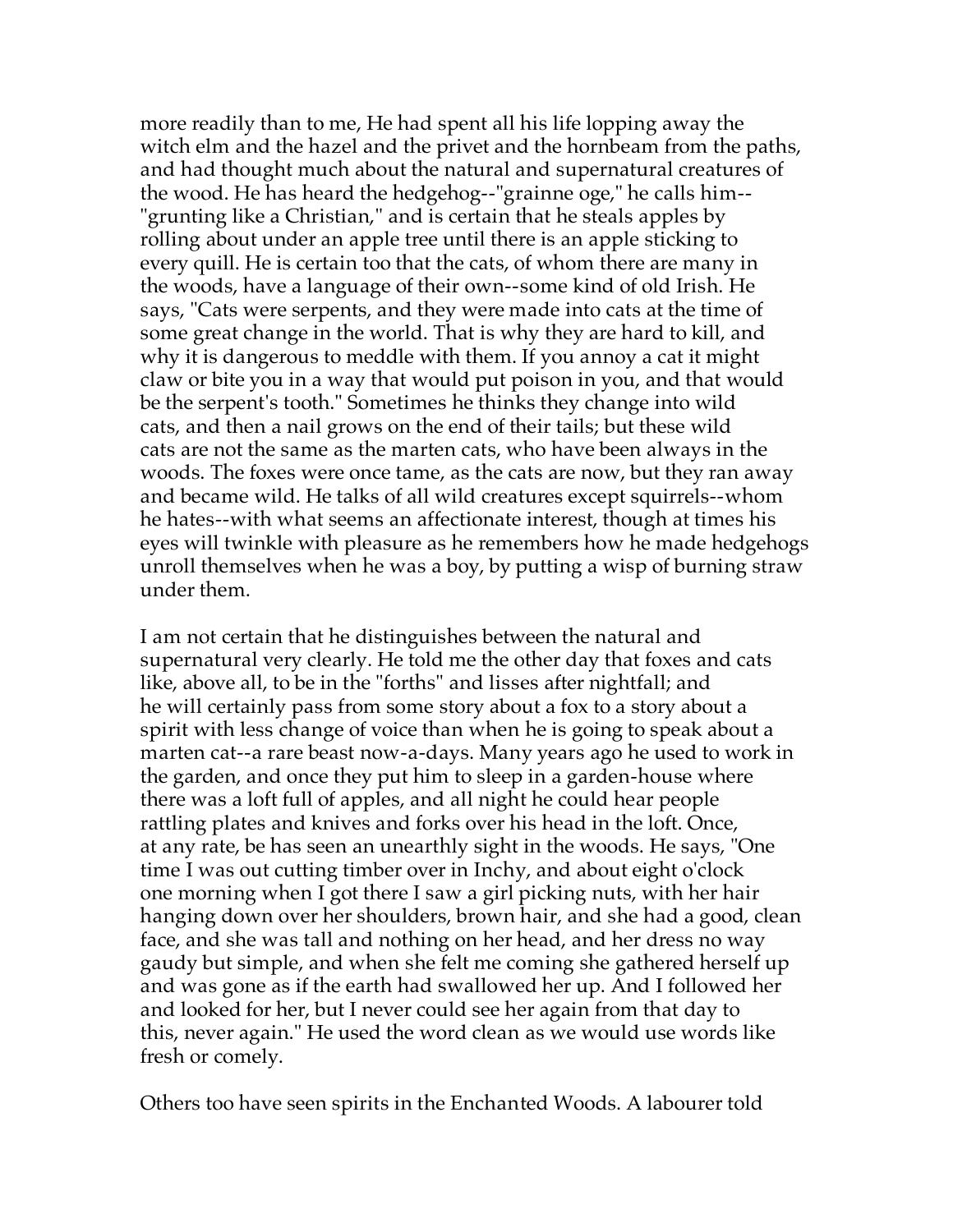us of what a friend of his had seen in a part of the woods that is called Shanwalla, from some old village that was before the weed. He said, "One evening I parted from Lawrence Mangan in the yard, and he went away through the path in Shanwalla, an' bid me goodnight. And two

hours after, there he was back again in the yard, an' bid me light a candle that was in the stable. An' he told me that when he got into Shanwalla, a little fellow about as high as his knee, but having a head as big as a man's body, came beside him and led him out of the path an' round about, and at last it brought him to the lime-kiln, and then it vanished and left him."

A woman told me of a sight that she and others had seen by a certain deep pool in the river. She said, "I came over the stile from the chapel, and others along with me; and a great blast of wind came and two trees were bent and broken and fell into the river, and the splash of water out of it went up to the skies. And those that were with me saw many figures, but myself I only saw one, sitting there by the bank where the trees fell. Dark clothes he had on, and he was headless."

A man told me that one day, when he was a boy, he and another boy went to catch a horse in a certain field, full of boulders and bushes of hazel and creeping juniper and rock-roses, that is where the lake side is for a little clear of the woods. He said to the boy that was with him, "I bet a button that if I fling a pebble on to that bush it will stay on it," meaning that the bush was so matted the pebble would not be able to go through it. So he took up "a pebble of cow-dung, and as soon as it hit the bush there came out of it the most beautiful music that ever was heard." They ran away, and when they had gone about two hundred yards they looked back and saw a woman dressed in white, walking round and round the bush. "First it had the form of a woman, and then of a man, and it was going round the bush."

#### II

I often entangle myself in argument more complicated than even those paths of Inchy as to what is the true nature of apparitions, but at other times I say as Socrates said when they told him a learned opinion about a nymph of the Illissus, "The common opinion is enough for me." I believe when I am in the mood that all nature is full of people whom we cannot see, and that some of these are ugly or grotesque, and some wicked or foolish, but very many beautiful beyond any one we have ever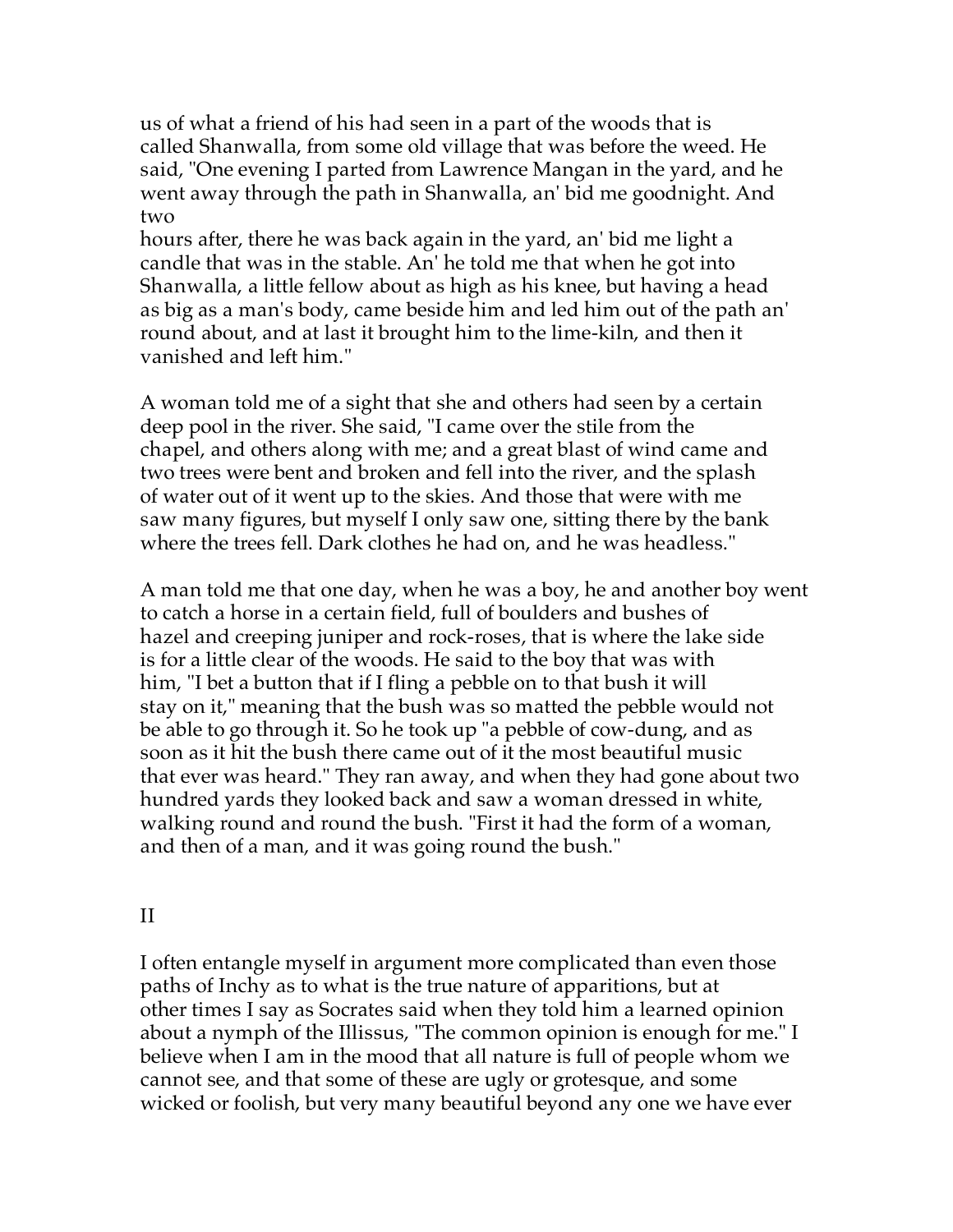seen, and that these are not far away when we are walking in pleasant and quiet places. Even when I was a boy I could never walk in a wood without feeling that at any moment I might find before me somebody or something I had long looked for without knowing what I looked for. And now I will at times explore every little nook of some poor coppice with almost anxious footsteps, so deep a hold has this imagination upon me. You too meet with a like imagination, doubtless, somewhere, wherever your ruling stars will have it, Saturn driving you to the woods, or the Moon, it may be, to the edges of the sea. I will not of a certainty believe that there is nothing in the sunset, where our forefathers imagined the dead following their shepherd the sun, or nothing but some vague presence as little moving as nothing. If beauty is not a gateway out of the net we were taken in at our birth, it will not long be beauty, and we will find it better to sit at home by the fire and fatten a lazy body or to run hither and thither in some foolish sport than to look at the finest show that light and shadow ever made among green leaves. I say to myself, when I am well out of that thicket of argument, that they are surely there, the divine people, for only we who have neither simplicity nor wisdom have denied them, and the simple

of all times and the wise men of ancient times have seen them and even spoken to them. They live out their passionate lives not far off, as I think, and we shall be among them when we die if we but keep our natures simple and passionate. May it not even be that death shall unite us to all romance, and that some day we shall fight dragons among blue hills, or come to that whereof all romance is but

 Foreshadowings mingled with the images Of man's misdeeds in greater days than these,

as the old men thought in The Earthly Paradise when they were in good spirits.

1902

#### MIRACULOUS CREATURES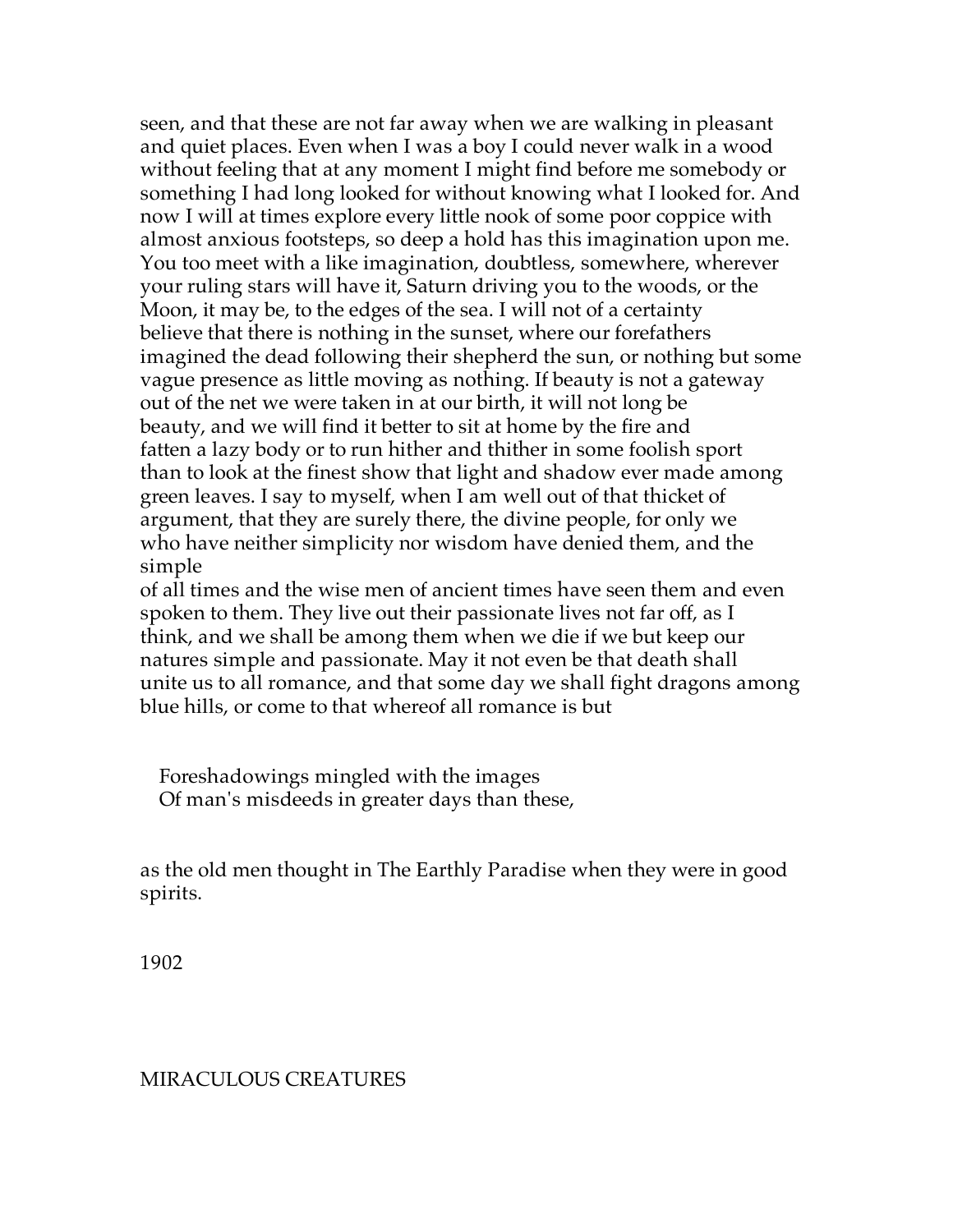There are marten cats and badgers and foxes in the Enchanted Woods, but there are of a certainty mightier creatures, and the lake hides what neither net nor fine can take. These creatures are of the race of the white stag that flits in and out of the tales of Arthur, and of the evil pig that slew Diarmuid where Ben Bulben mixes with the sea wind. They are the wizard creatures of hope and fear, they are of them that fly and of them that follow among the thickets that are about the Gates of Death. A man I know remembers that his father was one night in the wood Of Inchy, "where the lads of Gort used to be stealing rods. He was sitting by the wall, and the dog beside him, and he heard something come running from Owbawn Weir, and he could see nothing, but the sound

of its feet on the ground was like the sound of the feet of a deer. And when it passed him, the dog got between him and the wall and scratched at it there as if it was afraid, but still he could see nothing but only hear the sound of hoofs. So when it was passed he turned and came away home. Another time," the man says, "my father told me he was in a boat out on the lake with two or three men from Gort, and one of them had an eel-spear, and he thrust it into the water, and it hit something, and the man fainted and they had to carry him out of the boat to land, and when he came to himself he said that what he struck was like a calf, but whatever it was, it was not fish!" A friend of mine is convinced that these terrible creatures, so common in lakes, were set there in old times by subtle enchanters to watch over the gates of wisdom. He thinks that if we sent our spirits down into the water we would make them of one substance with strange moods Of ecstasy

and power, and go out it may be to the conquest of the world. We would, however, he believes, have first to outface and perhaps overthrow strange images full of a more powerful life than if they were really alive. It may be that we shall look at them without fear when we have endured the last adventure, that is death.

1902.

## ARISTOTLE OF THE BOOKS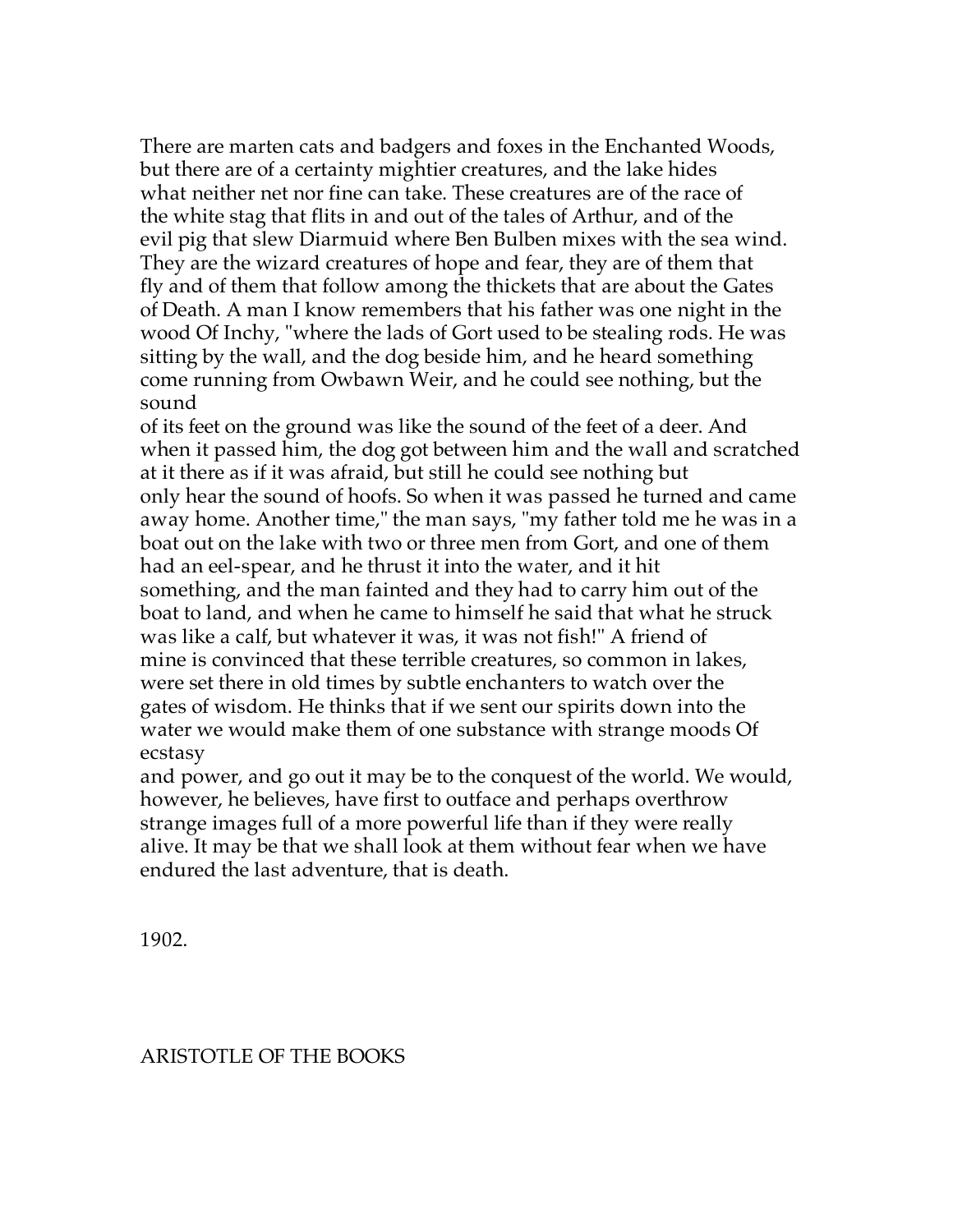The friend who can get the wood-cutter to talk more readily than he will to anybody else went lately to see his old wife. She lives in a cottage not far from the edge of the woods, and is as full of old talk as her husband. This time she began to talk of Goban, the legendary mason, and his wisdom, but said presently, "Aristotle of the Books, too, was very wise, and he had a great deal of experience, but did not the bees get the better of him in the end? He wanted to know how they packed the comb, and he wasted the better part of a fortnight watching them, and he could not see them doing it. Then he made a hive with a glass cover on it and put it over them, and he thought to see. But when he went and put his eyes to the glass, they had it all covered with wax so that it was as black as the pot; and he was as blind as before. He said he was never rightly kilt till then. They had him that time surely!"

1902.

### THE SWINE OF THE GODS

A few years ago a friend of mine told me of something that happened to him when he was a. young man and out drilling with some Connaught Fenians. They were but a car-full, and drove along a hillside until they came to a quiet place. They left the car and went further up the hill with their rifles, and drilled for a while. As they were coming down again they saw a very thin, long-legged pig of the old Irish sort, and the pig began to follow them. One of them cried out as a joke that it was a fairy pig, and they all began to run to keep up the joke. The pig ran too, and presently, how nobody knew, this mock terror became real terror, and they ran as for their lives. When they got to the car they made the horse gallop as fast as possible, but the pig still followed. Then one of them put up his rifle to fire, but when he looked along the barrel he could see nothing. Presently they turned a corner and came to a village. They told the people of the village what had happened, and the people of the village took pitchforks and spades and the like, and went along the road with them to drive the pig away. When they turned the comer they could not find anything.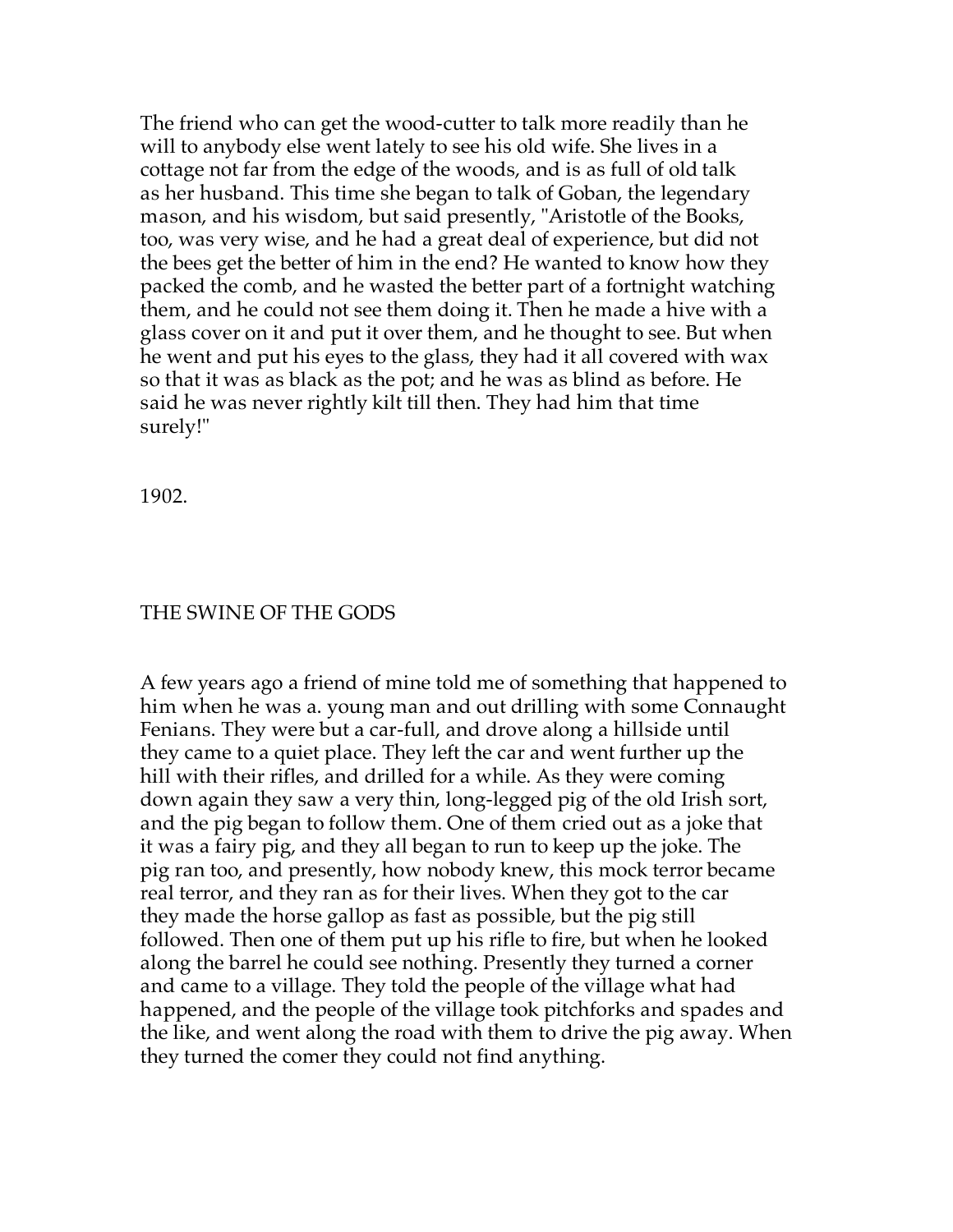1902.

## A VOICE

One day I was walking over a bit of marshy ground close to Inchy Wood when I felt, all of a sudden, and only for a second, an emotion which I said to myself was the root of Christian mysticism. There had swept over me a sense of weakness, of dependence on a great personal Being somewhere far off yet near at hand. No thought of mine had prepared me for this emotion, for I had been pre-occupied with Aengus and Edain, and with Mannanan, son of the sea. That night I awoke lying upon my back and hearing a voice speaking above me and saying, "No human soul is like any other human soul, and therefore the love of God for any human soul is infinite, for no other soul can satisfy the same need in God." A few nights after this I awoke to see the loveliest people I have ever seen. A young man and a young girl dressed in olive-green raiment, cut like old Greek raiment, were standing at my bedside. I looked at the girl and noticed that her dress was gathered about her neck into a kind of chain, or perhaps into some kind of stiff embroidery which represented ivy-leaves. But what filled me with wonder was the miraculous mildness of her face. There are no such faces now. It was beautiful, as few faces are beautiful, but it had neither, one would think, the light that is in desire or in hope or in fear or in speculation. It was peaceful like the faces of animals, or like mountain pools at evening, so peaceful that it was a little sad. I thought for a moment that she might be the beloved of Aengus, but how could that hunted, alluring, happy, immortal wretch have a face like this? Doubtless she was from among the children of the Moon, but who among them I shall never know.

1902.

#### KIDNAPPERS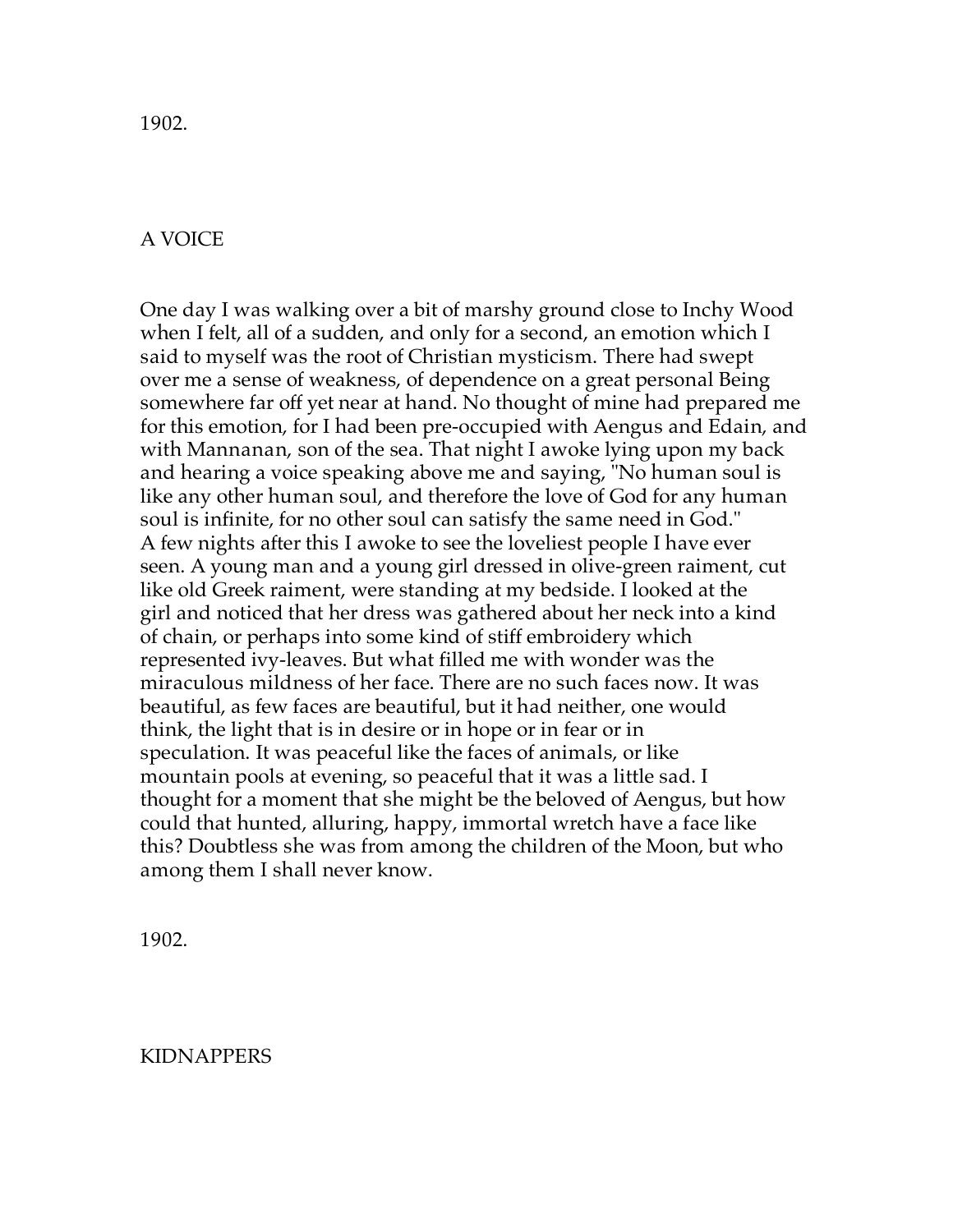A little north of the town of Sligo, on the southern side of Ben Bulben, some hundreds of feet above the plain, is a small white square in the limestone. No mortal has ever touched it with his hand; no sheep or goat has ever browsed grass beside it. There is no more inaccessible place upon the earth, and few more encircled by awe to the deep considering. It is the door of faery-land. In the middle of night it swings open, and the unearthly troop rushes out. All night the gay rabble sweep to and fro across the land, invisible to all, unless perhaps where, in some more than commonly "gentle" place--Drumcliff or Drum-a-hair--the nightcapped heads of faery-doctors may be thrust from their doors to see what mischief the "gentry" are doing. To their trained eyes and ears the fields are covered by red-hatted riders, and the air is full of shrill voices--a sound like whistling, as an ancient Scottish seer has recorded, and wholly different from the talk of the angels, who "speak much in the throat, like the Irish," as Lilly, the astrologer, has wisely said. If there be a new-born baby or new-wed bride in the neighbourhood, the nightcapped "doctors" will peer with more than common care, for the unearthly troop do not always return empty-handed. Sometimes a new-wed bride or a new-born baby goes with

them into their mountains; the door swings to behind, and the new-born or the new-wed moves henceforth in the bloodless land of Faery; happy enough, but doomed to melt out at the last judgment like bright vapour, for the soul cannot live without sorrow. Through this door of white stone, and the other doors of that land where geabheadh tu an sonas aer pighin ("you can buy joy for a penny"), have gone kings, queens, and princes, but so greatly has the power of Faery dwindled, that there are none but peasants in these sad chronicles of mine.

Somewhere about the beginning of last century appeared at the western corner of Market Street, Sligo, where the butcher's shop now is, not a palace, as in Keats's Lamia, but an apothecary's shop, ruled over by a certain unaccountable Dr. Opendon. Where he came from, none ever knew.

There also was in Sligo, in those days, a woman, Ormsby by name, whose husband had fallen mysteriously sick. The doctors could make nothing of him. Nothing seemed wrong with him, yet weaker and weaker he grew. Away

went the wife to Dr. Opendon. She was shown into the shop parlour. A black cat was sitting straight up before the fire. She had just time to see that the side-board was covered with fruit, and to say to herself, "Fruit must be wholesome when the doctor has so much," before Dr. Opendon came in. He was dressed all in black, the same as the cat, and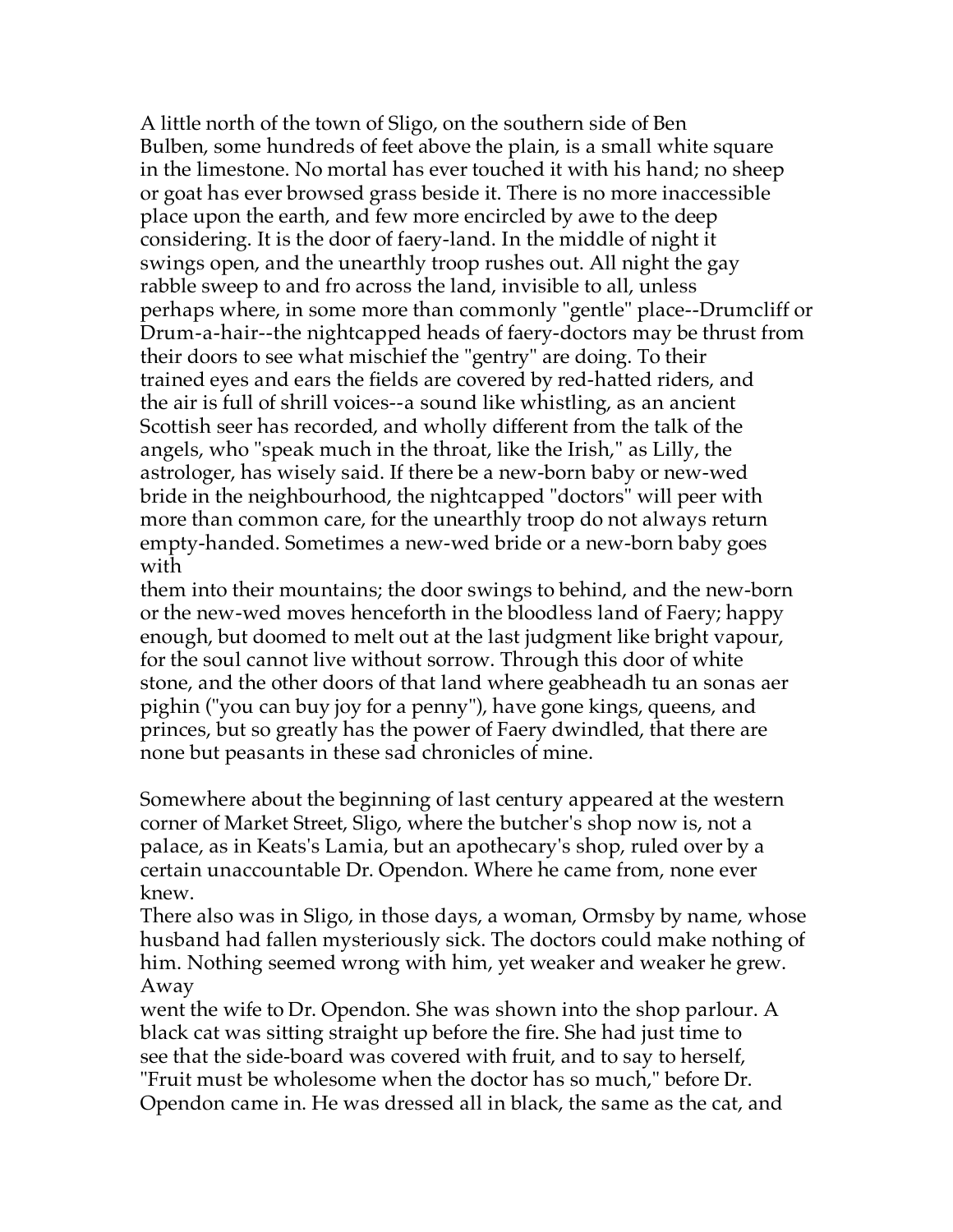his wife walked behind him dressed in black likewise. She gave him a guinea, and got a little bottle in return. Her husband recovered that time. Meanwhile the black doctor cured many people; but one day a rich patient died, and cat, wife, and doctor all vanished the night after. In a year the man Ormsby fell sick once more. Now he was a goodlooking man, and his wife felt sure the "gentry" were coveting him. She went and called on the "faery-doctor" at Cairnsfoot. As soon as he had heard her tale, he went behind the back door and began muttering, muttering, muttering-making spells. Her husband got well this time also. But after a while he sickened again, the fatal third time, and away went she once more to Cairnsfoot, and out went the faery-doctor behind his back door and began muttering, but soon he came in and told her it was no use- her husband would die; and sure enough the man died, and ever after when she spoke of him Mrs. Ormsby shook her head saying she knew well

where he was, and it wasn't in heaven or hell or purgatory either. She probably believed that a log of wood was left behind in his place, but so bewitched that it seemed the dead body of her husband.

She is dead now herself, but many still living remember her. She was, I believe, for a time a servant or else a kind of pensioner of some relations of my own.

Sometimes those who are carried off are allowed after many years- seven usually--a final glimpse of their friends. Many years ago a woman vanished suddenly from a Sligo garden where she was walking with her husband. When her son, who was then a baby, had grown up he received word in some way, not handed down, that his mother was glamoured by faeries, and imprisoned for the time in a house in Glasgow and longing to see him. Glasgow in those days of sailing-ships seemed to the peasant mind almost over the edge of the known world, yet he, being a dutiful son, started away. For a long time he walked the streets of Glasgow; at last down in a cellar he saw his mother working. She was happy, she said, and had the best of good eating, and would he not eat? and therewith laid all kinds of food on the table; but he, knowing well that she was trying to cast on him the glamour by giving him faery food, that she might keep him with her, refused and came home to his people in Sligo.

Some five miles southward of Sligo is a gloomy and tree-bordered pond, a great gathering-place of water-fowl, called, because of its form, the Heart Lake. It is haunted by stranger things than heron, snipe, or wild duck. Out of this lake, as from the white square stone in Ben Bulben,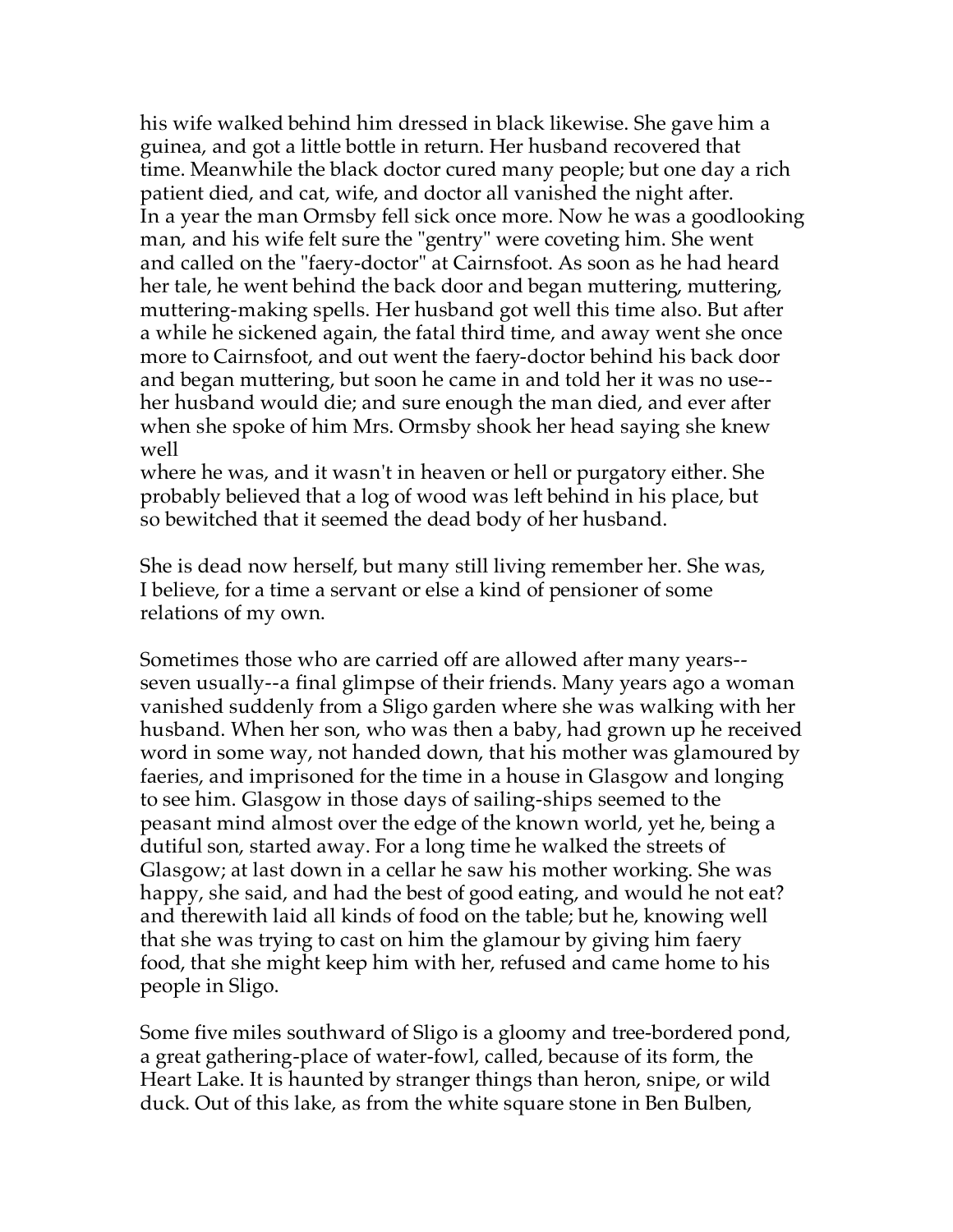issues an unearthly troop. Once men began to drain it; suddenly one of them raised a cry that he saw his house in flames. They turned round, and every man there saw his own cottage burning. They hurried home to find it was but faery glamour. To this hour on the border of the lake is shown a half-dug trench--the signet of their impiety. A little way from this lake I heard a beautiful and mournful history of faery kidnapping. I heard it from a little old woman in a white cap, who sings to herself in Gaelic, and moves from one foot to the other as though she remembered the dancing of her youth.

A young man going at nightfall to the house of his just married bride, met in the way a jolly company, and with them his bride. They were faeries, and had stolen her as a wife for the chief of their band. To him they seemed only a company of merry mortals. His bride, when she saw her old love, bade him welcome, but was most fearful lest be should eat the faery food, and so be glamoured out of the earth into that bloodless dim nation, wherefore she set him down to play cards with three of the cavalcade; and he played on, realizing nothing until he saw the chief of the band carrying his bride away in his arms. Immediately he started up, and knew that they were faeries; for slowly all that jolly company melted into shadow and night. He hurried to the house of his beloved. As he drew near came to him the cry of the keeners. She had died some time before he came. Some noteless Gaelic poet had made this into a forgotten ballad, some odd verses of which my white-capped friend remembered and sang for me.

Sometimes one hears of stolen people acting as good genii to the living, as in this tale, heard also close by the haunted pond, of John Kirwan of Castle Hacket. The Kirwans[FN#8] are a family much rumoured

of in peasant stories, and believed to be the descendants of a man and a spirit. They have ever been famous for beauty, and I have read that the mother of the present Lord Cloncurry was of their tribe.

[FN#8] I have since heard that it was not the Kirwans, but their predecessors at Castle Hacket, the Hackets themselves, I think, who were descended from a man and a spirit, and were notable for beauty. I imagine that the mother of Lord Cloncurry was descended from the Hackets. It may well be that all through these stories the name of Kirwan has taken the place of the older name. Legend mixes everything together in her cauldron.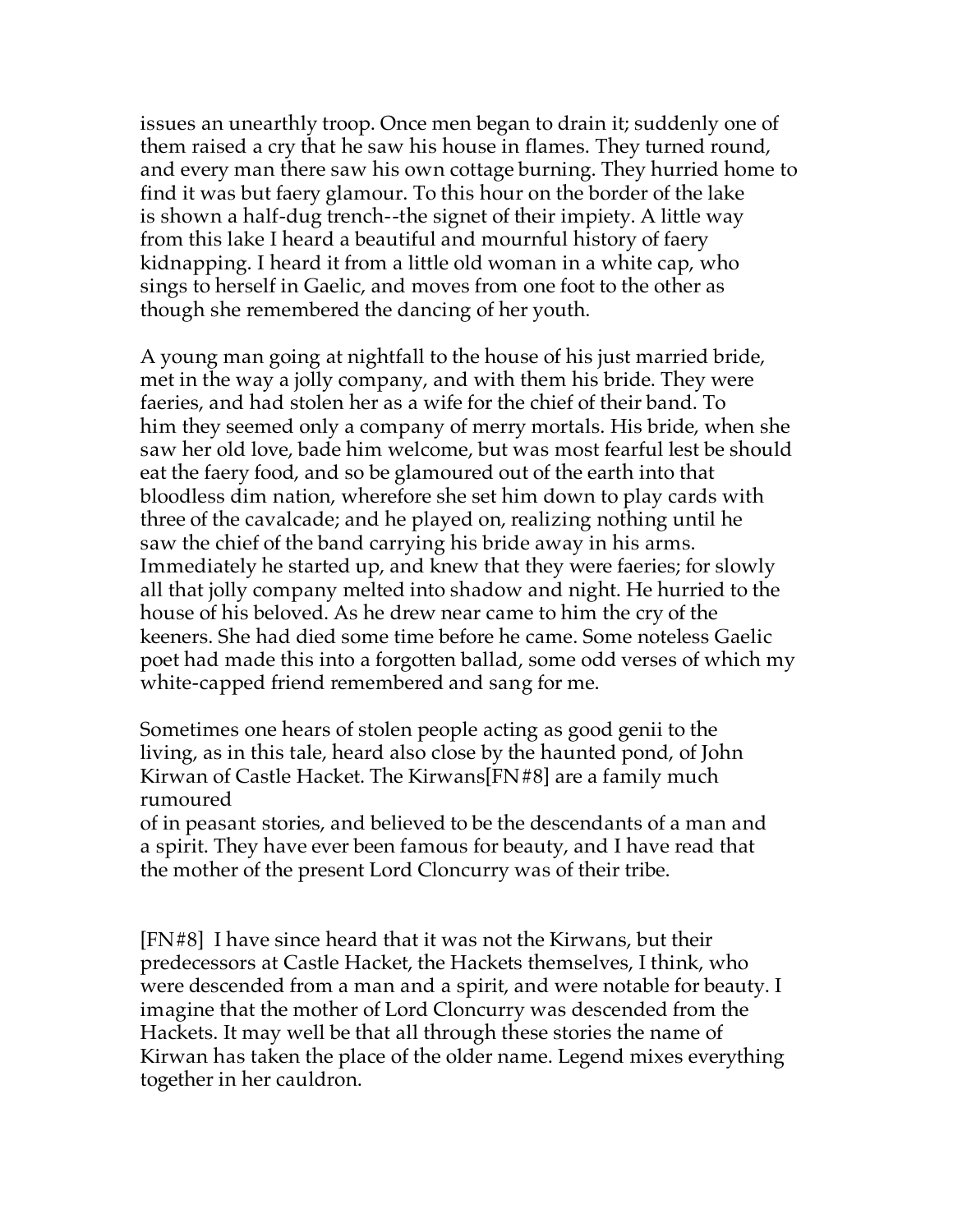John Kirwan was a great horse-racing man, and once landed in Liverpool with a fine horse, going racing somewhere in middle England. That evening, as he walked by the docks, a slip of a boy came up and asked where he was stabling his horse. In such and such a place, he answered. "Don't put him there," said the slip of a boy; "that stable will be burnt to-night." He took his horse elsewhere, and sure enough the stable was burnt down. Next day the boy came and asked as reward to ride as his jockey in the coming race, and then was gone. The race-time came round. At the last moment the boy ran forward and mounted, saying,

"If I strike him with the whip in my left hand I will lose, but if in my right hand bet all you are worth." For, said Paddy Flynn, who told me the tale, "the left arm is good for nothing. I might go on making the sign of the cross with it, and all that, come Christmas, and a Banshee, or such like, would no more mind than if it was that broom." Well, the slip of a boy struck the horse with his right hand, and John Kirwan cleared the field out. When the race was over, "What can I do for you now?" said he. "Nothing but this," said the boy: "my mother has a cottage on your land-they stole me from the cradle. Be good to her, John Kirwan, and wherever your horses go I will watch that no ill follows them; but you will never see me more." With that he made himself air, and vanished.

Sometimes animals are carried off--apparently drowned animals more than others. In Claremorris, Galway, Paddy Flynn told me, lived a poor widow with one cow and its calf. The cow fell into the river, and was washed away. There was a man thereabouts who went to a red-haired woman

--for such are supposed to be wise in these things--and she told him to take the calf down to the edge of the river, and hide himself and watch. He did as she had told him, and as evening came on the calf began to low, and after a while the cow came along the edge of the river and commenced suckling it. Then, as he had been told, he caught the cow's tail. Away they went at a great pace across hedges and ditches, till they came to a royalty (a name for the little circular ditches, commonly called raths or forts, that Ireland is covered with since Pagan times). Therein he saw walking or sitting all the people who had died out of his village in his time. A woman was sitting on the edge with a child on her knees, and she called out to him to mind what the red-haired woman had told him, and he remembered she had said, Bleed the cow. So he stuck his knife into the cow and drew blood. That broke the spell, and he was able to turn her homeward. "Do not forget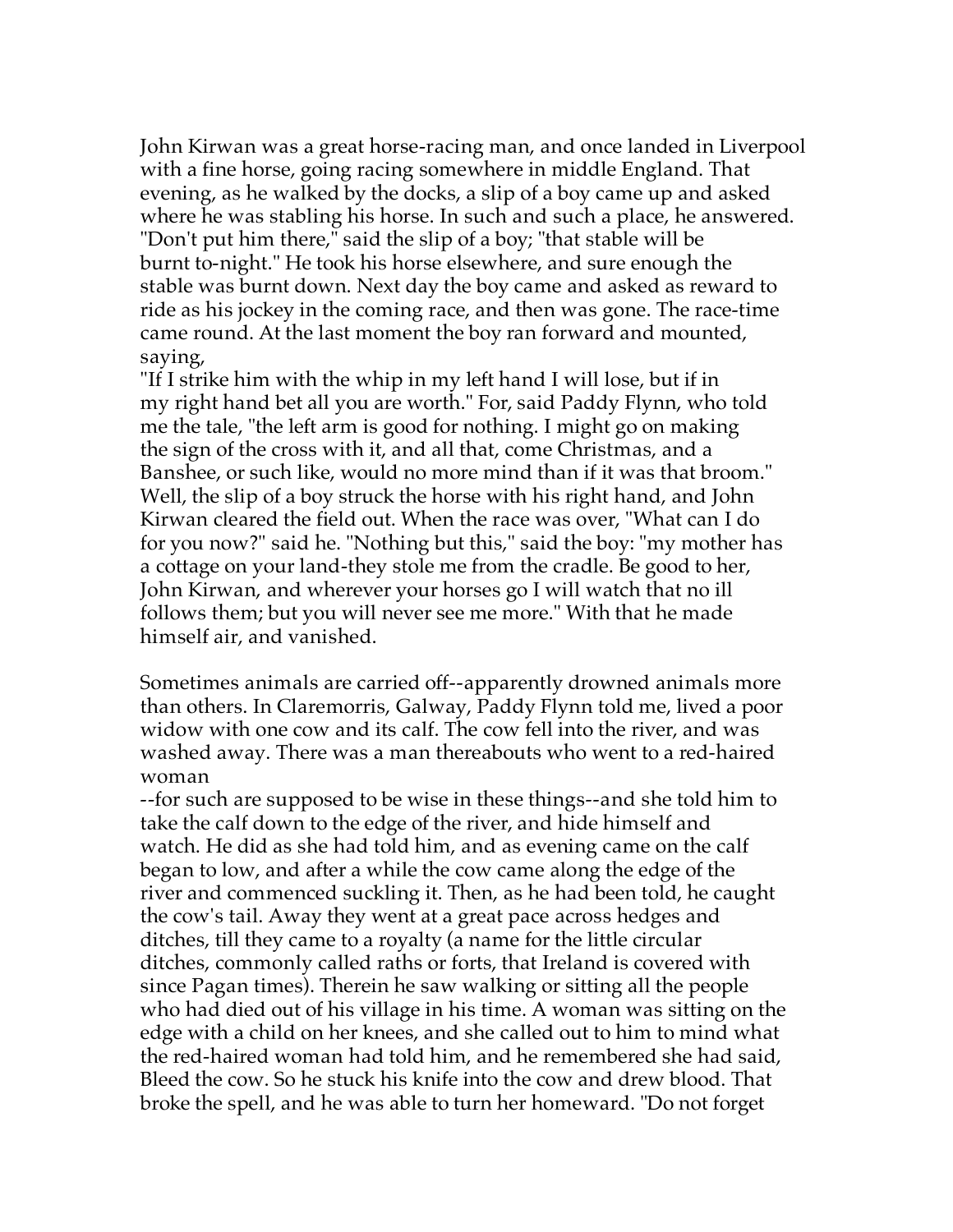the spancel," said the woman with the child on her knees; "take the inside one." There were three spancels on a bush; he took one, and the cow was driven safely home to the widow.

There is hardly a valley or mountainside where folk cannot tell you of some one pillaged from amongst them. Two or three miles from the Heart Lake lives an old woman who was stolen away in her youth. After seven years she was brought home again for some reason or other, but she had no toes left. She had danced them off. Many near the white stone door in Ben Bulben have been stolen away.

It is far easier to be sensible in cities than in many country places I could tell you of. When one walks on those grey roads at evening by the scented elder-bushes of the white cottages, watching the faint mountains gathering the clouds upon their heads, one all too readily discovers, beyond the thin cobweb veil of the senses, those creatures, the goblins, hurrying from the white square stone door to the north, or from the Heart Lake in the south.

## THE UNTIRING ONES

It is one of the great troubles of life that we cannot have any unmixed emotions. There is always something in our enemy that we like, and something in our sweetheart that we dislike. It is this entanglement of moods which makes us old, and puckers our brows and deepens the furrows about our eyes. If we could love and hate with as good heart as the faeries do, we might grow to be long-lived like them. But until that day their untiring joys and sorrows must ever be onehalf of their fascination. Love with them never grows weary, nor can the circles of the stars tire out their dancing feet. The Donegal peasants remember this when they bend over the spade, or sit full of the heaviness of the fields beside the griddle at nightfall, and they tell stories about it that it may not be forgotten. A short while ago, they say, two faeries, little creatures, one like a young man, one like a young woman, came to a farmer's house, and spent the night sweeping the hearth and setting all tidy. The next night they came again, and while the farmer was away, brought all the furniture up-stairs into one room, and having arranged it round the walls, for the greater grandeur it seems, they began to dance. They danced on and on, and days and days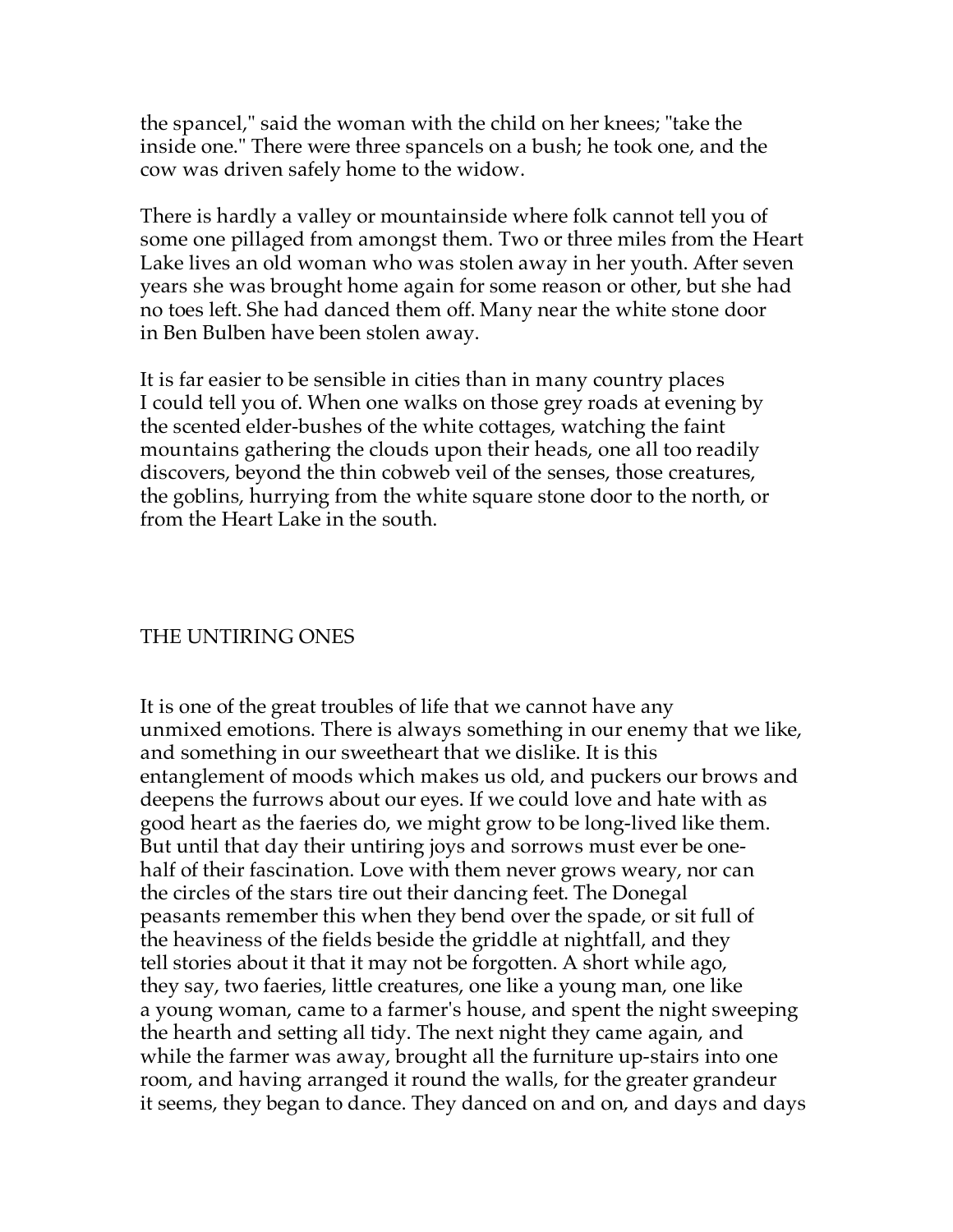went by, and all the country-side came to look at them, but still their feet never tired. The farmer did not dare to live at home the while; and after three months he made up his mind to stand it no more, and went and told them that the priest was coming. The little creatures when they heard this went back to their own country, and there their joy shall last as long as the points of the rushes are brown, the people say, and that is until God shall burn up the world with a kiss.

But it is not merely faeries who know untiring days, for there have been men and women who, falling under their enchantment, have attained,

perhaps by the right of their God-given spirits, an even more than faery abundance of life and feeling. It seems that when mortals have gone amid those poor happy leaves of the Imperishable Rose of Beauty, blown hither and thither by the winds that awakened the stars, the dim kingdom has acknowledged their birthright, perhaps a little sadly, and given them of its best. Such a mortal was born long ago at a village in the south of Ireland. She lay asleep in a cradle, and her mother sat by rocking her, when a woman of the Sidhe (the faeries) came in, and said that the child was chosen to be the bride of the prince of the dim kingdom, but that as it would never do for his wife to grow old and die while he was still in the first ardour of his love, she would be gifted with a faery life. The mother was to take the glowing log out of the fire and bury it in the garden, and her child would live as long as it remained unconsumed. The mother buried the log, and the child grew up, became a beauty, and married the prince of the faeries, who came to her at nightfall. After seven hundred years the prince died, and another prince ruled in his stead and married the beautiful peasant girl in his turn; and after another seven hundred years he died also, and another prince and another husband came in his stead, and so on until she had had seven husbands. At last one day the priest of the parish called upon her, and told her that she was a scandal to the whole neighbourhood with her seven husbands and her long life. She was very sorry, she said, but she was not to blame, and then she told him about the log, and he went straight out and dug until he found it, and then they burned it, and she died, and was buried like a Christian, and everybody was pleased. Such a mortal too was Clooth-na-bare,[FN#9] who

went all over the world seeking a lake deep enough to drown her faery life, of which she had grown weary, leaping from hill to lake and lake to hill, and setting up a cairn of stones wherever her feet lighted, until at last she found the deepest water in the world in little Lough Ia, on the top of the Birds' Mountain at Sligo.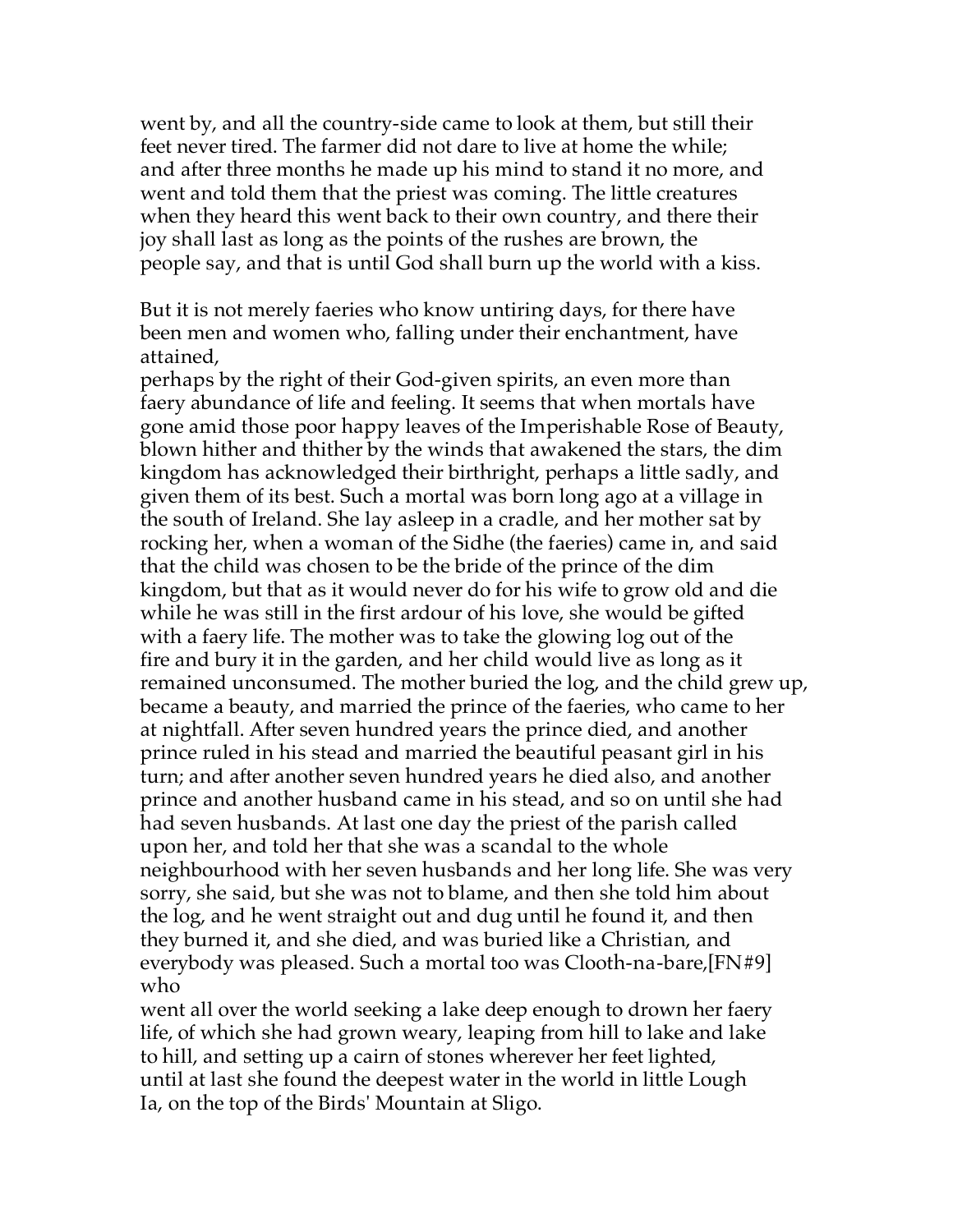[FN#9] Doubtless Clooth-na-bare should be Cailleac Bare, which would mean the old Woman Bare. Bare or Bere or Verah or Dera or Dhera was a very famous person, perhaps the mother of the Gods herself. A friend of mine found her, as he thinks frequenting Lough Leath, or the Grey Lake on a mountain of the Fews. Perhaps Lough Ia is my mishearing, or the storyteller's mispronunciation of Lough Leath, for there are many Lough Leaths.

The two little creatures may well dance on, and the woman of the log and Clooth-na-bare sleep in peace, for they have known untrammelled hate and unmixed love, and have never wearied themselves with "yes" and

"no," or entangled their feet with the sorry net of "maybe" and

"perhaps." The great winds came and took them up into themselves.

### EARTH, FIRE AND WATER

Some French writer that I read when I was a boy, said that the desert went into the heart of the Jews in their wanderings and made them what they are. I cannot remember by what argument he proved them to be even yet the indestructible children of earth, but it may well be that the elements have their children. If we knew the Fire Worshippers better we might find that their centuries of pious observance have been rewarded, and that the fire has given them a little of its nature; and I am certain that the water, the water of the seas and of lakes and of mist and rain, has all but made the Irish after its image. Images form themselves in our minds perpetually as if they were reflected in some pool. We gave ourselves up in old times to mythology, and saw the Gods everywhere. We talked to them face to face, and the stories of that communion are so many that I think they outnumber all the like stories of all the rest of Europe. Even to-day our country people speak with the dead and with some who perhaps have never died as we understand death; and even our educated people pass without great difficulty into the condition of quiet that is the condition of vision. We can make our minds so like still water that beings gather about us that they may see, it may be, their own images, and so live for a moment with a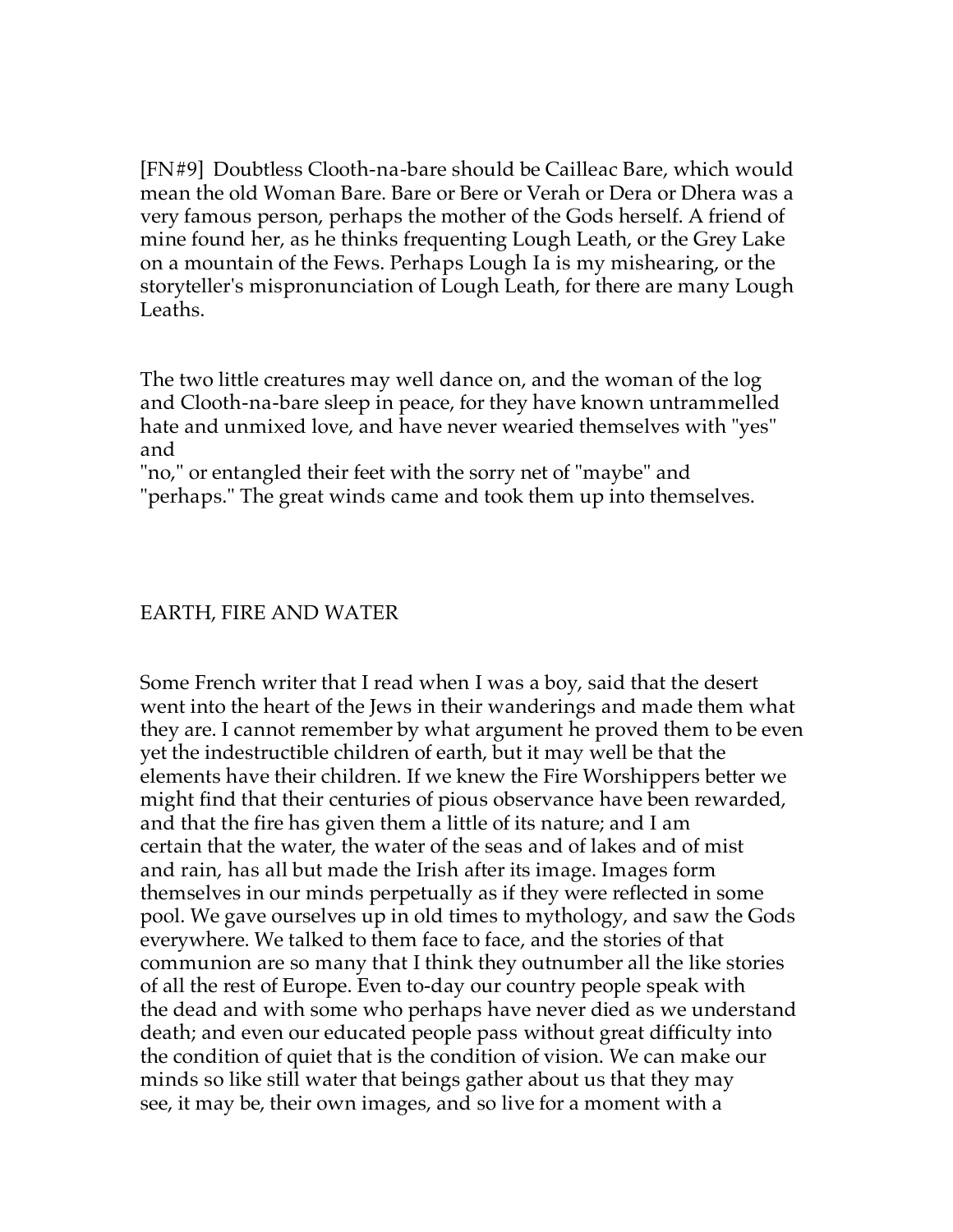clearer, perhaps even with a fiercer life because of our quiet. Did not the wise Porphyry think that all souls come to be born because of water, and that "even the generation of images in the mind is from water"?

1902.

## THE OLD TOWN

I fell, one night some fifteen years ago, into what seemed the power of faery.

I had gone with a young man and his sister--friends and relations of my own--to pick stories out of an old countryman; and we were coming home talking over what he had told us. It was dark, and our imaginations were excited by his stories of apparitions, and this may have brought us, unknown to us, to the threshold, between sleeping and waking, where Sphinxes and Chimaeras sit open-eyed and where there are

always murmurings and whisperings. I cannot think that what we saw was

an imagination of the waking mind. We had come under some trees that made the road very dark, when the girl saw a bright light moving slowly across the road. Her brother and myself saw nothing, and did not see anything until we had walked for about half-an-hour along the edge of the river and down a narrow lane to some fields where there was a ruined church covered with ivy, and the foundations of what was called "the Old Town," which had been burned down, it was said, in Cromwell's day. We had stood for some few minutes, so far as I can recollect, looking over the fields full of stones and brambles and elder-bushes, when I saw a small bright light on the horizon, as it seemed, mounting up slowly towards the sky; then we saw other faint lights for a minute or two, and at last a bright flame like the flame of a torch moving rapidly over the river. We saw it all in such a dream, and it seems all so unreal, that I have never written of it until now, and hardly ever spoken of it, and even when thinking, because of some unreasoning impulse, I have avoided giving it weight in the argument. Perhaps I have felt that my recollections of things seen when the sense of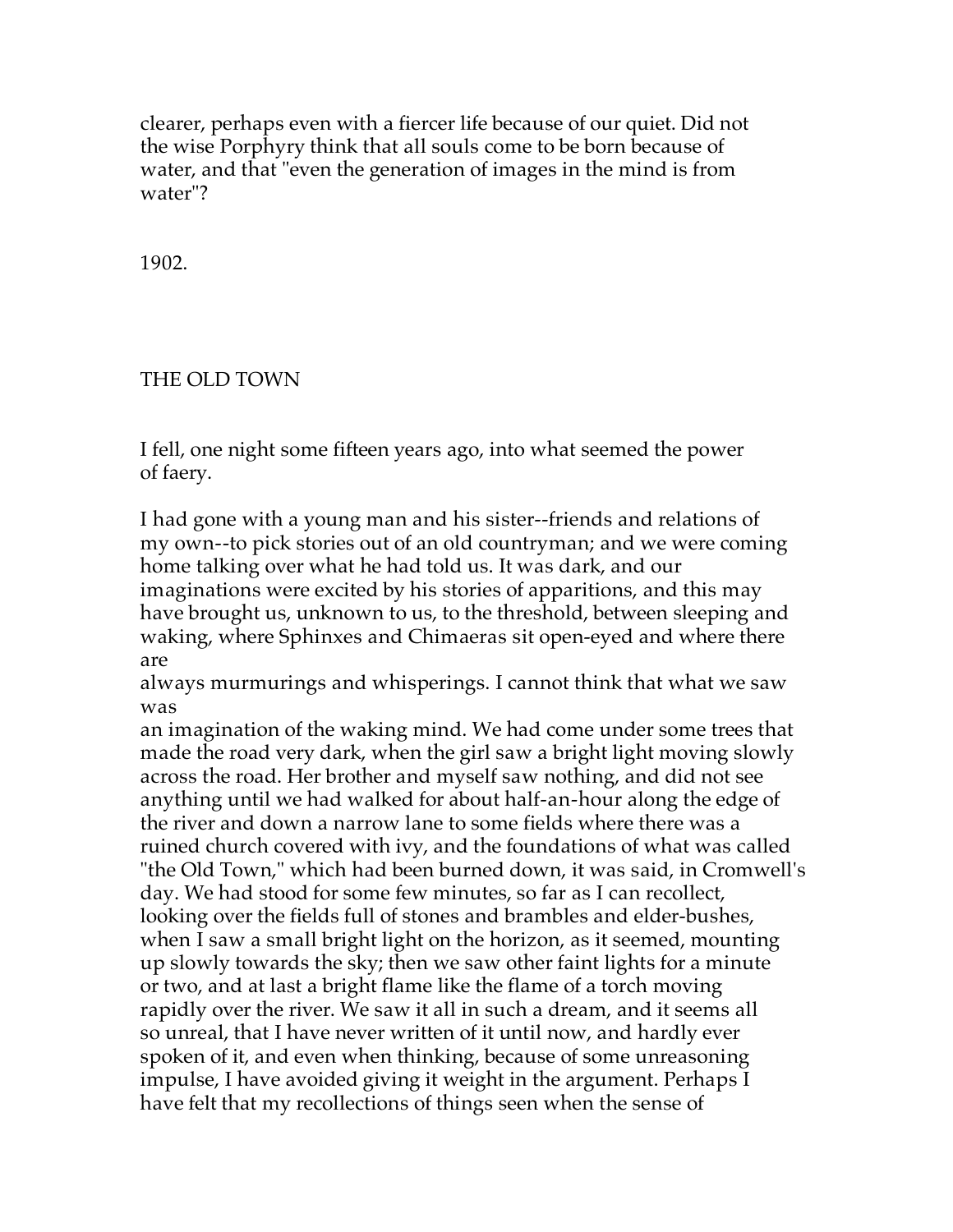reality was weakened must be untrustworthy. A few months ago, however,

I talked it over with my two friends, and compared their somewhat meagre recollections with my own. That sense of unreality was all the more wonderful because the next day I heard sounds as unaccountable as were those lights, and without any emotion of unreality, and I remember them with perfect distinctness and confidence. The girl was sitting reading under a large old-fashioned mirror, and I was reading and writing a couple of yards away, when I heard a sound as if a shower of peas had been thrown against the mirror, and while I was looking at it I heard the sound again, and presently, while I was alone in the room, I heard a sound as if something much bigger than a pea had struck the wainscoting beside my head. And after that for some days came other sights and sounds, not to me but to the girl, her brother, and the servants. Now it was a bright light, now it was letters of fire that vanished before they could be read, now it was a heavy foot moving about in the seemingly empty house. One wonders whether creatures who live, the country people believe, wherever men and women have lived in earlier times, followed us from the ruins of the old town? or did they come from the banks of the river by the trees where the first light had shone for a moment?

1902.

## THE MAN AND HIS BOOTS

There was a doubter in Donegal, and he would not hear of ghosts or sheogues, and there was a house in Donegal that had been haunted as long as man could remember, and this is the story of how the house got the better of the man. The man came into the house and lighted a fire in the room under the haunted one, and took off his boots and set them On the hearth, and stretched out his feet and warmed him self. For a time he prospered in his unbelief; but a little while after the night had fallen, and everything had got very dark, one of his boots began to move. It got up off the floor and gave a kind of slow jump towards the door, and then the other boot did the same, and after that the first boot jumped again. And thereupon it struck the man that an invisible being had got into his boots, and was now going away in them. When the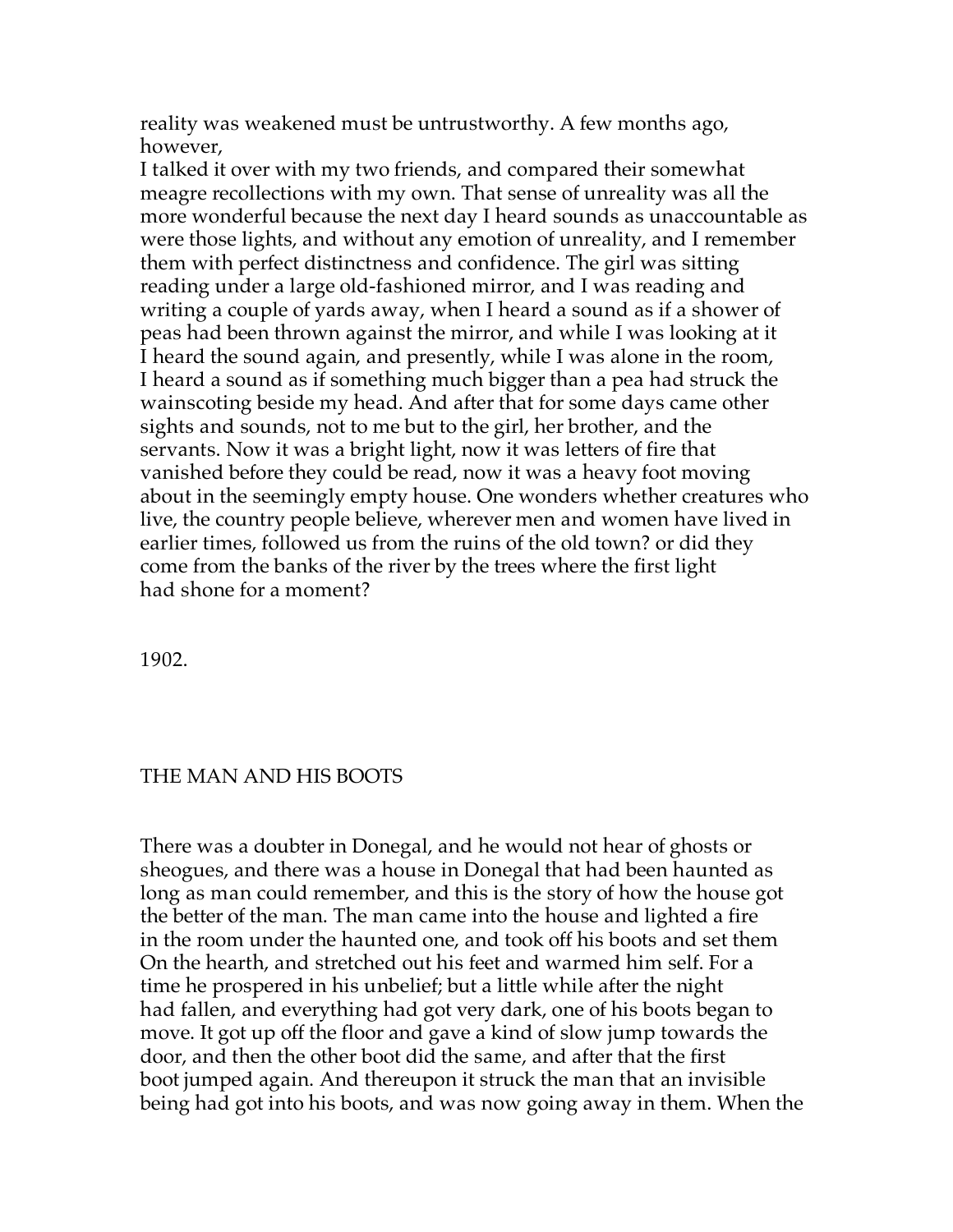boots reached the door they went up-stairs slowly, and then the man heard them go tramp, tramp round the haunted room over his head. A few minutes passed, and he could hear them again upon the stairs, and after that in the passage outside, and then one of them came in at the door, and the other gave a jump past it and came in too. They jumped along towards him, and then one got up and hit him, and afterwards the other hit him, and then again the first hit him, and so on, until they drove him out of the room, and finally out of the house. In this way he was kicked out by his own boots, and Donegal was avenged upon its doubter. It is not recorded whether the invisible being was a ghost or one of the Sidhe, but the fantastic nature of the vengeance is like the work of the Sidhe who live in the heart of fantasy.

#### A COWARD

One day I was at the house of my friend the strong farmer, who lives beyond Ben Bulben and Cope's mountain, and met there a young lad who seemed to be disliked by the two daughters. I asked why they disliked him, and was; told he was a coward. This interested me, for some whom robust children of nature take to be cowards are but men and women with a nervous system too finely made for their life and work. I looked at the lad; but no, that pink-and-white face and strong body had nothing of undue sensibility. After a little he told me his story. He had lived a wild and reckless life, until one day, two years before, he was coming home late at night, and suddenly fell himself sinking in, as it were, upon the ghostly world. For a moment he saw the face of a dead brother rise up before him, and then he turned and ran. He did not stop till he came to a cottage nearly a mile down the road. He flung himself against the door with so much of violence that he broke the thick wooden bolt and fell upon the floor. From that day he gave up his wild life, but was a hopeless coward. Nothing could ever bring him to look, either by day or night, upon the spot where he had seen the face, and he often went two miles round to avoid it; nor could, he said, "the prettiest girl in the country" persuade him to see her home after a party if he were alone. He feared everything, for he had looked at the face no man can see unchanged-the imponderable face of a spirit.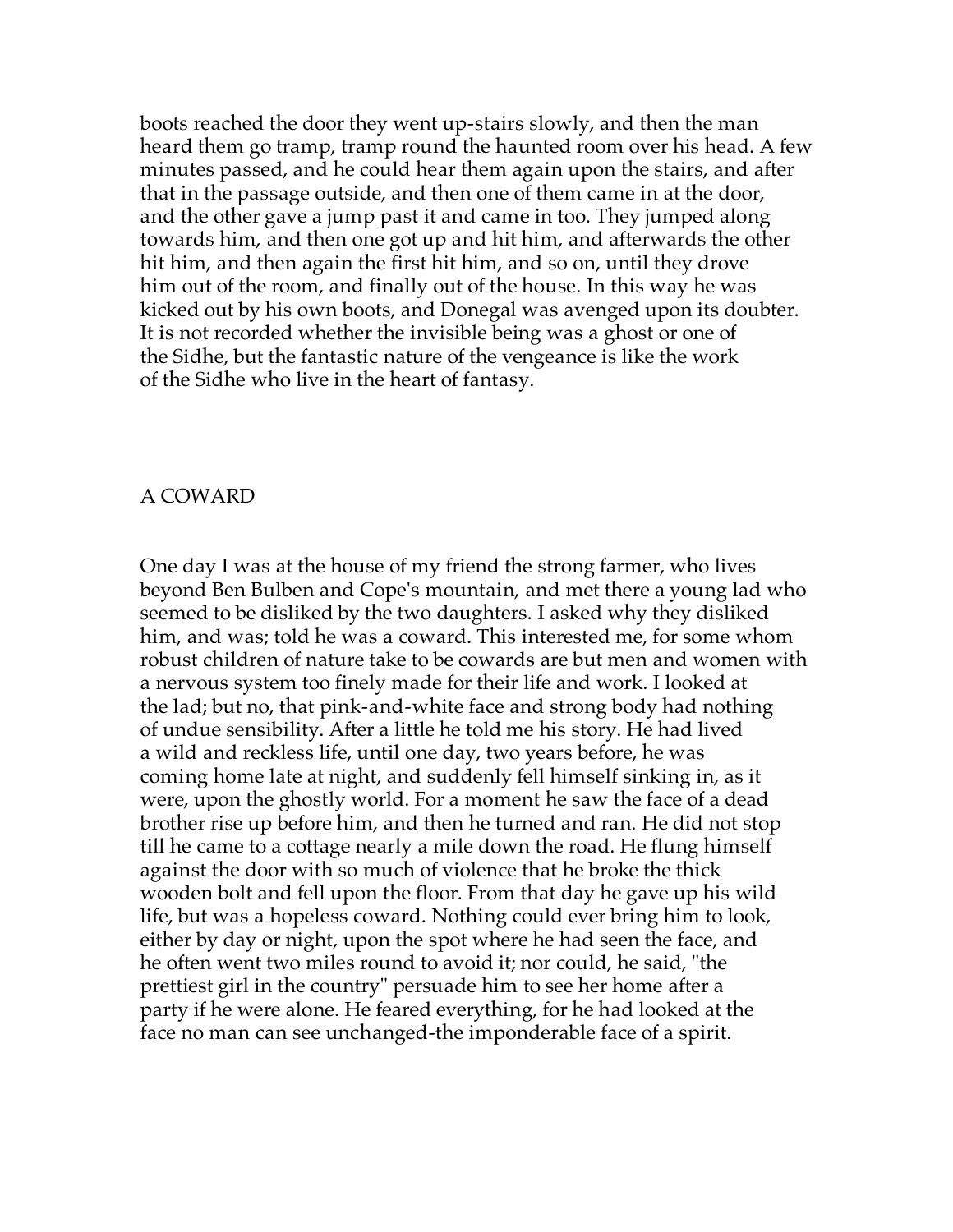### THE THREE O'BYRNES AND THE EVIL FAERIES

In the dim kingdom there is a great abundance of all excellent things. There is more love there than upon the earth; there is more dancing there than upon the earth; and there is more treasure there than upon the earth. In the beginning the earth was perhaps made to fulfil the desire of man, but now it has got old and fallen into decay. What wonder if we try and pilfer the treasures of that other kingdom!

A friend was once at a village near Sleive League. One day he was straying about a rath called "Cashel Nore." A man with a haggard face and unkempt hair, and clothes falling in pieces, came into the rath and began digging. My friend turned to a peasant who was working near and asked who the man was. "That is the third O'Byrne," was the answer. A few days after he learned this story: A great quantity of treasure had been buried in the rath in pagan times, and a number of evil faeries set to guard it; but some day it was to be found and belong to the family of the O'Byrnes. Before that day three O'Byrnes must find it and die. Two had already done so. The first had dug and dug until at last he had got a glimpse of the stone coffin that contained it, but immediately a thing like a huge hairy dog came down the mountain and tore him to pieces. The next morning the treasure had again vanished deep into the earth. The second O'Byrne came and dug and dug until he found the coffer, and lifted the lid and saw the gold shining within. He saw some horrible sight the next moment, and went raving mad and soon died. The treasure again sank out of sight. The third O'Byrne is now digging. He believes that he will die in some terrible way the moment he finds the treasure, but that the spell will be broken, and the O'Byrne family made rich for ever, as they were of old.

A peasant of the neighbourhood once saw the treasure. He found the shin-bone of a hare lying on the grass. He took it up; there was a hole in it; he looked through the hole, and saw the gold heaped up under the ground. He hurried home to bring a spade, but when he got to the rath again he could not find the spot where he had seen it.

#### DRUMCLIFF AND ROSSES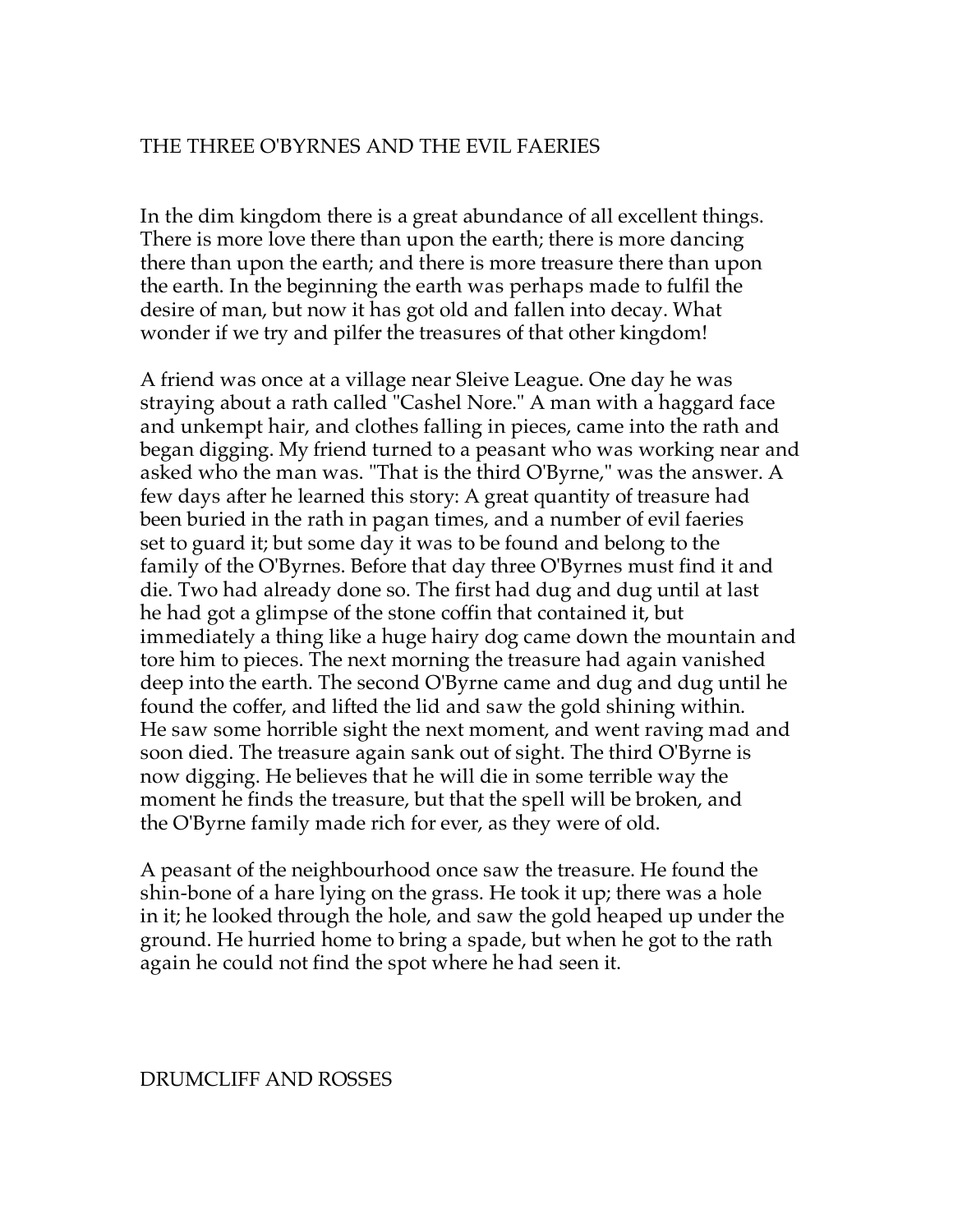Drumcliff and Rosses were, are, and ever shall be, please Heaven! places of unearthly resort. I have lived near by them and in them, time after time, and have gathered thus many a crumb of faery lore. Drumcliff is a wide green valley, lying at the foot of Ben Bulben, the mountain in whose side the square white door swings open at nightfall to loose the faery riders on the world. The great St. Columba himself, the builder of many of the old ruins in the valley, climbed the mountains on one notable day to get near heaven with his prayers. Rosses is a little sea-dividing, sandy plain, covered with short grass, like a green tablecloth, and lying in the foam midway between the round cairn-headed Knocknarea and "Ben Bulben, famous for hawks":

 But for Benbulben and Knocknarea Many a poor sailor'd be cast away,

as the rhyme goes.

At the northern corner of Rosses is a little promontory of sand and rocks and grass: a mournful, haunted place. No wise peasant would fall asleep under its low cliff, for he who sleeps here may wake "silly," the "good people" having carried off his soul. There is no more ready shortcut to the dim kingdom than this plovery headland, for, covered and smothered now from sight by mounds of sand, a long cave goes thither "full of gold and silver, and the most beautiful parlours and drawing-rooms." Once, before the sand covered it, a dog strayed in, and was heard yelping helplessly deep underground in a fort far inland. These forts or raths, made before modern history had begun, cover all Rosses and all Columkille. The one where the dog yelped has, like most others, an underground beehive chamber in the midst. Once when I was poking about there, an unusually intelligent and "reading" peasant who had come with me, and waited outside, knelt down by the opening, and whispered in a timid voice, "Are you all right, sir?" I had been some little while underground, and he feared I had been carried off like the dog.

No wonder he was afraid, for the fort has long been circled by illboding rumours. It is on the ridge of a small hill, on whose northern slope lie a few stray cottages. One night a farmer's young son came from one of them and saw the fort all flaming, and ran towards it, but the "glamour" fell on him, and he sprang on to a fence, cross-legged,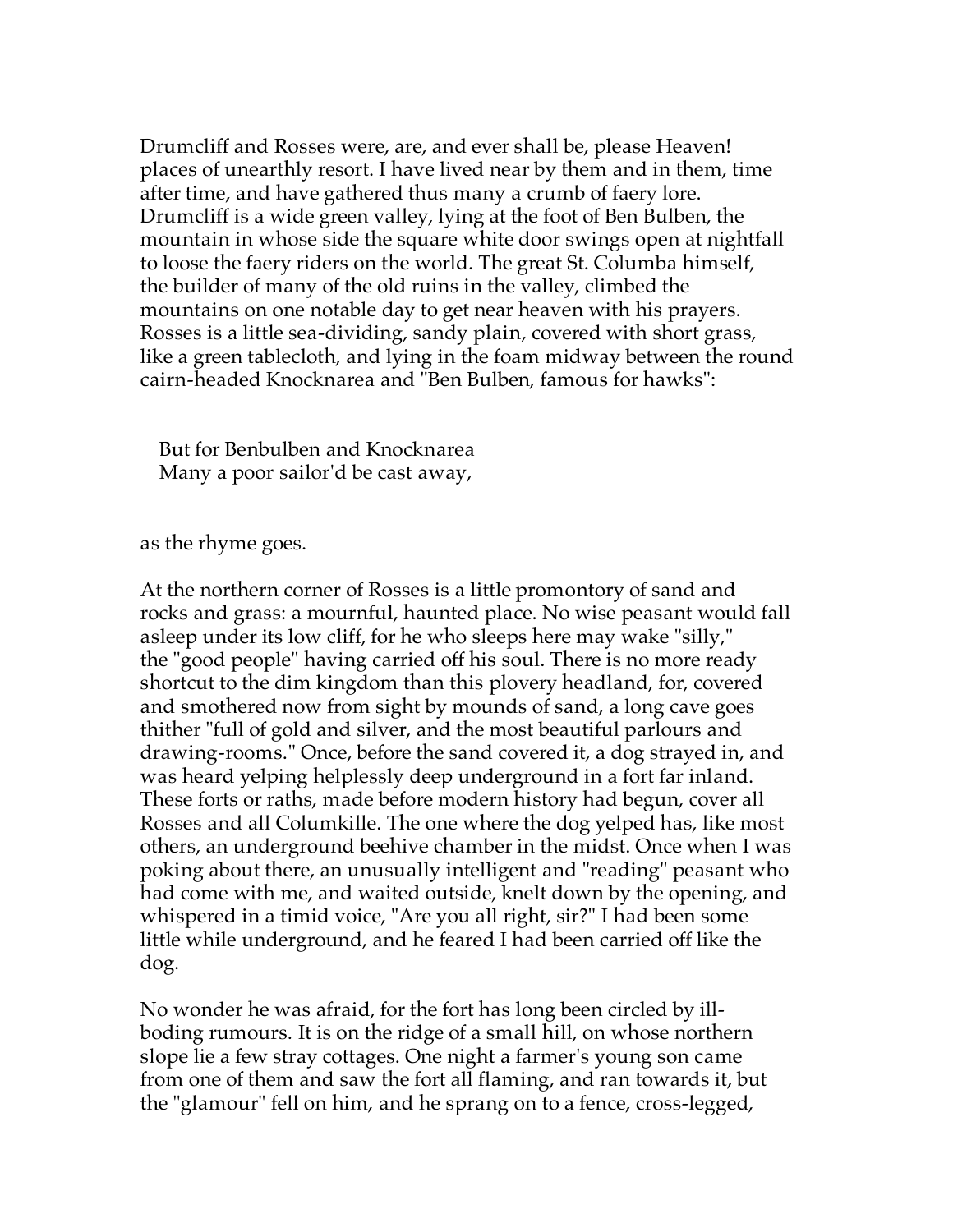and commenced beating it with a stick, for he imagined the fence was a horse, and that all night long he went on the most wonderful ride through the country. In the morning he was still beating his fence, and they carried him home, where he remained a simpleton for three years before he came to himself again. A little later a farmer tried to level the fort. His cows and horses died, and an manner of trouble overtook him, and finally he himself was led home, and left useless with "his head on his knees by the fire to the day of his death."

A few hundred yards southwards of the northern angle of Rosses is another angle having also its cave, though this one is not covered with sand. About twenty years ago a brig was wrecked near by, and three or four fishermen were put to watch the deserted hulk through the darkness. At midnight they saw sitting on a stone at the cave's mouth two red-capped fiddlers fiddling with all their might. The men fled. A great crowd of villagers rushed down to the cave to see the fiddlers, but the creatures had gone.

To the wise peasant the green hills and woods round him are full of never-fading mystery. When the aged countrywoman stands at her door in

the evening, and, in her own words, "looks at the mountains and thinks of the goodness of God," God is all the nearer, because the pagan powers are not far: because northward in Ben Bulben, famous for hawks, the white square door swings open at sundown, and those wild unchristian riders rush forth upon the fields, while southward the White Lady, who is doubtless Maive herself, wanders under the broad cloud nightcap of Knocknarea. How may she doubt these things, even though the priest shakes his head at her? Did not a herd-boy, no long while since, see the White Lady? She passed so close that the skirt of her dress touched him. "He fell down, and was dead three days." But this is merely the small gossip of faerydom--the little stitches that join this world and the other.

One night as I sat eating Mrs. H-----'s soda-bread, her husband told me a longish story, much the best of all I heard in Rosses. Many a poor man from Fin M'Cool to our own days has had some such adventure to tell

of, for those creatures, the "good people," love to repeat themselves. At any rate the story-tellers do. "In the times when we used to travel by the canal," he said, "I was coming down from Dublin. When we came to

Mullingar the canal ended, and I began to walk, and stiff and fatigued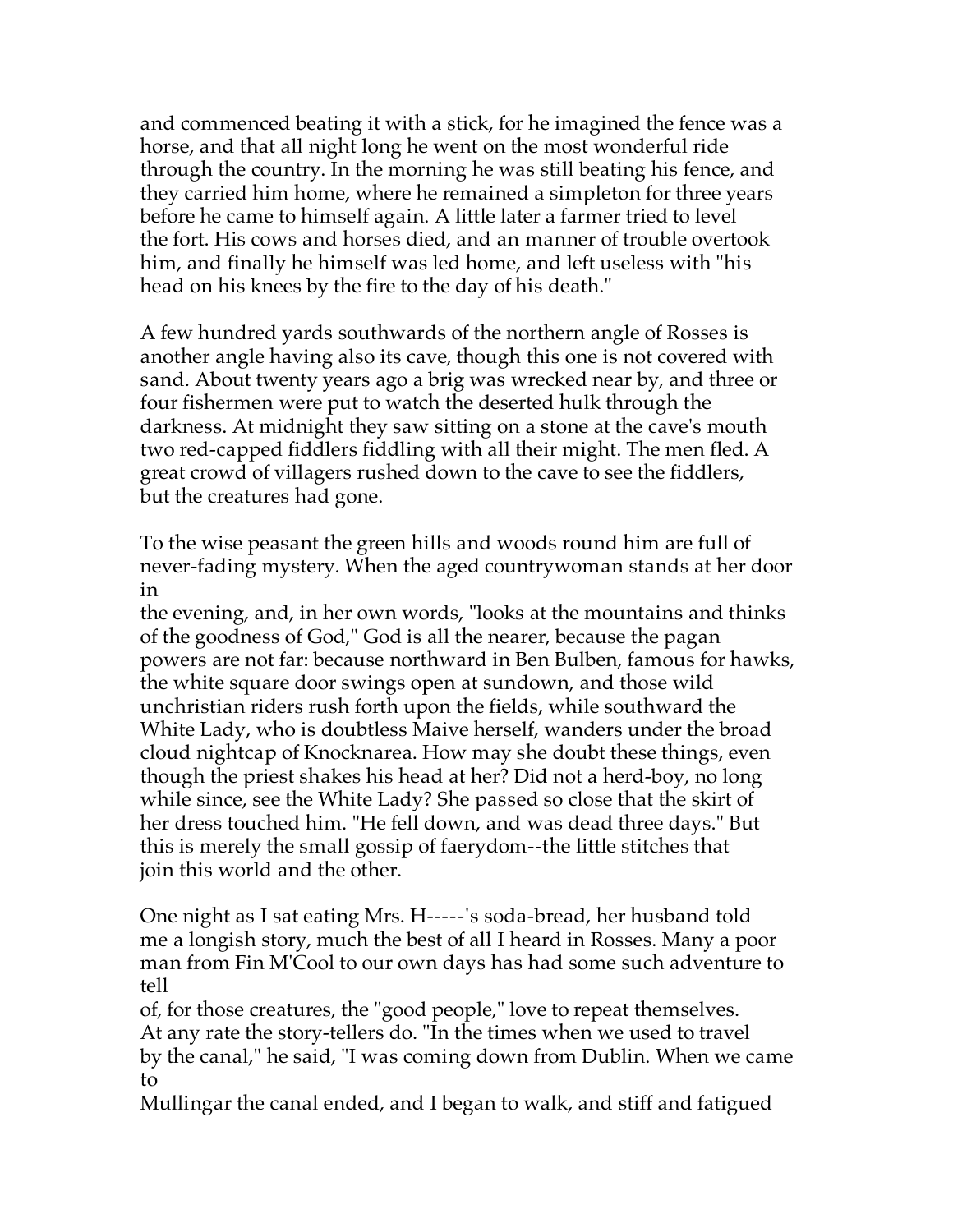I was after the slowness. I had some friends with me, and now and then we walked, now and then we rode in a cart. So on till we saw some girls milking cows, and stopped to joke with them. After a while we asked them for a drink of milk. 'We have nothing to put it in here,' they said, 'but come to the house with us.' We went home with them, and sat round the fire talking. After a while the others went, and left me, loath to stir from the good fire. I asked the girls for something to eat. There was a pot on the fire, and they took the meat out and put it on a plate, and told me to eat only the meat that came off the head. When I had eaten, the girls went out, and I did not see them again. It grew darker and darker, and there I still sat, loath as ever to leave the good fire, and after a while two men came in, carrying between them a corpse. When I saw them, coming I hid behind the door. Says one to the other, putting the corpse on the spit, 'Who'll turn the spit? Says the other, 'Michael H-----, come out of that and turn the meat.' I came out all of a tremble, and began turning the spit. 'Michael H------,' says the one who spoke first, 'if you let it burn we'll have to put you on the spit instead'; and on that they went out. I sat there trembling and turning the corpse till towards midnight. The men came again, and the one said it was burnt, and the other said it was done right. But having fallen out over it, they both said they would do me no harm that time; and, sitting by the fire, one of them cried out: 'Michael H-----, can you tell me a story?' 'Divil a one,' said I. On which he caught me by the shoulder, and put me out like a shot. It was a wild blowing night. Never in all my born days did I see such a night-the darkest night that ever came out of the heavens. I did not know where I was for the life of me. So when one of the men came after me and touched me on the shoulder, with a 'Michael H----, can you tell a story now?' 'I can,' says I. In he brought me; and putting me by the fire, says: 'Begin.' 'I have no story but the one,' says I, 'that I was sitting here, and you two men brought in a corpse and put it on the spit, and set me turning it.' 'That will do,' says he; 'ye may go in there and lie down on the bed.' And I went, nothing loath; and in the morning where was I but in the middle of a green field!"

"Drumcliff" is a great place for omens. Before a prosperous fishing season a herring-barrel appears in the midst of a storm-cloud; and at a place called Columkille's Strand, a place of marsh and mire, an ancient boat, with St. Columba himself, comes floating in from sea on a moonlight night: a portent of a brave harvesting. They have their dread portents too. Some few seasons ago a fisherman saw, far on the horizon, renowned Hy Brazel, where he who touches shall find no more labour or care, nor cynic laughter, but shall go walking about under shadiest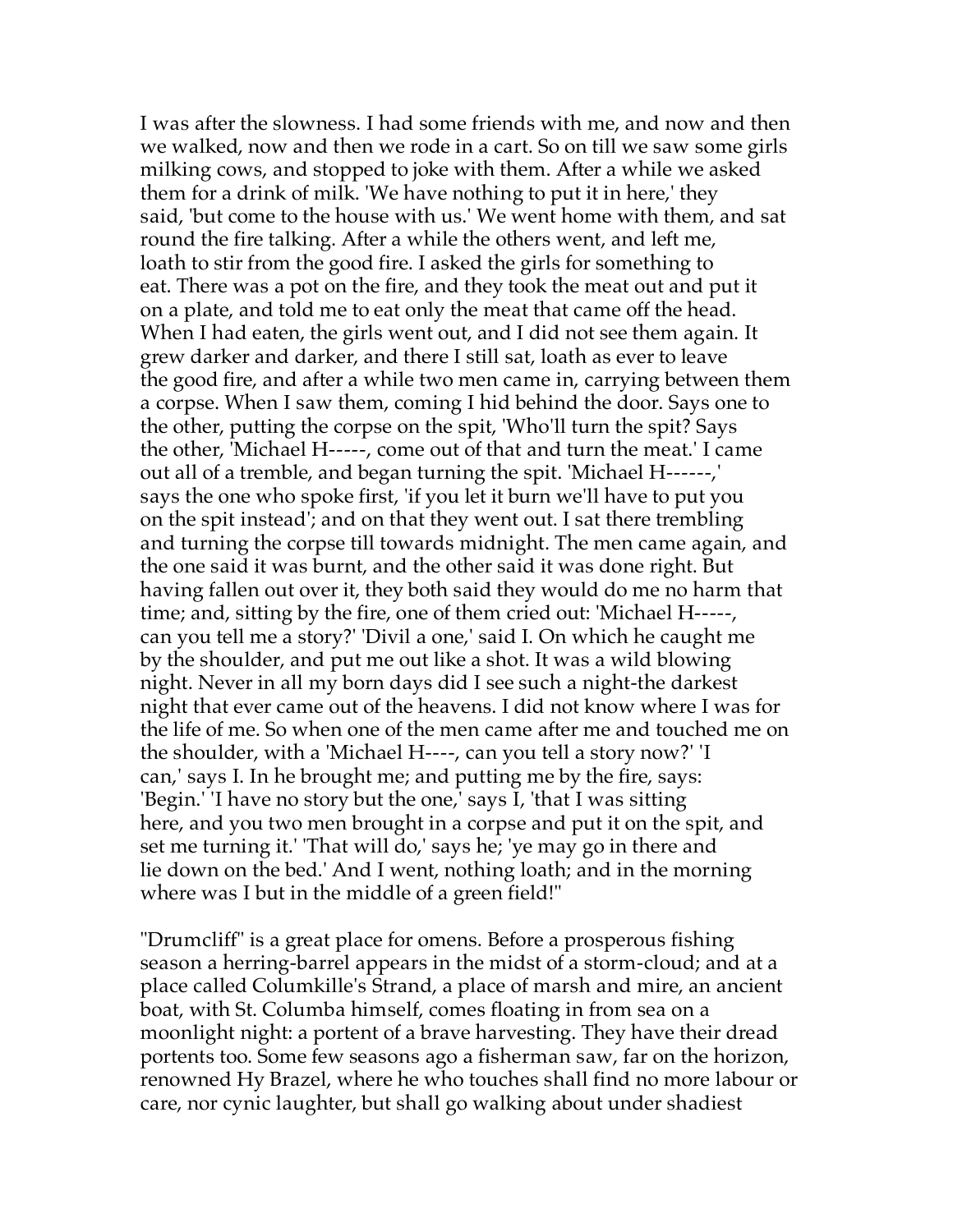boscage, and enjoy the conversation of Cuchullin and his heroes. A vision of Hy Brazel forebodes national troubles.

Drumcliff and Rosses are chokeful of ghosts. By bog, road, rath, hillside, sea-border they gather in all shapes: headless women, men in armour, shadow hares, fire-tongued hounds, whistling seals, and so on. A whistling seal sank a ship the other day. At Drumcliff there is a very ancient graveyard. The Annals of the Four Masters have this verse about a soldier named Denadhach, who died in 871: "A pious soldier of the race of Con lies under hazel crosses at Drumcliff." Not very long ago an old woman, turning to go into the churchyard at night to pray, saw standing before her a man in armour, who asked her where she was going. It was the "pious soldier of the race of Con," says local wisdom, still keeping watch, with his ancient piety, over the graveyard. Again, the custom is still common hereabouts of sprinkling the doorstep with the blood of a chicken on the death of a very young child, thus (as belief is) drawing into the blood the evil spirits from the too weak soul. Blood is a great gatherer of evil spirits. To cut your hand on a stone on going into a fort is said to be very dangerous.

There is no more curious ghost in Drumcliff or Rosses than the snipeghost. There is a bush behind a house in a village that I know well: for excellent reasons I do not say whether in Drumcliff or Rosses or on the slope of Ben Bulben, or even on the plain round Knocknarea. There is a history concerning the house and the bush. A man once lived there who found on the quay of Sligo a package containing three hundred pounds in notes. It was dropped by a foreign sea captain. This my man knew, but said nothing. It was money for freight, and the sea captain, not daring to face his owners, committed suicide in mid-ocean. Shortly afterwards my man died. His soul could not rest. At any rate, strange sounds were heard round his house, though that had grown and prospered

since the freight money. The wife was often seen by those still alive out in the garden praying at the bush I have spoken of, for the shade of the dead man appeared there at times. The bush remains to this day: once portion of a hedge, it now stands by itself, for no one dare put spade or pruning-knife about it. As to the strange sounds and voices, they did not cease till a few years ago, when, during some repairs, a snipe flew out of the solid plaster and away; the troubled ghost, say the neighbours, of the note-finder was at last dislodged.

My forebears and relations have lived near Rosses and Drumcliff these many years. A few miles northward I am wholly a stranger, and can find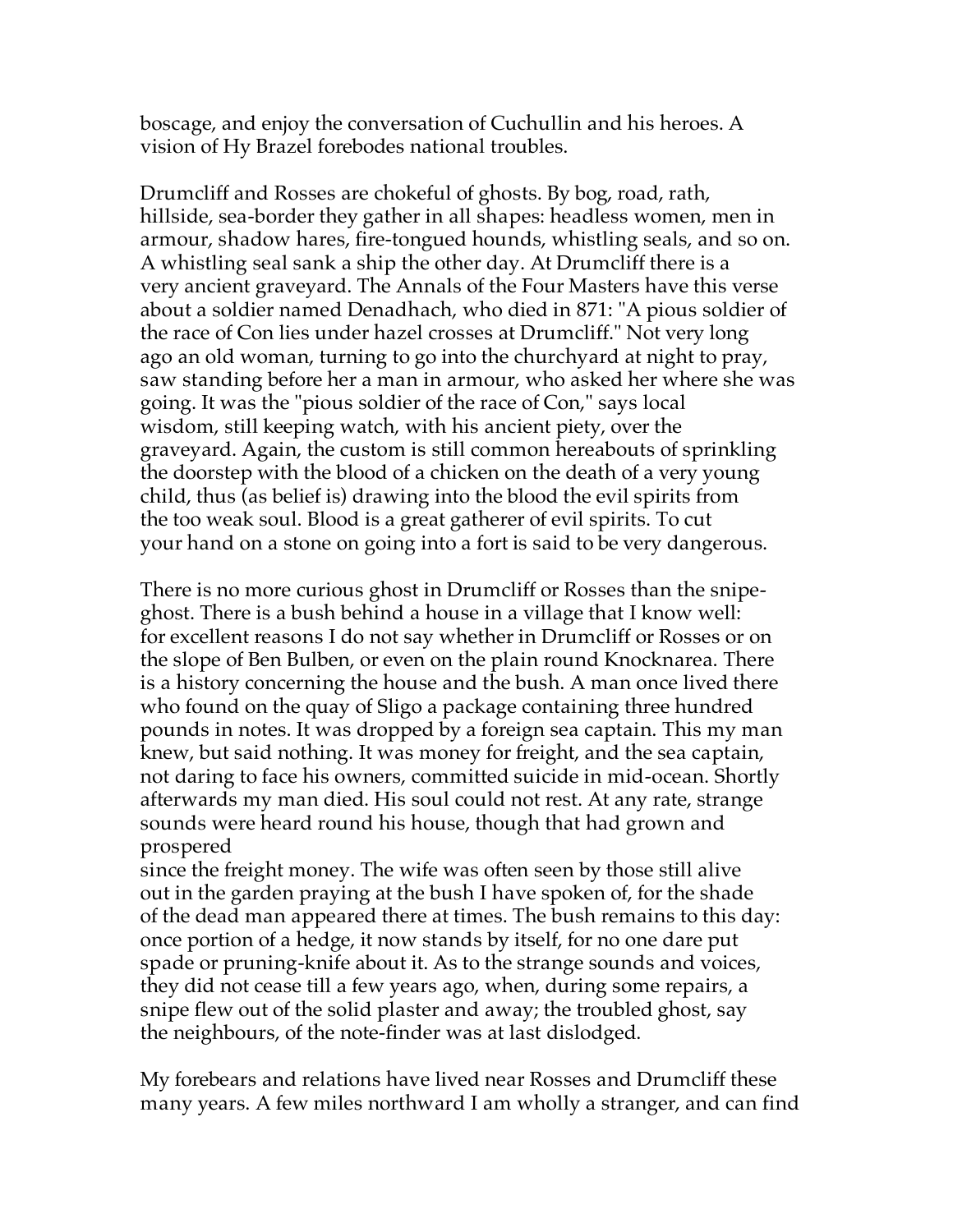nothing. When I ask for stories of the faeries, my answer is some such as was given me by a woman who lives near a white stone fort--one of the few stone ones in Ireland--under the seaward angle of Ben Bulben: "They always mind their own affairs and I always mind mine": for it is dangerous to talk of the creatures. Only friendship for yourself or knowledge of your forebears will loosen these cautious tongues. My friend, "the sweet Harp-String" (I give no more than his Irish name for fear of gaugers), has the science of unpacking the stubbornest heart, but then he supplies the potheen-makers with grain from his own fields. Besides, he is descended from a noted Gaelic magician who raised the "dhoul" in Great Eliza's century, and he has a kind of prescriptive right to hear tell of all kind of other-world creatures. They are almost relations of his, if all people say concerning the parentage of magicians be true.

#### THE THICK SKULL OF THE FORTUNATE

#### I

Once a number of Icelandic peasantry found a very thick skull in the cemetery where the poet Egil was buried. Its great thickness made them feel certain it was the skull of a great man, doubtless of Egil himself. To be doubly sure they put it on a wall and hit it hard blows with a hammer. It got white where the blows fell but did not break, and they were convinced that it was in truth the skull of the poet, and worthy of every honour. In Ireland we have much kinship with the Icelanders, or "Danes" as we call them and all other dwellers in the Scandinavian countries. In some of our mountainous and barren places, and in our seaboard villages, we still test each other in much the same way the Icelanders tested the head of Egil. We may have acquired the custom from those ancient Danish pirates, whose descendants the people of Rosses tell me still remember every field and hillock in Ireland which once belonged to their forebears, and are able to describe Rosses itself as well as any native. There is one seaboard district known as Roughley, where the men are never known to shave or trim their wild red beards, and where there is a fight ever on foot. I have seen them at a boat-race fall foul of each other, and after much loud Gaelic, strike each other with oars. The first boat had gone aground, and by dint of hitting out with the long oars kept the second boat from passing, only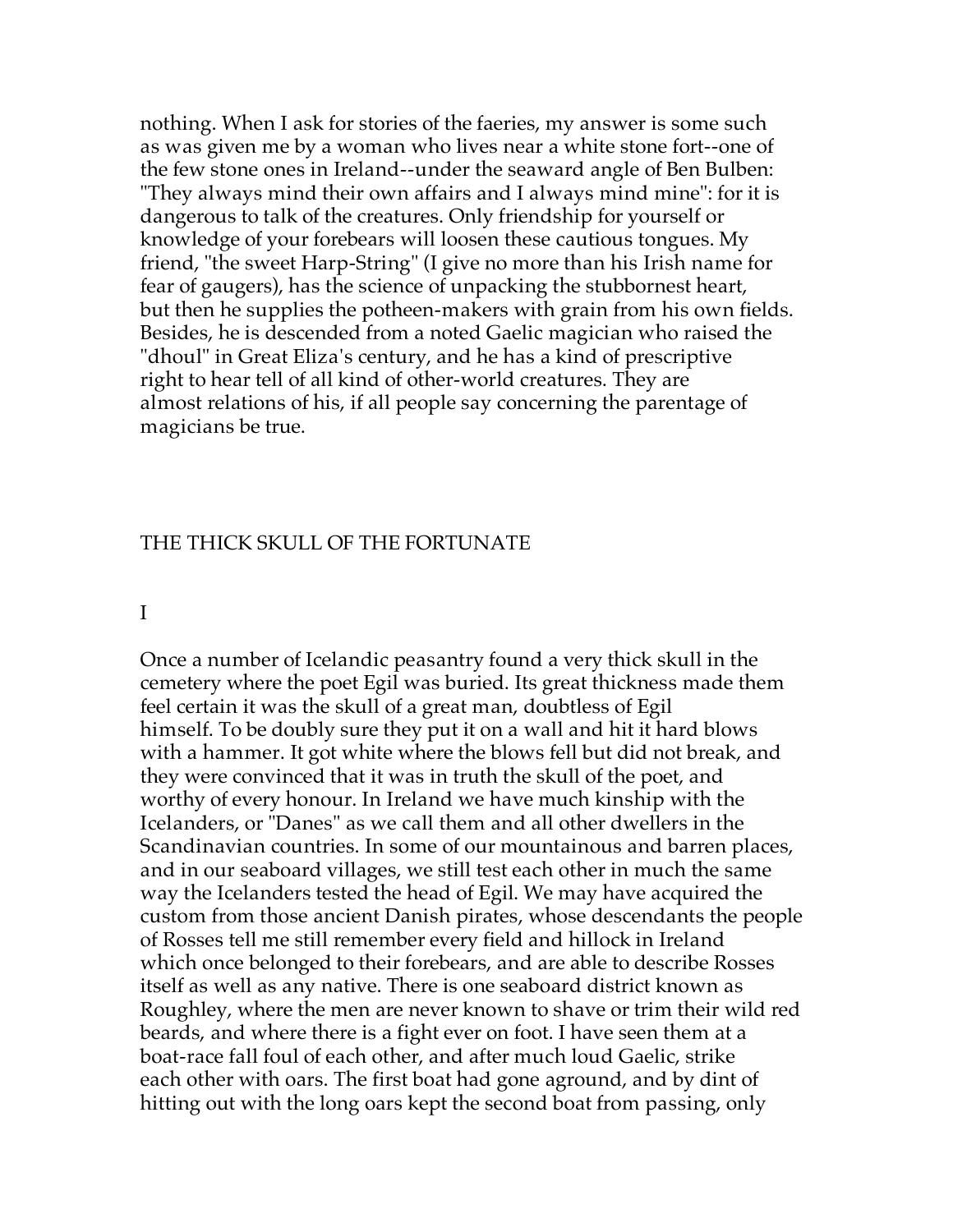to give the victory to the third. One day the Sligo people say a man from Roughley was tried in Sligo for breaking a skull in a row, and made the defence not unknown in Ireland, that some heads are so thin you cannot be responsible for them. Having turned with a look of passionate contempt towards the solicitor who was prosecuting, and cried, "that little fellow's skull if ye were to hit it would go like an egg-shell," he beamed upon the judge, and said in a wheedling voice, "but a man might wallop away at your lordship's for a fortnight."

## II

I wrote all this years ago, out of what were even then old memories. I was in Roughley the other day, and found it much like other desolate places. I may have been thinking of Moughorow, a much wilder place, for the memories of one's childhood are brittle things to lean upon.

1902.

## THE RELIGION OF A SAILOR

A sea captain when he stands upon the bridge, or looks out from his deck-house, thinks much about God and about the world. Away in the valley yonder among the corn and the poppies men may well forget all things except the warmth of the sun upon the face, and the kind shadow under the hedge; but he who journeys through storm and darkness must needs think and think. One July a couple of years ago I took my supper with a Captain Moran on board the S.S. Margaret, that had put into a western river from I know not where. I found him a man of many notions all flavoured with his personality, as is the way with sailors. He talked in his queer sea manner of God and the world, and up through all his words broke the hard energy of his calling.

"Sur," said he, "did you ever hear tell of the sea captain's prayer?"

"No," said I; "what is it?"

"It is," he replied, "'O Lord, give me a stiff upper lip.'"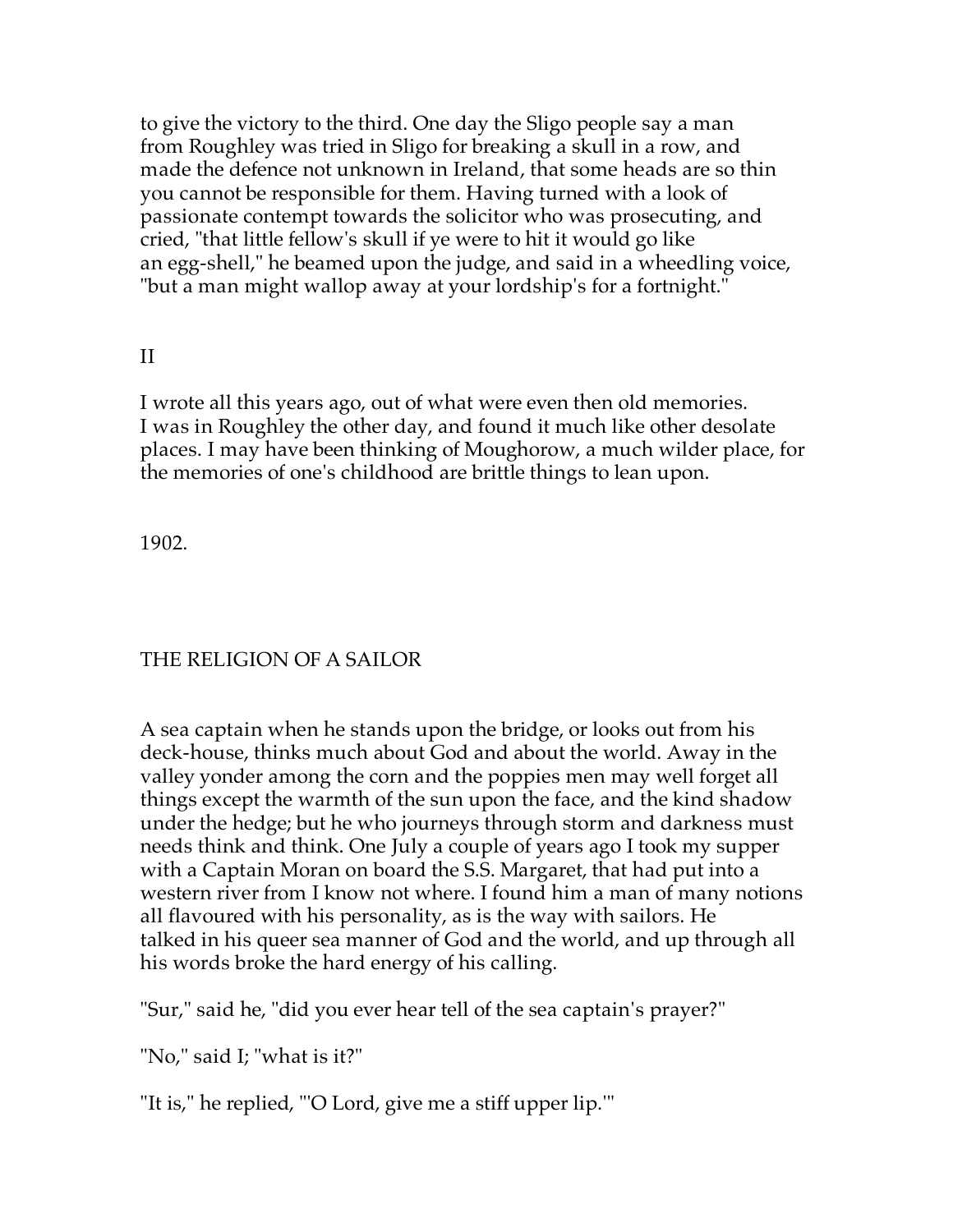"And what does that mean?"

"It means," he said, "that when they come to me some night and wake me up, and say, 'Captain, we're going down,' that I won't make a fool o' meself. Why, sur, we war in mid Atlantic, and I standin' on the bridge, when the third mate comes up to me looking mortial bad. Says he, 'Captain, all's up with us.' Says I, 'Didn't you know when you joined that a certain percentage go down every year?' 'Yes, sur,' says he; and says I, 'Arn't you paid to go down?' 'Yes, sur,' says he; and says I, 'Then go down like a man, and be damned to you!"'

### CONCERNING THE NEARNESS TOGETHER OF HEAVEN, EARTH, AND PURGATORY

In Ireland this world and the world we go to after death are not far apart. I have heard of a ghost that was many years in a tree and many years in the archway of a bridge, and my old Mayo woman says, "There is a bush up at my own place, and the people do be saying that there are two souls doing their penance under it. When the wind blows one way the one has shelter, and when it blows from the north the other has the shelter. It is twisted over with the way they be rooting under it for shelter. I don't believe it, but there is many a one would not pass by it at night." Indeed there are times when the worlds are so near together that it seems as if our earthly chattels were no more than the shadows of things beyond. A lady I knew once saw a village child running about with a long trailing petticoat upon her, and asked the creature why she did not have it cut short. "It was my grandmother's," said the child; "would you have her going about yonder with her petticoat up to her knees, and she dead but four days?" I have read a story of a woman whose ghost haunted her people because they had made her grave-clothes so short that the fires of purgatory burned her knees. The peasantry expect to have beyond the grave houses much like their earthly homes, only there the thatch will never grow leaky, nor the white walls lose their lustre, nor shall the dairy be at any time empty of good milk and butter. But now and then a landlord or an agent or a gauger will go by begging his bread, to show how God divides the righteous from the unrighteous.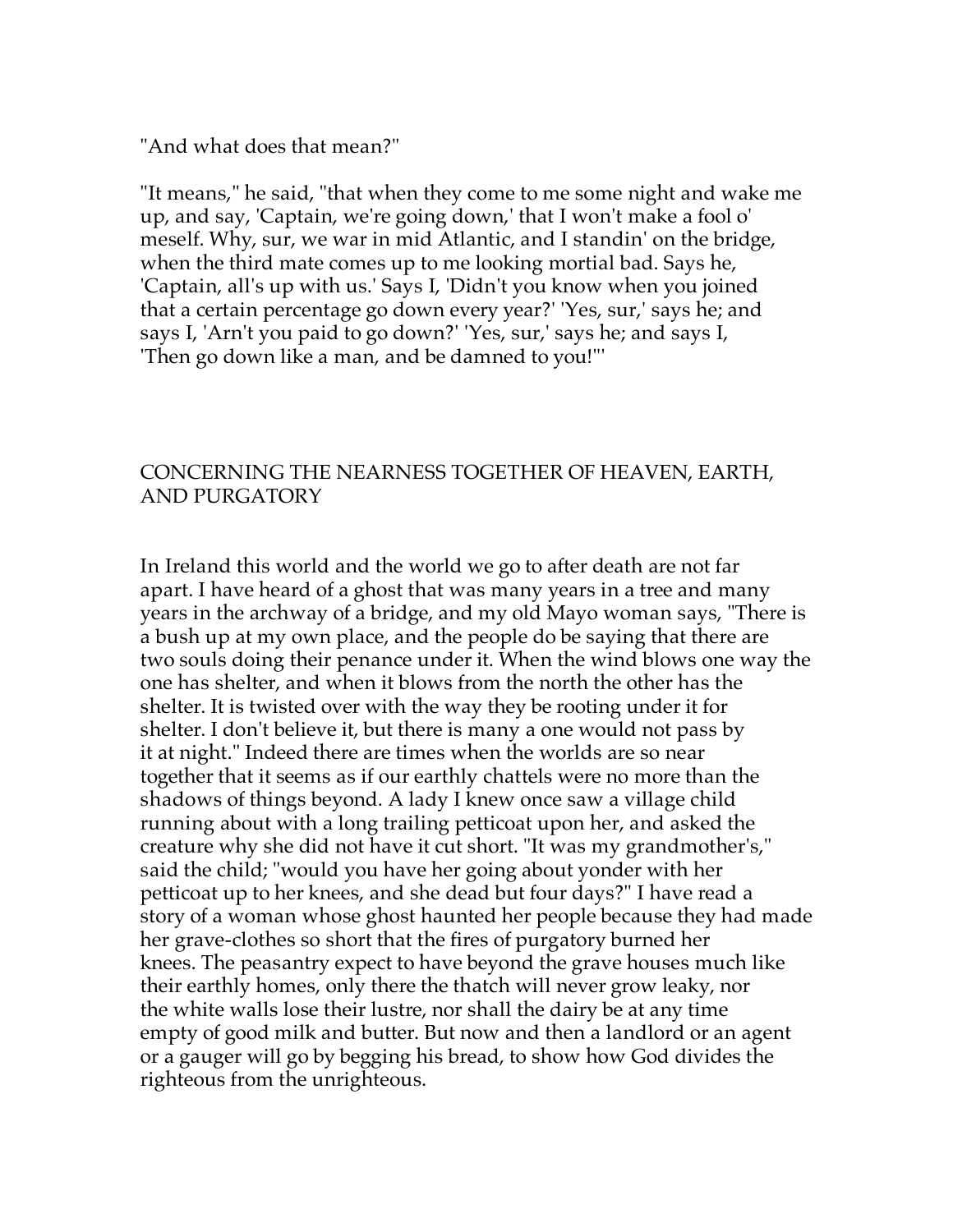1892 and 1902.

### THE EATERS OF PRECIOUS STONES

Sometimes when I have been shut off from common interests, and have for a little forgotten to be restless, I get waking dreams, now faint and shadow-like, now vivid and solid-looking, like the material world under my feet. Whether they be faint or vivid, they are ever beyond the power of my will to alter in any way. They have their own will, and sweep hither and thither, and change according to its commands. One day

I saw faintly an immense pit of blackness, round which went a circular parapet, and on this parapet sat innumerable apes eating precious stones out of the palms of their hands. The stones glittered green and crimson, and the apes devoured them with an insatiable hunger. I knew that I saw the Celtic Hell, and my own Hell, the Hell of the artist, and that all who sought after beautiful and wonderful things with too avid a thirst, lost peace and form and became shapeless and common. I have seen into other people's hells also, and saw in one an infernal Peter, who had a black face and white lips, and who weighed on a curious double scales not only the evil deeds committed, but the good deeds left undone, of certain invisible shades. I could see the scales go up and down, but I could not see the shades who were, I knew, crowding about him. I saw on another occasion a quantity of demons of all kinds of shapes--fish-like, serpent-like, ape-like, and dog-like --sitting about a black pit such as that in my own Hell, and looking at a moon--like reflection of the Heavens which shone up from the depths of the pit.

#### OUR LADY OF THE HILLS

When we were children we did not say at such a distance from the postoffice, or so far from the butcher's or the grocer's, but measured things by the covered well in the wood, or by the burrow of the fox in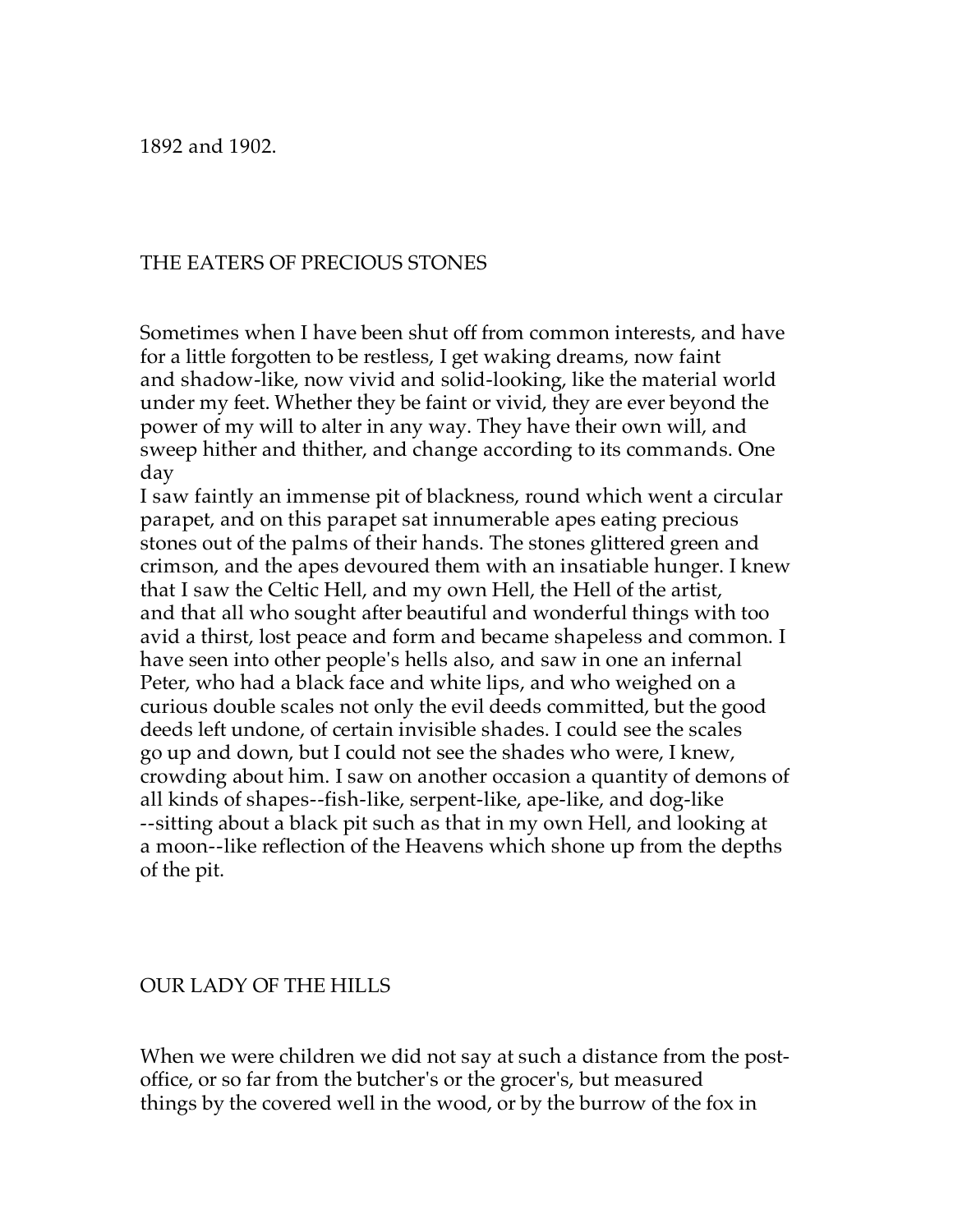the hill. We belonged then to God and to His works, and to things come down from the ancient days. We would not have been greatly surprised had we met the shining feet of an angel among the white mushrooms upon

the mountains, for we knew in those days immense despair, unfathomed love--every eternal mood,--but now the draw-net is about our feet. A few miles eastward of Lough Gill, a young Protestant girl, who was both pretty herself and prettily dressed in blue and white, wandered up among those mountain mushrooms, and I have a letter of hers telling how she met a troop of children, and became a portion of their dream. When they first saw her they threw themselves face down in a bed of rushes, as if in a great fear; but after a little other children came about them, and they got up and followed her almost bravely. She noticed their fear, and presently stood still and held out her arms. A little girl threw herself into them with the cry, "Ah, you are the Virgin out o' the picture!" "No," said another, coming near also, "she is a sky faery, for she has the colour of the sky." "No," said a third, "she is the faery out of the foxglove grown big." The other children, however, would have it that she was indeed the Virgin, for she wore the Virgin's colours. Her good Protestant heart was greatly troubled, and she got the children to sit down about her, and tried to explain who she was, but they would have none of her explanation. Finding explanation of no avail, she asked had they ever heard of Christ? "Yes," said one; "but we do not like Him, for He would kill us if it were not for the Virgin." "Tell Him to be good to me," whispered another into her ear. "We would not let me near Him, for dad says I am a divil," burst out a third.

She talked to them a long time about Christ and the apostles, but was finally interrupted by an elderly woman with a stick, who, taking her to be some adventurous hunter for converts, drove the children away, despite their explanation that here was the great Queen of Heaven come to walk upon the mountain and be kind to them. When the children had gone she went on her way, and had walked about half-a-mile, when the child who was called "a divil" jumped down from the high ditch by the lane, and said she would believe her "an ordinary lady" if she had "two skirts," for "ladies always had two skirts." The "two skirts" were shown, and the child went away crestfallen, but a few minutes later jumped down again from the ditch, and cried angrily, "Dad's a divil, mum's a divil, and I'm a divil, and you are only an ordinary lady," and having flung a handful of mud and pebbles ran away sobbing. When my pretty Protestant had come to her own home she found that she had dropped the tassels of her parasol. A year later she was by chance upon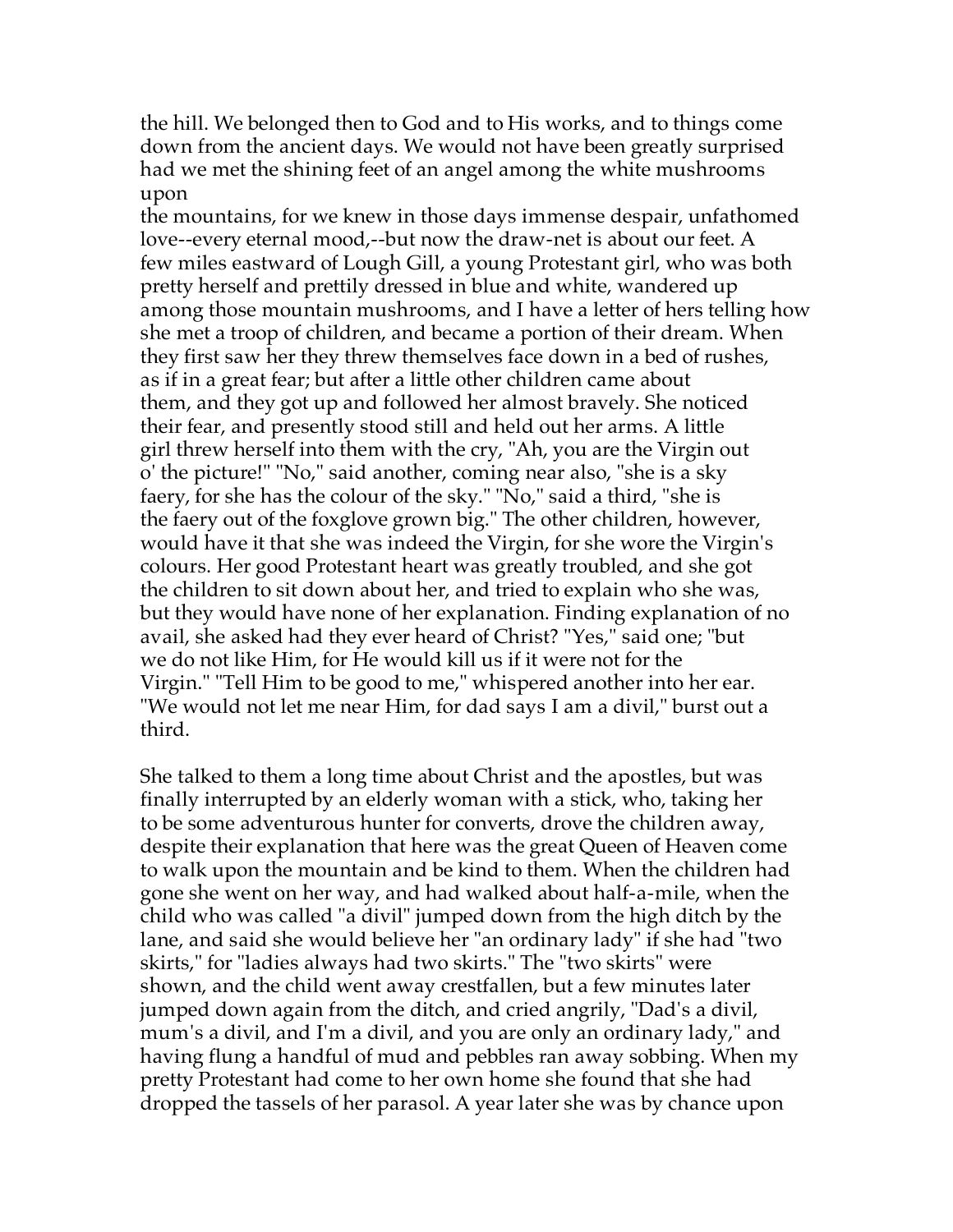the mountain, but wearing now a plain black dress, and met the child who had first called her the Virgin out o' the picture, and saw the tassels hanging about the child's neck, and said, "I am the lady you met last year, who told you about Christ." "No, you are not! no, you are not! no, you are not!" was the passionate reply. And after all, it was not my pretty Protestant, but Mary, Star of the Sea, still walking in sadness and in beauty upon many a mountain and by many a shore, who

cast those tassels at the feet of the child. It is indeed fitting that man pray to her who is the mother of peace, the mother of dreams, and the mother of purity, to leave them yet a little hour to do good and evil in, and to watch old Time telling the rosary of the stars.

#### THE GOLDEN AGE

A while ago I was in the train, and getting near Sligo. The last time I had been there something was troubling me, and I had longed for a message from those beings or bodiless moods, or whatever they be, who inhabit the world of spirits. The message came, for one night I saw with blinding distinctness a black animal, half weasel, half dog, moving along the top of a stone wall, and presently the black animal vanished, and from the other side came a white weasel-like dog, his pink flesh shining through his white hair and all in a blaze of light; and I remembered a pleasant belief about two faery dogs who go about representing day and night, good and evil, and was comforted by the excellent omen. But now I longed for a message of another kind, and chance, if chance there is, brought it, for a man got into the carriage and began to play on a fiddle made apparently of an old blacking-box, and though I am quite unmusical the sounds filled me with the strangest emotions. I seemed to hear a voice of lamentation out of the Golden Age. It told me that we are imperfect, incomplete, and no more like a beautiful woven web, but like a bundle of cords knotted together and flung into a comer. It said that the world was once all perfect and kindly, and that still the kindly and perfect world existed, but buried like a mass of roses under many spadefuls of earth. The faeries and the more innocent of the spirits dwelt within it, and lamented over our fallen world in the lamentation of the wind-tossed reeds, in the song of the birds, in the moan of the waves, and in the sweet cry of the fiddle. It said that with us the beautiful are not clever and the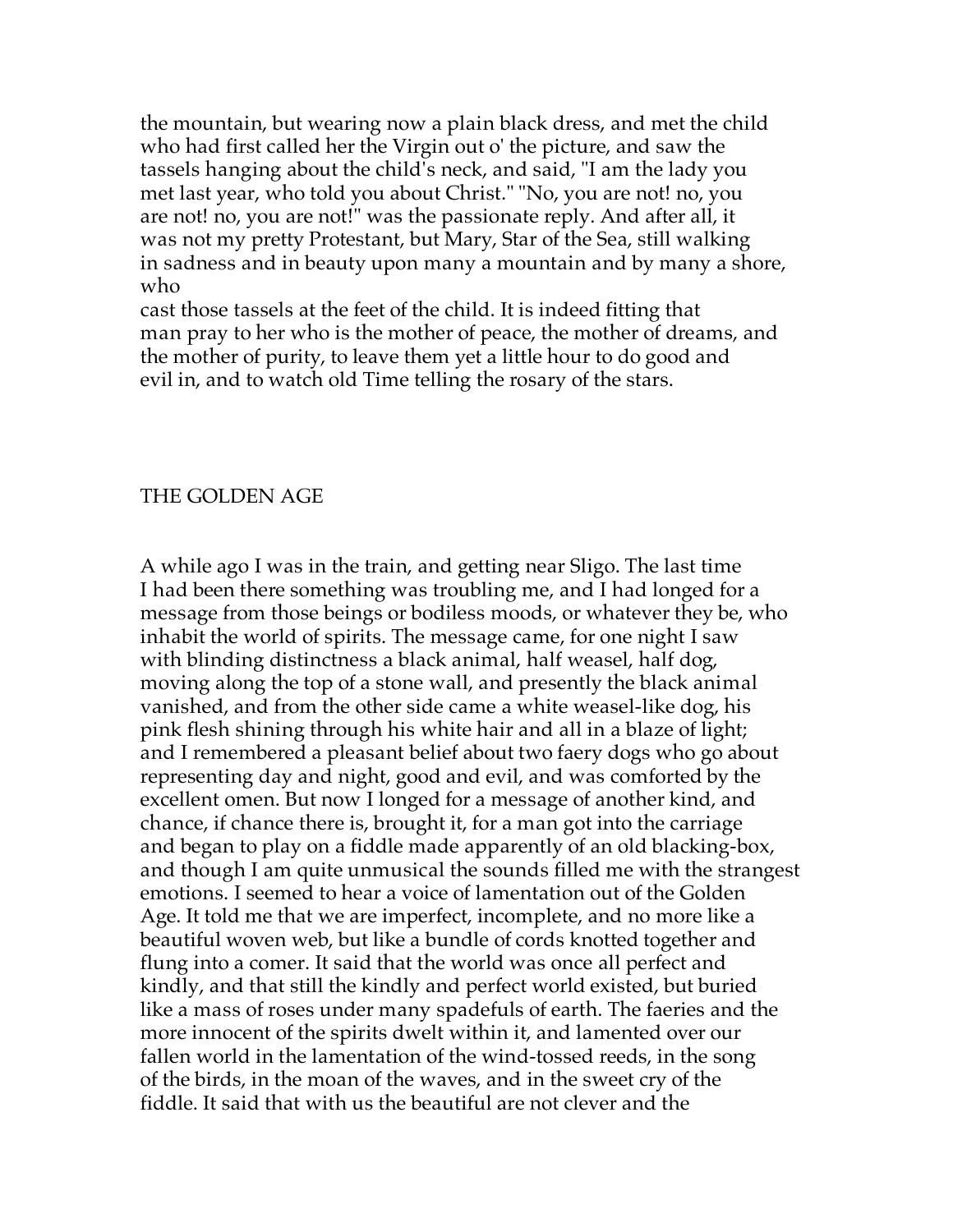clever are not beautiful, and that the best of our moments are marred by a little vulgarity, or by a pin-prick out of sad recollection, and that the fiddle must ever lament about it all. It said that if only they who live in the Golden Age could die we might be happy, for the sad voices would be still; but alas! alas! they must sing and we must weep until the Eternal gates swing open.

We were now getting into the big glass-roofed terminus, and the fiddler put away his old blacking-box and held out his hat for a copper, and then opened the door and was gone.

#### A REMONSTRANCE WITH SCOTSMEN FOR HAVING SOURED THE DISPOSITION OF THEIR GHOSTS AND FAERIES

Not only in Ireland is faery belief still extant. It was only the other day I heard of a Scottish farmer who believed that the lake in front of his house was haunted by a water-horse. He was afraid of it, and dragged the lake with nets, and then tried to pump it empty. It would have been a bad thing for the water-horse had he found him. An Irish peasant would have long since come to terms with the creature. For in Ireland there is something of timid affection between men and spirits. They only ill-treat each other in reason. Each admits the other side to have feelings. There are points beyond which neither will go. No Irish peasant would treat a captured faery as did the man Campbell tells of. He caught a kelpie, and tied her behind him on his horse. She was fierce, but he kept her quiet by driving an awl and a needle into her. They came to a river, and she grew very restless, fearing to cross the water. Again he drove the awl and needle into her. She cried out, "Pierce me with the awl, but keep that slender, hairlike slave (the needle) out of me." They came to an inn. He turned the light of a lantern on her; immediately she dropped down like a falling star, and changed into a lump of jelly. She was dead. Nor would they treat the faeries as one is treated in an old Highland poem. A faery loved a little child who used to cut turf at the side of a faery hill. Every day the faery put out his hand from the hill with an enchanted knife. The child used to cut the turf with the knife. It did not take long, the knife being charmed. Her brothers wondered why she was done so quickly. At last they resolved to watch, and find out who helped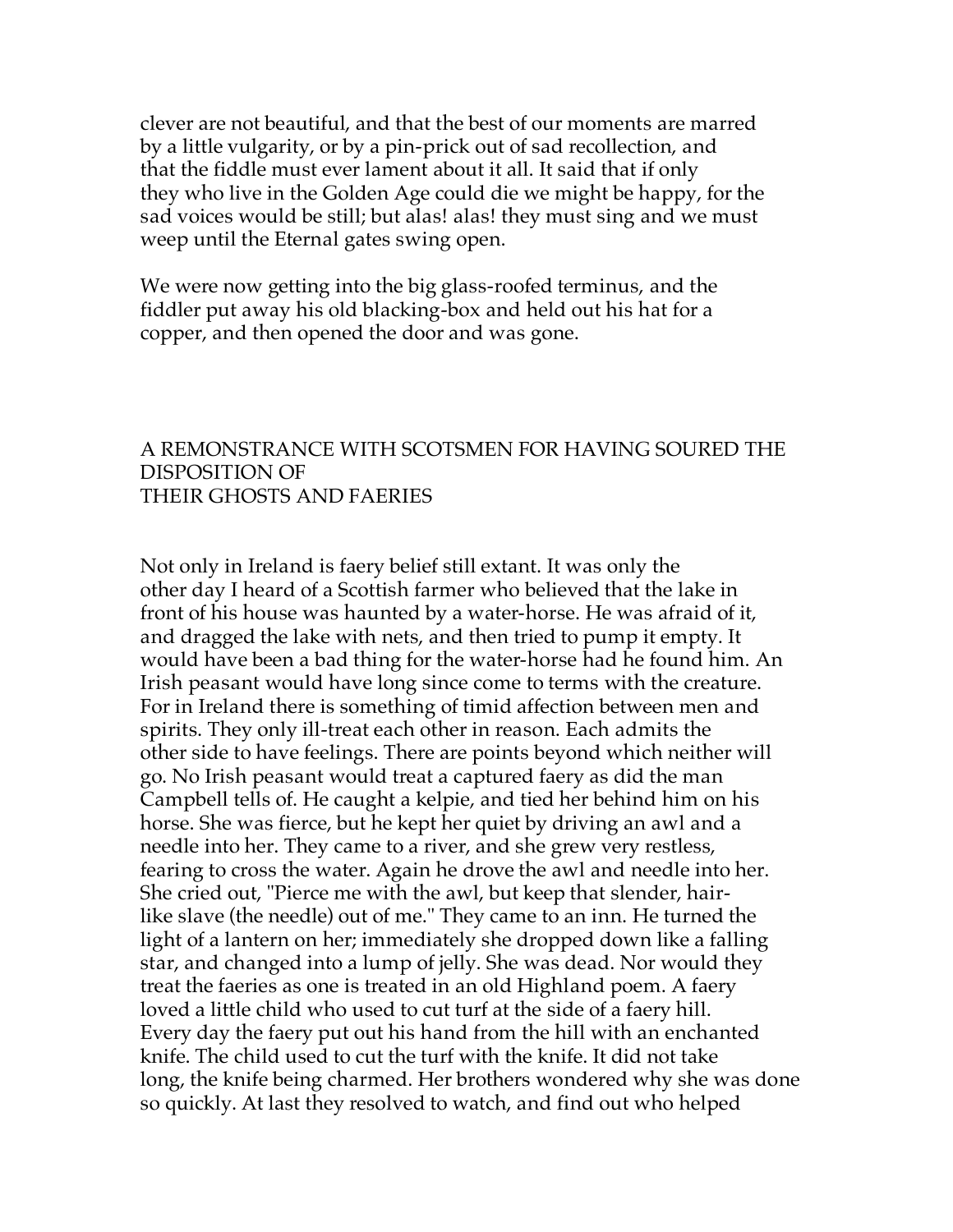her. They saw the small hand come out of the earth, and the little child take from it the knife. When the turf was all cut, they saw her make three taps on the ground with the handle. The small hand came out of the hill. Snatching the knife from the child, they cut the hand off with a blow. The faery was never again seen. He drew his bleeding arm into the earth, thinking, as it is recorded, he had lost his hand through the treachery of the child.

In Scotland you are too theological, too gloomy. You have made even the Devil religious. "Where do you live, good-wyf, and how is the minister?" he said to the witch when he met her on the high-road, as it came out in the trial. You have burnt all the witches. In Ireland we have left them alone. To be sure, the "loyal minority" knocked out the eye of one with a cabbage-stump on the 31st of March, 1711, in the town of Carrickfergus. But then the "loyal minority" is half Scottish. You have discovered the faeries to be pagan and wicked. You would like to have them all up before the magistrate. In Ireland warlike mortals have gone amongst them, and helped them in their battles, and they in turn have taught men great skill with herbs, and permitted some few to hear their tunes. Carolan slept upon a faery rath. Ever after their tunes ran in his head, and made him the great musician he was. In Scotland you have denounced them from the pulpit. In Ireland they have been permitted by the priests to consult them on the state of their souls. Unhappily the priests have decided that they have no souls, that they will dry up like so much bright vapour at the last day; but more in sadness than in anger they have said it. The Catholic religion likes to keep on good terms with its neighbours.

These two different ways of looking at things have influenced in each country the whole world of sprites and goblins. For their gay and graceful doings you must go to Ireland; for their deeds of terror to Scotland. Our Irish faery terrors have about them something of makebelieve. When a peasant strays into an enchanted hovel, and is made to turn a corpse all night on a spit before the fire, we do not feel anxious; we know he will wake in the midst of a green field, the dew on his old coat. In Scotland it is altogether different. You have soured the naturally excellent disposition of ghosts and goblins. The piper M'Crimmon, of the Hebrides, shouldered his pipes, and marched into a sea cavern, playing loudly, and followed by his dog. For a long time the people could hear the pipes. He must have gone nearly a mile, when they heard the sound of a struggle. Then the piping ceased suddenly. Some time went by, and then his dog came out of the cavern completely flayed, too weak even to howl. Nothing else ever came out of the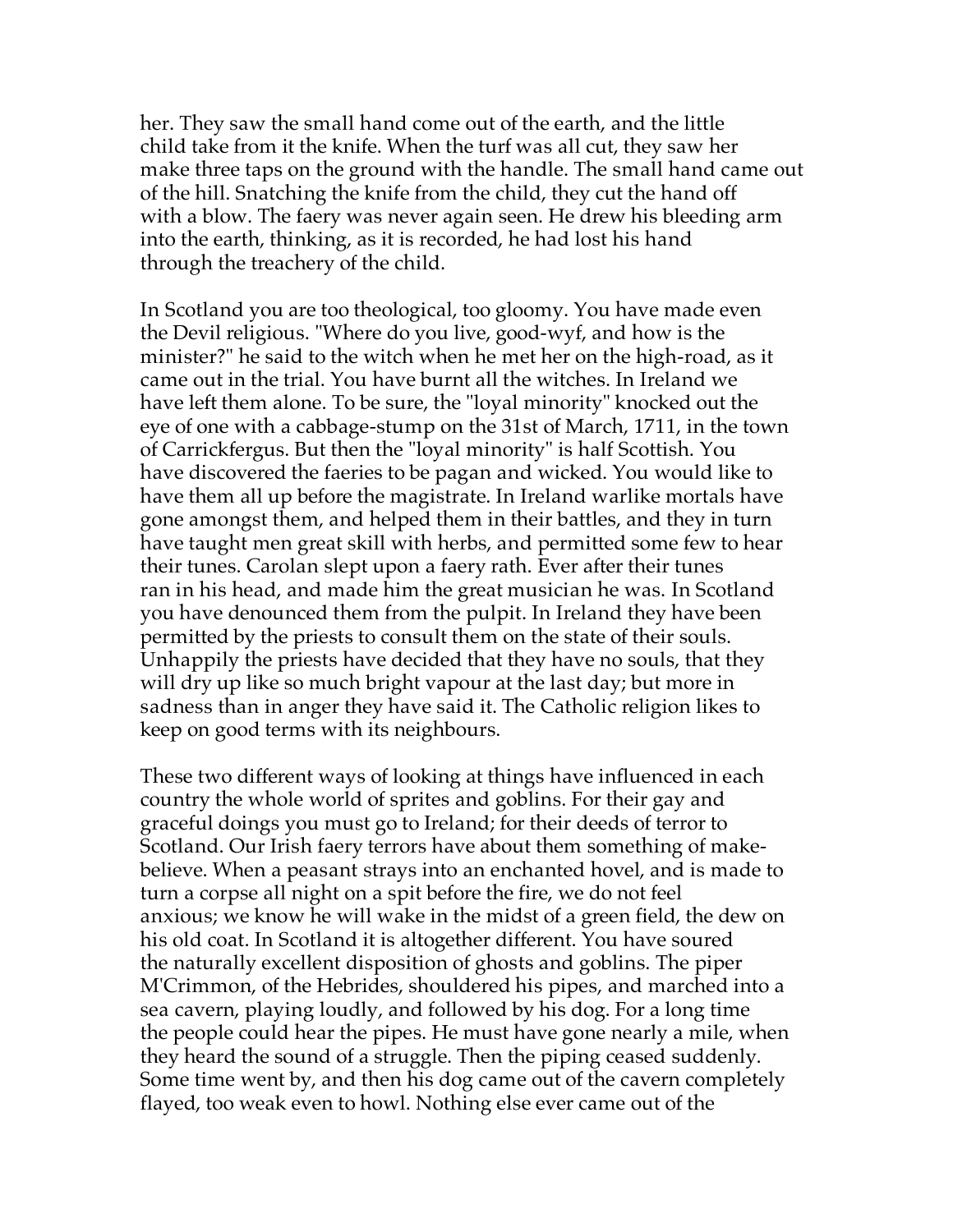cavern. Then there is the tale of the man who dived into a lake where treasure was thought to be. He saw a great coffer of iron. Close to the coffer lay a monster, who warned him to return whence he came. He rose to the surface; but the bystanders, when they heard he had seen the treasure, persuaded him to dive again. He dived. In a little while his heart and liver floated up, reddening the water. No man ever saw the rest of his body.

These water-goblins and water-monsters are common in Scottish folklore. We have them too, but take them much less dreadfully. Our tales turn all their doings to favour and to prettiness, or hopelessly humorize the creatures. A hole in the Sligo river is haunted by one of these monsters. He is ardently believed in by many, but that does not prevent the peasantry playing with the subject, and surrounding it with conscious fantasies. When I was a small boy I fished one day for congers in the monster hole. Returning home, a great eel on my shoulder, his head flapping down in front, his tail sweeping the ground behind, I met a fisherman of my acquaintance. I began a tale of an immense conger, three times larger than the one I carried, that had broken my line and escaped. "That was him," said the fisherman. "Did you ever hear how he made my brother emigrate? My brother was a diver, you know, and grubbed stones for the Harbour Board. One day the beast comes up to him, and says, 'What are you after?' 'Stones, sur,' says he. 'Don't you think you had better be going?' 'Yes, sur,' says he. And that's why my brother emigrated. The people said it was because he got poor, but that's not true."

You--you will make no terms with the spirits of fire and earth and air and water. You have made the Darkness your enemy. We--we exchange civilities with the world beyond.

WAR

When there was a rumour of war with France a while ago, I met a poor Sligo woman, a soldier's widow, that I know, and I read her a sentence out of a letter I had just had from London: "The people here are mad for war, but France seems inclined to take things peacefully," or some like sentence. Her mind ran a good deal on war, which she imagined partly from what she had heard from soldiers, and partly from tradition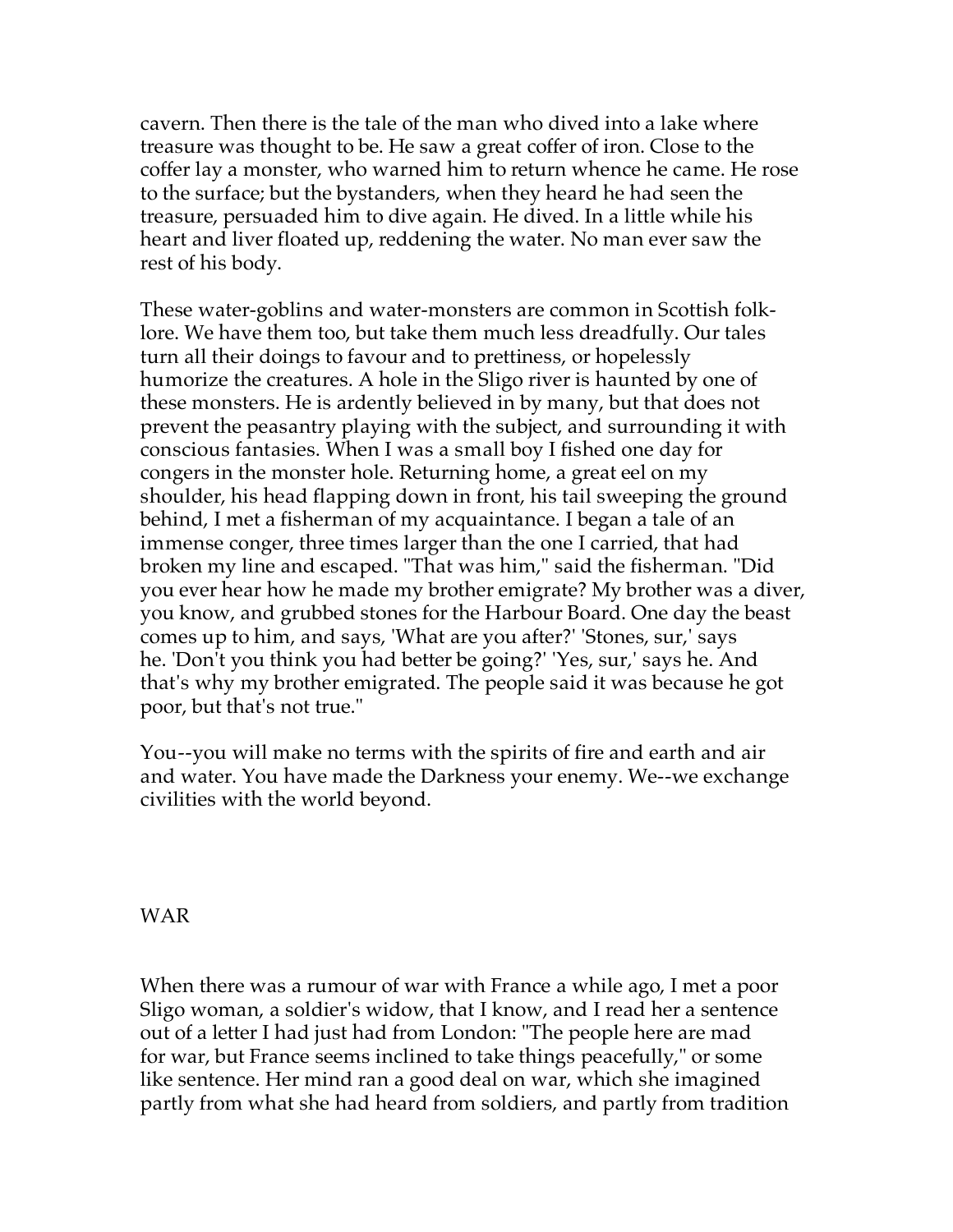of the rebellion of '98, but the word London doubled her interest, for she knew there were a great many people in London, and she herself had once lived in "a congested district." "There are too many over one another in London. They are getting tired of the world. It is killed they want to be. It will be no matter; but sure the French want nothing but peace and quietness. The people here don't mind the war coming. They could not be worse than they are. They may as well die soldierly before God. Sure they will get quarters in heaven." Then she began to say that it would be a hard thing to see children tossed about on bayonets, and I knew her mind was running on traditions of the great rebellion. She said presently, "I never knew a man that was in a battle that liked to speak of it after. They'd sooner be throwing hay down from a hayrick." She told me how she and her neighbours used to be sitting over the fire when she was a girl, talking of the war that was coming, and now she was afraid it was coming again, for she had dreamed

that all the bay was "stranded and covered with seaweed." I asked her if it was in the Fenian times that she had been so much afraid of war coming. But she cried out, "Never had I such fun and pleasure as in the Fenian times. I was in a house where some of the officers used to be staying, and in the daytime I would be walking after the soldiers' band, and at night I'd be going down to the end of the garden watching a soldier, with his red coat on him, drilling the Fenians in the field behind the house. One night the boys tied the liver of an old horse, that had been dead three weeks, to the knocker, and I found it when I opened the door in the morning." And presently our talk of war shifted, as it had a way of doing, to the battle of the Black Pig, which seems to her a battle between Ireland and England, but to me an Armageddon which shall quench all things in the Ancestral Darkness again, and from this to sayings about war and vengeance. "Do you know," she said, "what the curse of the Four Fathers is? They put the man-child on the spear, and somebody said to them, 'You will be cursed in the fourth generation after you,' and that is why disease or anything always comes in the fourth generation."

1902.

#### THE QUEEN AND THE FOOL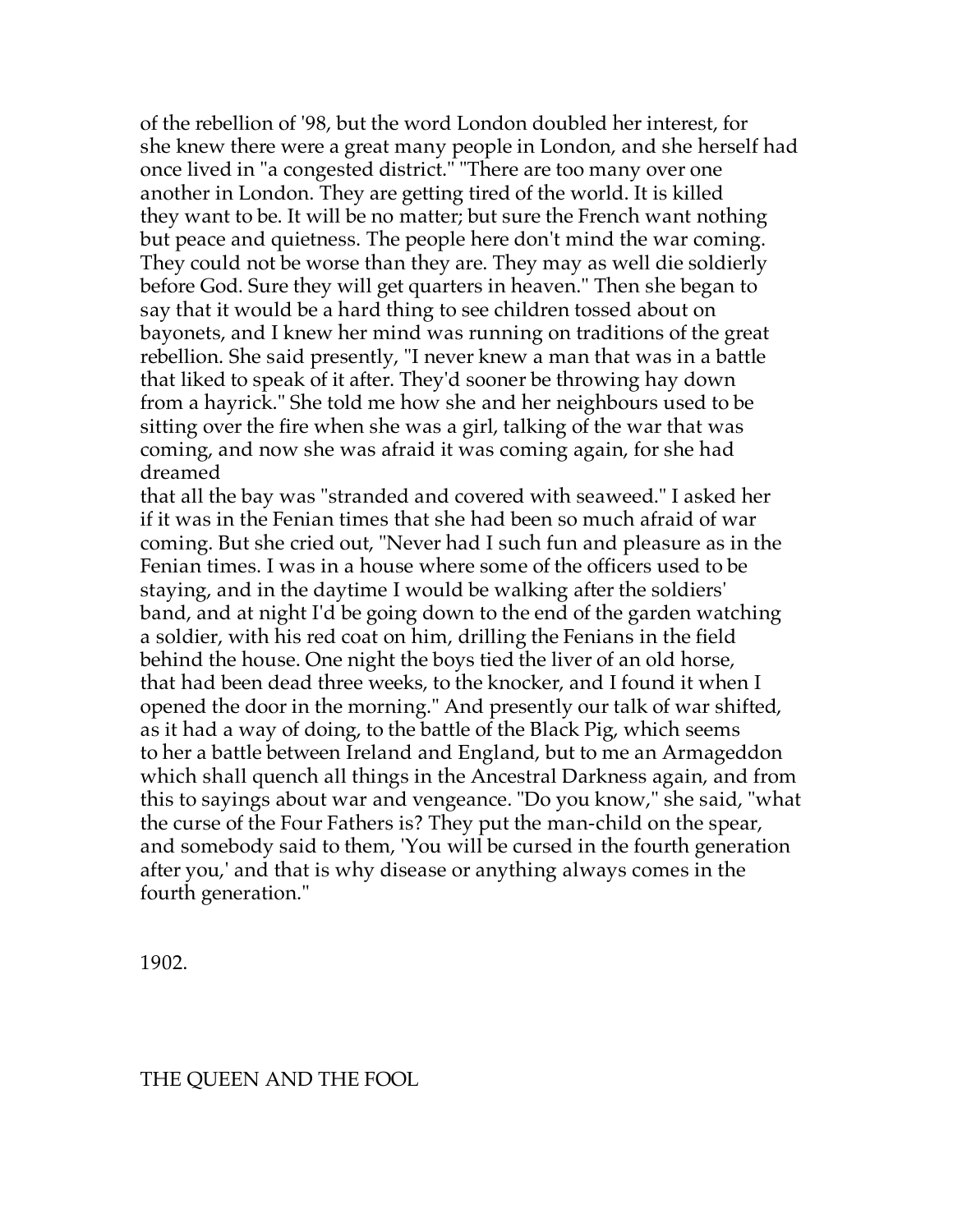I have heard one Hearne, a witch-doctor, who is on the border of Clare and Galway, say that in "every household" of faery "there is a queen and a fool," and that if you are "touched" by either you never recover, though you may from the touch of any other in faery. He said of the fool that he was "maybe the wisest of all," and spoke of him as dressed like one of the "mummers that used to be going about the country." Since then a friend has gathered me some few stories of him, and I have heard that he is known, too, in the highlands. I remember seeing a long, lank, ragged man sitting by the hearth in the cottage of an old miller not far from where I am now writing, and being told that he was a fool; and I find from the stories that my friend has gathered that he is believed to go to faery in his sleep; but whether he becomes an Amadan-na-Breena, a fool of the forth, and is attached to a household there, I cannot tell. It was an old woman that I know well, and who has been in faery herself, that spoke of him. She said, "There are fools amongst them, and the fools we see, like that Amadan of Ballylee, go away with them at night, and so do the woman fools that we call Oinseachs (apes)." A woman who is related to the witch-doctor on the border of Clare, and who can Cure people and cattle by spells, said, "There are some cures I can't do. I can't help any one that has got a stroke from the queen or the fool of the forth. I knew of a woman that saw the queen one time, and she looked like any Christian. I never heard of any that saw the fool but one woman that was walking near Gort, and she called out, 'There's the fool of the forth coming after me.' So her friends that were with her called out, though they could see nothing, and I suppose he went away at that, for she got no harm. He was like a big strong man, she said, and half naked, and that is all she said about him. I have never seen any myself, but I am a cousin of Hearne, and my uncle was away twenty-one years." The wife of the old miller said, "It is said they are mostly good neighbours, but the stroke of the fool is what there is no cure for; any one that gets that is gone. The Amadan-na-Breena we call him!" And an old woman who lives

in the Bog of Kiltartan, and is very poor, said, "It is true enough, there is no cure for the stroke of the Amadan-na-Breena. There was an old man I knew long ago, he had a tape, and he could tell what diseases you had with measuring you; and he knew many things. And he said to me

one time, 'What month of the year is the worst?' and I said, 'The month of May, of course.' 'It is not,' he said; 'but the month of June, for that's the month that the Amadan gives his stroke!' They say he looks like any other man, but he's leathan (wide), and not smart. I knew a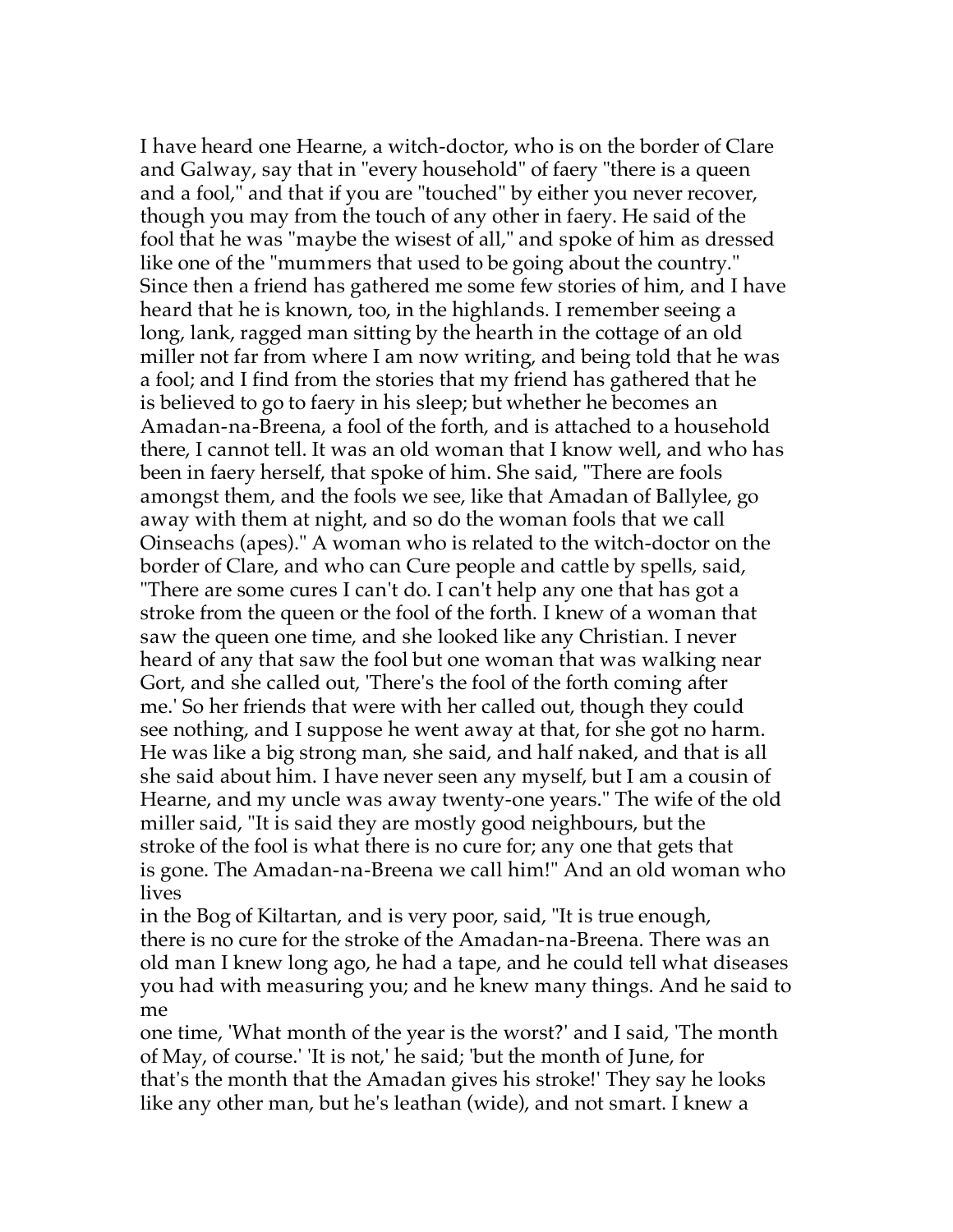boy one time got a great fright, for a lamb looked over the wall at him with a beard on it, and he knew it was the Amadan, for it was the month of June. And they brought him to that man I was telling about, that had the tape, and when he saw him he said, 'Send for the priest, and get a Mass said over him.' And so they did, and what would you say but he's living yet and has a family! A certain Regan said, 'They, the other sort of people, might be passing you close here and they might touch you. But any that gets the touch of the Amadan-na-Breena is done for.' It's true enough that it's in the month of June he's most likely to give the touch. I knew one that got it, and he told me about it himself. He was a boy I knew well, and he told me that one night a gentleman came to him, that had been his land-lord, and that was dead. And he told him to come along with him, for he wanted him to fight another man. And when he went he found two great troops of them, and the other troop had a living man with them too, and he was put to fight him. And they had a great fight, and he got the better of the other man, and then the troop on his side gave a great shout, and he was left home again. But about three years after that he was cutting bushes in a wood and he saw the Amadan coming at him. He had a big vessel in his arms, and it was shining, so that the boy could see nothing else; but he put it behind his back then and came running, and the boy said he looked wild and wide, like the side of the hill. And the boy ran, and he threw the vessel after him, and it broke with a great noise, and whatever came out of it, his head was gone there and then. He lived for a while after, and used to tell us many things, but his wits were gone. He thought they mightn't have liked him to beat the other man, and he used to be afraid something would come on him." And an old woman in a Galway workhouse, who had some little knowledge of Queen Maive, said the other day, "The Amadan-na-Breena changes his shape every two days. Sometimes he comes like a youngster, and then he'll come like the worst of beasts, trying to give the touch he used to be. I heard it said of late he was shot, but I think myself it would be hard to shoot him."

I knew a man who was trying to bring before his mind's eye an image of Aengus, the old Irish god of love and poetry and ecstasy, who changed four of his kisses into birds, and suddenly the image of a man with a cap and bells rushed before his mind's eye, and grew vivid and spoke and called itself "Aengus' messenger." And I knew another man, a truly great seer, who saw a white fool in a visionary garden, where there was a tree with peacocks' feathers instead of leaves, and flowers that opened to show little human faces when the white fool had touched them with his coxcomb, and he saw at another time a white fool sitting by a pool and smiling and watching the images of many fair women floating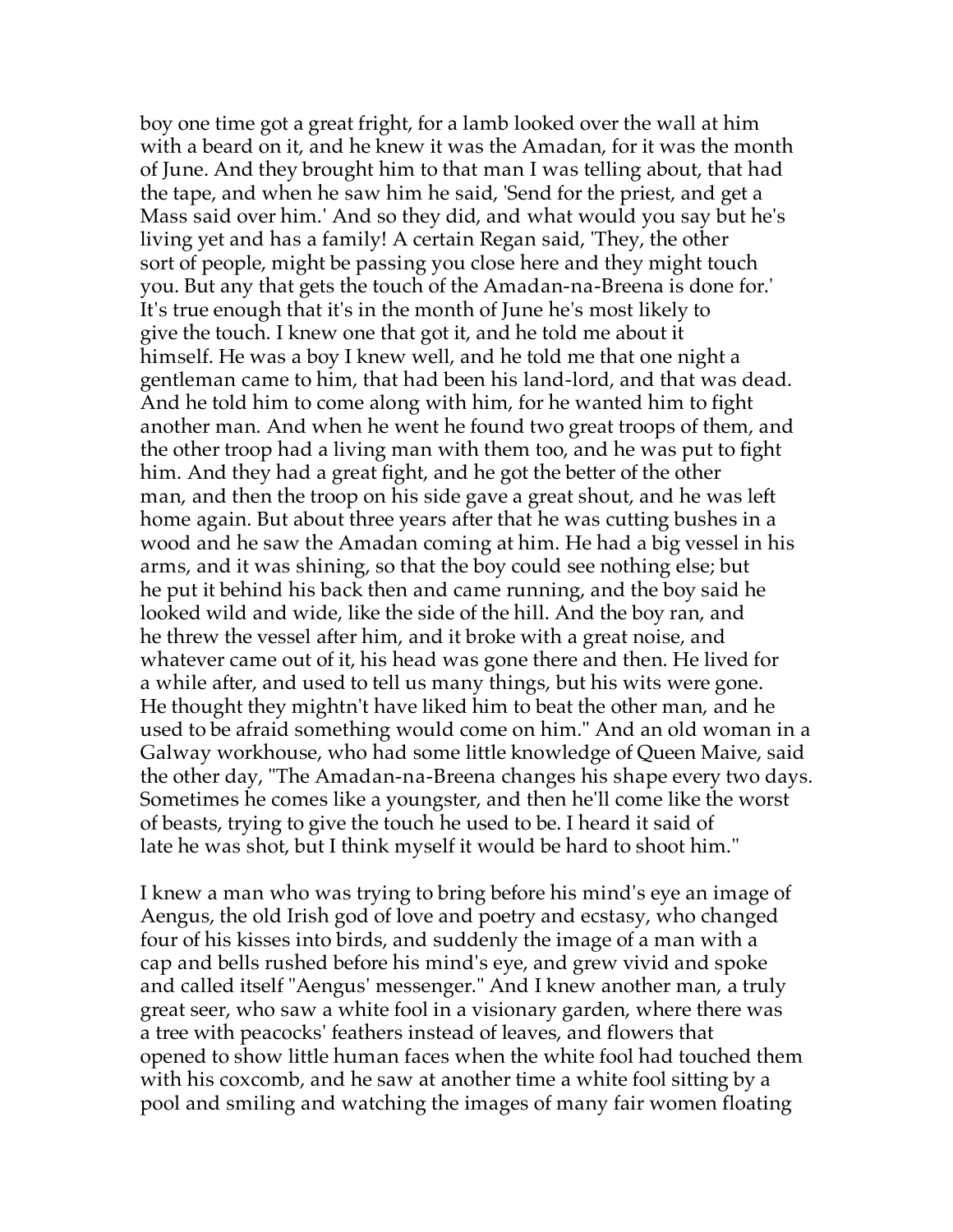up from the pool.

What else can death be but the beginning of wisdom and power and beauty? and foolishness may be a kind of death. I cannot think it wonderful that many should see a fool with a shining vessel of some enchantment or wisdom or dream too powerful for mortal brains in "every household of them." It is natural, too, that there should be a queen to every household of them, and that one should hear little of their kings, for women come more easily than men to that wisdom which ancient

peoples, and all wild peoples even now, think the only wisdom. The self, which is the foundation of our knowledge, is broken in pieces by foolishness, and is forgotten in the sudden emotions of women, and therefore fools may get, and women do get of a certainty, glimpses of much that sanctity finds at the end of its painful journey. The man who saw the white fool said of a certain woman, not a peasant woman, "If I had her power of vision I would know all the wisdom of the gods, and her visions do not interest her." And I know of another woman, also not a peasant woman, who would pass in sleep into countries of an unearthly beauty, and who never cared for anything but to be busy about her house and her children; and presently an herb doctor cured her, as he called it. Wisdom and beauty and power may sometimes, as I think, come to those who die every day they live, though their dying may not be like the dying Shakespeare spoke of. There is a war between the living and the dead, and the Irish stories keep harping upon it. They will have it that when the potatoes or the wheat or any other of the fruits of the earth decay, they ripen in faery, and that our dreams lose their wisdom when the sap rises in the trees, and that our dreams can make the trees wither, and that one hears the bleating of the lambs of faery in November, and that blind eyes can see more than other eyes. Because the soul always believes in these, or in like things, the cell and the wilderness shall never be long empty, or lovers come into the world who will not understand the verse--

 Heardst thou not sweet words among That heaven-resounding minstrelsy? Heardst thou not that those who die Awake in a world of ecstasy? How love, when limbs are interwoven, And sleep, when the night of life is cloven, And thought to the world's dim boundaries clinging,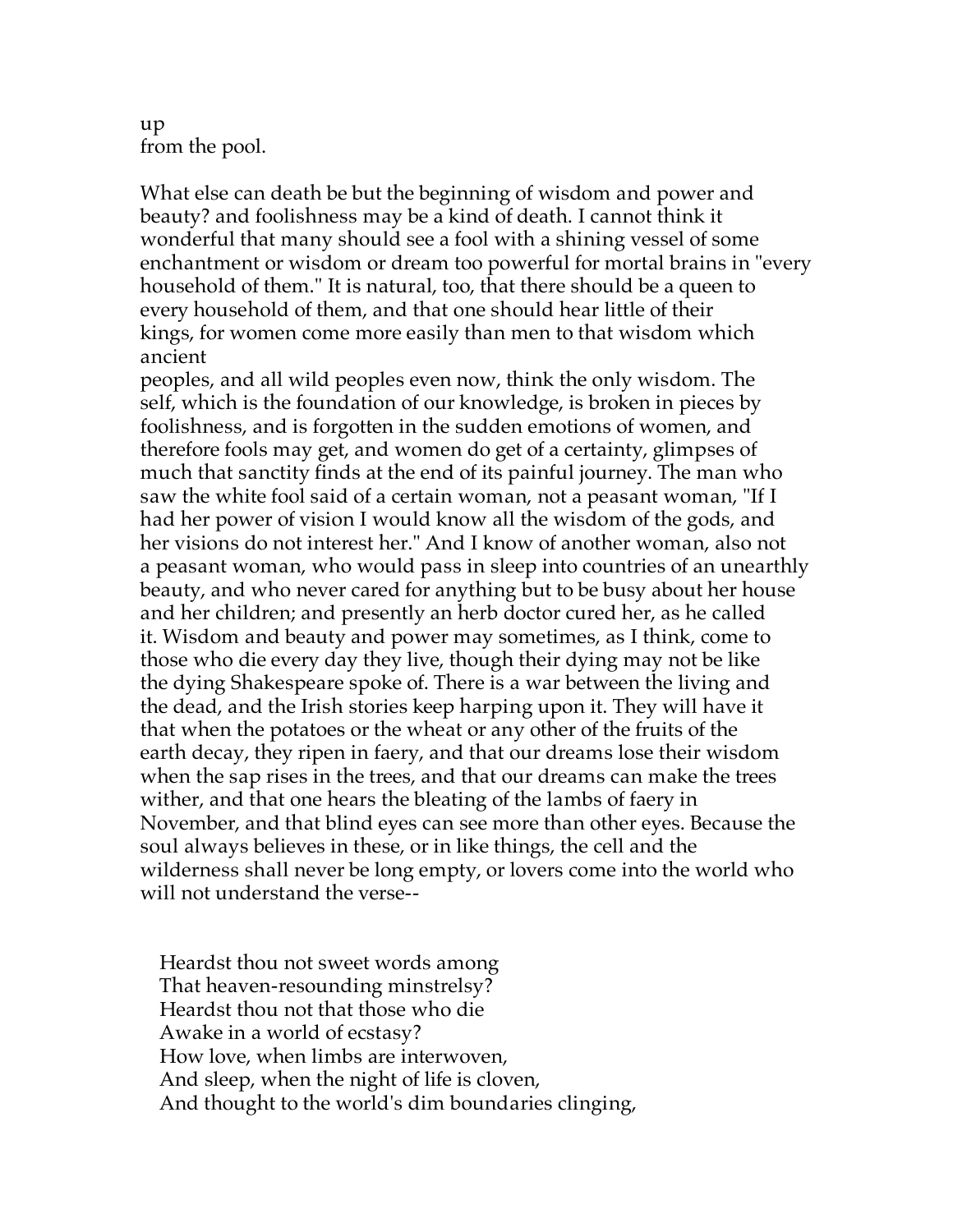And music when one's beloved is singing, Is death?

1901.

## THE FRIENDS OF THE PEOPLE OF FAERY

Those that see the people of faery most often, and so have the most of their wisdom, are often very poor, but often, too, they are thought to have a strength beyond that of man, as though one came, when one has passed the threshold of trance, to those sweet waters where Maeldun saw the dishevelled eagles bathe and become young again.

There was an old Martin Roland, who lived near a bog a little out of Gort, who saw them often from his young days, and always towards the end of his life, though I would hardly call him their friend. He told me a few months before his death that "they" would not let him sleep at night with crying things at him in Irish, and with playing their pipes. He had asked a friend of his what he should do, and the friend had told him to buy a flute, and play on it when they began to shout or to play on their pipes, and maybe they would give up annoying him; and he did, and they always went out into the field when he began to play. He showed me the pipe, and blew through it, and made a noise, but he did not know how to play; and then he showed me where he had pulled his chimney down, because one of them used to sit up on it and play on the pipes. A friend of his and mine went to see him a little time ago, for she heard that "three of them" had told him he was to die. He said they had gone away after warning him, and that the children (children they had "taken," I suppose) who used to come with them, and play about the house with them, had "gone to some other place," because "they found the house too cold for them, maybe"; and he died a week after he had said these things.

His neighbours were not certain that he really saw anything in his old age, but they were all certain that he saw things when he was a young man. His brother said, "Old he is, and it's all in his brain the things he sees. If he was a young man we might believe in him." But he was improvident, and never got on with his brothers. A neighbour said, "The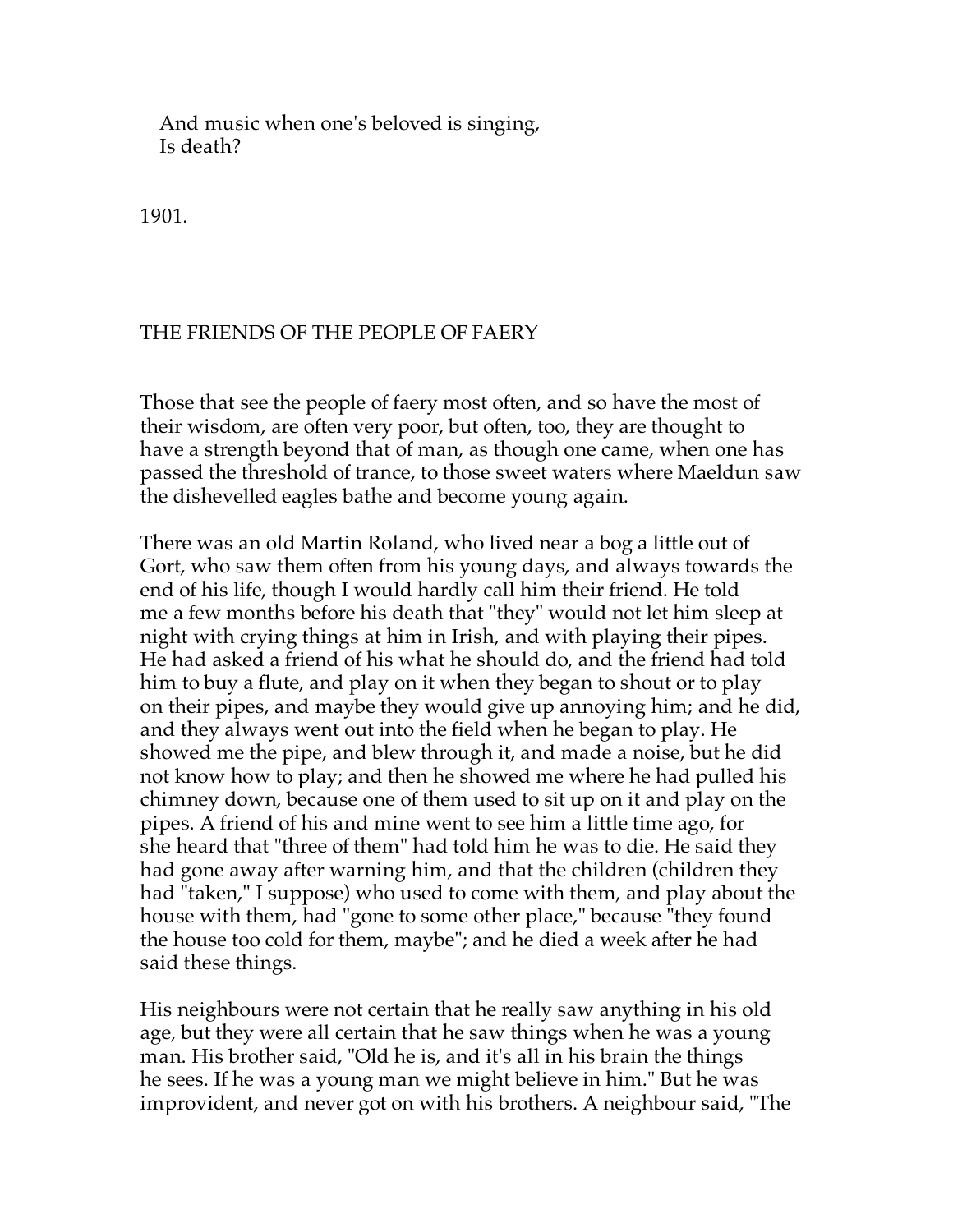poor man, they say they are mostly in his head now, but sure he was a fine fresh man twenty years ago the night he saw them linked in two lots, like young slips of girls walking together. It was the night they took away Fallon's little girl." And she told how Fallon's little girl had met a woman "with red hair that was as bright as silver," who took her away. Another neighbour, who was herself "clouted over the ear" by one of them for going into a fort where they were, said, "I believe it's mostly in his head they are; and when he stood in the door last night I said, 'The wind does be always in my ears, and the sound of it never stops,' to make him think it was the same with him; but he says, 'I hear them singing and making music all the time, and one of them is after bringing out a little flute, and it's on it he's playing to them.' And this I know, that when he pulled down the chimney where he said the piper used to be sitting and playing, he lifted up stones, and he an old man, that I could not have lifted when I was young and strong."

A friend has sent me from Ulster an account of one who was on terms of true friendship with the people of faery. It has been taken down accurately, for my friend, who had heard the old woman's story some time before I heard of it, got her to tell it over again, and wrote it out at once. She began by telling the old woman that she did not like being in the house alone because of the ghosts and fairies; and the old woman said, "There's nothing to be frightened about in faeries, miss. Many's the time I talked to a woman myself that was a faery, or something of the sort, and no less and more than mortal anyhow. She used to come about your grandfather's house--your mother's grandfather, that is--in my young days. But you'll have heard all about her." My friend said that she had heard about her, but a long time before, and she wanted to hear about her again; and the old woman went on, "Well dear, the very first time ever I heard word of her coming about was when your uncle--that is, your mother's uncle--Joseph married, and building a house for his wife, for he brought her first to his father's, up at the house by the Lough. My father and us were living nigh hand to where the new house was to be built, to overlook the men at their work. My father was a weaver, and brought his looms and all there into a cottage that was close by. The foundations were marked out, and the building stones lying about, but the masons had not come yet; and one day I was standing with my mother foment the house, when we sees a smart wee woman coming up the field over the burn to us. I was a bit of a girl at the time, playing about and sporting myself, but I mind her as well as if I saw her there now!" My friend asked how the woman was dressed, and the old woman said, "It was a gray cloak she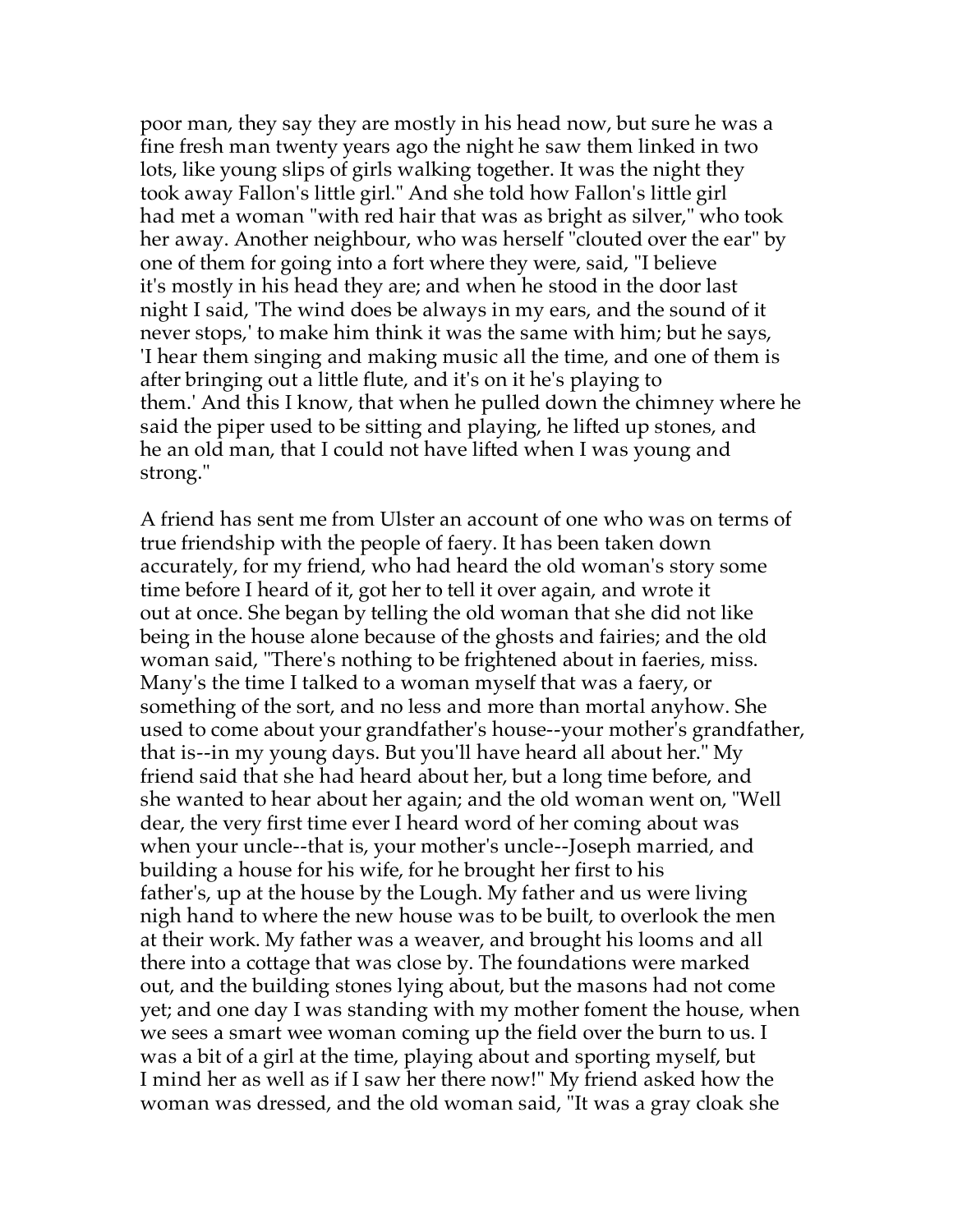had

on, with a green cashmere skirt and a black silk handkercher tied round her head, like the country women did use to wear in them times." My friend asked, "How wee was she?" And the old woman said, "Well now, she

wasn't wee at all when I think of it, for all we called her the Wee Woman. She was bigger than many a one, and yet not tall as you would say. She was like a woman about thirty, brown-haired and round in the face. She was like Miss Betty, your grandmother's sister, and Betty was like none of the rest, not like your grandmother, nor any of them. She was round and fresh in the face, and she never was married, and she never would take any man; and we used to say that the Wee Woman--her being like Betty--was, maybe, one of their own people that had been took off before she grew to her full height, and for that she was always following us and warning and foretelling. This time she walks straight over to where my mother was standing. 'Go over to the Lough this minute!'--ordering her like that--'Go over to the Lough, and tell Joseph that he must change the foundation of this house to where I'll show you fornent the thornbush. That is where it is to be built, if he is to have luck and prosperity, so do what I'm telling ye this minute.' The house was being built on 'the path' I suppose--the path used by the people of faery in their journeys, and my mother brings Joseph down and shows him, and he changes the foundations, the way he was bid, but didn't bring it exactly to where was pointed, and the end of that was, when he come to the house, his own wife lost her life with an accident that come to a horse that hadn't room to turn right with a harrow between the bush and the wall. The Wee Woman was queer and angry when

next she come, and says to us, 'He didn't do as I bid him, but he'll see what he'll see."' My friend asked where the woman came from this time, and if she was dressed as before, and the woman said, "Always the same way, up the field beyant the burn. It was a thin sort of shawl she had about her in summer, and a cloak about her in winter; and many and many a time she came, and always it was good advice she was giving to my mother, and warning her what not to do if she would have good luck. There was none of the other children of us ever seen her unless me; but I used to be glad when I seen her coming up the bum, and would run out and catch her by the hand and the cloak, and call to my mother, 'Here's the Wee Woman!' No man body ever seen her. My father used to be wanting

to, and was angry with my mother and me, thinking we were telling lies and talking foolish like. And so one day when she had come, and was sitting by the fireside talking to my mother, I slips out to the field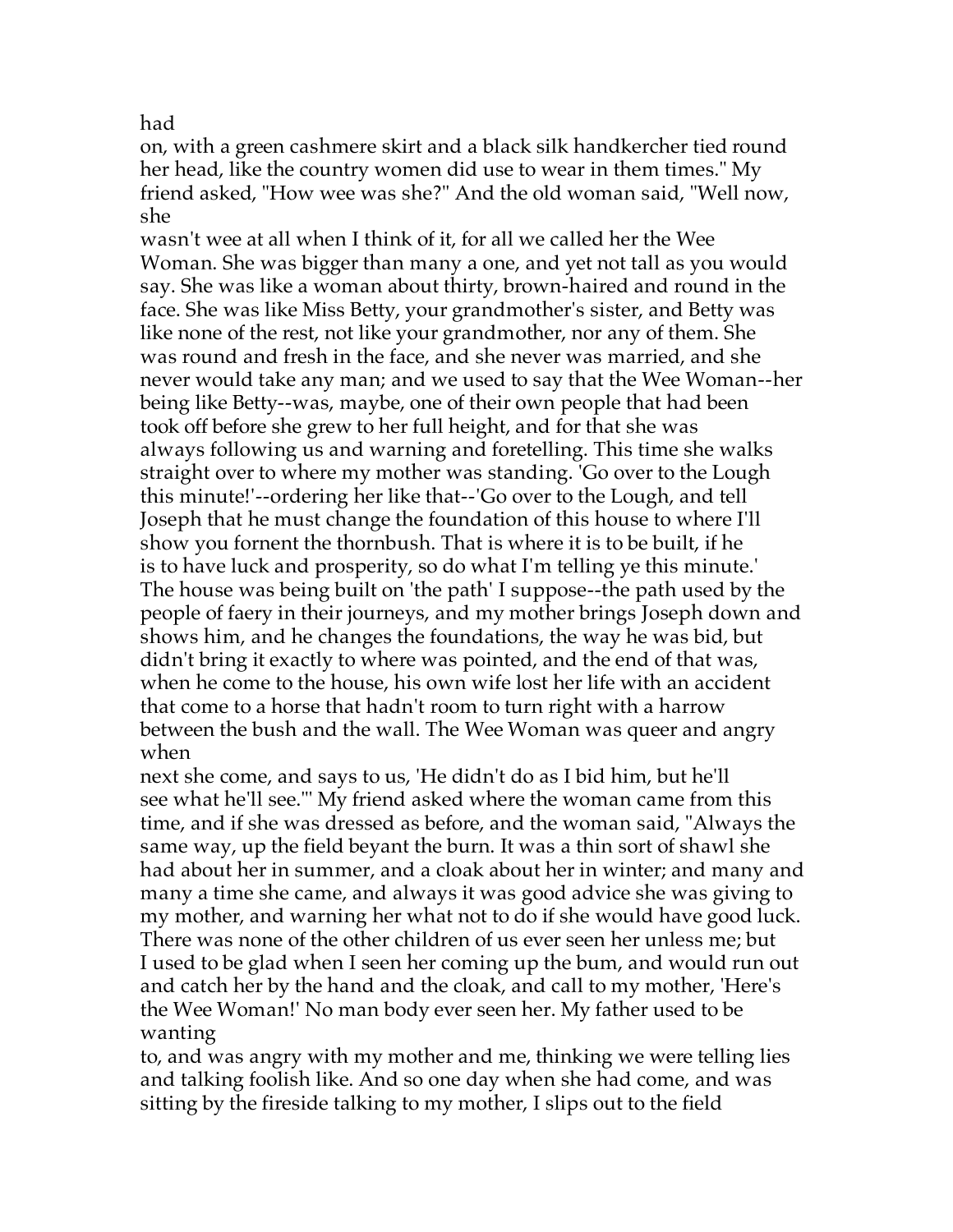where he was digging. 'Come up,' says I, 'if ye want to see her. She's sitting at the fireside now, talking to mother.' So in he comes with me and looks round angry like and sees nothing, and he up with a broom that was near hand and hits me a crig with it. 'Take that now!' says he, 'for making a fool of me!' and away with him as fast as he could, and queer and angry with me. The Wee Woman says to me then, 'Ye got that now for bringing people to see me. No man body ever seen me, and none ever will.'

"There was one day, though, she gave him a queer fright anyway, whether he had seen her or not. He was in among the cattle when it happened, and he comes up to the house all trembling like. 'Don't let me hear you say another word of your Wee Woman. I have got enough of her this time.' Another time, all the same, he was up Gortin to sell horses, and before he went off, in steps the Wee Woman and says she to my mother, holding out a sort of a weed, 'Your man is gone up by Gortin, and there's a bad fright waiting him coming home, but take this and sew it in his coat, and he'll get no harm by it.' My mother takes the herb, but thinks to herself, 'Sure there's nothing in it,' and throws it on the floor, and lo and behold, and sure enough! coming home from Gortin, my father got as bad a fright as ever he got in his life. What it was I don't right mind, but anyway he was badly damaged by it. My mother was in a queer way, frightened of the Wee Woman, after what she done, and sure enough the next time she was angry. 'Ye didn't believe me,' she said, 'and ye threw the herb I gave ye in the fire, and I went far enough for it.' There was another time she came and told how William Hearne was dead in America. 'Go over,' she says, 'to the Lough, and say that William is dead, and he died happy, and this was the last Bible chapter ever he read,' and with that she gave the verse and chapter. 'Go,' she says, 'and tell them to read them at the next class meeting, and that I held his head while he died.' And sure enough word came after that how William had died on the day she named. And, doing as she did about the chapter and hymn, they never had such a prayer-meeting as that. One day she and me and my mother was standing talking, and she was warning her about something, when she says of a sudden, 'Here comes Miss Letty in all her finery, and it's time for me to be off.' And with that she gave a swirl round on her feet, and raises up in the air, and round and round she goes, and up and up, as if it was a winding stairs she went up, only far swifter. She went up and up, till she was no bigger than a bird up against the clouds, singing and singing the whole time the loveliest music I ever heard in my life from that day to this. It wasn't a hymn she was singing, but poetry, lovely poetry, and me and my mother stands gaping up, and all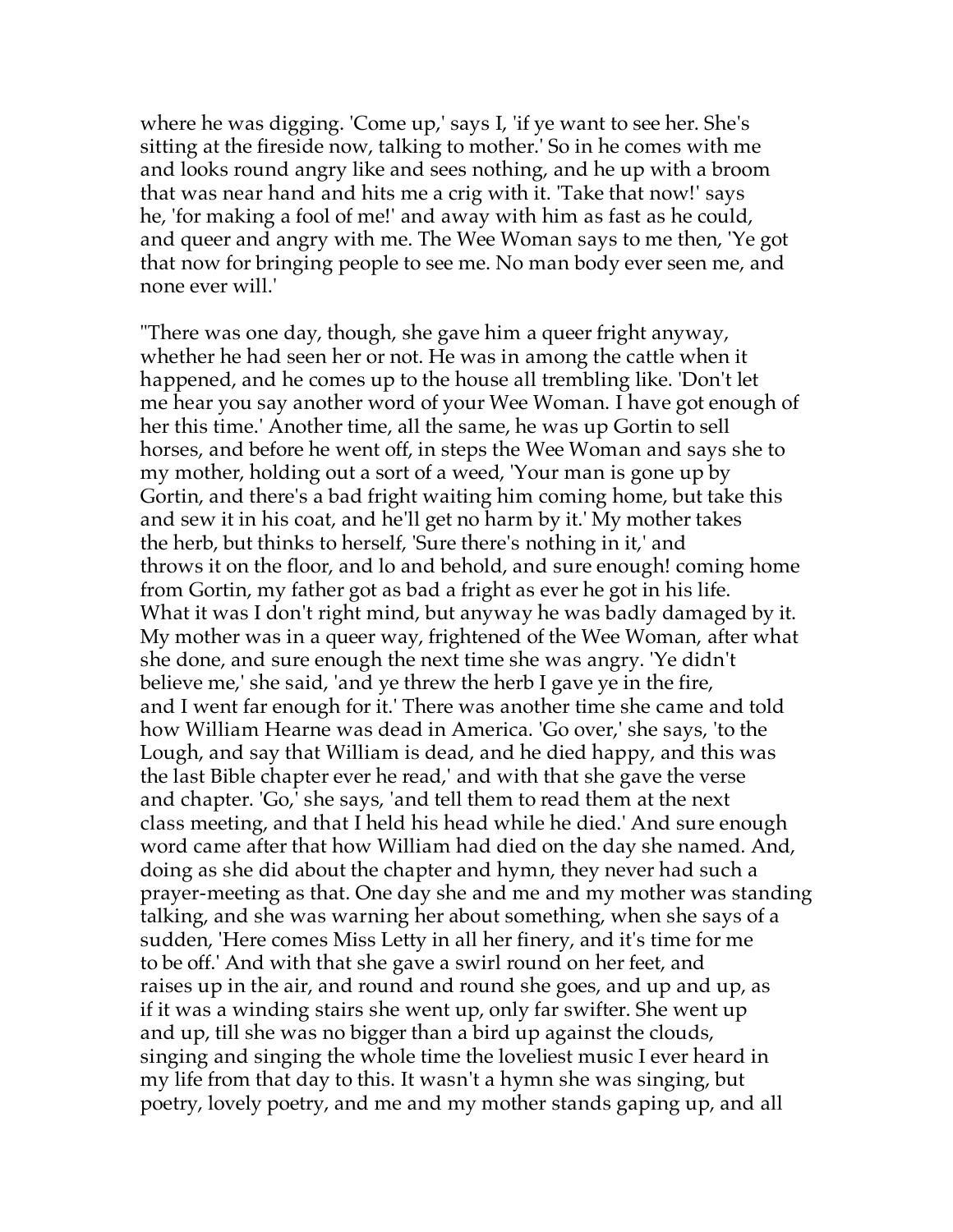of a tremble. 'What is she at all, mother?' says I. 'Is it an angel she is, or a faery woman, or what?' With that up come Miss Letty, that was your grandmother, dear, but Miss Letty she was then, and no word of her being anything else, and she wondered to see us gaping up that way, till me and my mother told her of it. She went on gay-dressed then, and was lovely looking. She was up the lane where none of us could see her coming forward when the Wee Woman rose up in that queer way, saying, 'Here comes Miss Letty in all her finery.' Who knows to what far country she went, or to see whom dying?

"It was never after dark she came, but daylight always, as far as I mind, but wanst, and that was on a Hallow Eve night. My mother was by the fire, making ready the supper; she had a duck down and some apples. In slips the Wee Woman, 'I'm come to pass my Hallow Eve with you,' says

she. 'That's right,' says my mother, and thinks to herself, 'I can give her her supper nicely.' Down she sits by the fire a while. 'Now I'll tell you where you'll bring my supper,' says she. 'In the room beyond there beside the loom--set a chair in and a plate.' 'When ye're spending the night, mayn't ye as well sit by the table and eat with the rest of us?' 'Do what you're bid, and set whatever you give me in the room beyant. I'll eat there and nowhere else.' So my mother sets her a plate of duck and some apples, whatever was going, in where she bid, and we got to our supper and she to hers; and when we rose I went in, and there, lo and behold ye, was her supper-plate a bit ate of each portion, and she clean gone!"

1897.

## DREAMS THAT HAVE NO MORAL

The friend who heard about Maive and the hazel-stick went to the workhouse another day. She found the old people cold and wretched, "like flies in winter," she said; but they forgot the cold when they began to talk. A man had just left them who had played cards in a rath with the people of faery, who had played "very fair"; and one old man had seen an enchanted black pig one night, and there were two old people my friend had heard quarrelling as to whether Raftery or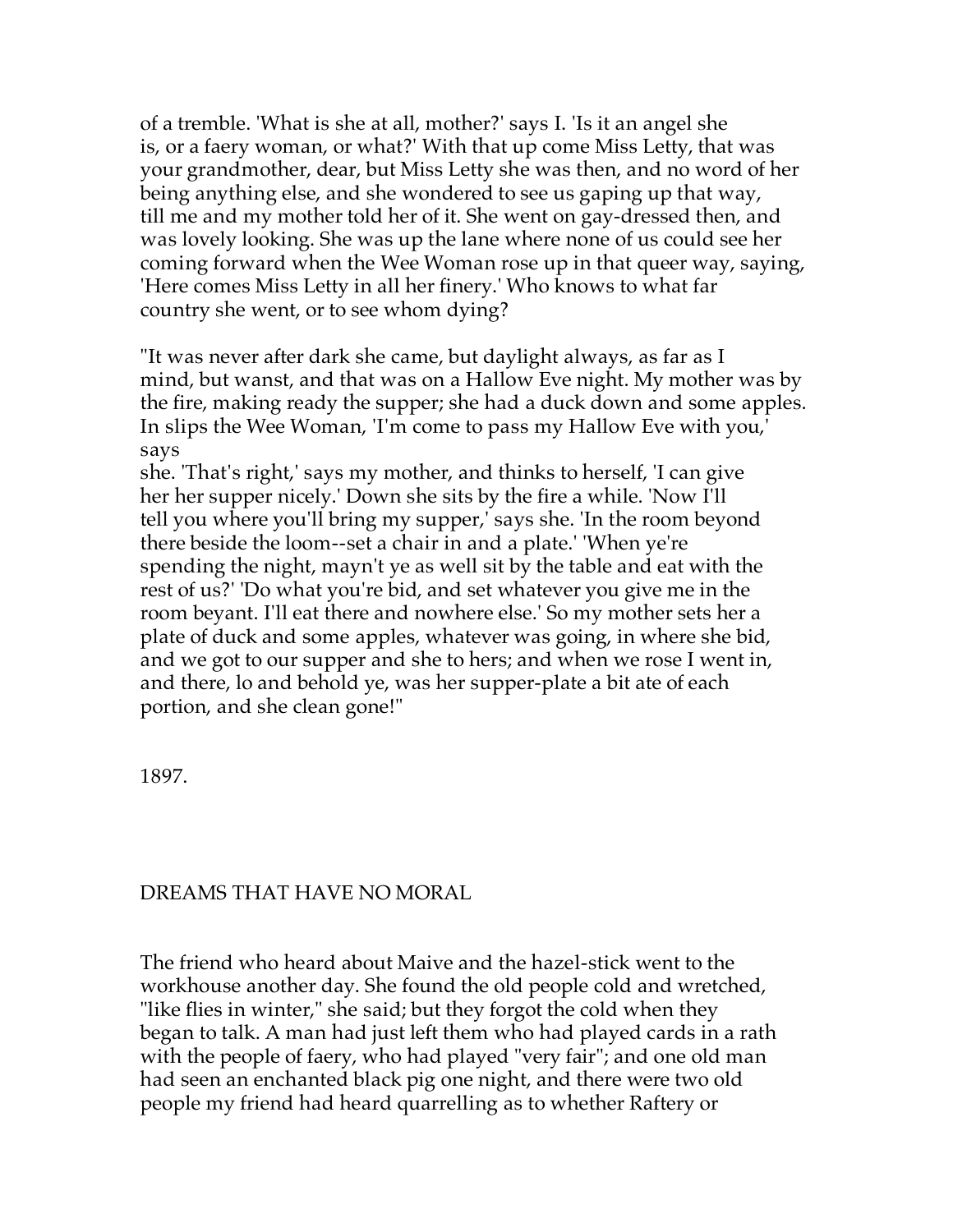Callanan was the better poet. One had said of Raftery, "He was a big man, and his songs have gone through the whole world. I remember him well. He had a voice like the wind"; but the other was certain "that you would stand in the snow to listen to Callanan." Presently an old man began to tell my friend a story, and all listened delightedly, bursting into laughter now and then. The story, which I am going to tell just as it was told, was one of those old rambling moralless tales, which are the delight of the poor and the hard driven, wherever life is left in its natural simplicity. They tell of a time when nothing had consequences, when even if you were killed, if only you had a good heart, somebody would bring you to life again with a touch of a rod, and when if you were a prince and happened to look exactly like your brother, you might go to bed with his queen, and have only a little quarrel afterwards. We too, if we were so weak and poor that everything threatened us with misfortune, would remember, if foolish people left us alone, every old dream that has been strong enough to fling the weight of the world from its shoulders.

There was a king one time who was very much put out because he had no son, and he went at last to consult his chief adviser. And the chief adviser said, "It's easy enough managed if you do as I tell you. Let you send some one," says he, "to such a place to catch a fish. And when the fish is brought in, give it to the queen, your wife, to eat."

So the king sent as he was told, and the fish was caught and brought in, and he gave it to the cook, and bade her put it before the fire, but to be careful with it, and not to let any blob or blister rise on it. But it is impossible to cook a fish before the fire without the skin of it rising in some place or other, and so there came a blob on the skin, and the cook put her finger on it to smooth it down, and then she put her finger into her mouth to cool it, and so she got a taste of the fish. And then it was sent up to the queen, and she ate it, and what was left of it was thrown out into the yard, and there was a mare in the yard and a greyhound, and they ate the bits that were thrown out.

And before a year was out, the queen had a young son, and the cook had a young son, and the mare had two foals, and the greyhound had two pups.

And the two young sons were sent out for a while to some place to be cared, and when they came back they adviser and said, "Tell me some way

that I can know were so much like one another no person could know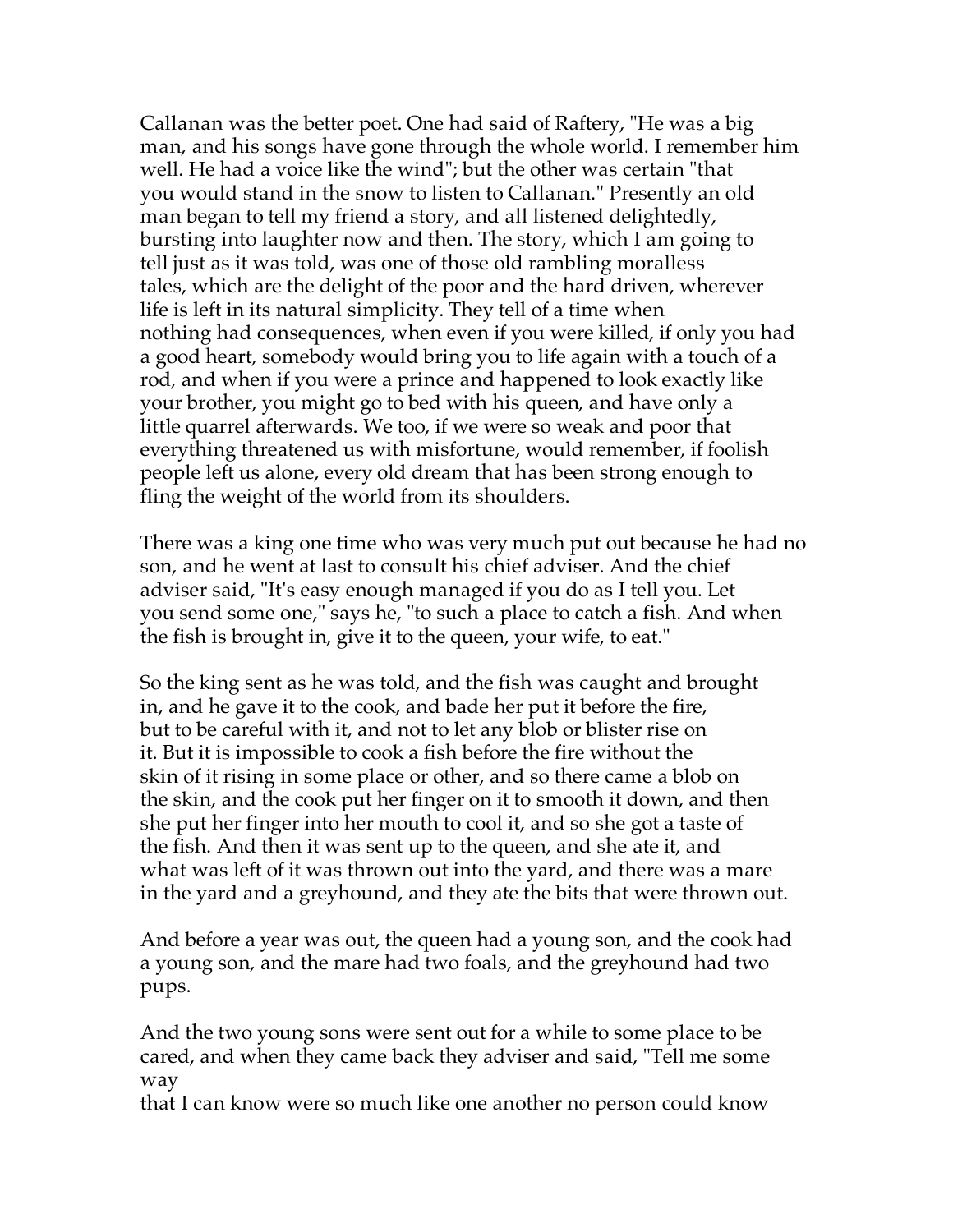which was the queen's son and which was the cook's. And the queen was vexed at that, and she went to the chief which is my own son, for I don't like to be giving the same eating and drinking to the cook's son as to my own." "It is easy to know that," said the chief adviser, "if you will do as I tell you. Go you outside, and stand at the door they will be coming in by, and when they see you, your own son will bow his head, but the cook's son will only laugh."

So she did that, and when her own son bowed his head, her servants put a mark on him that she would know him again. And when they were all sitting at their dinner after that, she said to Jack, that was the cook's son, "It is time for you to go away out of this, for you are not my son." And her own son, that we will call Bill, said, "Do not send him away, are we not brothers?" But Jack said, "I would have been long ago out of this house if I knew it was not my own father and mother owned it." And for all Bill could say to him, he would not stop. But before he went, they were by the well that was in the garden, and he said to Bill, "If harm ever happens to me, that water on the top of the well will be blood, and the water below will be honey."

Then he took one of the pups, and one of the two horses, that was foaled after the mare eating the fish, and the wind that was after him could not catch him, and he caught the wind that was before him. And he went on till he came to a weaver's house, and he asked him for a lodging, and he gave it to him. And then he went on till he came to a king's house, and he sent in at the door to ask, "Did he want a servant?" "All I want," said the king, "is a boy that will drive out the cows to the field every morning, and bring them in at night to be milked." "I will do that for you," said Jack; so the king engaged him.

In the morning Jack was sent out with the four-and-twenty cows, and the place he was told to drive them to had not a blade of grass in it for them, but was full of stones. So Jack looked about for some place where there would be better grass, and after a while he saw a field with good green grass in it, and it belonging to a giant. So he knocked down a bit of the wall and drove them in, and he went up himself into an apple-tree and began to eat the apples. Then the giant came into the field. "Fee-faw-fum," says he, "I smell the blood of an Irishman. I see you where you are, up in the tree," he said; "you are too big for one mouthful, and too small for two mouthfuls, and I don't know what I'll do with you if I don't grind you up and make snuff for my nose." "As you are strong, be merciful," says Jack up in the tree. "Come down out of that, you little dwarf," said the giant, "or I'll tear you and the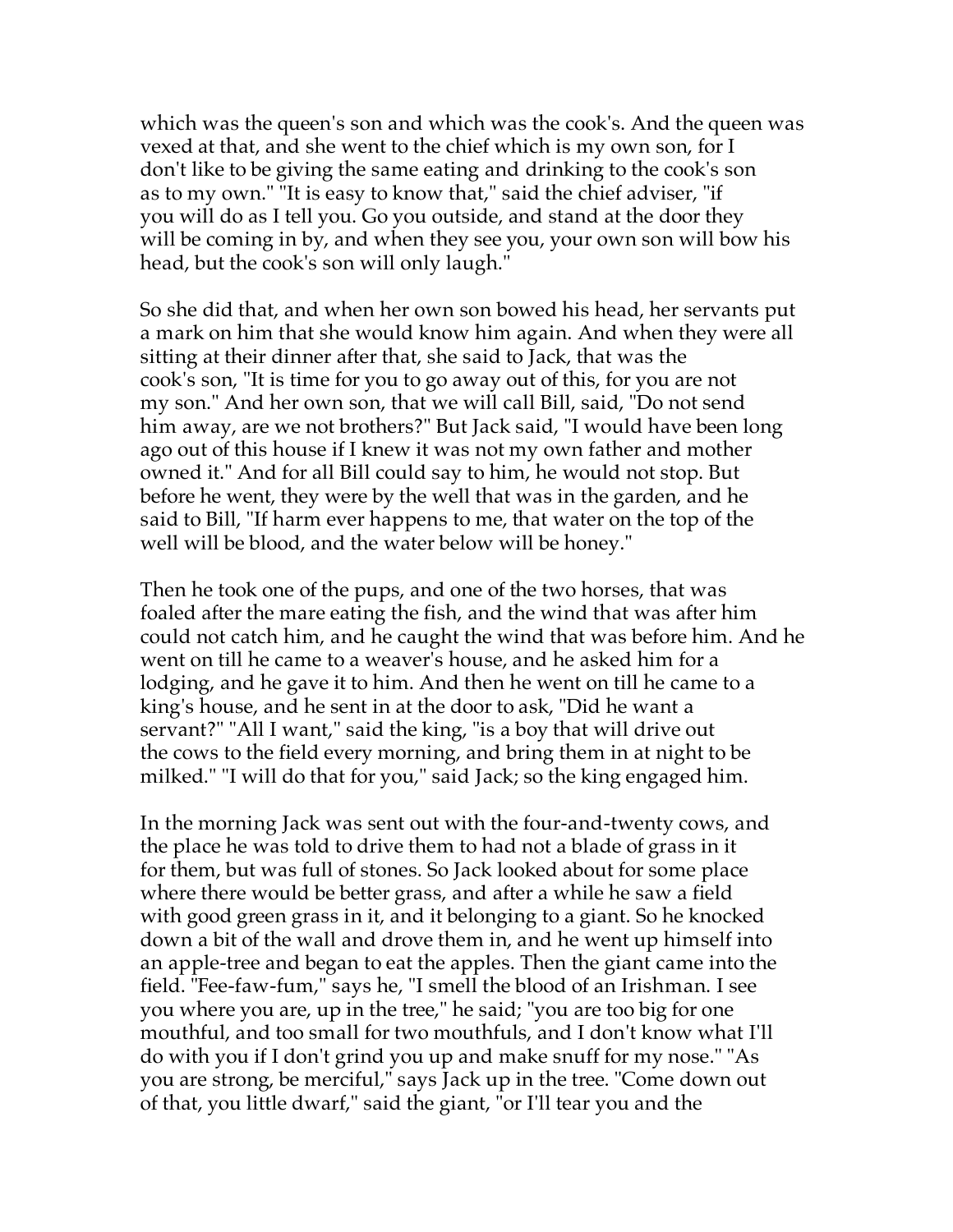tree asunder." So Jack came down. "Would you sooner be driving red-hot knives into one another's hearts," said the giant, "or would you sooner be fighting one another on red-hot flags?" "Fighting on red-hot flags is what I'm used to at home," said Jack, "and your dirty feet will be sinking in them and my feet will be rising." So then they began the fight. The ground that was hard they made soft, and the ground that was soft they made hard, and they made spring wells come up through the green flags. They were like that all through the day, no one getting the upper hand of the other, and at last a little bird came and sat on the bush and said to Jack, "If you don't make an end of him by sunset, he'll make an end of you." Then Jack put out his strength, and he brought the giant down on his knees. "Give me my life," says the giant, "and I'll give you the three best gifts." "What are those?" said Jack. "A sword that nothing can stand against, and a suit that when you put it on, you will see everybody, and nobody will see you, and a pair of shoes that will make you ran faster than the wind blows." "Where are they to be found?" said Jack. "In that red door you see there in the hill." So Jack went and got them out. "Where will I try the sword?" says he. "Try it on that ugly black stump of a tree," says the giant. "I see nothing blacker or uglier than your own head," says Jack. And with that he made one stroke, and cut off the giant's head that it went into the air, and he caught it on the sword as it was coming down, and made two halves of it. "It is well for you I did not join the body again," said the head, "or you would have never been able to strike it off again." "I did not give you the chance of that," said Jack. And he brought away the great suit with him.

So he brought the cows home at evening, and every one wondered at all the milk they gave that night. And when the king was sitting at dinner with the princess, his daughter, and the rest, he said, "I think I only hear two roars from beyond to-night in place of three."

The next morning Jack went out again with the cows, and he saw another field full of grass, and he knocked down the wall and let the cows in. All happened the same as the day before, but the giant that came this time had two heads, and they fought together, and the little bird came and spoke to Jack as before. And when Jack had brought the giant down, he said, "Give me my life, and I'll give you the best thing I have." "What is that?" says Jack. "It's a suit that you can put on, and you will see every one but no one can see you." "Where is it?" said Jack. "It's inside that little red door at the side of the hill." So Jack went and brought out the suit. And then he cut off the giant's two heads, and caught them coming down and made four halves of them.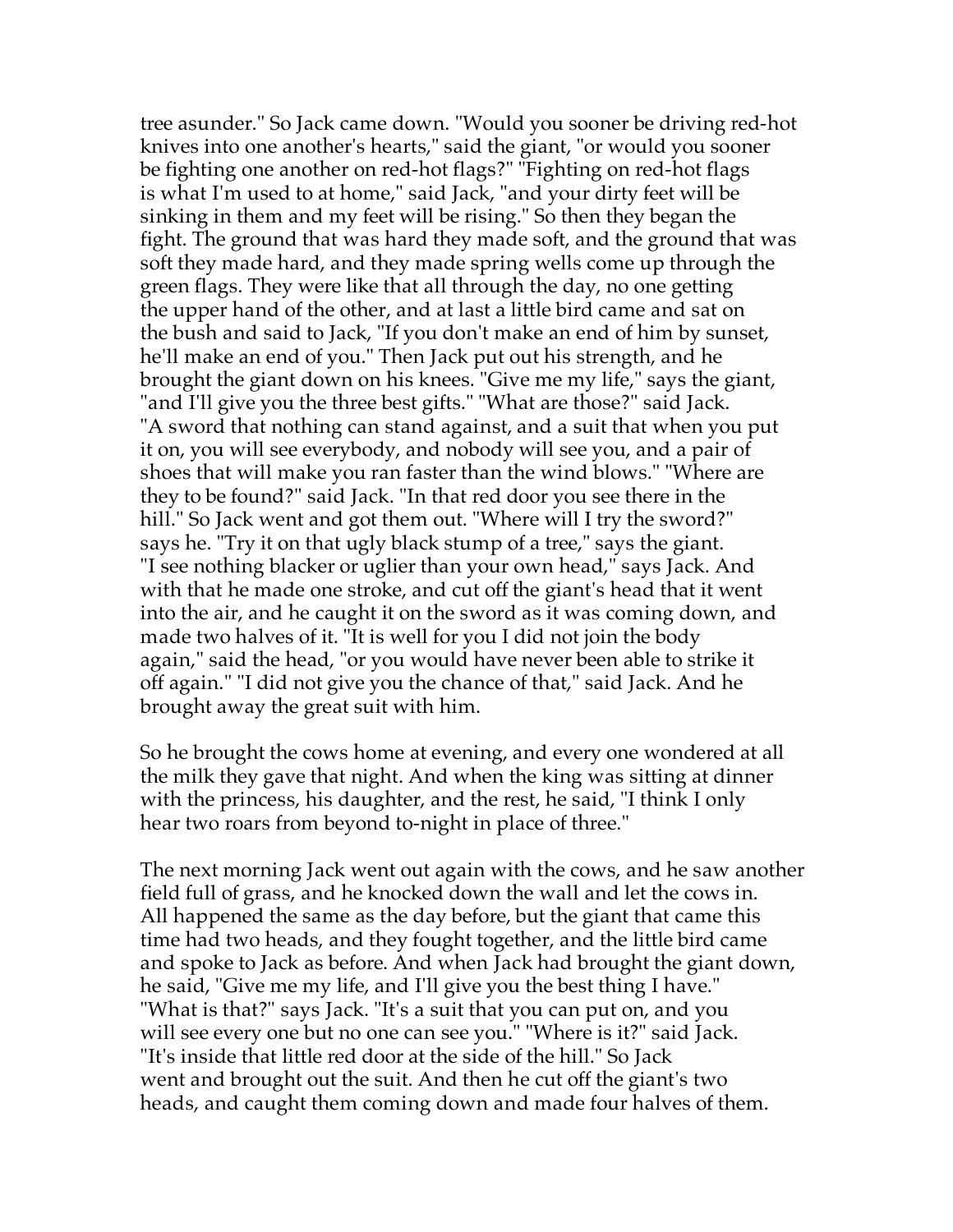And

they said it was well for him he had not given them time to join the body.

That night when the cows came home they gave so much milk that all the vessels that could be found were filled up.

The next morning Jack went out again, and all happened as before, and the giant this time had four heads, and Jack made eight halves of them. And the giant had told him to go to a little blue door in the side of the hill, and there he got a pair of shoes that when you put them on would go faster than the wind.

That night the cows gave so much milk that there were not vessels enough to hold it, and it was given to tenants and to poor people passing the road, and the rest was thrown out at the windows. I was passing that way myself, and I got a drink of it.

That night the king said to Jack, "Why is it the cows are giving so much milk these days? Are you bringing them to any other grass?" "I am not," said Jack, "but I have a good stick, and whenever they would stop still or lie down, I give them blows of it, that they jump and leap over walls and stones and ditches; that's the way to make cows give plenty of milk."

And that night at the dinner, the king said, "I hear no roars at all."

The next morning, the king and the princess were watching at the window to see what would Jack do when he got to the field. And Jack knew they were there, and he got a stick, and began to batter the cows, that they went leaping and jumping over stones, and walls, and ditches. "There is no lie in what Jack said," said the king then.

Now there was a great serpent at that time used to come every seven years, and he had to get a kines daughter to eat, unless she would have some good man to fight for her. And it was the princess at the place Jack was had to be given to it that time, and the king had been feeding a bully underground for seven years, and you may believe he got the best of everything, to be ready to fight it.

And when the time came, the princess went out, and the bully with her down to the shore, and when they got there what did he do, but to tie the princess to a tree, the way the serpent would be able to swallow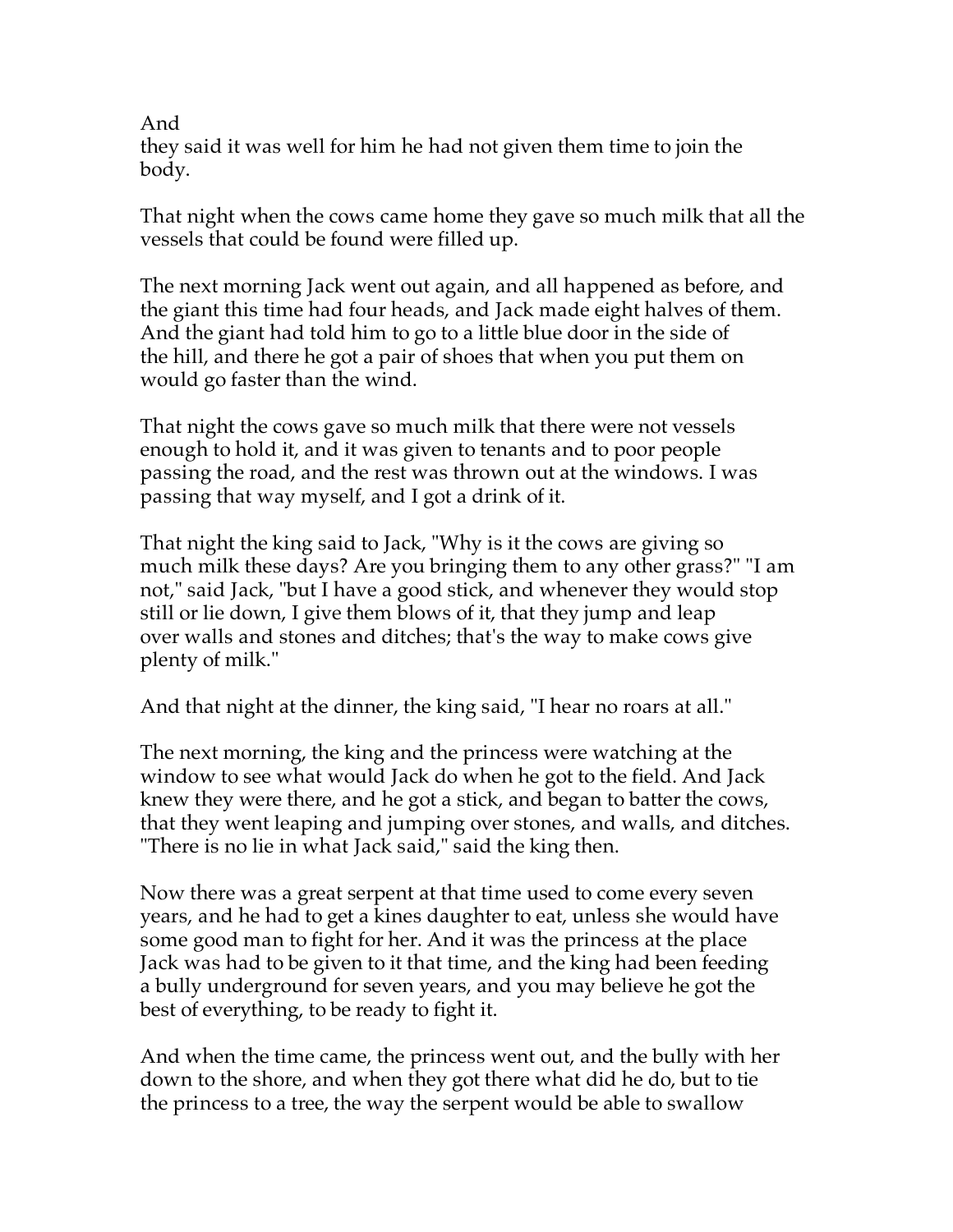her easy with no delay, and he himself went and hid up in an ivy-tree. And Jack knew what was going on, for the princess had told him about it, and had asked would he help her, but he said he would not. But he came out now, and he put on the suit he had taken from the first giant, and he came by the place the princess was, but she didn't know him. "Is that right for a princess to be tied to a tree?" said Jack. "It is not, indeed," said she, and she told him what had happened, and how the serpent was coming to take her. "If you will let me sleep for awhile with my head in your lap," said Jack, "you could wake me when it is coming." So he did that, and she awakened him when she saw the serpent coming, and Jack got up and fought with it, and drove it back into the sea. And then he cut the rope that fastened her, and he went away. The bully came down then out of the tree, and he brought the princess to where the king was, and he said, "I got a friend of mine to come and fight the serpent to-day, where I was a little timorous after being so long shut up underground, but I'll do the fighting myself to-morrow."

The next day they went out again, and the same thing happened, the bully tied up the princess where the serpent could come at her fair and easy, and went up himself to hide in the ivy-tree. Then Jack put on the suit he had taken from the second giant, and he walked out, and the princess did not know him, but she told him all that had happened yesterday, and how some young gentleman she did not know had come and

saved her. So Jack asked might he lie down and take a sleep with his head in her lap, the way she could awake him. And an happened the same

way as the day before. And the bully gave her up to the king, and said he had brought another of his friends to fight for her that day.

The next day she was brought down to the shore as before, and a great many people gathered to see the serpent that was coming to bring the king's daughter away. And Jack brought out the suit of clothes he had brought away from the third giant, and she did not know him, and they talked as before. But when he was asleep this time, she thought she would make sure of being able to find him again, and she took out her scissors and cut off a piece of his hair, and made a little packet of it and put it away. And she did another thing, she took off one of the shoes that was on his feet.

And when she saw the serpent coming she woke him, and he said, "This time I will put the serpent in a way that he will eat no more king's daughters." So he took out the sword he had got from the giant, and he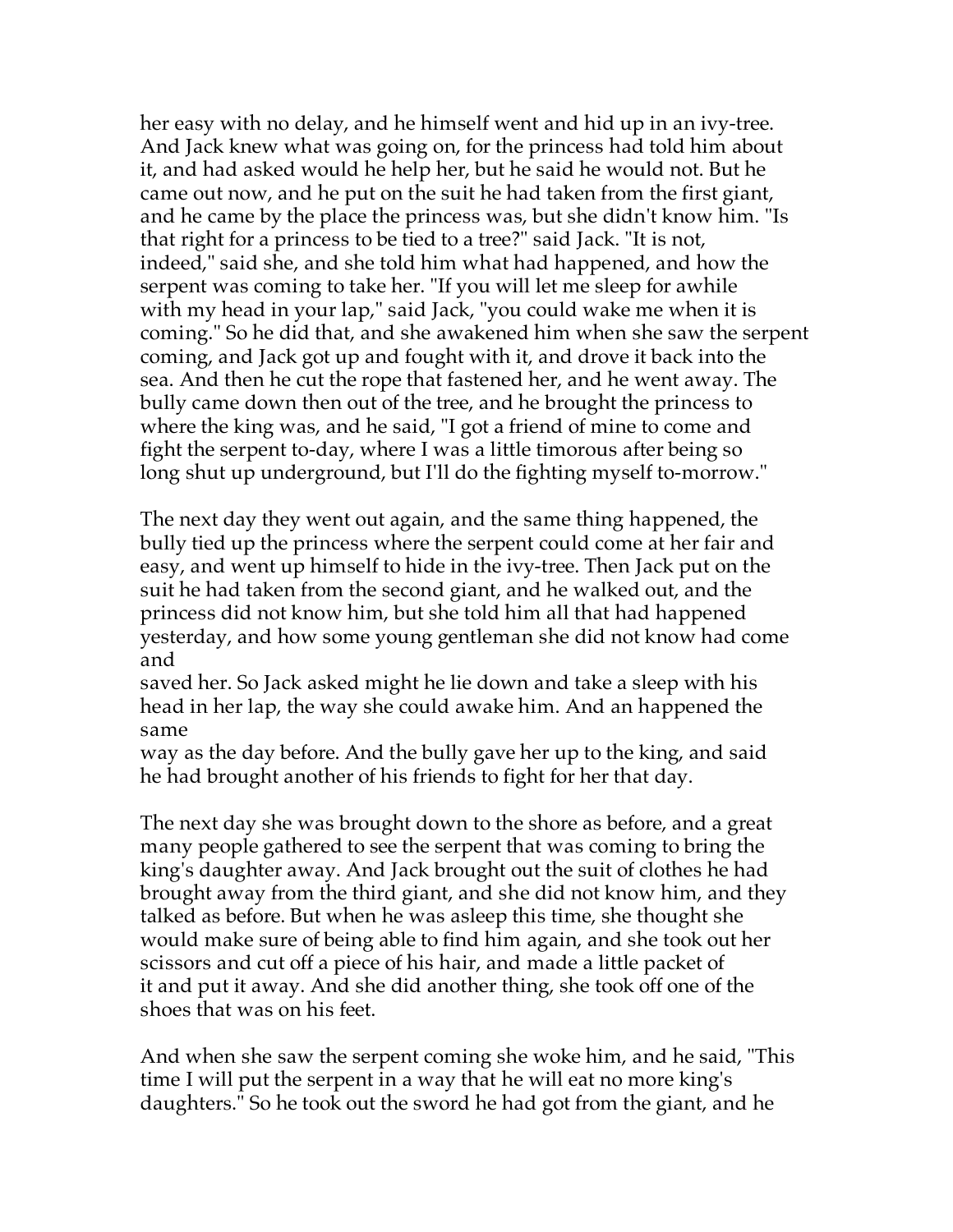put it in at the back of the serpent's neck, the way blood and water came spouting out that went for fifty miles inland, and made an end of him. And then he made off, and no one saw what way he went, and the bully brought the princess to the king, and claimed to have saved her, and it is he who was made much of, and was the right-hand man after that.

But when the feast was made ready for the wedding, the princess took out the bit of hair she had, and she said she would marry no one but the man whose hair would match that, and she showed the shoe and said that she would marry no one whose foot would not fit that shoe as well. And the bully tried to put on the shoe, but so much as his toe would not go into it, and as to his hair, it didn't match at all to the bit of hair she had cut from the man that saved her.

So then the king gave a great ball, to bring all the chief men of the country together to try would the shoe fit any of them. And they were all going to carpenters and joiners getting bits of their feet cut off to try could they wear the shoe, but it was no use, not one of them could get it on.

Then the king went to his chief adviser and asked what could he do. And the chief adviser bade him to give another ball, and this time he said, "Give it to poor as well as rich."

So the ball was given, and many came flocking to it, but the shoe would not fit any one of them. And the chief adviser said, "Is every one here that belongs to the house?" "They are all here," said the king, "except the boy that minds the cows, and I would not like him to be coming up here."

Jack was below in the yard at the time, and he heard what the king said, and he was very angry, and he went and got his sword and came running up the stairs to strike off the king's head, but the man that kept the gate met him on the stairs before he could get to the king, and quieted him down, and when he got to the top of the stairs and the princess saw him, she gave a cry and ran into his arms. And they tried the shoe and it fitted him, and his hair matched to the piece that had been cut off. So then they were married, and a great feast was given for three days and three nights.

And at the end of that time, one morning there came a deer outside the window, with bells on it, and they ringing. And it called out, "Here is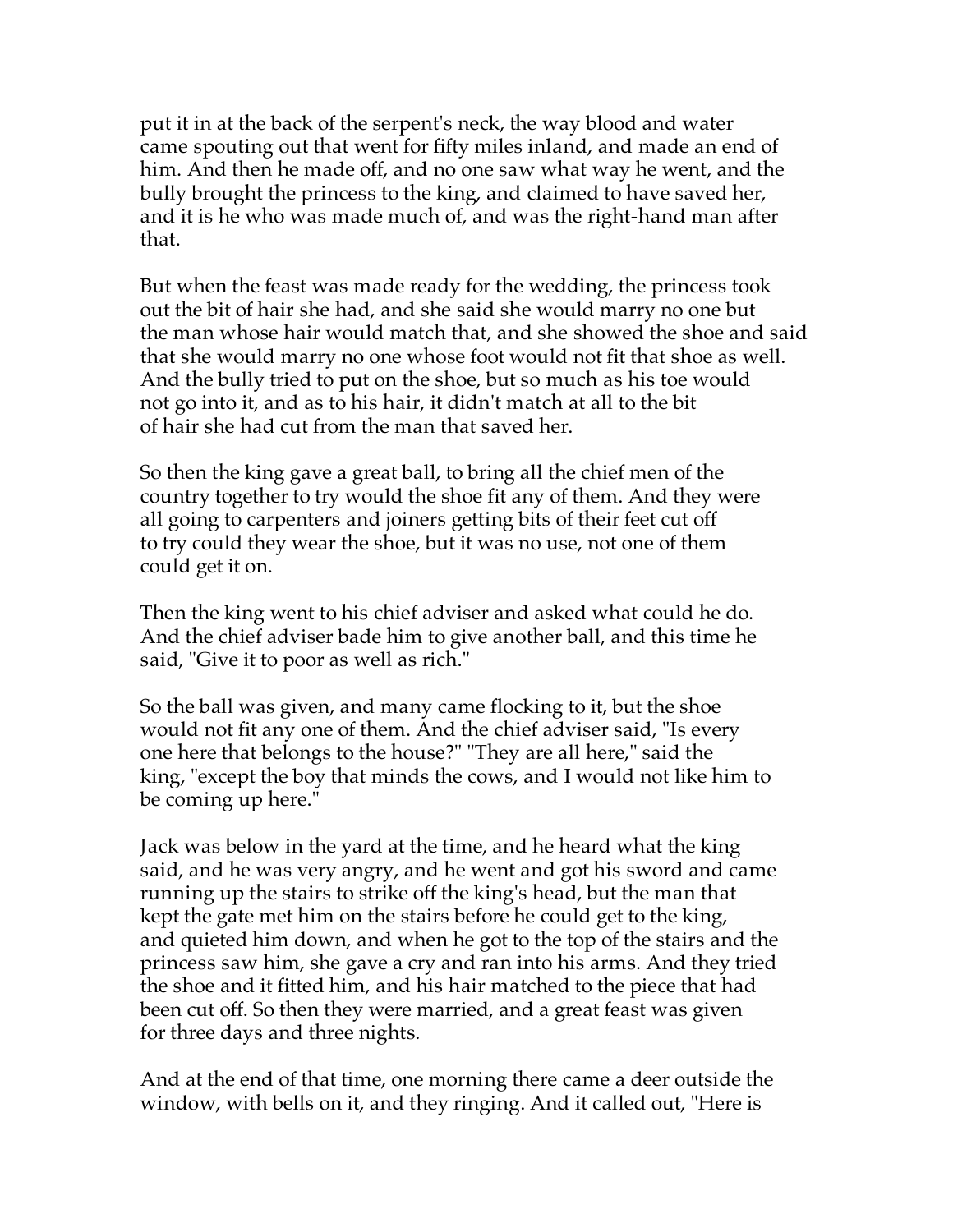the hunt, where is the huntsman and the hound?" So when Jack heard that

he got up and took his horse and his hound and went hunting the deer. When it was in the hollow he was on the hill, and when it was on the hill he was in the hollow, and that went on all through the day, and when night fell it went into a wood. And Jack went into the wood after it, and all he could see was a mud-wall cabin, and he went in, and there he saw an old woman, about two hundred years old, and she sitting over the fire. "Did you see a deer pass this way?" says Jack. "I did not," says she, "but it's too late now for you to be following a deer, let you stop the night here." "What will I do with my horse and my hound?" said Jack. "Here are two ribs of hair," says she, "and let you tie them up with them." So Jack went out and tied up the horse and the hound, and when he came in again the old woman said, "You killed my three sons, and I'm going to kill you now," and she put on a pair of boxing-gloves, each one of them nine stone weight, and the nails in them fifteen inches long. Then they began to fight, and Jack was getting the worst of it. "Help, hound!" he cried out, then "Squeeze hair," cried out the old woman, and the rib of hair that was about the hound's neck squeezed him to death. "Help, horse!" Jack called out, then, "Squeeze hair," called out the old woman, and the rib of hair that was about the horse's neck began to tighten and squeeze him to death. Then the old woman made an end of Jack and threw him outside the

door.

To go back now to Bill. He was out in the garden one day, and he took a look at the well, and what did he see but the water at the top was blood, and what was underneath was honey. So he went into the house again, and he said to his mother, "I will never eat a second meal at the same table, or sleep a second night in the same bed, till I know what is happening to Jack."

So he took the other horse and hound then, and set off, over the hills where cock never crows and horn never sounds, and the devil never blows his bugle. And at last he came to the weaver's house, and when he went in, the weaver says, "You are welcome, and I can give you better treatment than I did the last time you came in to me," for she thought it was Jack who was there, they were so much like one another. "That is good," said Bill to himself, "my brother has been here." And he gave the weaver the full of a basin of gold in the morning before he left.

Then he went on till he came to the king's house, and when he was at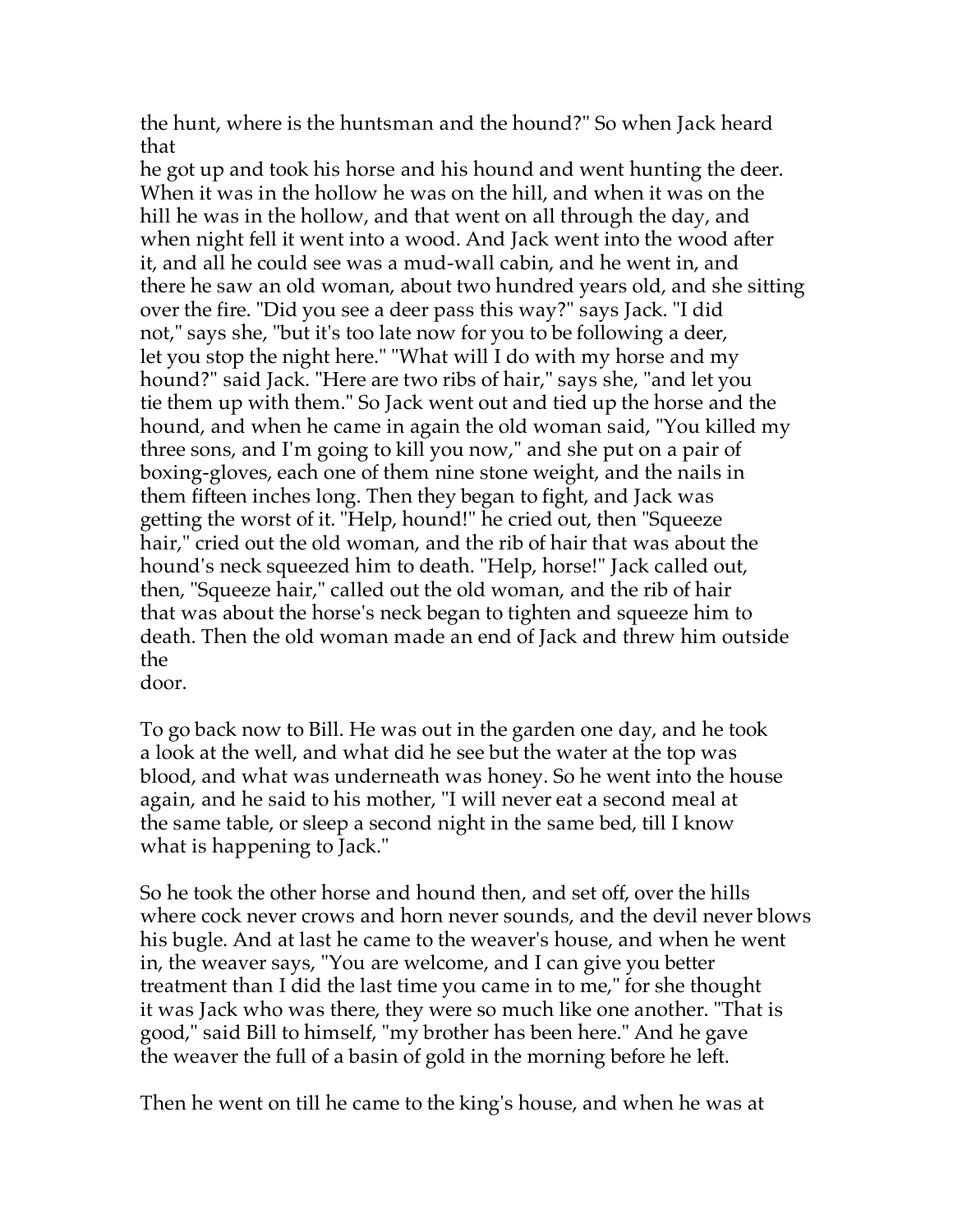the door the princess came running down the stairs, and said, "Welcome to you back again." And all the people said, "It is a wonder you have gone hunting three days after your marriage, and to stop so long away." So he stopped that night with the princess, and she thought it was her own husband all the time.

And in the morning the deer came, and bells ringing on her, under the windows, and called out, "The hunt is here, where are the huntsmen and the hounds?" Then Bill got up and got his horse and his hound, and followed her over hills and hollows till they came to the wood, and there he saw nothing but the mud-wall cabin and the old woman sitting by the fire, and she bade him stop the night there, and gave him two ribs of hair to tie his horse and his hound with. But Bill was wittier than Jack was, and before he went out, he threw the ribs of hair into the fire secretly. When he came in the old woman said, "Your brother killed my three sons, and I killed him, and I'll kill you along with him." And she put her gloves on, and they began the fight, and then Bill called out, "Help, horse." "Squeeze hair," called the old woman; "I can't squeeze, I'm in the fire," said the hair. And the horse came in and gave her a blow of his hoof. "Help, hound," said Bill then. "Squeeze, hair," said the old woman; "I can't, I'm in the fire," said the second hair. Then the bound put his teeth in her, and Bill brought her down, and she cried for mercy. "Give me my life," she said, "and I'll tell you where you'll get your brother again, and his hound and horse." "Where's that?" said Bill. "Do you see that rod over the fire?" said she; "take it down and go outside the door where you'll see three green stones, and strike them with the rod, for they are your brother, and his horse and hound, and they'll come to life again." "I will, but I'll make a green stone of you first," said Bill, and he cut off her head with his sword.

Then he went out and struck the stones, and sure enough there were Jack, and his horse and hound, alive and well. And they began striking other stones around, and men came from them, that had been turned to stones, hundreds and thousands of them.

Then they set out for home, but on the way they had some dispute or some argument together, for Jack was not well pleased to hear he had spent the night with his wife, and Bill got angry, and he struck Jack with the rod, and turned him to a green stone. And he went home, but the princess saw he had something on his mind, and he said then, "I have killed my brother." And he went back then and brought him to life, and they lived happy ever after, and they had children by the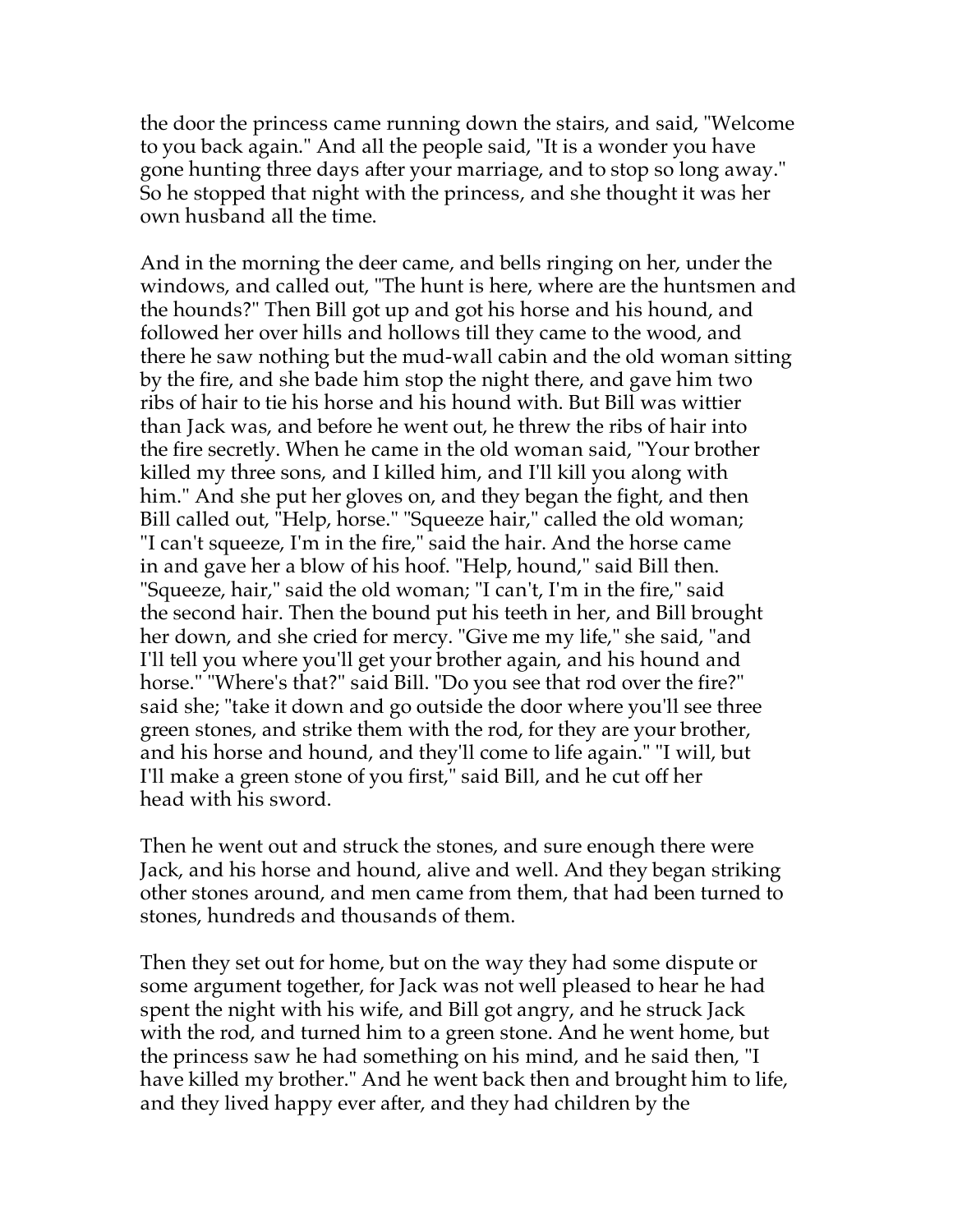basketful, and threw them out by the shovelful. I was passing one time myself, and they called me in and gave me a cup of tea.

1902.

## BY THE ROADSIDE

Last night I went to a wide place on the Kiltartan road to listen to some Irish songs. While I waited for the singers an old man sang about that country beauty who died so many years ago, and spoke of a singer he had known who sang so beautifully that no horse would pass him, but must turn its head and cock its ears to listen. Presently a score of men and boys and girls, with shawls over their beads, gathered under the trees to listen. Somebody sang Sa Muirnin Diles, and then somebody else Jimmy Mo Milestor, mournful songs of separation, of death, and of exile. Then some of the men stood up and began to dance, while another lilted the measure they danced to, and then somebody sang Eiblin a Ruin, that glad song of meeting which has always moved me more than other songs, because the lover who made it sang it to his sweetheart under the shadow of a mountain I looked at every day through my childhood. The voices melted into the twilight and were mixed into the trees, and when I thought of the words they too melted away, and were mixed with the generations of men. Now it was a phrase, now it was an attitude of mind, an emotional form, that had carried my memory to older verses, or even to forgotten mythologies. I was carried so far that it was as though I came to one of the four rivers, and followed it under the wall of Paradise to the roots of the trees of knowledge and of life. There is no song or story handed down among the cottages that has not words and thoughts to carry one as far, for though one can know but a little of their ascent, one knows that they ascend like medieval genealogies through unbroken dignities to the beginning of the world. Folk art is, indeed, the oldest of the aristocracies of thought, and because it refuses what is passing and trivial, the merely clever and pretty, as certainly as the vulgar and insincere, and because it has gathered into itself the simplest and most unforgetable thoughts of the generations, it is the soil where all great art is rooted. Wherever it is spoken by the fireside, or sung by the roadside, or carved upon the lintel, appreciation of the arts that a single mind gives unity and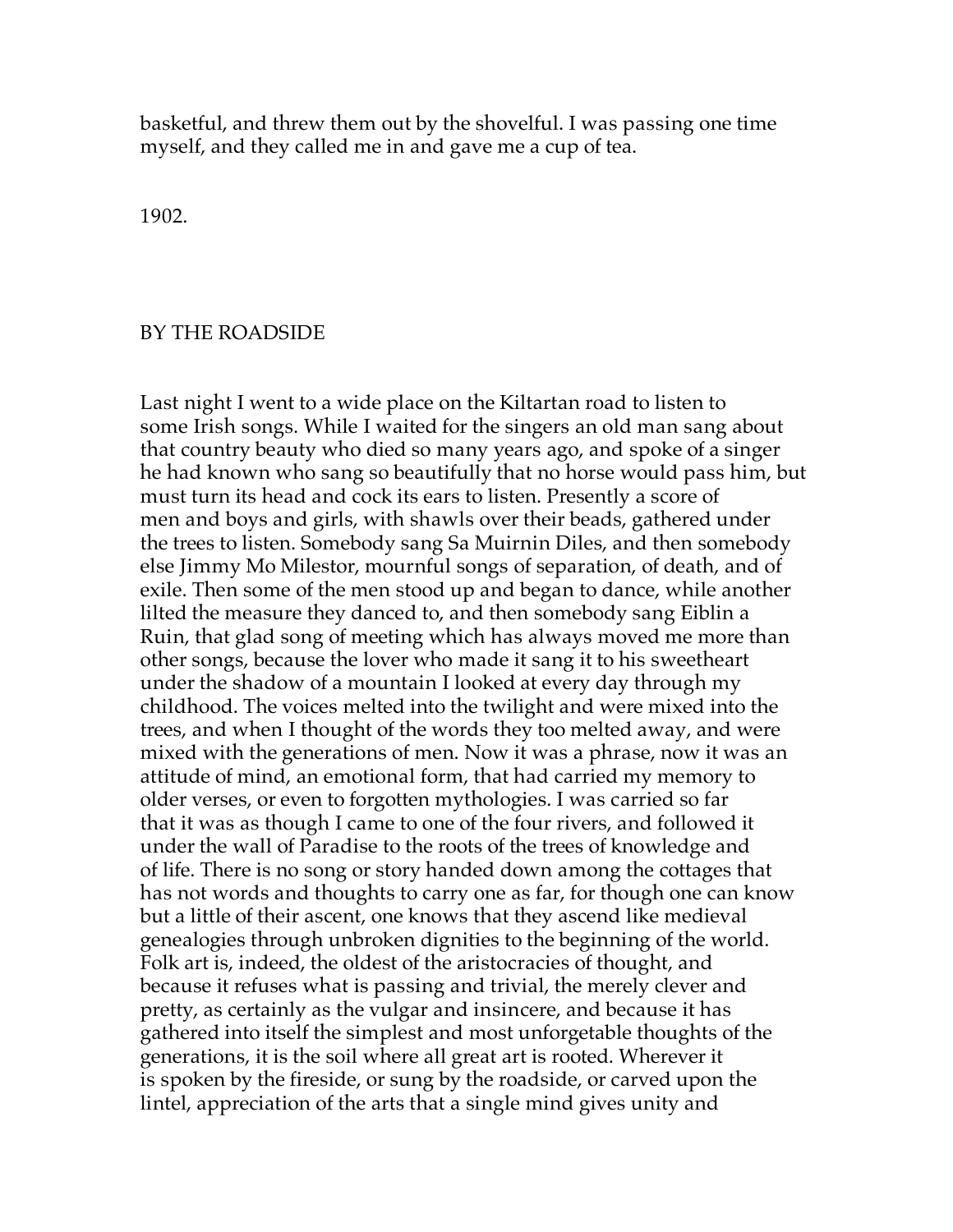design to, spreads quickly when its hour is come.

In a society that has cast out imaginative tradition, only a few people--three or four thousand out of millions--favoured by their own characters and by happy circumstance, and only then after much labour, have understanding of imaginative things, and yet "the imagination is the man himself." The churches in the Middle Age won all the arts into their service because men understood that when imagination is impoverished, a principal voice--some would say the only voice--for the awakening of wise hope and durable faith, and understanding charity, can speak but in broken words, if it does not fall silent. And so it has always seemed to me that we, who would re-awaken imaginative tradition by making old songs live again, or by gathering old stories into books, take part in the quarrel of Galilee. Those who are Irish and would spread foreign ways, which, for all but a few, are ways of spiritual poverty, take part also. Their part is with those who were of Jewry, and yet cried out, "If thou let this man go thou art not Caesar's friend."

1901.

## INTO THE TWILIGHT

 Out-worn heart, in a time out-worn, Come clear of the nets of wrong and right; Laugh, heart, again in the gray twilight; Sigh, heart, again in the dew of the morn. Thy mother Eire is always young, Dew ever shining and twilight gray, Though hope fall from thee or love decay Burning in fires of a slanderous tongue. Come, heart, where hill is heaped upon hill, For there the mystical brotherhood Of hollow wood and the hilly wood And the changing moon work out their will. And God stands winding his lonely horn; And Time and World are ever in flight, And love is less kind than the gray twilight,